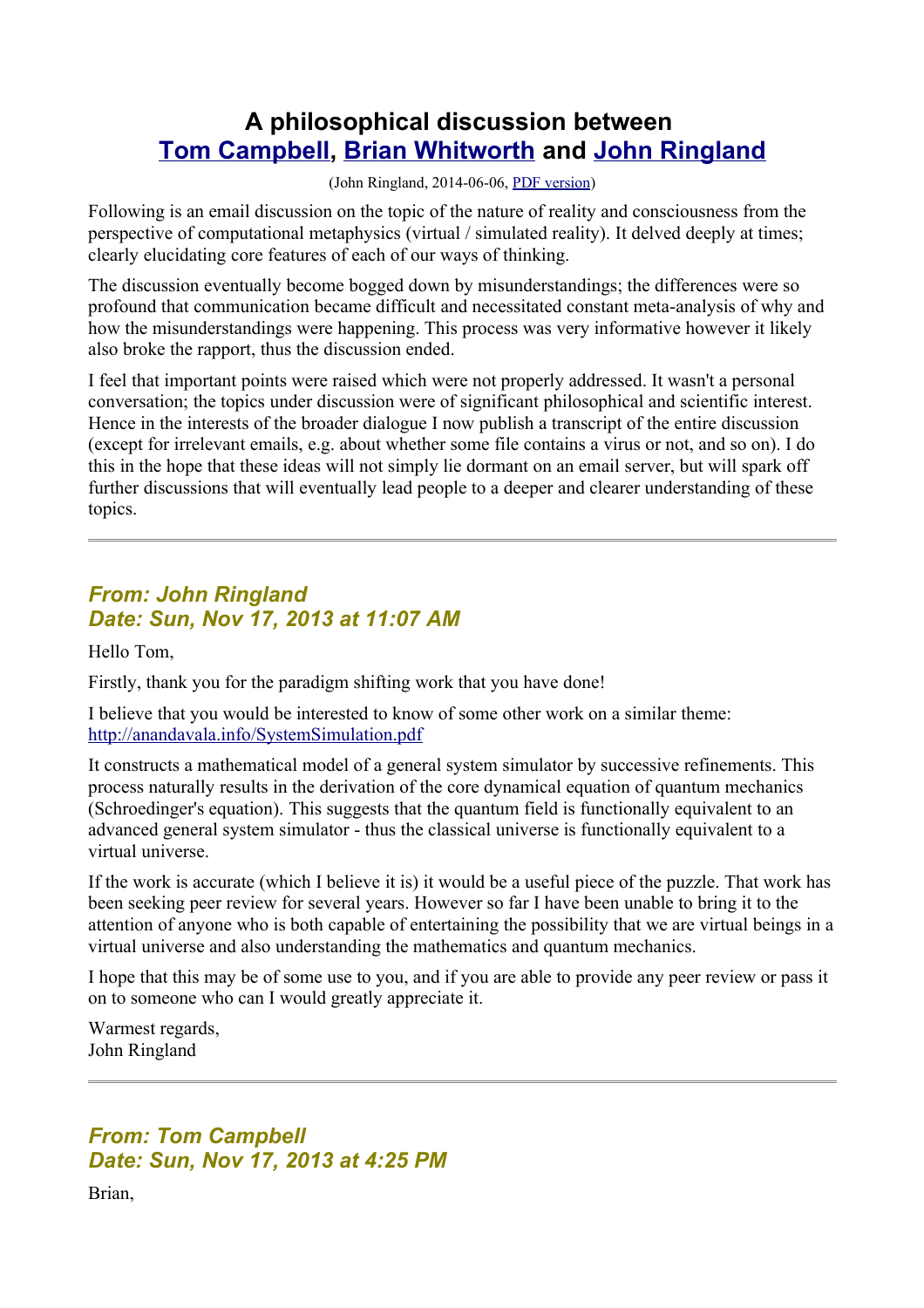Take a look at John's email to me (below my response to John). I think you will find John Ringland's link to present a very interesting and worthwhile perspective that adds another logical argument to our cause … and it falls squarely in your field of expertise.

John,

Thanks for the link. I think you have done some really excellent work here. It does indeed seem fundamentally accurate. A top down approach that fits my own top down approach perfectly. I see no logical discrepancies between us. You approach the reality problem with the mathematical logic supporting individual experience within one (or a set of) VRs while I approach the same problem with experience in multiple interactive VRs that supports the inference of a mathematical information-based logic at the root. And both of us derive quantum mechanics and special relativity as a result [c being constant falls out easily from considering the local VR time loop]. You derive QM through the logic of general simulation math and I get there by deriving the logically necessary result that there are no physical particles, only probability distributions. And we both find consciousness an inevitable result of emergent information processing.

I would like to connect you with Brian Whitworth. He may be able to give you advice on how to find a peer-reviewed publication source.

Brian has worked the same reality problem as we have, but from the opposite end – the bottoms up approach. We three come to the same fundamental conclusions about the nature of reality. He starts with fundamental structures of information processing within a hyper-sphere to produce our "seemingly physical" VR universe on the inner surface of that hyper-sphere. From his fundamental information processing he derives light, mass, force, energy, quantum Mechanics, relativity, and all the rest of physics as well as all the details of the "standard model" of particle physics, filling in many current "unknowns" and solving many physics mysteries as he goes (same as we do but more specifically PMR rule-set focused). Unlike us, he focuses on a model of the computations and information processing taking place at the bottom layer of this particular "physical" universe ….. but the neat thing is, we all match up perfectly wherever our radically different approaches intersect.

You and Brian do the math on opposite ends of the same problem and I fill in the middle with the description of the experiential process within the larger consciousness system's (LCS's) evolution toward lower entropy states (based on a physicists exploration of, and research within a set of VRs within the LCS) and exactly how and why we the people personally fit into, draw purpose from, and interact with, all this abstract theory. We three just about have this whole thing tied up from end to end… together, it makes a very compelling theory.

Tom

## *From: John Ringland Date: Tue, Nov 19, 2013 at 10:30 AM*

Hello Tom,

I'm really happy to have made contact with you :)

Your email was the first informed response that I have received regarding that work - it really took me by surprise.

I see what you mean by "*we all match up perfectly wherever our radically different approaches intersect... We three just about have this whole thing tied up from end to end together, it makes a very compelling theory.*"

I have been reading sections of your "My Big TOE" and also Brian's "The physical world as a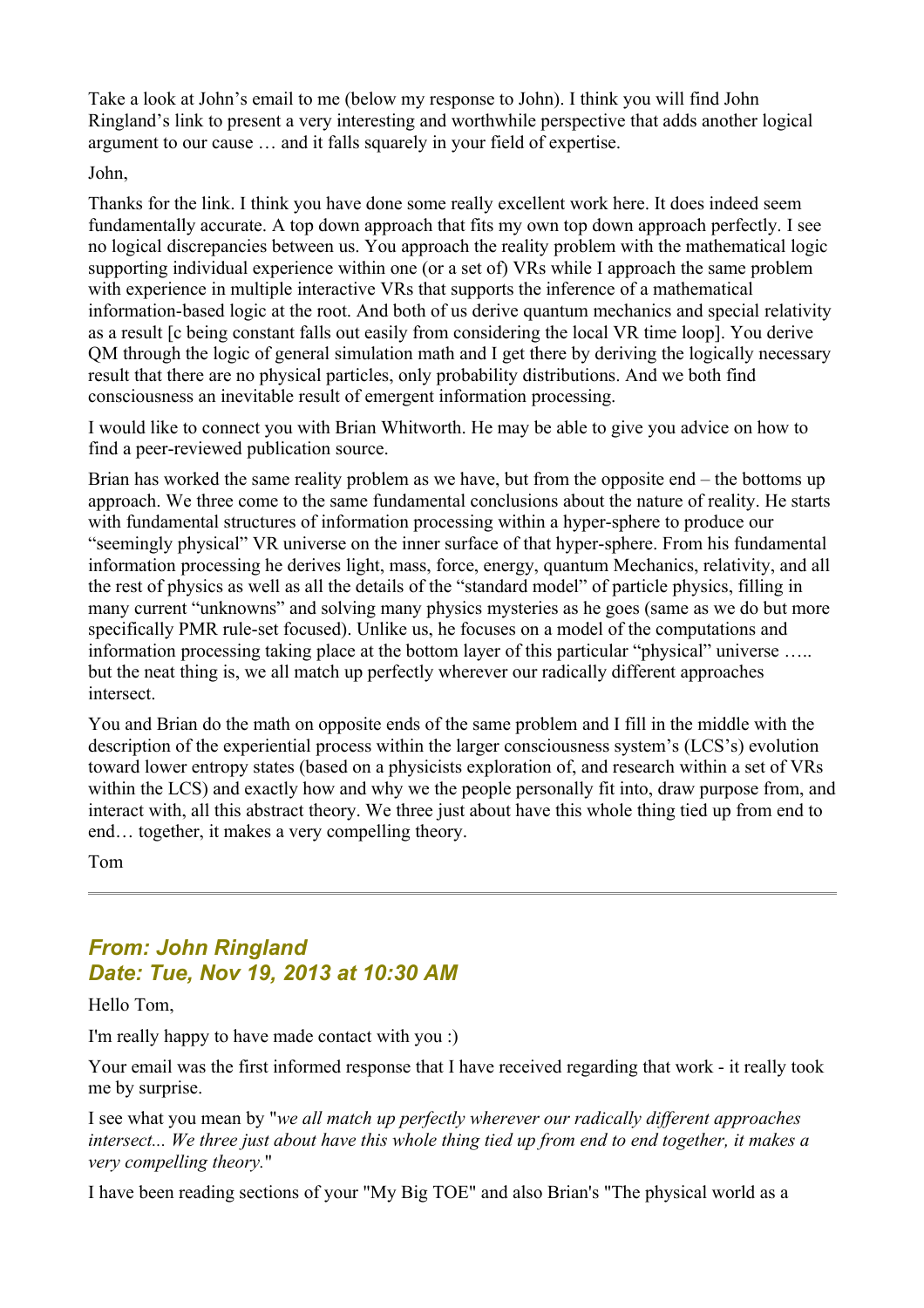virtual reality" and the following papers. I'm very impressed!

Forgive me for not being intimately familiar with your work. I really should be. However I have mostly worked in isolation, in an unorthodox manner and under unorthodox conditions... However I am quickly getting up to speed on yours and Brian's work - this has been easy so far because we are converging on the same paradigm, just approaching it from different angles.

If you have the time and inclination I would be very happy to discuss anything with you, we have a lot that we could potentially talk about. Although for now I'll just keep reading into your work and waiting for some indication of Brian's impression...

All the best! :) John

## *From: Tom Campbell Date: Tue, Nov 19, 2013 at 12:44 PM*

John,

A good introduction to the MBT books is "The Calgary Workshop" Friday (intro), Saturday (Theory), Sunday(Applications) That and 200 + videos are on YouTube: [www.youtube.com/user/twcjr44](http://www.youtube.com/user/twcjr44) (most of the science is spelled out in these videos – more so than in the books. The books logically derive the basic theory in much more detail.

It may take you three or four months, but once you are familiar with my work and Brian's work, you will immediately see how all three fit very tightly together…each delivering an important part of the story that the other two ignore. There is no rush…take your time.

Tom

## *From: John Ringland Date: Tue, Nov 19, 2013 at 3:43 PM*

Tom, thanks for the leads, I'll look into them...

Yes, it will take time, however most of what I have seen of Brian's work so far I have already considered and discussed in places but I haven't pulled it all together like he has, or gone as deep. So the connection with his work is starting to become clear. I have yet to figure out the exact nature of your angle. The size of your book means that time is needed for that, but the videos should provide a good short-cut :)

Regarding my work, that link that I sent you is just a final report on some of the core features that are least likely to trigger the prejudices of a typical scientist. There are whole areas of work that are not even mentioned there, and many details also omitted. These are on my website: [http://anandavala.info](http://anandavala.info/)

From my reading of section 5 of "My Big TOE" so far, some connections are apparent...

Regarding TBC, the main product of my work (SMN) is in a sense a proto-type of the kind of software that the TBC is running. SMN is a fixed algorithm that iteratively processes a system model. All evolution and change occurs within the model. Within that model are all of the worlds within worlds and levels of interacting systems that constitute 'manifest' existence. The TBC and SMN-like-simulator do not change and are without beginning or end; it is within the model that virtual universes and virtual systems come and go as the patterns of information that define them arise and dissipate.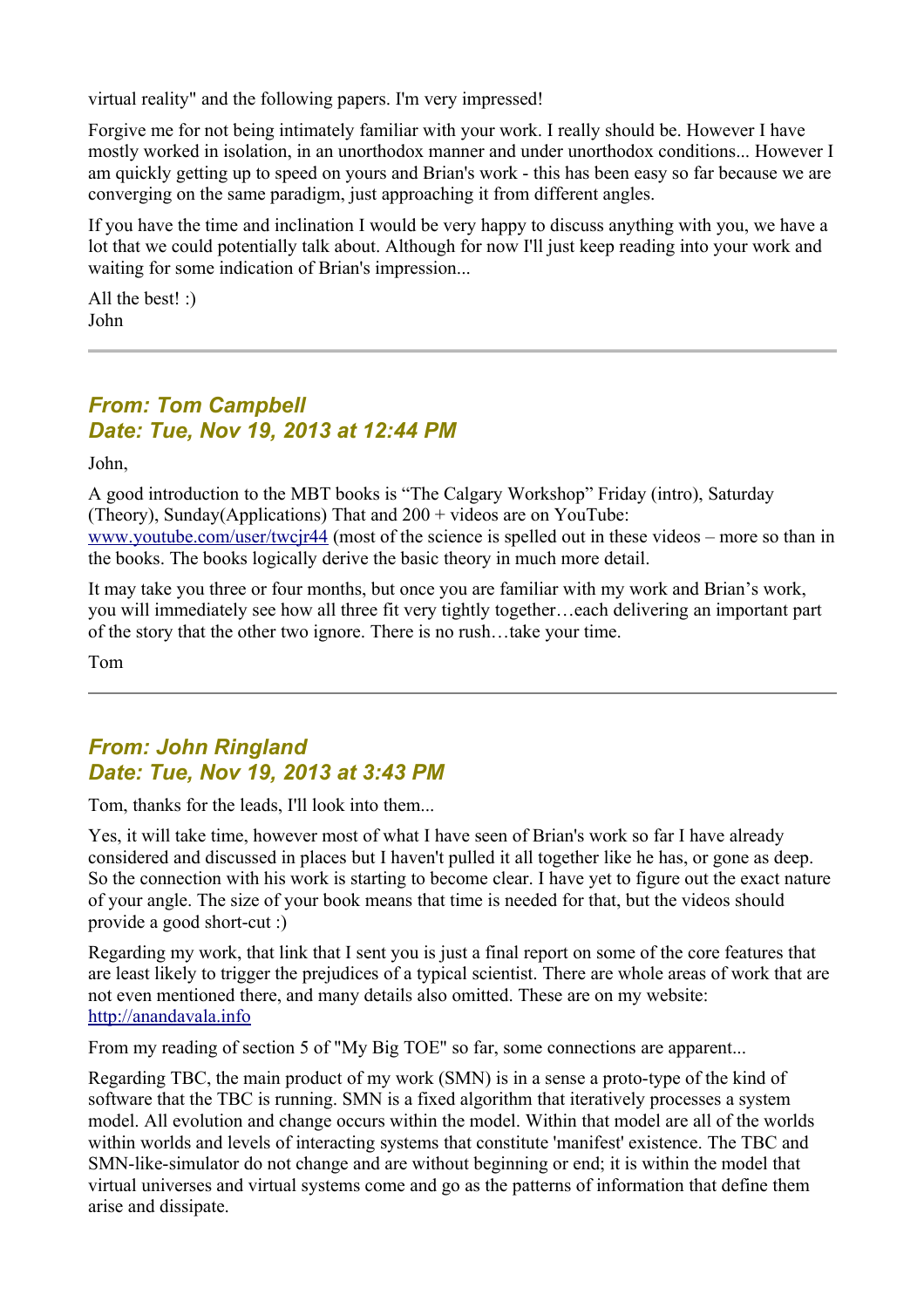Regarding PMR and NPMR, that distinction is implied by the concept 'system' (as I have formulated it). All systems are non-physical in the sense that they are virtual phenomena, in fact nothing is 'actually' physical. However systems can experience each other as seemingly physical when they interact within a common systemic context, thereby experiencing each other's appearances as 'tangible' objects in each other's experiential context. This avoids any conceptual reliance on 'our' particular experience of whether things are physical or non-physical (because we are just one type of system amongst many).

I'm sure that this is also what you are getting at when you say: "*Both PMR and NPMR are real physical places from the point of view of the consciousness beings that inhabit them... The apparent difference between nonphysical and physical is relative to the observer. From within a given local reality, everything within that reality appears physical while everything outside of that reality appears nonphysical.*"

Note, many other common distinctions are naturally implied by system theory (as I have formulated it), e.g. mind / body. All systems have an inner animating process and an outer observable appearance. This arises naturally from the functioning of the system simulator. Due to meta-system transitions, complex systems have complex animating processes (such as our minds) and complex outer appearances (such as our bodies).

John

## *From: John Ringland Date: Thu, Nov 21, 2013 at 4:35 PM*

Hello Brian,

Whilst reading your paper "Simulating Space and Time" I came across statements regarding static and dynamic information, which I believe are true but only a partial truth. Given that this could be a significant obstacle to understanding my paper on SMN I have written a critique [\(attached\)](http://www.anandavala.info/miscl/transcript/Comments%20regarding%20Brian%20Whitworth) which I hope may be useful to you.

I have also sent this to Tom because of its relevance to psi phenomena.

Regards, John Ringland

# *From: Brian Whitworth Date: Fri, Nov 22, 2013 at 12:02 PM*

Hi John,

Thanks for that I will read it. Its exam time here in NZ right now so am just wrapped up finalizing all the results. I dont know why Kaspersky came up as it did, but it did, and so I guess it doesnt hurt for you to know that.

Will get back to you soon - PS I also got your other email re dynamic information and will read that too! Thank you.

all the best Brian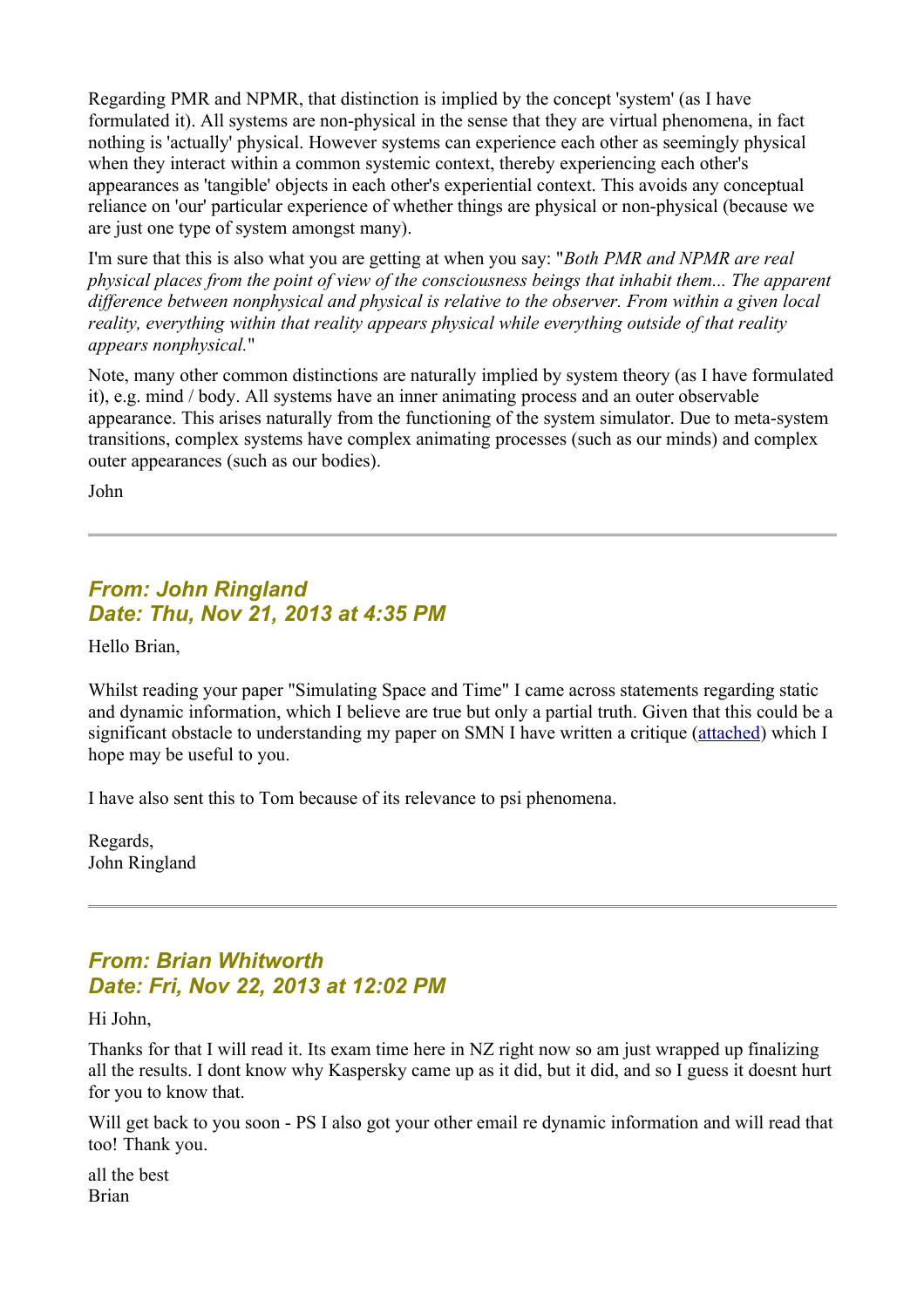## *From: John Ringland Date: Sat, Nov 23, 2013 at 1:20 AM*

Thanks Brian,

I understand that you are busy. I'm eager to hear your opinion on that work but I'll be patient.

All the best

John

## *From: Brian Whitworth Date: Tue, Dec 3, 2013 at 1:10 PM*

Hi John,

Thanks for so carefully raising the issue you do, which is a critical one, and sorry to be so long responding. It has also taken me a while to think about it, which I try to outline below. Please note that this is still just first thoughts as it is a very complex issue. I copy also to Tom as you included him too.

all the best, Brian

Hi John,

I have not yet read your main work yet, but the idea of trying to specify the simulator logically is laudable and your distinction between information within the simulation and the simulator is relevant. Yet if the simulation is like those we develop in our department, it assumes an observer, which a simulator generating our world cannot do. Please bear with me as I outline my caveat of the assumption that there is:

"*the same kind of information operating in two different contexts (computational and virtual)*".

In a nutshell, if this were true, then quantum computing would be like physical computing just in another context and the argument would work, but let me now make the case that it does not operate the same way.

Certainly we can *measure* quantum and physical information in the same way in the simulator and in the simulation, with information being a choice from a set of options. If processing *operated* the same way, then as you say, the only difference would be that the simulator options are not visible to us in the simulation. However I argue in Ch1 that quantum processing cannot operates like physical processing because what quantum theory describes cannot be achieved by physical operations:

"The quantum reality proposed to create our physical world can't possibly be physical as quantum states appear and disappear in a way that physical states can't, entangled quantum entities ignore the speed of light constraint that binds all physical entities, quantum entities "tunnel" past barriers that no physical particle can pass and quantum currents can even go both ways round a circuit *at once*. *The world that quantum theory describes isn't physically*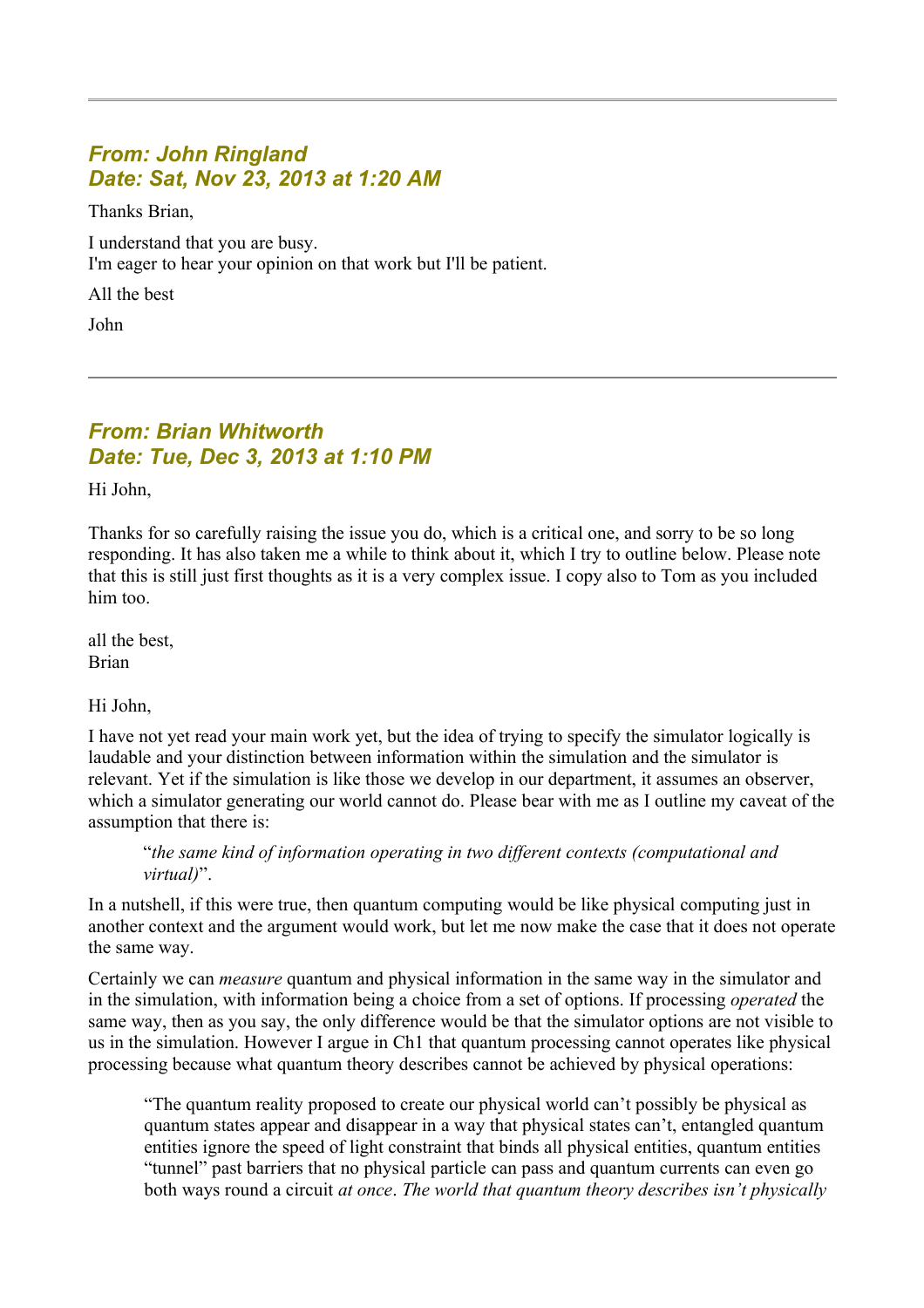*possible,* so physicality can't be its base."

The second argument for a difference is that quantum processing is so powerful, as I say in Chapter 3:

"Yet our processing is just a feeble analogy, as even to simulate the behavior of a few hundred atoms a conventional computer:

"… *would need more memory space that there are atoms in the universe as a whole, and would take more time to complete the task than the current age of the universe.*" (Lloyd,  $2006$ )  $p53.$ )"

The final argument is logical, that the processing generated within a simulation can *never* be equivalent to the processing creating it, but must be more primitive. Conversely, there is no evidence that the simulator generates information as we do, that quantum processing is just our processing in a different context. Rather, what allows outcomes like quantum collapse, entanglement and superposition seems to be a different type of processing entirely.

So if the assumption that quantum processing operates like physical processing doesn't hold, that the physical world, or any part of it, such as my body or brain, can be saved and restored in the "*transcendental computational context*" as we do in our computing becomes less likely. I am sorry if this doesn't support the idea of us being "saved", etc. and restored either in a western heaven or an eastern reincarnation.

The idea of dynamic information proposed aims to describe how information is *generated* not how is *stored*. The static information we use, defined as an option from an option set like the alphabet of letters, implies the linear processing of options, but it need not be so. In our terms, a bit is a choice between two options, so choosing from say billions of options takes a lot more processing. In contrast, dynamic processing is the choice itself, regardless of how many options there are, so while a bit is one choice from two options, a qubit is a choice from *all* the options, two qubits is two choices, and so on. Imagine checking all the points in the universe for a given match in a single operation! This is why a few qubits can do what bit-based computing can't do in a million years, including break "unbreakable" codes.

By "*information that exists entirely within the simulator*" I think you mean that we cannot measure the information in quantum event as information because we don't know how many choice options, e.g. what is to us a random quantum event like say beta decay, could be generated by quantum processing unknown to us, as I also suggest in ch1. Yet this may not be entirely true.

In quantum theory, an electron quantum wave function spreads at the speed of light, so it could spread over a galaxy. If it then collapses to a physical electron at a random point, the processing in our terms is the galaxy volume divided by a Planck volume multiplied by the quantum rate per second. So a Milky Way volume of  $1.6 \times 10^{60}$  cubic meters divided by a Planck volume of 4.2  $x10^{-105}$  cubic meters gives at least  $10^{164}$  bits which times by a refresh rate of  $10^{43}$  seconds gives 10207Hertz of processing power in our terms. If *a single quantum event* can involve more processing than all the computing on the planet today, we must be very careful when trying to generalize from our processing to it<sup>1</sup>.

Chapter 2 suggests that perhaps this processing has no static memory at all, either primary (RAM) or secondary, and that the physical world *is* the database that stores what is now and thus also what was. The physical world *is* the "hard drive" that stores our choices. It does this by passing information from one quantum cycle to the next in an unbroken chain. If at any instant the chain stops, whatever it represents "disappears" forever, which is what Ch3 proposes happens to quantum states in a quantum collapse restart. The physical world by its virtual nature can only be stored in a flux.

I am still working this out, so let me ask you a question. I am creating these email words by dynamic choice but the words themselves are static, or "in the simulation", as you say. Conversely,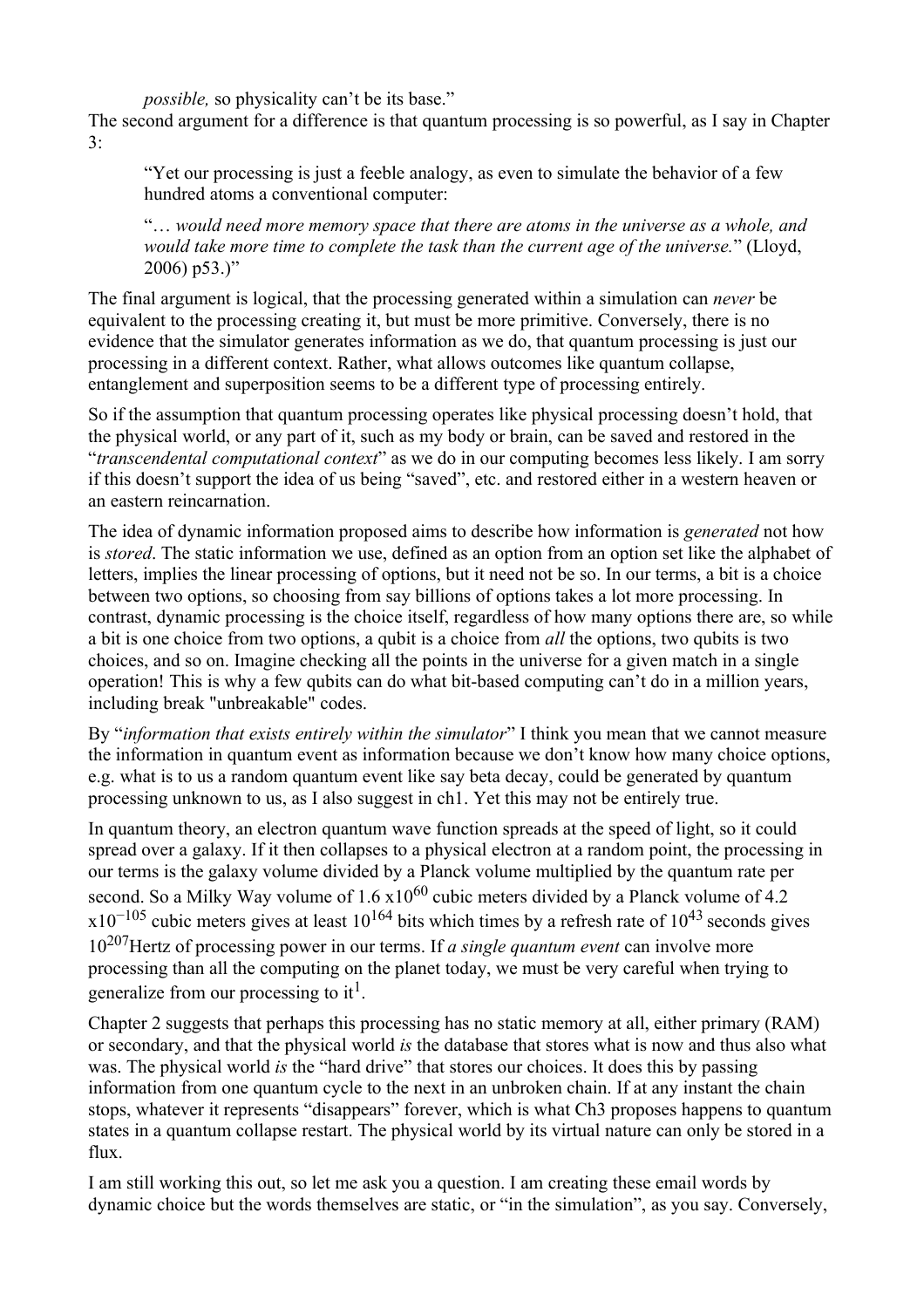you are also reading these words dynamically, and could interpret them in many ways by your choice. So are you in the simulation or in the simulator? It makes a difference to the saving issue that we are clear on what is being saved.

All the best

Brian Whitworth

1. Current estimates are  $6.4 \times 10^{18}$  operations a second, see [here.](http://arstechnica.com/science/2011/02/adding-up-the-worlds-storage-and-computation-capacities/)

# *From: John Ringland Date: Tue, Dec 3, 2013 at 10:30 PM*

Hello Brian (and Tom)

Tom, I believe that the second last link at the bottom may interest you, and the discussion just above it...

Thank you Brian for your thoughtful response. It gives me a much clearer understanding of your approach. It is a very thorough treatment, however I noticed what seemed to me to be some factual errors which I addressed. I wonder to what extent each of us may be correct and how that might change things. Either way it is very stimulating discussing these issues with you.

### **Quantum or classical processes**

A classical computer, given sufficient capacity and time, can implement quantum processes with full fidelity. It is known that using a *doubly stochastic matrix* (which is mathematically equivalent to the causal matrix in my model as well as the unitary evolution operator in QM) and a *stochastic vector* (which is mathematically equivalent to the state vector in my model as well as a wavefunction in QM) a classical computational process can simulate quantum processes with complete accuracy.

For example, towards the end of my ebook "System Science of Virtual Reality" I build a system model of a quantum computer using SMN. That quantum computer is then used to simulate two quantum logic gates as well as the "program counter" states according to the method of Feynman. This results in a working simulation of a quantum computer. The simulation is evolved and the final results were as expected from a quantum logic circuit and from a quantum computer.

I did an internet search hoping to find some papers that explicitly address this equivalence between classical and quantum computation, however the best I found from a quick search was this quote:

"Quantum Turing machines can be related to classical and probabilistic Turing machines in a framework based on transition matrices, shown by Lance Fortnow." [Wikipedia](https://en.wikipedia.org/wiki/Quantum_Turing_machine)

And this paper which sort of addresses it but not directly: [One complexity theorist's view of](http://ac.els-cdn.com/S0304397501003772/1-s2.0-S0304397501003772-main.pdf?_tid=8cbad162-5be9-11e3-9bee-00000aab0f6b&acdnat=1386054619_f53fef59e0b300bae5a0e1cc9cab80cc)  [quantum computing](http://ac.els-cdn.com/S0304397501003772/1-s2.0-S0304397501003772-main.pdf?_tid=8cbad162-5be9-11e3-9bee-00000aab0f6b&acdnat=1386054619_f53fef59e0b300bae5a0e1cc9cab80cc)

And this discussion on physics forums:<http://www.physicsforums.com/showthread.php?t=97148>

Entanglement and superposition are directly implemented by the matrix computations. These are not a problem because it is only the virtual systems that exhibit entanglement and superposition. The classical information processes just move information around in a manner that implements the virtual entanglement and superposition. The classical information isn't itself entangled or superposed.

Wavefunction collapse is a little more subtle, because it is only in some interpretations of QM that the wavefuntion actually collapses. To simulate this one squares the *stochastic vector* (state vector or wavefunction) which represents the probability amplitude. This produces a probability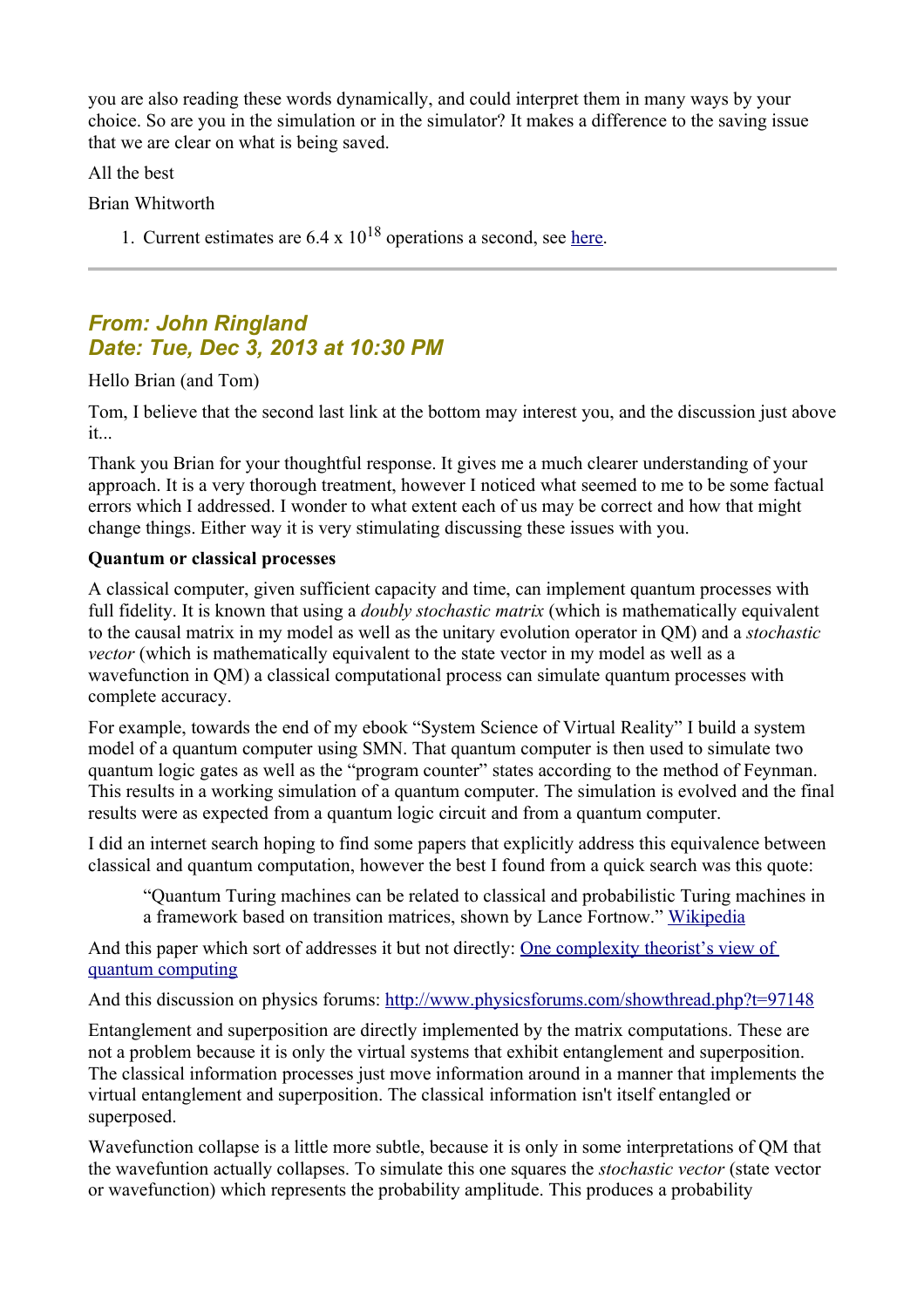distribution. We then use a source of randomness to sample from the distribution. Thus randomly selecting a particular observable state in accord with the distribution. The probability amplitude is then set to a pseudo-classical state where the selected state has amplitude one and all other states have probability amplitude zero.

However in other interpretations (such as coherent histories and multiverse) the collapse isn't an actual collapse of the wavefunction, it is a subjective phenomenon along a particular information stream that informs successive subjective experiences. Thus the apparent collapse propagates as systems experience each other. This can be directly implemented by the matrix computations without any extensions. It also seems the more likely implementation due to the quantum erasure experiment, however I don't know all the subtleties of that topic.

The only difference between a quantum process and virtual quantum processes simulated by a classical computation is that there is an exponential increase in complexity for the classical computation. This is however only an issue when thinking about using existing computing facilities. In a metaphysical or cosmological scenario this is not a problem. I will explain why.

### **Computational capacity**

Consider what it is like to be a virtual being within a virtual context. Each moment of awareness occurs within a moment of virtual time. Thus 'between' moments of virtual time, when the next moment is being computed by the simulation process, the virtual beings have no awareness at all. So the simulation process may take an arbitrarily long period of time to compute the next moment of virtual existence and the virtual systems will still experience that simply as their next moment. To them their situation always seems to be running in "real time".

One could run the same simulation on a desktop computer and a vast super-computer, where the times to compute each moment of virtual time are 1 year and 0.0001 seconds respectively in our time frame. However for the virtual systems within those virtual contexts there would be no discernible difference. Each moment would immediately follow the next, seamlessly.

Furthermore, the computational capacity of the transcendent context cannot be meaningfully compared to the available complexity of the virtual context, except to place a lower bound, whilst saying nothing about an upper bound. The transcendent complexity could be any finite yet unimaginably large capacity.

#### **Ontology or modelling**

An important question to consider is, when postulating or constructing a simulator are we trying to define *what is*, or are we just *making models* that exhibit or reproduce some relevant features of what we wish to study. For example, in the early days of physics there was the plum pudding model and the ball and spring model of the atom. These weren't literally true, but they allowed certain features of the atom to be ascertained which led on to more sophisticated models.

I don't claim that my model is literally correct, however I have reasons to suspect that it is sufficient because it can simulate quantum processes and thereby also physical phenomena. I also have reason to believe that it is the simplest sufficient model currently available, which I will discuss next.

#### **Contexts within contexts**

A simulation process can animate multiple virtual context in which there may operate multiple simulation processes that each animate multiple virtual contexts and so on. Thus there is a tree like structure of nested virtual contexts (the virtual tree).

The virtual tree is of interest when we are talking about 'our' particular universe and wondering where it may be in that tree. However in the more general issue of the nature of reality, what is of most interest is the nature of the context that serves as the ultimate root of that tree. Hence the tree of virtual contexts can be collapsed and we can consider only a single virtual context (which may or may not be nested) and a single root context. This is the approach that I take.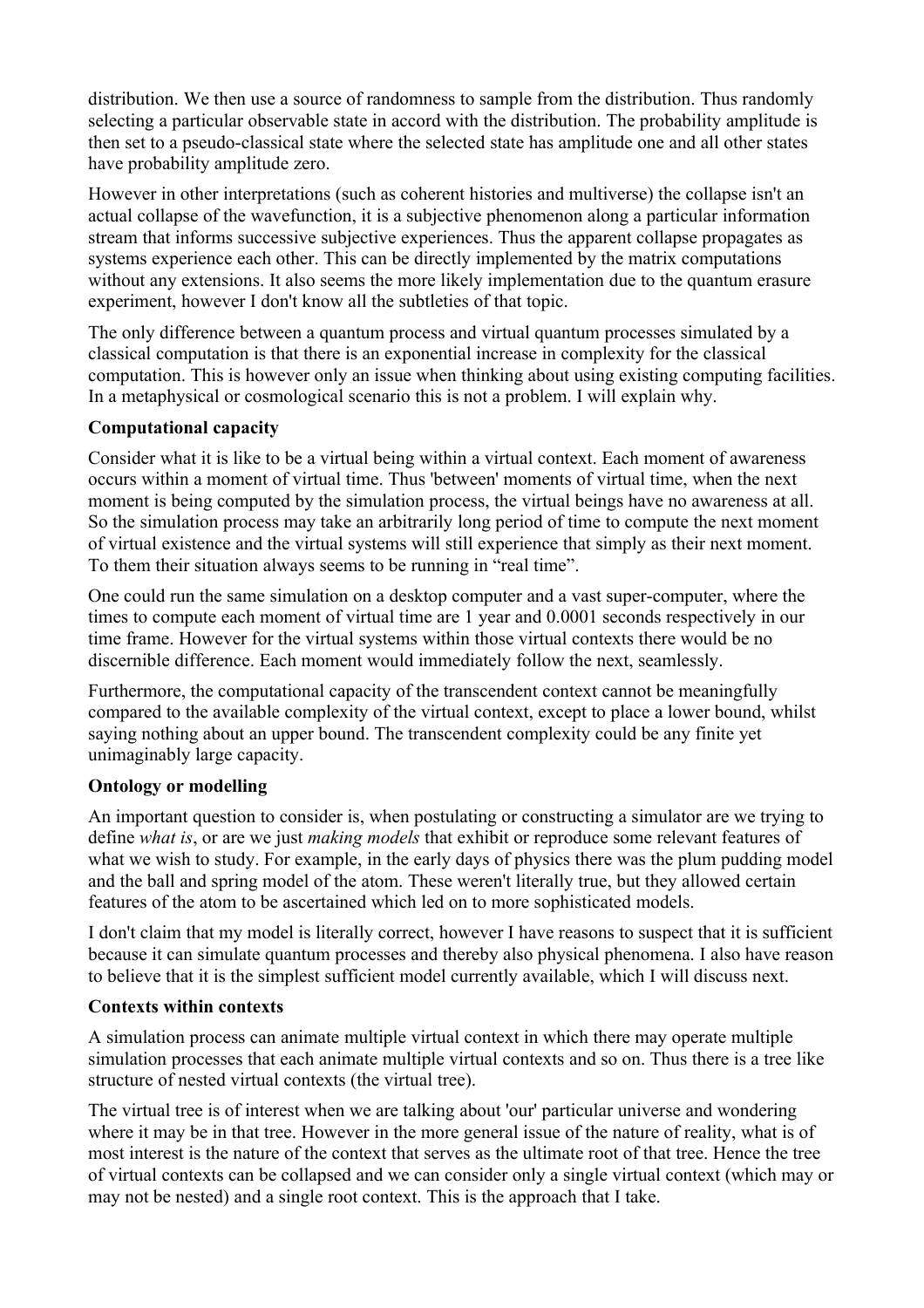The root context does not exist within any containing context, hence there can be no outside observers and it has no outer appearance or phenomenal form. Everything that exists does so within that context.

This root context is the only one that objectively exists and it cannot come into being or go out of being – it is eternal. The question then is, what is the likely nature of that context? On what plausible basis could we decide on an answer?

For me, I use consistency, durability and simplicity.

Is it an objective physical context?

The many problems and paradoxes that arise when we try to formulate a consistent understanding of an objective physical universe count against its consistency. The fact that our physical universe seems to have come into being via a big bang and could likely go out of being in some later big crunch counts against its durability. The myriads of individual particles jostling about in space-time, and the many forces and other factors count against its simplicity.

Is it a quantum computational context?

That is consistent and as far as we know it is durable. However it is quite complex and we have no real understanding of how a purely quantum computational context is structured and how it operates.

Is it a classical computational context?

That is consistent, durable and very simple, the principles of classical computation are very simple and well understood. Furthermore it can simulate a quantum context, which can further simulate a physical context (the classical universe).

This isn't proof, but Occam's razor would tend to cut in favour of a root context that is a classical computational space.

But that is not a big concern to me, my main interest is what the model can teach us about the whole process of cosmological simulation and the nature or ourselves and our place in reality, rather than whether a particular model is literally true or not. However, lets explore a little deeper anyway.

### **The implementation of the root context**

When we think of classical computation we think of physical electronic computers, hence it is natural to ask how a classical computational space could exist without a physical implementation.

However, consider that each of the three contexts can simulate the others.

- A physical process can implement classical computation which then simulates quantum processes.
- A quantum process can simulate physical processes, which implements classical computation.
- A classical computation can simulate a quantum process that simulates physical processes.

As well as:

- A physical process can implement quantum processes (a quantum computer, yet to be seen).
- A quantum process can simulate a classical computation (yes, but why do it?).
- A classical computation can simulate a physical processes (molecular dynamics simulation).

Hence each of them can be experienced to be supervening upon another substrate of some kind. Thus perhaps it is just the fact that we exist in a context when classical computation is implemented by physical processes that leads us to assume that this is essential?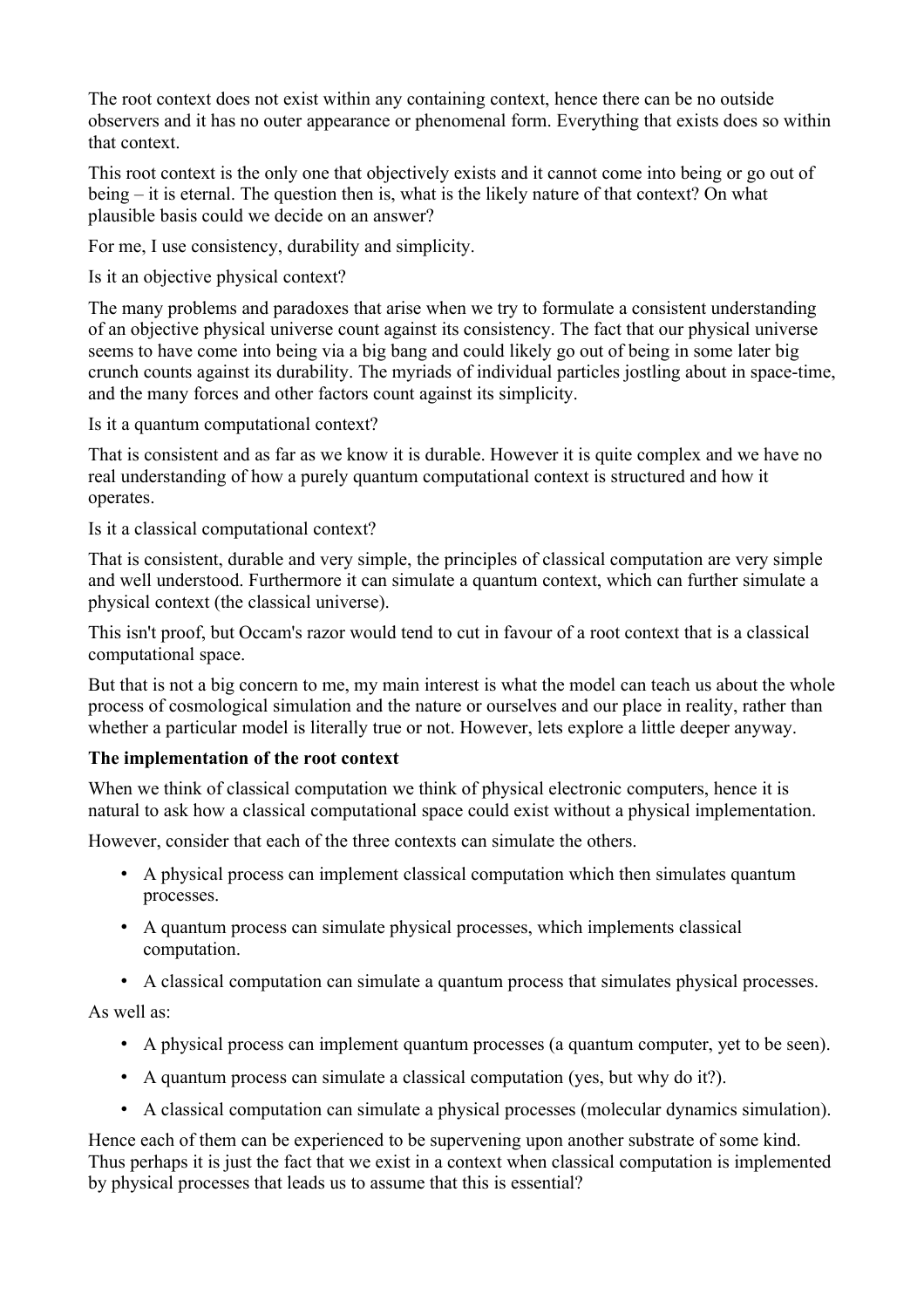If we let go of that assumption and allow ourselves to be guided by consistency, durability and simplicity, then a classical computational context is plausible. Or perhaps it is neither and there is something even simpler that underlies these - is that perhaps what you mean by dynamic information? Is it simpler?

#### **Saving information**

Re: "let me ask you a question. I am creating these email words by dynamic choice but the words themselves are static, or "in the simulation", as you say. Conversely, you are also reading these words dynamically, and could interpret them in many ways by your choice. So are you in the simulation or in the simulator?"

If I am understanding you correctly, you are using our computers/internet as an analogy for a simulator, thus cyberspace is the simulation and the emails are virtual systems. In that situation I am in neither the simulation nor the simulator, I am in the context that contains the simulator and I am interacting with it externally in order to access the embedded simulation through a screen. Personally I find physical computer analogies to be limited because they tend to introduce a lot of assumptions that we have from using computers from an outside perspective, rather than experiencing computation from a virtual perspective emergent from the information processes.

#### **Re: static / dynamic information**

Given what I have said earlier, perhaps now you can see why I understand there to be only one type of information in operation, however it can seem very different depending on one's perspective.

Regarding saving the state of a virtual context, I believe that it is technically feasible however I doubt if it is actually implemented in reality. I see no purpose for it other than as a hypothetical of what might be possible.

Finally, re: "being 'saved', etc. and restored either in a western heaven or an eastern reincarnation."

The model that I describe and the VR hypothesis in general is fully consistent with mystic principles, however not with the more popular religious reinterpretations.

For instance, in eastern philosophy it is not the manifest form (mind/body) that is reincarnated, that is just a virtual construct and has no deep reality (it is sunnyata or devoid of self nature, the Jiva) and is destroyed at death, in fact many claim that it doesn't ever live, it only 'seems' to. What persists is the inner-most stream of awareness (true Self, Atman), which is the simulation process itself (Brahman, absolute reality) as it animates a virtual being and its world-experience (Maya, relative reality). Mind/bodies come and go, like garments, but the inner-most process is eternal and universal. That same process animates all beings. Hence at the deepest level we are all One. Although via naïve realism and the resulting identification with forms we come to believe that we are the mind/body.

"What is it that had birth? Whom do you call a human being? If, instead of seeking explanations for birth, death and after-death, the question is raised as to who and how you are now, these questions will not arise... The body is born again and again. We wrongly identify ourselves with the body, and hence imagine we are reincarnated constantly. No. We must identify ourselves with the true Self. The realised one enjoys unbroken consciousness, never broken by birth or death - how can he die? Only those who think 'I am the body' talk of reincarnation. To those who know 'I am the Self' there is no rebirth. Reincarnations only exist so long as there is ignorance. There is no incarnation, either now, before or hereafter. This is the truth." (Sri Ramana Maharshi)

"The real does not die, the unreal never lived. Once you know that death happens to the body and not to you, you just watch your body falling off like a discarded garment. The real you is timeless and beyond birth and death. The body will survive as long as it is needed. It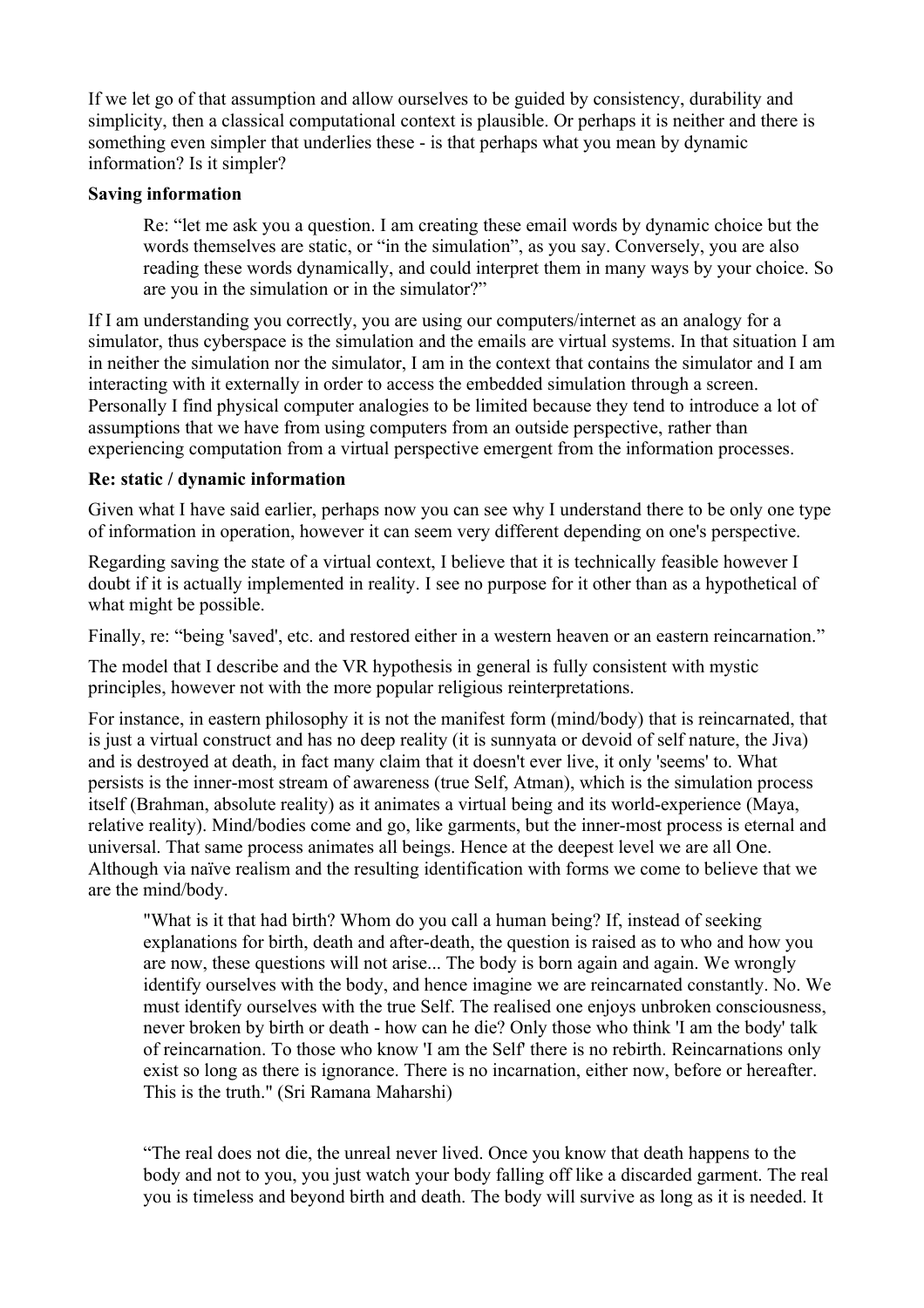is not important that it should live long." (Sri Nisargadatta Maharaj)

"That in whom reside all beings and who resides in all beings, who is the giver of grace to all, the Supreme Soul of the universe, the limitless being – I am That." (Amritbindu Upanishad)

BTW in Eastern yogic philosophy the mind is considered to be a part of the body. It is only the foundations of consciousness that is universal and eternal.

For more on the mystic perspective and its parallels with the VR perspective, see the quotes in here: [http://anandavala.info/article/What-can-be-learned-from-video-games-that-is-hard-to-learn-any](http://anandavala.info/article/What-can-be-learned-from-video-games-that-is-hard-to-learn-any-other-way.pdf)[other-way.pdf](http://anandavala.info/article/What-can-be-learned-from-video-games-that-is-hard-to-learn-any-other-way.pdf)

BTW here is something that I wrote, which was inspired by the example of your papers. It clarifies terms and lays down more philosophical foundations for the VR hypothesis and some cautions on hidden pitfalls. It serves as a prelude to "System Science of Virtual Reality". I didn't send it to you before because I thought I'd already sent you enough reading, but it does clarify where my thinking is coming from and might save time in the long run when you come to take a look at my work. <http://anandavala.info/OIPVSE.pdf>

All the best - its funny that we both have the habit of saying that :)

John

## *From: Tom Campbell Date: Wed, Dec 4, 2013 at 5:25 AM*

John and Brian,

Thank you for keeping me in the loop. I am enjoying this conversation immensely and trying very hard to keep silent for a while until you two work out definitions and logical structure -- since each interprets what he reads in his own unique way, a three way conversation becomes 3 times more complicated than a two way conversation  $\lceil (n-1) (n) \rceil = 6$  different communication threads instead of 2] with the consequence that the probability of convergence to a mutual understanding drops precipitously.

However, just one comment: in agreement with John, the huge computational load that one imagines would burden a classical computational process hosting and generating our VR universe, melts away to something hundreds, if not thousands, of orders of magnitude smaller when one allows the simulation to be probabilistic rather than deterministic. Such a simulation need only compute the results individually required (measured/observed) by each "player" while any hidden macro as well as assumed molecular, atomic, and sub-atomic quantum complexity underlying those results can be represented stochastically at no higher level of fidelity than required by each player. Also, saving data is only required to serve the purpose, not the function of the VR. The VR could run just fine without saving any data, but it would be much less effective. Without purpose (criteria defining evolutionary value), it could never have evolved in the first place.

Tom

## *From: John Ringland Date: Fri, Dec 6, 2013 at 9:05 PM*

Thank you Tom for that input. I'm glad that you are enjoying this. I am to :)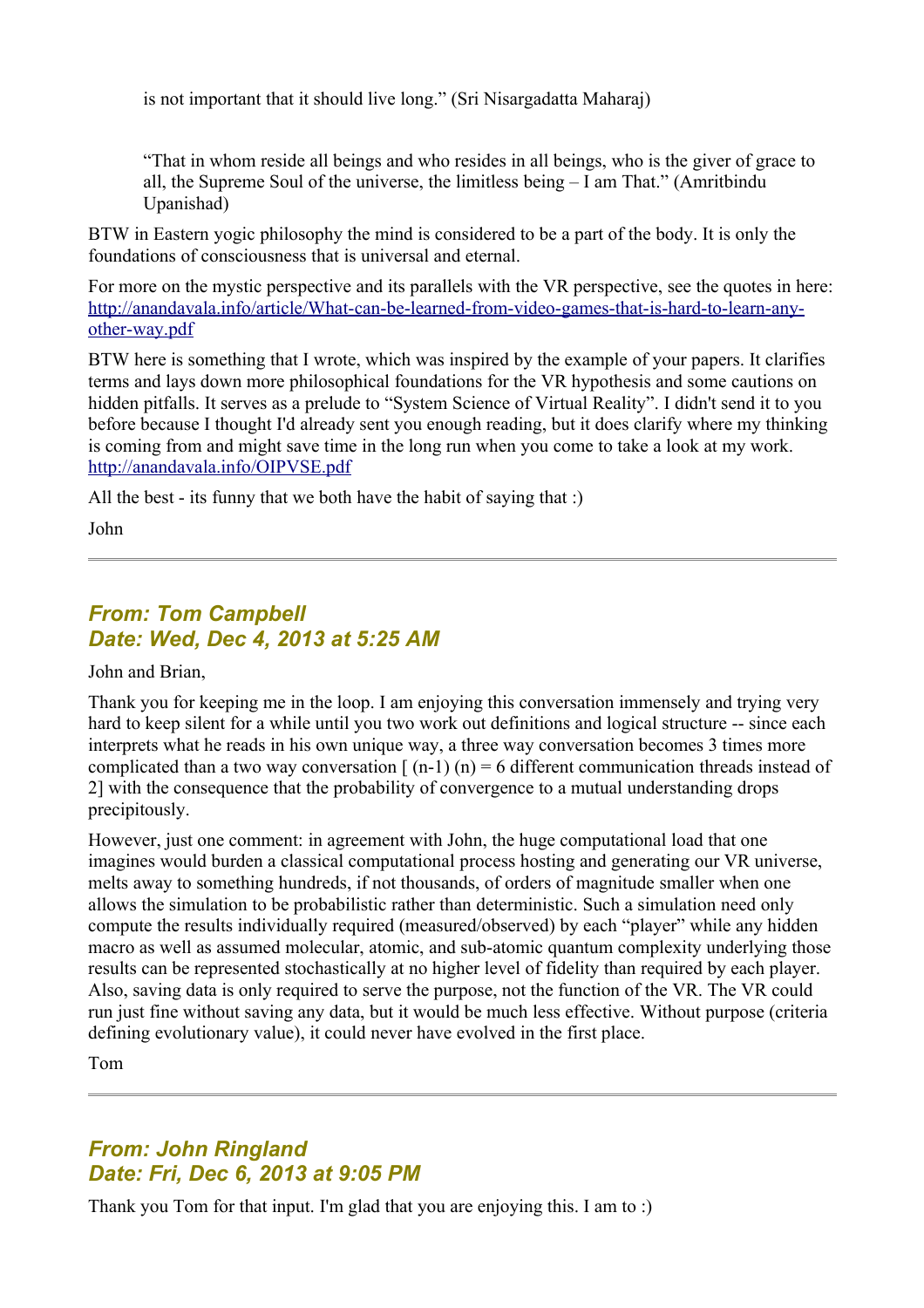Brian, I hope you are as well. I genuinely respect the work that you have done! I realise that being contradicted can be disconcerting, however if my intentions count for anything, I was only seeking to clarify the enquiry.

However I often tend to focus on the subject matter and neglect the inter-personal dimension, which has broken the rapport in the past. I hope we can continue this most interesting conversation.

#### **Optimisations**

Tom, I think the point that you raised is very relevant. For example, when implementing the SMN model in software I found two optimisations. These lead to an exponential increase in efficiency when animating system models where the virtual systems are 'mostly' localised, such as is the case with "our universe". Due to these optimisations closed interaction channels and static states require no processing and the computational load depends on the density of open interaction channels between virtual systems and the rate of change of virtual systems. This may have some relevance to relativistic effects within the virtual context.

All the best! John

### *From: Brian Whitworth Date: Mon, Dec 9, 2013 at 12:05 AM*

Hi John,

Thanks for the clarification - dont worry I will get back to you shortly!

all the best Brian

## *From: John Ringland Date: Wed, Dec 11, 2013 at 10:42 AM*

Hi Tom and Brian,

Tom, I have watched some of your videos over the last few weeks and enjoyed them a lot :)

There are many ways to encourage the emergence of the new paradigm, we seem to have several of them covered quite well between us. There is another approach that I would like to bring to your attention, it involves the deconstruction of the currently dominant paradigm, using its own methods, to highlight a profound inconsistency at its core. This aims to reveal, explain and overcome the obstacles that prevent many people from understanding the emerging paradigm and to motivate people to be open to alternatives to the currently dominant paradigm.

This aims to provide an opening within which the emerging paradigm can find its niche and currently ostracised fields of research can become recognised, e.g. consciousness research and psiphenomena, as well as those working at the boundary between science and spirituality.

I have recently written a series of articles that implement this approach and they are already starting to be passed around some circles of researchers involved in fields that would benefit from the paradigm shift.

So I thought I'd bring it to your attention as well. There is an entry point here: [http://anandavala.info/article/Are-we-today-as-wrong-about-any-scientific-fact-that-is-widely](http://anandavala.info/article/Are-we-today-as-wrong-about-any-scientific-fact-that-is-widely-accepted-as-geocentrism.pdf)[accepted-as-geocentrism.pdf](http://anandavala.info/article/Are-we-today-as-wrong-about-any-scientific-fact-that-is-widely-accepted-as-geocentrism.pdf)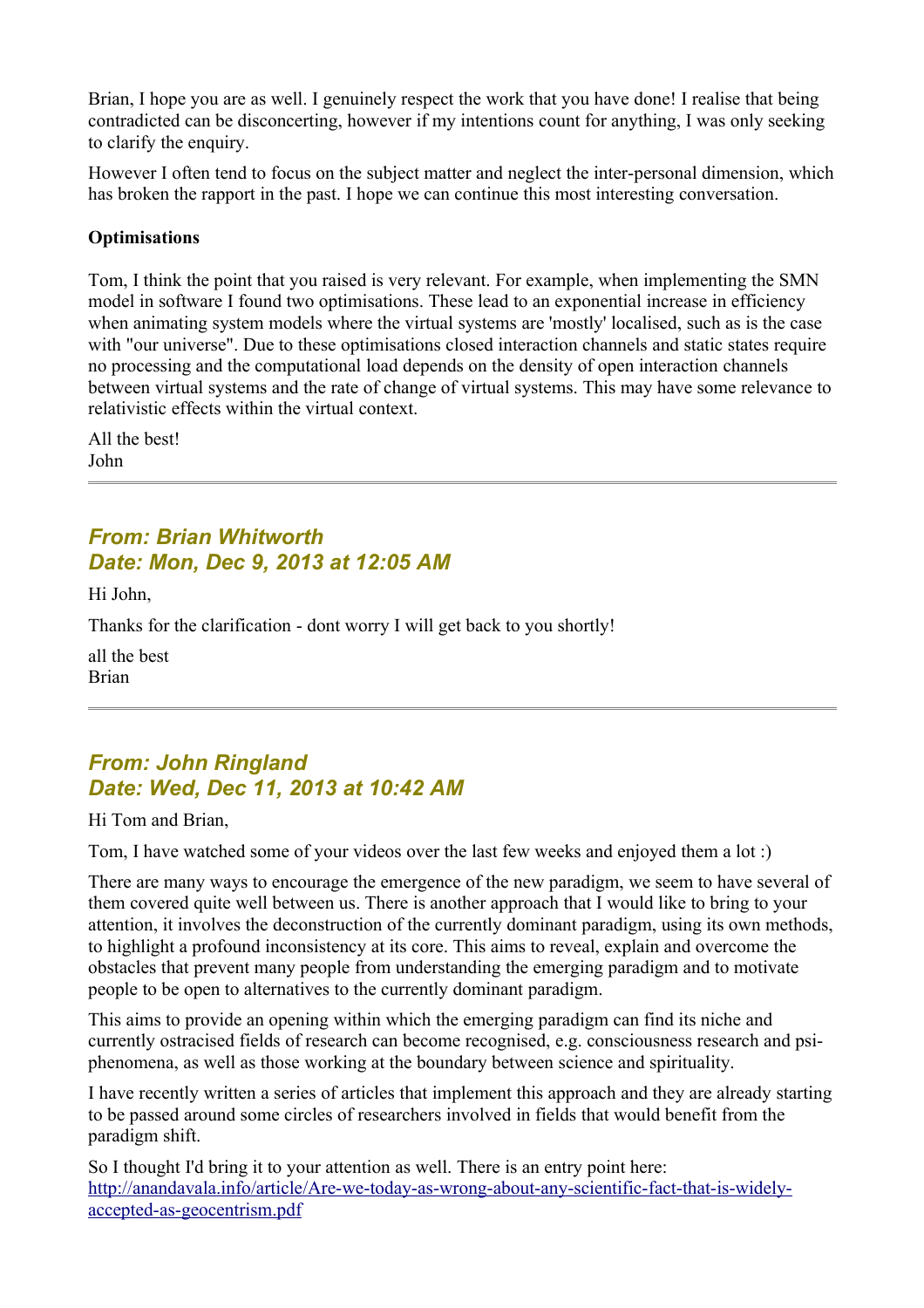All the best! :) John

## *From: Tom Campbell Date: Fri, Dec 13, 2013 at 8:35 AM*

John,

The approach you bring to my attention is one I have been using (effectively, I think, especially for the non-techies) for some time. We are on the same sheet of music – indeed, singing in two part harmony. I say most all the same things – and mostly in the same way as you do -- in your linked paper. If you have watched the "Calgary Workshop" (particularly the three Saturday videos describing MBT theory), then you have already heard me speak to the same issues – using most of the same arguments. [You might also look at the three Sunday videos for a few applications to show how anyone can directly experience the larger consciousness system personally.]

The only sentence in your linked document that did not seem as if it could have been derived from my own conceptual process is this: Whereas the information theoretic interpretation proposes that what we observe are the subjective phenomenal contents of our stream of experience and that these arise due to lower level interactions (entanglement) between the 'subject' quantum information process and the 'object' quantum information process. If I take what you say (yellow highlight) as a metaphor I am OK with it but even then it is not a great metaphor because it seems to me that it is more misleading and confusing that elucidating. "Entanglement" and "quantum" are very specific physics words and using them as metaphors to mean something other than the common physics sense of those words is therefore confusing. Indeed, it is true: "that what we observe are the subjective phenomenal contents of our stream of experience" And it is also true that: "Due to this interaction observables are experienced however these observables are not the true reality of the situation; they are better described as virtual". However, "this interaction" is, in my point of view, not best describes as quantum entanglement between the subject and object information processes – a confusing metaphor at best -- that to many readers, makes consciousness sound as if it were a physical process based on tiny entangled physical particles – or to a more savvy reader – tiny entangled virtual particles. Neither is necessarily true. It seems to me that a description of consciousness (or our interaction with the larger consciousness system) in terms of entangled particles represents an unsupported logical leap in your discourse and is not particularly useful as a metaphor. At a more easily understood higher level description (using MBT terminology), the larger consciousness system simply provides a data stream to an individuated unit of consciousness (participating in a particular multi-player virtual reality "game") who, by necessity, must interpret that data subjectively. Of course, MBT terminology is not at all suitable to your purpose, but, if you had said:

Whereas the information theoretic interpretation proposes that what we observe are the subjective phenomenal contents of our stream of experience that arises from the source of our information based (i.e., virtual) reality. However, these observables (that we call our physical experience) are not the true reality of the situation since the information itself and its source must be considered more fundamentally real.

I would have resonated right along with your description. My point is not to edit your words here, this is just the simplest way I can explain my conceptual issue with this one line that that did not strongly resonate with me.

Perspective: This issue represents a very small point as seen from a much bigger picture where it appears that we agree completely at the interface between our different approaches.

Tom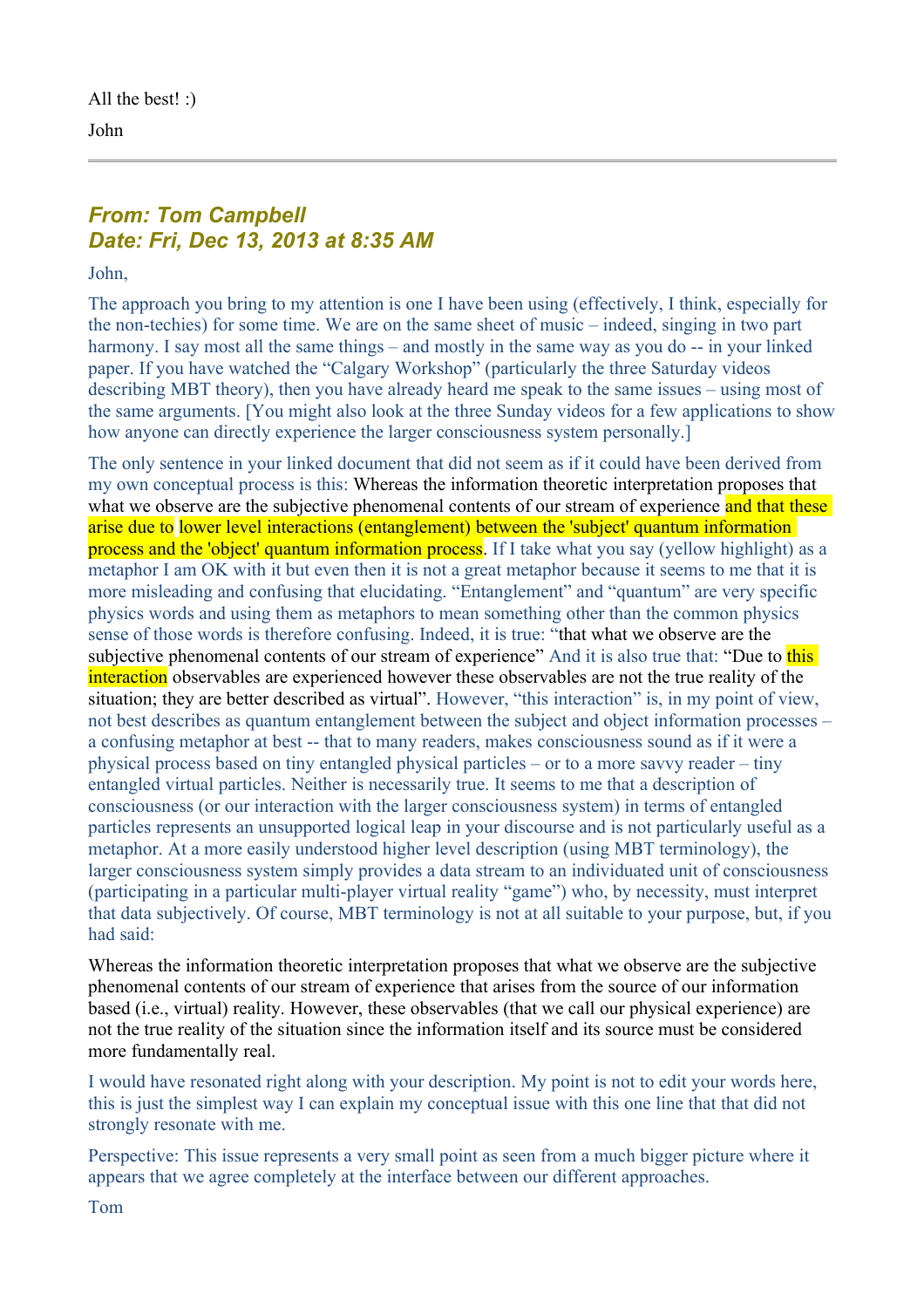# *From: John Ringland Date: Fri, Dec 13, 2013 at 3:47 PM*

Hi Tom,

It's a pleasure to sing in harmony with you Tom :)

It is interesting that you picked up on that statement. Perhaps it is just a difference in terminology although it may go much deeper than that... it might be fruitful to examine :)

When you reworded the statement I can easily agree with that too, i.e. "Whereas the information theoretic interpretation proposes that what we observe are the subjective phenomenal contents of our stream of experience that arises from the source of our information based (i.e., virtual) reality. However, these observables (that we call our physical experience) are not the true reality of the situation since the information itself and its source must be considered more fundamentally real."

However my original statement said the same thing only giving some more detail that I believe to be relevant in that context. I'll endeavour to explain why...

Re: "makes consciousness sound as if it were a physical process based on tiny entangled physical particles – or to a more savvy reader – tiny entangled virtual particles. Neither is necessarily true. It seems to me that a description of consciousness (or our interaction with the larger consciousness system) in terms of entangled particles represents an unsupported logical leap in your discourse..."

I agree that neither is true and I in no way intended to imply either. What you have interpreted here is not a part of my discourse at all. Perhaps you and I have different memory associations to the term 'entanglement' or different understandings of quantum mechanics, which has led to a misunderstanding here...

To me quantum mechanics doesn't just apply to the microscopic scale, it applies at ALL scales. However it is easier to discern at the microscopic scale, hence that is where it was first discovered. For example, it is easy to discern that an image is digital when looking up close, but hard to discern when viewed from a distance - but just because it doesn't look digital from a distance doesn't mean that it ceases to be digital. The same applies to quantum phenomena.

So when I talk about a quantum system I am not specifically talking about systems that have particle-like observables, I am talking about ANY quantum system, some of which have observables that portray to us an organism, or planet, or galaxy, or the whole universe.

I also meant the term 'entanglement' in its full quantum sense. Not just in the limited case of EPR pairs that are strongly entangled in relation to particular measurements, but in the wider sense that the probability amplitudes of the two quantum systems cannot exist in isolation, instead the superposition of joint states is important. For any quantum systems to interact they must be entangled, otherwise they cannot have any affect on each other and they cannot experience each other.

My reason for explicitly mentioning entanglement was to counter the popular belief in a "collapse of the wavefunction" as if it is an objective event at the level of the quantum information process when in fact it is a resonance between the subject and object systems. Hence it only appears to be a collapse along a particular consistent history and different consistent histories can exist.

BTW I at no time meant to imply that I was talking about 'particles' or about any observables at all. I was explicitly talking about quantum information processes or quantum systems, which are themselves inherently unobservable although they do give rise to observables when they interact.

In the current paradigm we have the habit of thinking about systems as if they are defined by their observables (this is due to classical objectivism), however I am saying that underlying these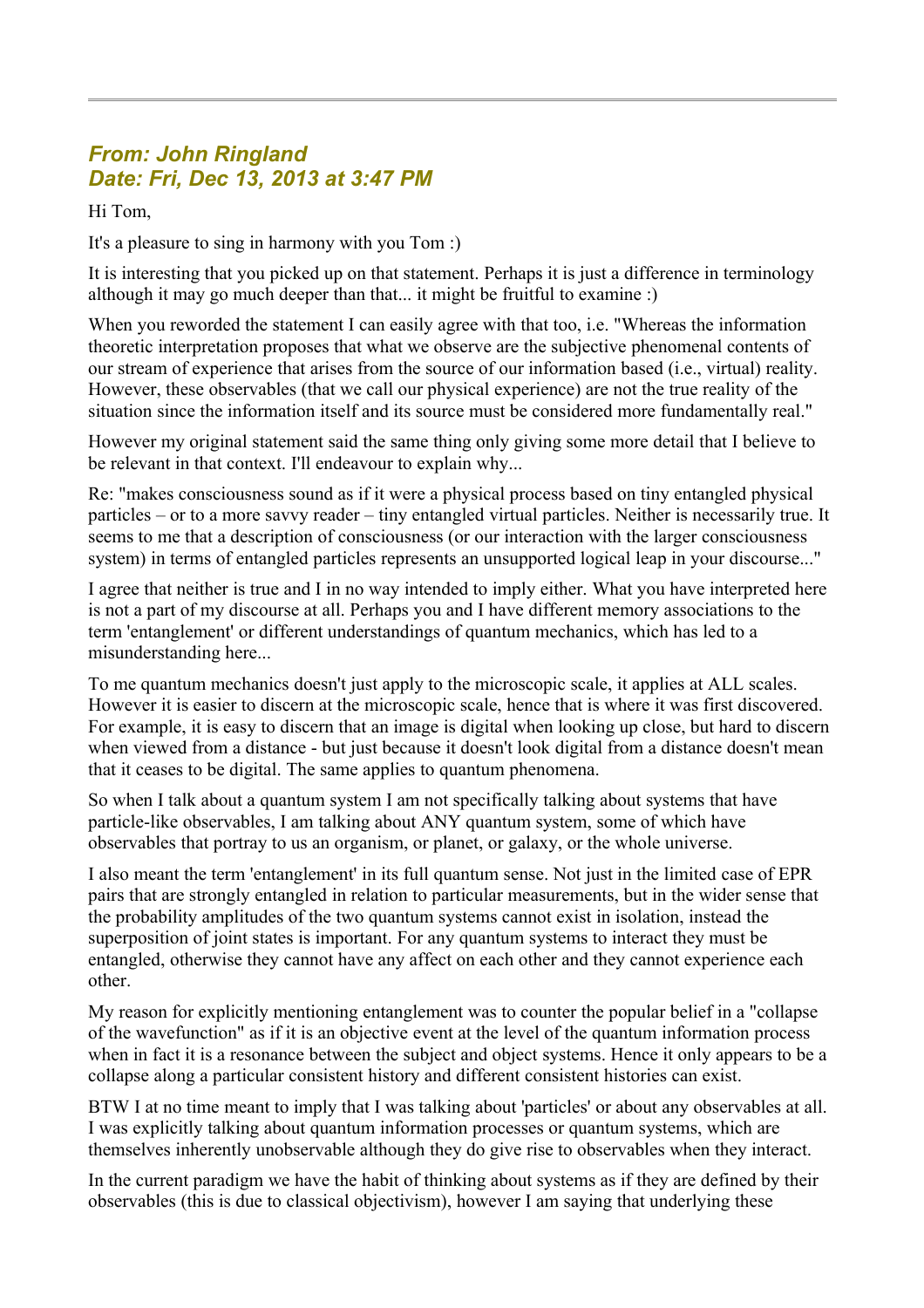observables is a quantum information process and underlying the observer is a quantum information process and when these quantum information processes interact the observer apprehends observables within its stream of consciousness. This is not a physical process or a virtual process, it is an information process operating at a very deep level, underlying the emergence of the virtual context (underlying both observers and observables).

The observables are only the "outer appearance" of a quantum system. Aside from this a quantum system also has an "inner experiential aspect". Hence there is no separation between physicality (virtual observables) and subjective experience (virtual observers). The quantum system underlies both the observer and the observed; the quantum information processes are what animates both of these aspects. However traditionally the 'inner' aspect is not recognised or is poorly understood, hence it is understandable that some people will think that I am only talking about the 'outer' aspect, but that is not the case.

The idea of quantum systems having both inner and outer aspects is supported by the mathematical model described in "System Science of Virtual Reality", which shows that virtual systems inherently have both an inner experiential process and outer observable appearance. This applies to all virtual systems. Very primitive systems have very primitive experiential processes and observable appearances. More complex systems have more complex variants of these.

BTW that linked document was just a few words to introduce the details, which are given in the links in that document. The issues that I discussed above I tried to make clear in those details, however those documents are just an initial outline of what is a rather complex and subtle train of thought.

Having explained myself a little, I'd be interested to know if you think this is a surface difference in our thinking or something deeper... I have yet to notice any deep conflicts although there are some surface differences.

All the best :) John

## *From: Tom Campbell Date: Sat, Dec 14, 2013 at 11:26 AM*

Brian, you probably don't want to take the time to read all this – it is probably way off your track. John and I are trying to figure out what each other means by the words we use.

John, I commented as I read -- so what you will find is a stream of consciousness – thinking out loud -- as I read your email. At the end, I did come to a conclusion about "our differences". As it turns out, none appear to be fundamental.

Tom

**From:** John Ringland **Sent:** Thursday, December 12, 2013 11:48 PM

Hi Tom,

It's a pleasure to sing in harmony with you Tom :)

It is interesting that you picked up on that statement. Perhaps it is just a difference in terminology although it may go much deeper than that... it might be fruitful to examine :)

When you reworded the statement I can easily agree with that too, i.e. "Whereas the information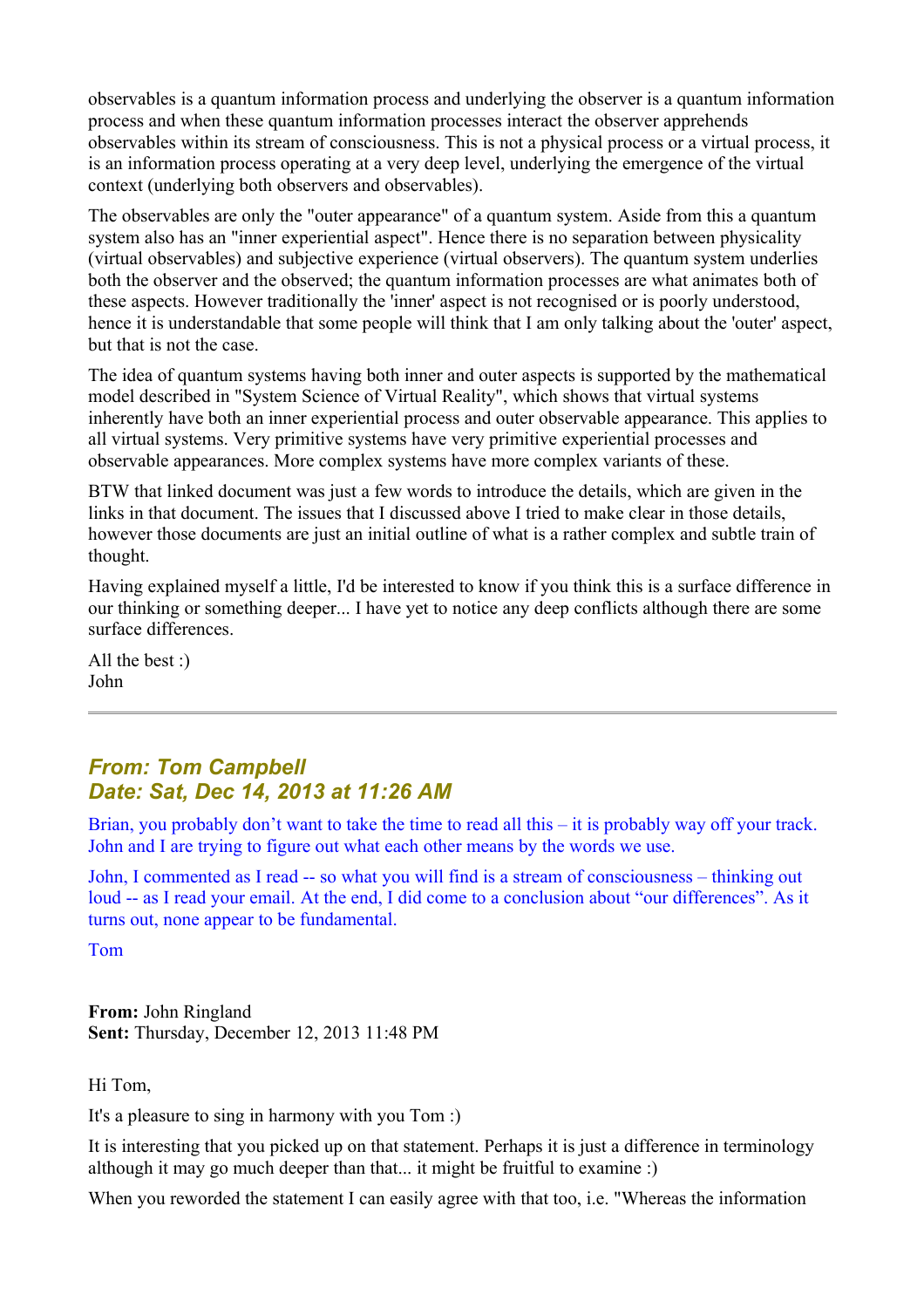theoretic interpretation proposes that what we observe are the subjective phenomenal contents of our stream of experience that arises from the source of our information based (i.e., virtual) reality.

However, these observables (that we call our physical experience) are not the true reality of the situation since the information itself and its source must be considered more fundamentally real."

However my original statement said the same thing only giving some more detail that I believe to be relevant in that context. I'll endeavour to explain why...

Re: "makes consciousness sound as if it were a physical process based on tiny entangled physical particles – or to a more savvy reader – tiny entangled virtual particles. Neither is necessarily true. It seems to me that a description of consciousness (or our interaction with the larger consciousness system) in terms of entangled particles represents an unsupported logical leap in your discourse..."

I agree that neither is true and I in no way intended to imply either. What you have interpreted here is not a part of my discourse at all. Perhaps you and I have different memory associations to the term 'entanglement' or different understandings of quantum mechanics, which has led to a misunderstanding here...

To me quantum mechanics doesn't just apply to the microscopic scale, it applies at ALL scales. However it is easier to discern at the microscopic scale, hence that is where it was first discovered. For example, it is easy to discern that an image is digital when looking up close, but hard to discern when viewed from a distance - but just because it doesn't look digital from a distance doesn't mean that it ceases to be digital. The same applies to quantum phenomena. Of course, I agree completely: that reality is fundamentally probabilistic and statistical at all scales – but that concept is not commonly accepted in physics and calling it "quantum mechanical" as opposed to "probabilistic and statistical" (though perhaps technically correct if one has an expanded understanding of the universality of the QM process) is bound to create confusion among the majority of readers. Perhaps the issue boils down to this: Explaining something in such a way that the explanation can only be understood if no explanation is needed.

So when I talk about a quantum system I am not specifically talking about systems that have particle-like observables, I am talking about ANY quantum system, some of which have observables that portray to us an organism, or planet, or galaxy, or the whole universe. Defining ANY system as a quantum system may be true from a bigger picture of a VR, but, I think, rather confusing to those who do not already understand what you are talking about.

I also meant the term 'entanglement' in its full quantum sense. Not just in the limited case of EPR pairs that are strongly entangled in relation to particular measurements, but in the wider sense that the probability amplitudes of the two quantum systems cannot exist in isolation, instead the superposition of joint states is important. For any quantum systems to interact they must be entangled, otherwise they cannot have any affect on each other and they cannot experience each other. I agree: everything is entangled with everything else – nothing significant transpires in total isolation. However, if not for what I highlighted, I would have read this paragraph without a hiccup. Did you mean: that the probability amplitudes of interactive quantum systems (including macro systems) cannot exist in isolation? A tautology: if interactive, then not in isolation. Or did you mean something else by "the two quantum systems"? (presumably the two are: "subject" and "object") I am trying to discover if there is a fundamental difference between us or only a language usage difference. What is your reason for breaking interactive systems into two types "subject" and "object" systems – how that metaphor is applied depends on one's point of view of which is which and is not clear to me.? [**Note: No need to answer that last sentence, your paragraph below makes it clear**]

My reason for explicitly mentioning entanglement was to counter the popular belief in a "collapse of the wavefunction" as if it is an objective event at the level of the quantum information process when in fact it is a resonance between the subject and object systems. Hence it only appears to be a collapse along a particular consistent history and different consistent histories can exist. I agree that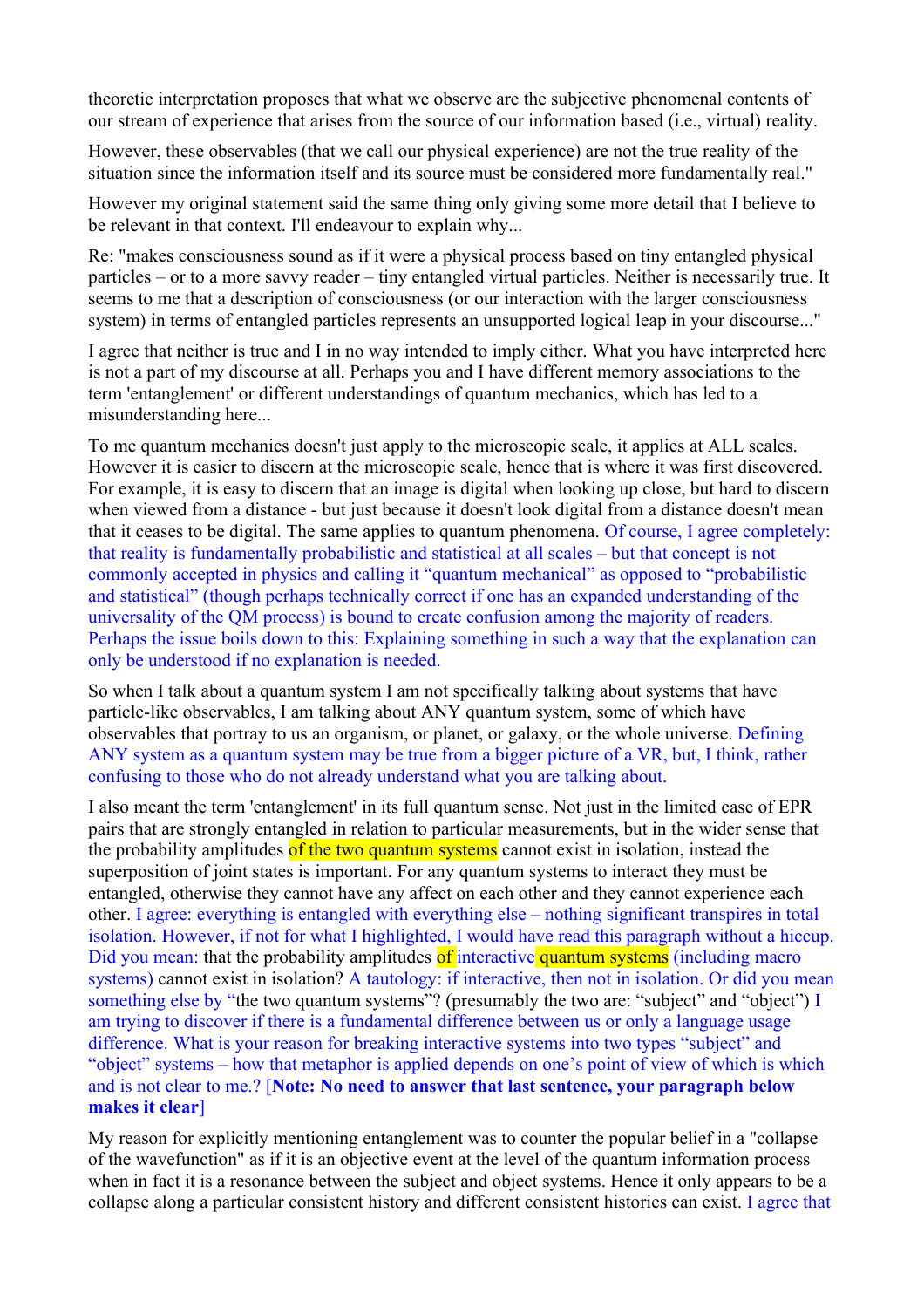"collapse of the wave function" is only a metaphor and not an objective event, however, I would also say that calling it "a resonance between the subject and object systems" is also only a metaphor. The first metaphor, being less abstract, is much easier for non-techies to comprehend, but, I agree, is more prone to "taking it literally" (non-techies believing it is actually an objective physical event and not just a metaphor). The second metaphor of a "resonance" is more abstract and therefore more difficult for non-techies to take literally, but it is no problem for techies to take it literally, thereby creating a similar problem at a different level of abstraction – it is still not an objective physical event. In this case, any descriptive word (wave function collapse, resonance, or anything else) will simply be a metaphor i.e., a physical-experience-based word-symbol from our PMR language that can only metaphorically describes a fundamentally mathematical, probabilistic, **non-physical** process that takes place outside of our VR. Most people will still have a belief that it is something physical that happens inside our VR no matter what you call it – and, if that is **not** true, because it is well understood that this interaction is a non-physical, informational, calculational process with no exact physical descriptor, then, either metaphor will do just fine.

BTW I at no time meant to imply that I was talking about 'particles' or about any observables at all. I was explicitly talking about quantum information processes or quantum systems, which are themselves inherently unobservable although they do give rise to observables when they interact. I wonder how the term "quantum system" would be defined? What makes a "quantum system" a quantum system and not just an interactive probabilistic virtual informational system? A quantum informational process vs. just a digital informational process? Because everything is "entangled"? – that's another metaphor describing an interactive probabilistic process that we borrow from QM (and greatly generalize). "Quantum" infers that reality is discrete. "Virtual reality" -- an information based computed (digital) reality -- infers exactly the same thing – and much more. Perhaps we would do better to simply describe our reality as a digital computation and leave the word "quantum" to the "naïve realist" physics community -- rather than hijack the word "quantum", in order to sound more scientifically legitimate by association with the very concepts we wish to replace. QM, as it is understood by physicists today, is just a tiny logical subset of our bigger picture. Should we try to build on that brand of tiny limited understanding or just subsume it in a paradigm shift to a bigger, more accurate, more inclusive picture? The answer to that question underlies out two different approaches.

In the current paradigm we have the habit of thinking about systems as if they are defined by their observables (this is due to classical objectivism), however  $\Gamma$  am saying that underlying these observables **(object)** is a quantum information process and underlying the observer **(subject)** is a quantum information process and when these quantum information processes interact the observer apprehends observables within its stream of consciousness. This is not a physical process or a virtual process, it is an information process operating at a very deep level, underlying the emergence of the virtual context (underlying both observers and observables). **OK, now I see what you mean.** From my perspective, I don't see two different interacting quantum information processes, but rather one computational process that takes place within the Larger Consciousness System (my own metaphor) that generates the results of the interaction between an individuated unit of consciousness "player" (another of my metaphors) and the VR (including other players). Does a VR game have two separate information processes called the "player or user process" and the "server process" that has to be combined in some way? Perhaps one could make a metaphor like that but, in my mind, it would complicate rather than simplify a description of what is actually happening between the user and the server. My language: There are users, a rule-set that defines the game play, and a server that does the information processing. A server computes the outcome of the intent of the users as constrained by the rule-set. Or, equivalently (your language): a server processes multiple object-subject quantum information systems to generate an overall outcome. Conclusion: It looks like my issue with your descriptions is not substantial – primarily just a use of language. Different usage because we have different approaches.

The observables are only the "outer appearance" of a quantum system. Aside from this a quantum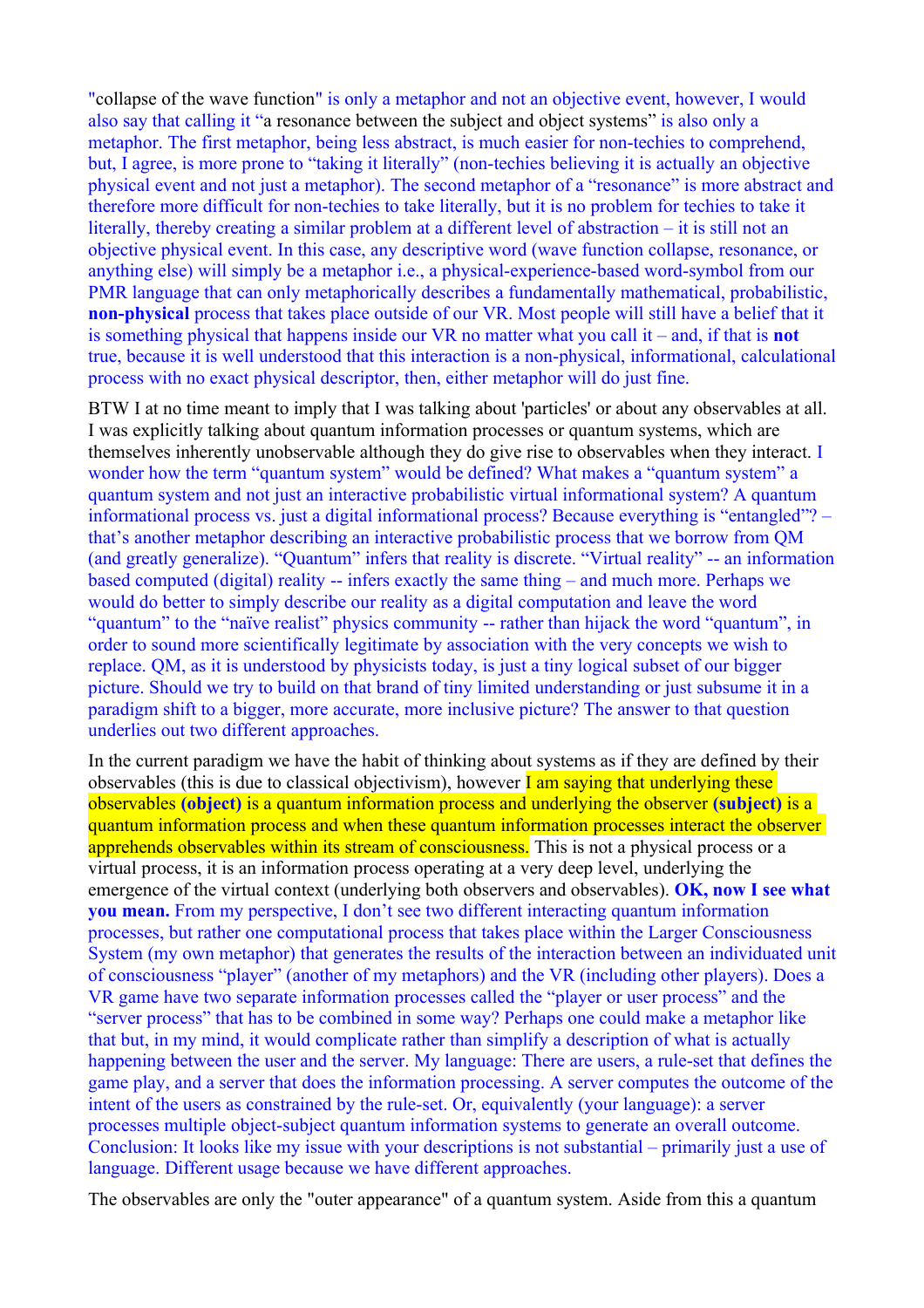system also has an "inner experiential aspect". Hence there is no separation between physicality (virtual observables) and subjective experience (virtual observers). The quantum system underlies both the observer and the observed; the quantum information processes are what animates both of these aspects. However traditionally the 'inner' aspect is not recognised or is poorly understood, hence it is understandable that some people will think that I am only talking about the 'outer' aspect, but that is not the case. Yes, I think you will confuse most of those caught in the "classical objectivism" belief trap. If they are your primary audience, that fact is something to think about.

The idea of quantum systems having both inner and outer aspects is supported by the mathematical model described in "System Science of Virtual Reality", which shows that virtual systems inherently have both an inner experiential process and outer observable appearance. This applies to all virtual systems. Very primitive systems have very primitive experiential processes and observable appearances. More complex systems have more complex variants of these. Yes, that is a powerful argument and more or less defines your approach through the language and metaphors of traditional QM – showing how their own formalism leads to a bigger picture. However, as you have no doubt found out, almost all working physicists will simply deny that it shows any such thing without ever needing to say why or logically justify their blind belief. That is why, being a physicist and knowing that community, I took a different approach. However, your approach is important and needs to be taken – I will support you however I can.

BTW that linked document was just a few words to introduce the details, which are given in the links in that document. The issues that I discussed above I tried to make clear in those details, however those documents are just an initial outline of what is a rather complex and subtle train of thought. I understood, no additional clarification is needed.

Having explained myself a little, I'd be interested to know if you think this is a surface difference in our thinking or something deeper... I have yet to notice any deep conflicts although there are some surface differences. All superficial differences. We have no fundamental conflicts that I see.

### *From: John Ringland Date: Sat, Dec 14, 2013 at 5:29 PM*

Brian, you could probably skip this as well, although it does contain a high level overview of some aspects of the SMN algorithm if your are interested. Hope you are enjoying whatever it is that you are doing :)

Tom, I thought it was probably just a surface difference, everything else seems \*remarkably\* consistent between us. We seem to be inspired by the same underlying vision and finding our own ways to express it.

BTW last night I watched the first of your Calgary Saturday videos, somehow I missed those, I had watched the Friday overview and then got sidetracked onto other videos. It is uncanny just how much we are "singing in two part harmony"! I'll watch the other two Saturday videos very soon :)

You raised another difference in your last email (i.e. the number of processes) which I think it might be interesting to examine because it is just a surface difference but it brings to light some deep issues...

"*one computational process that takes place within the Larger Consciousness System (my own metaphor) that generates the results of the interaction between an individuated unit of consciousness "player" (another of my metaphors) and the VR (including other players)...*

*My language: There are users, a rule-set that defines the game play, and a server that does the information processing.*"

I can agree with that wording / metaphor :)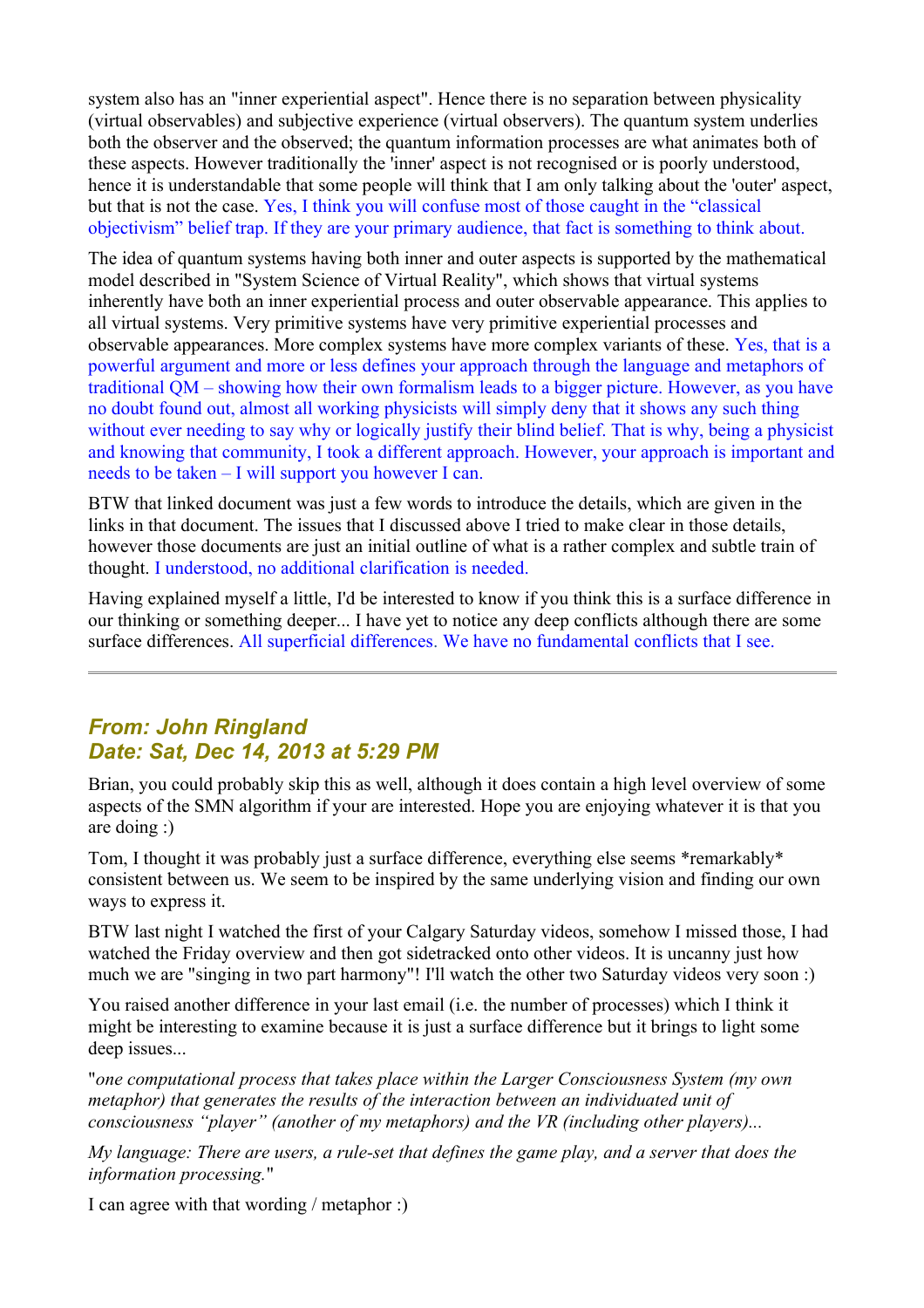"*From my perspective, I don't see two different interacting quantum information processes... Does a VR game have two separate information processes called the "player or user process" and the "server process" that has to be combined in some way? Perhaps one could make a metaphor like that but, in my mind, it would complicate rather than simplify a description of what is actually happening between the user and the server.*"

I'll explain why I describe it that way and how I think it relates to your description. Basically what I say arises from my interpretation of the mathematics of SMN hence I can point to specific features of the mathematics to explain why I say various things. The mathematics is what got me involved in this subject and it is at the core of everything that I think and say about the subject.

[A one paragraph historical aside about the mathematical model] It's not that I got interested in the idea that our universe might be virtual, then made lots of observations and then formulated a model to explain those observations. Instead I had an interest in the computer simulation of physical systems, which took me to uni to study physics and computer science for 5 years, and I had prior involvement in ritual high magic and other 'occult' practices which prepared the "inner ground". However it had never occurred to me that the universe might itself be virtual. Then I had an epiphany (in early 2000), for weeks I saw everything as information flows rather than as objects, then I started to compulsively write down mathematical structures to describe what I had seen. I thought I was probably going nuts but I was inspired to go with the flow, so I dropped out of uni, threw myself on the mercy of the universe (which supported and guided me very nicely) and after a couple of years the mathematics came together and made sense in its own way. Then I learnt a lot from contemplating the mathematics and synchronistically connecting it with other world-views such as physics, system theory, VR, mystic wisdom, yoga, personal experience, psi-research, etc, etc. This blew my mind! I don't have unshakeable faith in the SMN model, it is "just a model", however it has served me well so far, so I have developed quite a degree of trust in it. Hence most of what I say is really just an interpretation of the mathematics.

One of the things that the SMN algorithm does is that it takes a single simple computational process and enables it to generate myriads of more complex parallel processes. Each of those parallel processes animates a primitive virtual system. These virtual systems operate and interact "as if" they are separate entities encountering each other within a virtual universe. More complex systems supervene on multiple primitive systems and thus have multiple animating processes but these are coordinated so they are effectively a single more complex process (e.g. a mind).

Hence on the deepest level there is only one process but on other levels there are many seemingly separate processes that interact within a common virtual context. Exactly how many such processes depends on how one defines the system boundaries. None of these are objectively separate because they all emerge from the same underlying process, however in many ways they behave "as if" they are separate processes so this can be a useful distinction in some contexts (e.g. when discussing the phenomenal contents of a mind).

In summary, I think of 'process' in a similar way to how I think of 'system' - the two are very closely related in SMN. A typical process is composed of sub-processes and is integrated into superprocesses. Whilst sometimes it is useful to define process-boundaries in places, none of these boundaries are objective. Underlying these complex processes there is a field of interacting primitive processes, and underlying this there is just one process that creates the primitive processes and the context in which they interact.

Some possible parallels in terminology:

- Server = single simple computational process
- rule-set?  $=$  system model aspect of the SMN algorithm (the evolving aspect)
- rule-set?  $=$  simulation engine aspect of the SMN algorithm (the changeless aspect)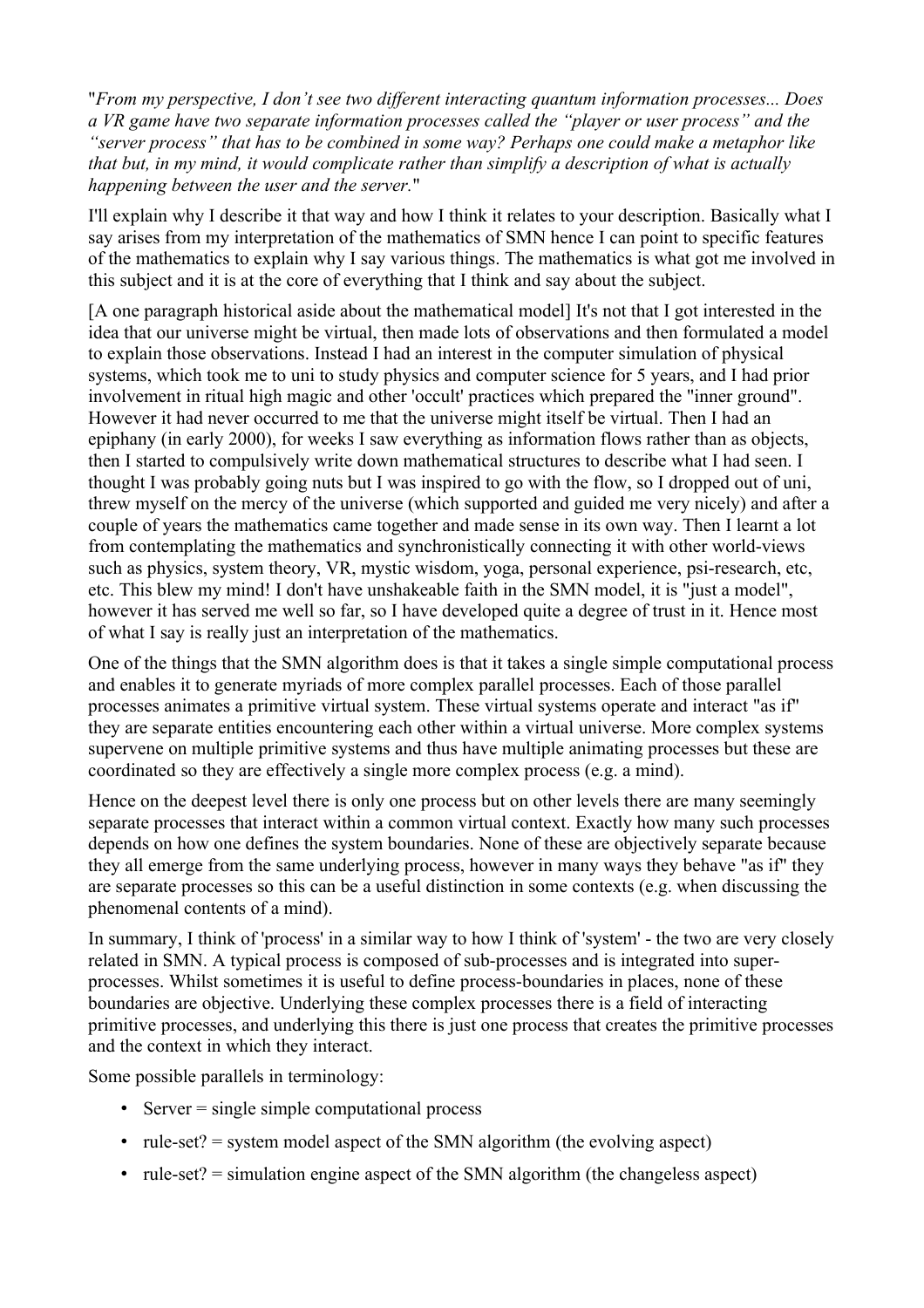(Does the rule-set evolve or remain constant in your thinking? Or does it have aspects of both?)

- Larger Consciousness System = the running SMN simulator as a whole
- $VR = virtual systemic context (which is generated by the SMN simulator)$
- players / users  $=$  virtual systems (which are emergent within the virtual systemic context)

Given the many deep parallels in our thinking, I am starting to synchronistically dip into your work and see what I can learn from it. In particular I am interested in the possibility that it might show me where my own work can be extended or refined or explicitly connected with yours.

One approach is for me to give more thought to ways in which the system model (and resulting virtual systems) might evolve to lower their entropy. At present that aspect is still theoretical in my work but it would be nice to create running simulations of virtual contexts in which systems actively evolve into more complex systems.

If you have any suggestions about this or about other aspects of your work that might be good points of contact between our approaches then I would very much appreciate it. Or if there is anything you wish to discuss then by all means, fire away. I find that meeting you has been very inspirational Tom! And these conversations are very enjoyable too :)

All the best! :) John

## *From: Tom Campbell Date: Mon, Dec 16, 2013 at 7:31 AM*

John,

See blue below

#### **From:** John Ringland

**Sent:** Saturday, December 14, 2013 1:29 AM

Brian, you could probably skip this as well, although it does contain a high level overview of some aspects of the SMN algorithm if your are interested. Hope you are enjoying whatever it is that you are doing :)

Tom, I thought it was probably just a surface difference, everything else seems \*remarkably\* consistent between us. We seem to be inspired by the same underlying vision and finding our own ways to express it.

BTW last night I watched the first of your Calgary Saturday videos, somehow I missed those, I had watched the Friday overview and then got sidetracked onto other videos. It is uncanny just how much we are "singing in two part harmony"! I'll watch the other two Saturday videos very soon :)

You raised another difference in your last email (i.e. the number of processes) which I think it might be interesting to examine because it is just a surface difference but it brings to light some deep issues...

"*one computational process that takes place within the Larger Consciousness System (my own metaphor) that generates the results of the interaction between an individuated unit of consciousness "player" (another of my metaphors) and the VR (including other players)...*

*My language: There are users, a rule-set that defines the game play, and a server that does the information processing.*"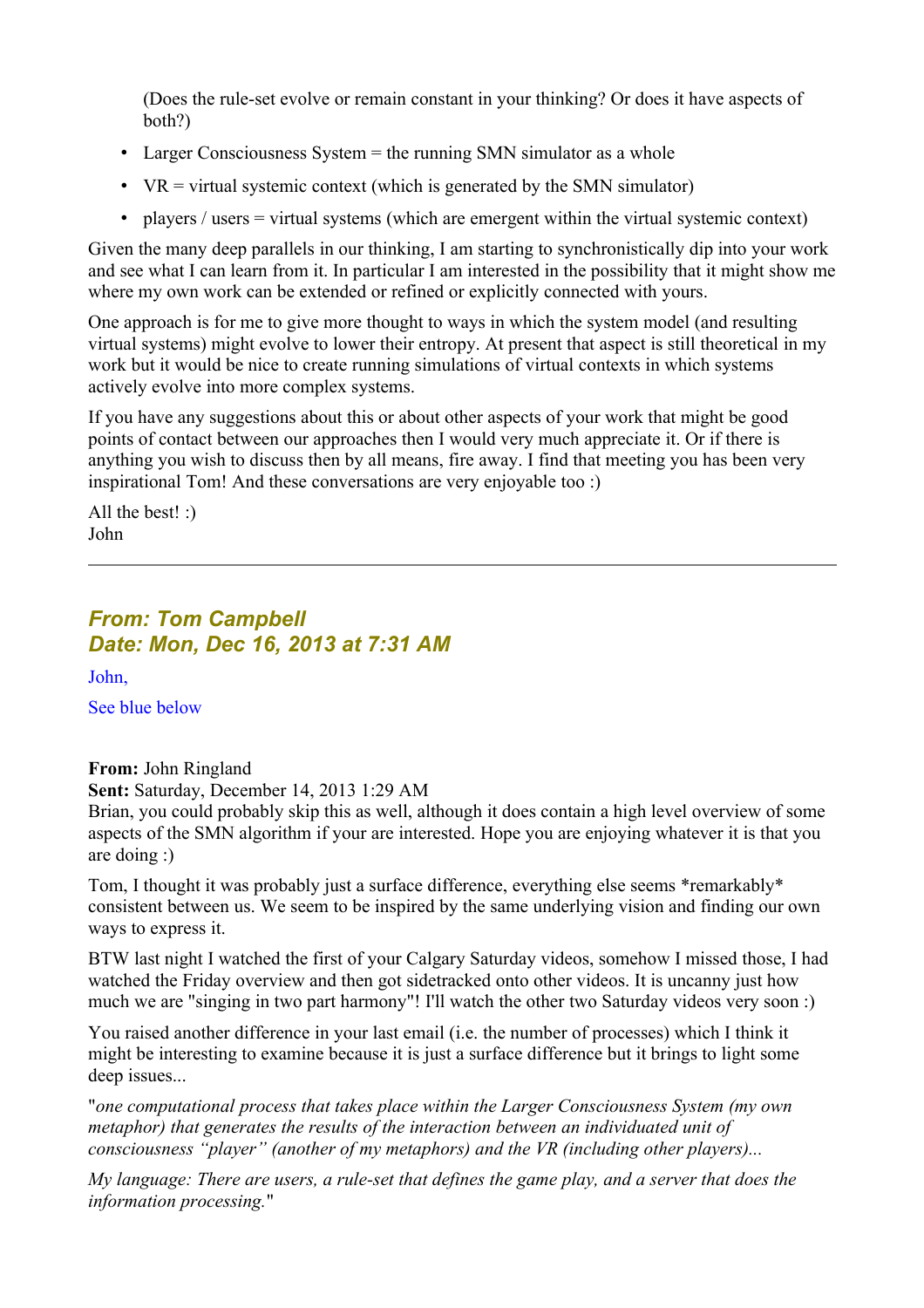I can agree with that wording / metaphor :)

"*From my perspective, I don't see two different interacting quantum information processes... Does a VR game have two separate information processes called the "player or user process" and the "server process" that has to be combined in some way? Perhaps one could make a metaphor like that but, in my mind, it would complicate rather than simplify a description of what is actually happening between the user and the server.*"

I'll explain why I describe it that way and how I think it relates to your description. Basically what I say arises from my interpretation of the mathematics of SMN hence I can point to specific features of the mathematics to explain why I say various things. The mathematics is what got me involved in this subject and it is at the core of everything that I think and say about the subject.

[A one paragraph historical aside about the mathematical model] It's not that I got interested in the idea that our universe might be virtual, then made lots of observations and then formulated a model to explain those observations. Instead I had an interest in the computer simulation of physical systems, which took me to uni to study physics and computer science for 5 years, and I had prior involvement in ritual high magic and other 'occult' practices which prepared the "inner ground". However it had never occurred to me that the universe might itself be virtual. Then I had an epiphany (in early 2000), for weeks I saw everything as information flows rather than as objects, then I started to compulsively write down mathematical structures to describe what I had seen. I thought I was probably going nuts but I was inspired to go with the flow, so I dropped out of uni, threw myself on the mercy of the universe (which supported and guided me very nicely) and after a couple of years the mathematics came together and made sense in its own way. Then I learnt a lot from contemplating the mathematics and synchronistically connecting it with other world-views such as physics, system theory, VR, mystic wisdom, yoga, personal experience, psi-research, etc, etc. This blew my mind! I don't have unshakeable faith in the SMN model, it is "just a model", however it has served me well so far, so I have developed quite a degree of trust in it. Hence most of what I say is really just an interpretation of the mathematics.

One of the things that the SMN algorithm does is that it takes a single simple computational process and enables it to generate myriads of more complex parallel processes. Each of those parallel processes animates a primitive virtual system. These virtual systems operate and interact "as if" they are separate entities encountering each other within a virtual universe. More complex systems supervene on multiple primitive systems and thus have multiple animating processes but these are coordinated so they are effectively a single more complex process (e.g. a mind).

Hence on the deepest level there is only one process but on other levels there are many seemingly separate processes that interact within a common virtual context. Exactly how many such processes depends on how one defines the system boundaries. None of these are objectively separate because they all emerge from the same underlying process, however in many ways they behave "as if" they are separate processes so this can be a useful distinction in some contexts (e.g. when discussing the phenomenal contents of a mind).

In summary, I think of 'process' in a similar way to how I think of 'system' - the two are very closely related in SMN. A typical process is composed of sub-processes and is integrated into superprocesses. Whilst sometimes it is useful to define process-boundaries in places, none of these boundaries are objective. Underlying these complex processes there is a field of interacting primitive processes, and underlying this there is just one process that creates the primitive processes and the context in which they interact.

Some possible parallels in terminology:

- $\bullet$  Server = single simple computational process Server = that small subset of the larger consciousness system (LCS) that is dedicated to running the VR we call our universe. In my books I call that: TBC (The Big Computer)
- $\bullet$  rule-set? = system model aspect of the SMN algorithm (the evolving aspect) There are the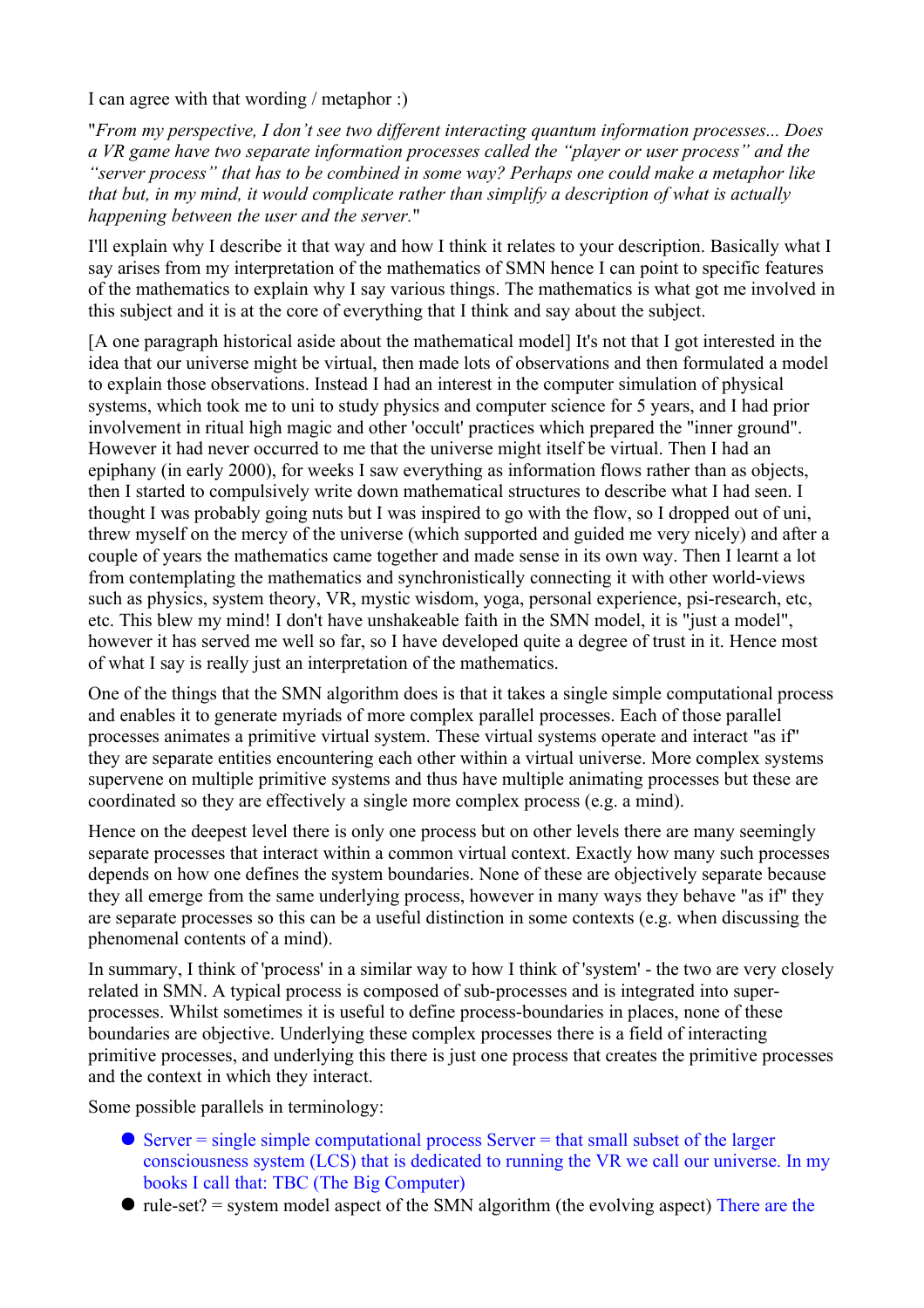rules that describe "The Fundamental Process" which is my phrase for the process of evolution.

 $\bullet$  rule-set? = simulation engine aspect of the SMN algorithm (the changeless aspect) The ruleset defines the "fundamental physics" or the allowed energetic interactions, or the constraints that enable the VR we call our universe to evolve in the form of a simulation from a set of initial conditions.

(Does the rule-set evolve or remain constant in your thinking? Or does it have aspects of both?) My sense of the term "rule-set" is probably better suited to the "simulation engine" aspect of the SMN algorithm" although it doesn't change very much and certainly not quickly, it can still evolve on a grand scale both here (our VR universe) and in producing other VR.

- Larger Consciousness System = the running SMN simulator as a whole Yes, the only thing that is real and not virtual, i.e., the one source from which all virtual realities are generated
- $\bullet$  VR = virtual systemic context (which is generated by the SMN simulator). Yes, an evolving Virtual Reality simulation based upon initial conditions and a specific rule-set. Each VR contains its own clock (the outer time loop of its simulation. The LCS is generating many different VRs of various types – all dedicated to the same purpose.
- $\bullet$  players / users = virtual systems (which are emergent within the virtual systemic context)

Given the many deep parallels in our thinking, I am starting to synchronistically dip into your work and see what I can learn from it. In particular I am interested in the possibility that it might show me where my own work can be extended or refined or explicitly connected with yours. Perhaps our scope is significantly different. After finishing the "Calgary videos" take a look at the "London Lecture" video – it is much shorter and does talk about scope (it is the first, and thus the oldest video in the collection). I derive system (LCS) direction, purpose and goals, thus defining morality and "right" and "wrong" and the qualitative relationship between us (each individual) and the LCS . These attributes are difficult to infer from an equation. However, your scope is fully scalable and can easily expand up or shrink down to any size picture. I also see reality as fractal in nature – because the processes (fundamental process) is applied iteratively (the output of past processes serves as input to future processes. Also, I define time (both fundamental and local -- but you perhaps do that as well) and develop the mechanics of we VR characters interacting with the LCS (modifying future states, "mind over matter", and such.)

One approach is for me to give more thought to ways in which the system model (and resulting virtual systems) might evolve to lower their entropy. At present that aspect is still theoretical in my work but it would be nice to create running simulations of virtual contexts in which systems actively evolve into more complex systems. Evolving to more complex systems is the definition of lowering entropy – Evolution is a process that lowers system entropy.

If you have any suggestions about this or about other aspects of your work that might be good points of contact between our approaches then I would very much appreciate it. Or if there is anything you wish to discuss then by all means, fire away. I find that meeting you has been very inspirational Tom! And these conversations are very enjoyable too :)

That we (and Brian) have reached the same conclusions from three widely different independent paths gives much support to all paths and strongly suggests that each of our theories will fill in some of the yet unappreciated logical foundations and consequences of the other two theories.

Tom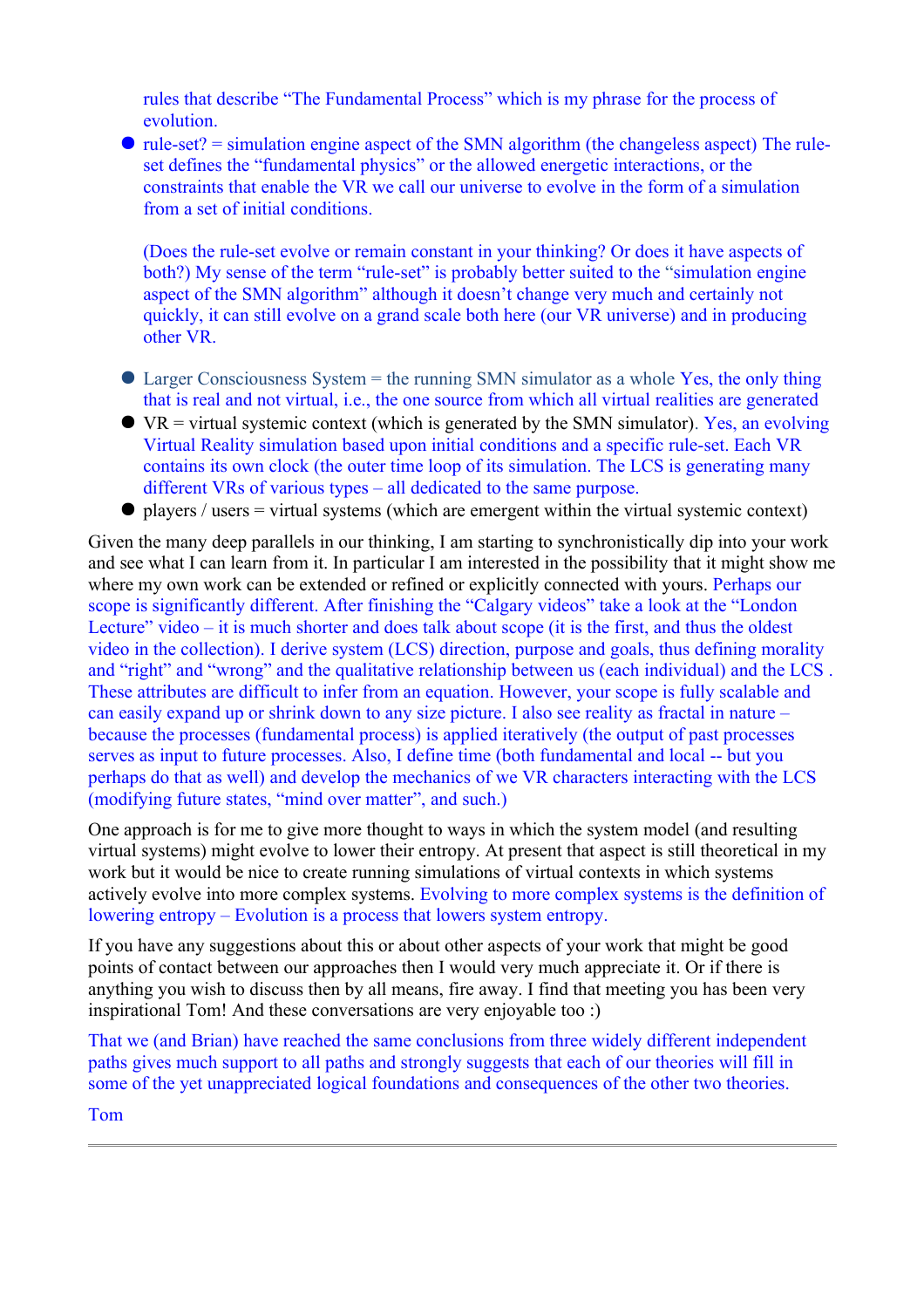# *From: Brian Whitworth Date: Mon, Dec 23, 2013 at 2:06 PM*

#### Hi John,

Sorry to be so long responding, but I was finishing a rewrite of [Chapter 1](http://brianwhitworth.com/BW-VRT1.pdf) to more simply introduce and link it to the other chapters. What you wrote was helpful to understand your point of view, and in the rewrite! Most people accept that classical computing *could* create the physical world:

"*The calculable universe hypothesis,* that information processing *could* simulate physical reality, is accepted by most scientists, by the Church-Turing thesis, that a finite program can simulate any output that can be specified (Tegmark, 2007)." (Chapter 1, p9)

Yet science is not about proving a position is *possible* but that it is *probable*, e.g. many worlds theory is possible, but not probable. For example, suppose:

We are on one side of a wall we cannot see beyond, when over it comes a many tons of earth. If the only tool we have to move earth is a teaspoon, our scientists could show that many teaspoons could produce the effect observed, given enough of them and enough time. So this is possible, but it is more likely that there is a big dump-truck on the other side.

It is possible that classical computing (based on the bit "teaspoon") could take a thousand years to generate one second of our time, then put our virtual reality on hold, take another thousand years (of its time) to calculate the next second, then run it, and so on, but it is unlikely. It is possible that the simulating world could be a lot vaster than ours, but if you do the calculations, it will be of the order that many worlds theory proposes – of infinities upon infinities. Again, parallel worlds are possible, but not likely.

You say your model may not be literally correct, but to say it is sufficient is to claim exactly that. Given an "other" world with unbelievable unlimited resources, classical computing *could* create our world, but it is not the simplest option. It is the simplest *theory,* as earth-centred geocentrism was, but not the simplest *practice,* as the Ptolomeic epicyclists found out.

The feature of our definition of computing that McCabe points out is that information has a context. As you correctly state, there must be a root context that is not within a context, but a classical simulation *defined* in contextual terms can't be it, *by definition*. That classical computing could be non-physical is irrelevant, *as information is not defined physically anyway* (see the new Ch1), e.g. processing running processing doesn't have an immediate physical base. That classical computing could be implemented without a physical base doesn't alter the problem, that classical simulations imply a context.

If classical computing is contextual by definition, making quantum processing classical just defers the context problem of our world to another. Every classical simulation has an observerprogrammer context, so Ramana's question remains – "Who is the 'I' creating the simulation?" Passing the observer-observed dualism of our world on to a higher level is not his answer.

My question was along the same lines. I agree computer analogies are limiting, but they let us talk on a practical level. Your answer "*I am in the context that contains the simulator*" was insightful. I presume the same answer would apply in the case you propose, that you are in the context that contains the simulator? If so, can you see the dualism? Ramana is not talking about this, nor are the Vedas, nor am I. Is Brahman, the creator of worlds, a simulation created? [Shankara](https://en.wikipedia.org/wiki/Advaita_Vedanta) has made the case for monism in Hinduism, so I stop.

The dynamic information solution is to base quantum processing on dynamic processing itself, not static information, on the choice not the options. So without the hassle of storage, the process is more effective not less, and without the restriction of a purpose, it can explore every option, as evolution implies. Evolution **is** the purpose.

Perhaps at this point all the cards are on the table, so to pursue it further is just to shuffle them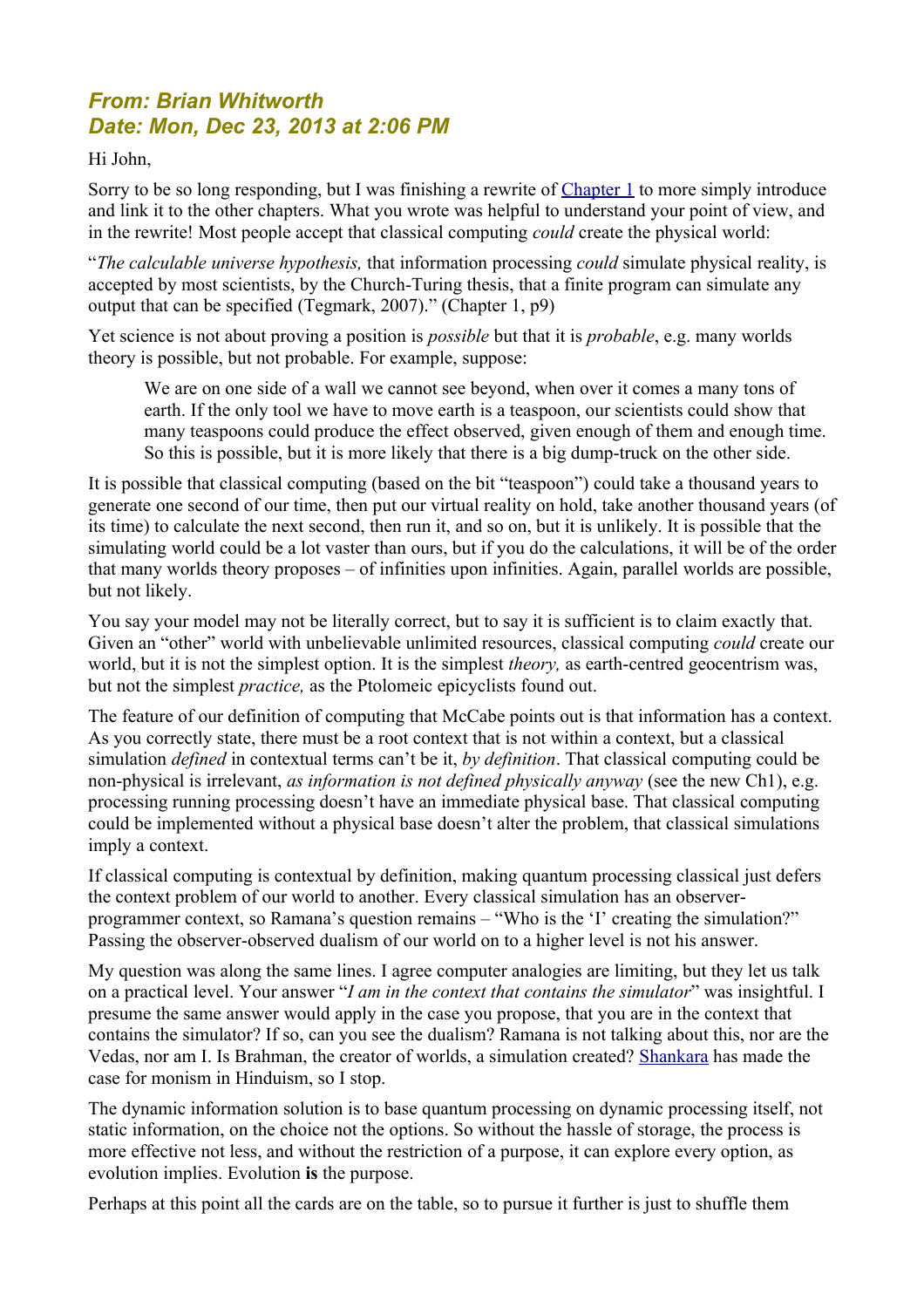about. So hopefully I have given you something to think about, as you have for me. If we agree that the physical world is a virtual reality but disagree on how, that is something. Chapter 7, if it happens, will address all the bigger theological issues. As Tom says, I am working bottom-up not top-down, so it will take a while.

Kindest regards, Brian Whitworth

## *From: Tom Campbell Date: Wed, Dec 25, 2013 at 4:53 AM*

Comments in blue.

**From:** Brian Whitworth **Sent:** Sunday, December 22, 2013 10:06 PM

Hi John,

Sorry to be so long responding, but I was finishing a rewrite of [Chapter 1](http://brianwhitworth.com/BW-VRT1.pdf) to more simply introduce and link it to the other chapters. What you wrote was helpful to understand your point of view, and in the rewrite! Most people accept that classical computing *could* create the physical world:

"*The calculable universe hypothesis,* that information processing *could* simulate physical reality, is accepted by most scientists, by the Church-Turing thesis, that a finite program can simulate any output that can be specified (Tegmark, 2007)." (Chapter 1, p9)

Yet science is not about proving a position is *possible* but that it is *probable*, e.g. many worlds theory is possible, but not probable. For example, suppose:

We are on one side of a wall we cannot see beyond, when over it comes a many tons of earth. If the only tool we have to move earth is a teaspoon, our scientists could show that many teaspoons could produce the effect observed, given enough of them and enough time. So this is possible, but it is more likely that there is a big dump-truck on the other side.

It is possible that classical computing (based on the bit "teaspoon") could take a thousand years to generate one second of our time, then put our virtual reality on hold, take another thousand years (of its time) to calculate the next second, then run it, and so on, but it is unlikely. It is possible that the simulating world could be a lot vaster than ours, but if you do the calculations, it will be of the order that many worlds theory proposes – of infinities upon infinities. Again, parallel worlds are possible, but not likely. That is only true if one assumes that the virtual reality is a deterministic simulation. If it is instead, a probabilistic model that stays at the highest level possible while still maintaining consistency and rule-set logic within the VR. This will depend only on the level of detail needed by each of its users – each user receiving an independent data-stream defining multiplayer VR interaction. In this case, the simulating world does need to be "a lot vaster" than ours, but nowhere near the "infinities upon infinities" that are required by a nearly infinite number of deterministic worlds – in fact, the amount of vastness required to produce our VR probably has to be no greater that the exceedingly finite but still vast increase in "computer power" that is likely to occur during the hundred years between 1950 and 2050 (no big deal…almost trivial … just one century (in which computing was a new born infant barely able to crawl) in the big scheme of things that will eventually cover tens of thousands of centuries yet to come. (OK, I will butt out now, this letter wasn't addressed to me and I need to read the rest of it)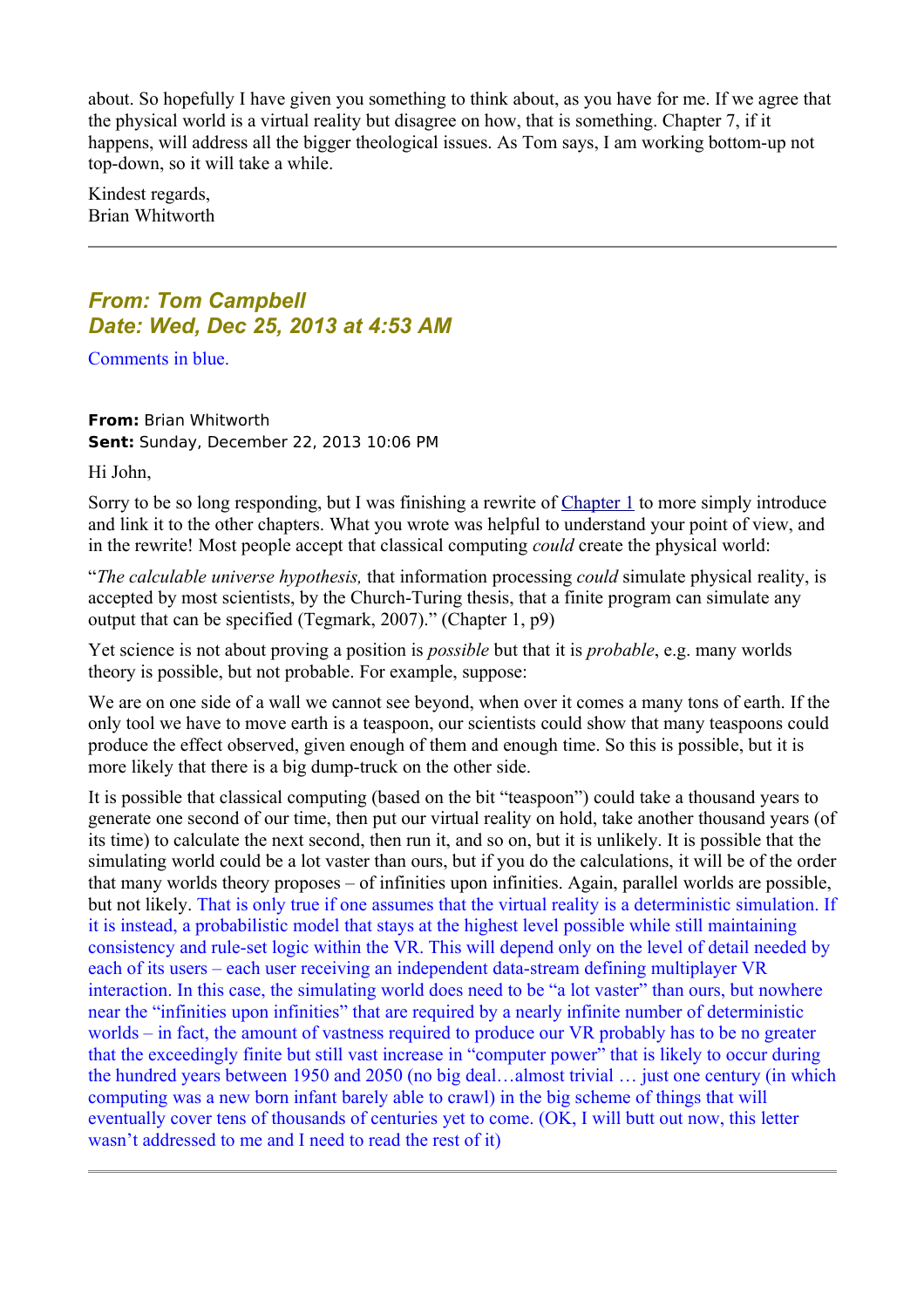# *From: Brian Whitworth Date: Fri, Dec 27, 2013 at 2:13 PM*

Hi Tom,

No problem, please feel free to comment, and by the way, hope you both had a great Christmas!

What you say might be true if the model's probabilities were just given but they aren't. In this system they have to be calculated, and quantum theory tells us just how it is done. The only problem is that what it describes is unbelievable, physically anyway. You will struggle to find a single physicist who believes that quantum theory describes what is real in any way whatsoever. The Copenhagen "received" view specifically states that what is described is a mathematical model, tool, fiction etc., *and that is all*.

Because probabilities still have to be calculated, a probabilistic virtual model based on physicality faces exactly the same problem that a deterministic model based on physicality does - that the calculations for only a few hundred atoms take more computing power than a computer the size of our universe.

That each user creates "an independent data-stream defining multiplayer VR interaction" is also a problem, as a central processing control managing many interactions is an NP-complete problem which can quickly take billions of years to solve by bit-based computing. In Chapter 1, the idea that the millions of years of dinosaurs are just a history made up is a version of solipsism.

So it is not hard to fault Matrix type theories that a physical world generates our physical world.

This approach is that quantum theory is *literally true,* so why assume it works like the simulation it creates? It could be based on processing not information, i.e. the choice not the storage of the choice, a flux that doesn't bother storing anything because it is everything. Likewise, a central system *could* generate player data streams like our multi-player games, but think about it, are animals players too? What about plants? It is like the old "Who has a soul?" issue. As Conway says, it is either all conscious or all unconscious, so in this model every photon, electron and quark is a "player".

Bear in mind that I don't know what is true, so you might be right. I am just trying to go with the flow of what we know and logic, to see if it leads anywhere consistent.

All the best Brian

# *From: John Ringland Date: Mon, Jan 6, 2014 at 8:01 PM*

Hope you both had a great festive season - I certainly did.

Tom I'm glad that you are part of this conversation :)

That was a valid point you made - the only time that a 'world' needs to be rendered is when an observation is made from a perspective and only those features that are observable need to be rendered.

Brian, from your comments I see that there are significant misunderstandings between us. You seem to think that I have expressed some position, which when you describe it and argue against it, it bares no resemblance to any position that I have expressed. It feels as if this communication is tangled in knots so I have taken some time to contemplate how this might have happened and how it can be disentangled. Here are some thoughts on this...

You seem to be thinking that I am talking about physical computation that is happening in some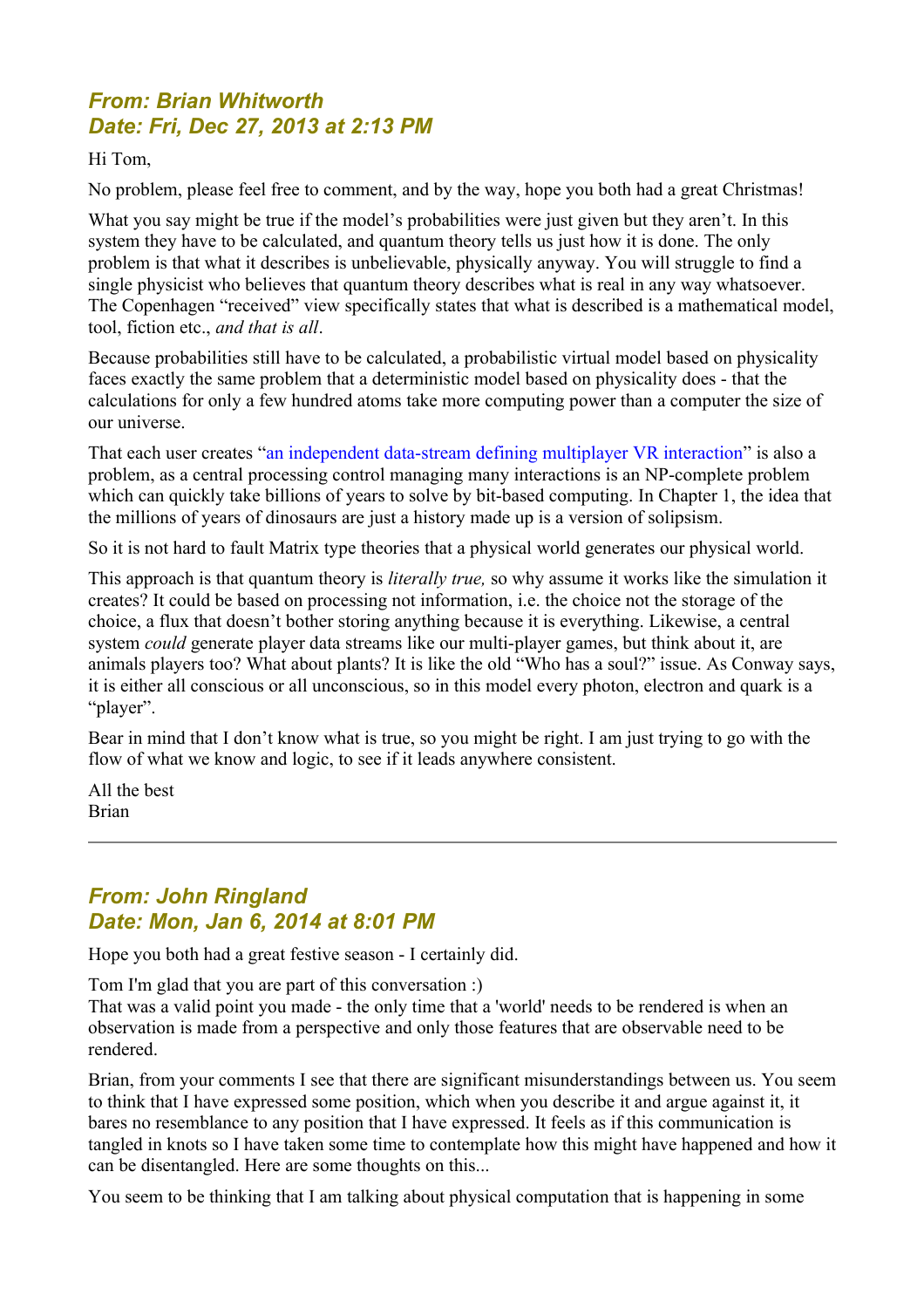other world. For instance:

- "*Given an 'other' world with unbelievable unlimited resources, classical computing could create our world, but it is not the simplest option.*"
- "*a probabilistic virtual model based on physicality faces exactly the same problem that a deterministic model based on physicality does*"
- "*So it is not hard to fault Matrix type theories that a physical world generates our physical world.*"

I am not talking about any such thing. We both agree that the ongoing process of the real is not running on some 'hardware' because that just leads to an infinite regress and has all sorts of other problems as well.

For the record, my view on physicality is that there is no such thing as actual physicality - what we know as 'physicality' is just virtuality misunderstood. The foundations of reality are processual rather than physical. To understand this we need to put aside the entire paradigm that is based on ideas of actual physicality otherwise we will be unable to comprehend virtuality.

A major point of misunderstanding between us seems to revolve around the fact that we have very different ways of understanding processes and their contexts. I'll explain the difference and why it leads to the particular misunderstandings occurring between us.

It seems to me that you analyse a process into a dynamic aspect and a static aspect. You think of the dynamic aspect as entirely unstructured and unbounded, whilst you think of the static aspect as a physical or 'worldly' manifestation, and the world in which this manifestation exists is what you call the 'context'.

However I analyse a process into an implementation aspect (a particular representation of the structural aspect), a structural aspect (the logical structure of the process), a dynamic aspect (the raw processual 'happening') and other aspects that are not directly relevant to characterising the misunderstanding so I will leave them out for now. These aspects collectively comprise the context of a process.

For example consider a computer program. The binary code executed on a computer is the implementation aspect, it encodes the algorithm or program logic, which is the structural aspect. The running application is the dynamic aspect.

As another example, consider the ongoing process of the real. That which is revealed by quantum mechanics gives us insight into the structural aspect. Our existence / consciousness and the constantly changing phenomena are features of the dynamic aspect. Notice that I neglected to mention the implementation aspect - the reason why is discussed in the next two paragraphs.

Reason 1: It is a general principle that any virtual perspective that is emergent from a process can only know that process from 'within', hence it can never know the implementation aspect. The deepest it can directly experience is the dynamic aspect and the deepest it can know is the structural aspect. There is nothing that can be known about the implementation aspect from a virtual perspective. To understand why, consider the problem of trying to write a computer program that runs only in memory and has no access to external peripherals (such as cameras) and yet it can determine if a coffee cup is sitting on top of the computer box. This is impossible because the program can only process information within the computer's information space and it has no access to information outside of that. Similarly, from our virtual perspective (emergent within the ongoing process of the real) there is NOTHING that we can say about the implementation aspect of the ongoing process of the real - we simply have no information about it and no way of obtaining information about it. Hence all talk about it is just unsupported conjecture.

Reason 2: The implementation aspect is \*independent\* of the other aspects. I.e. so long as an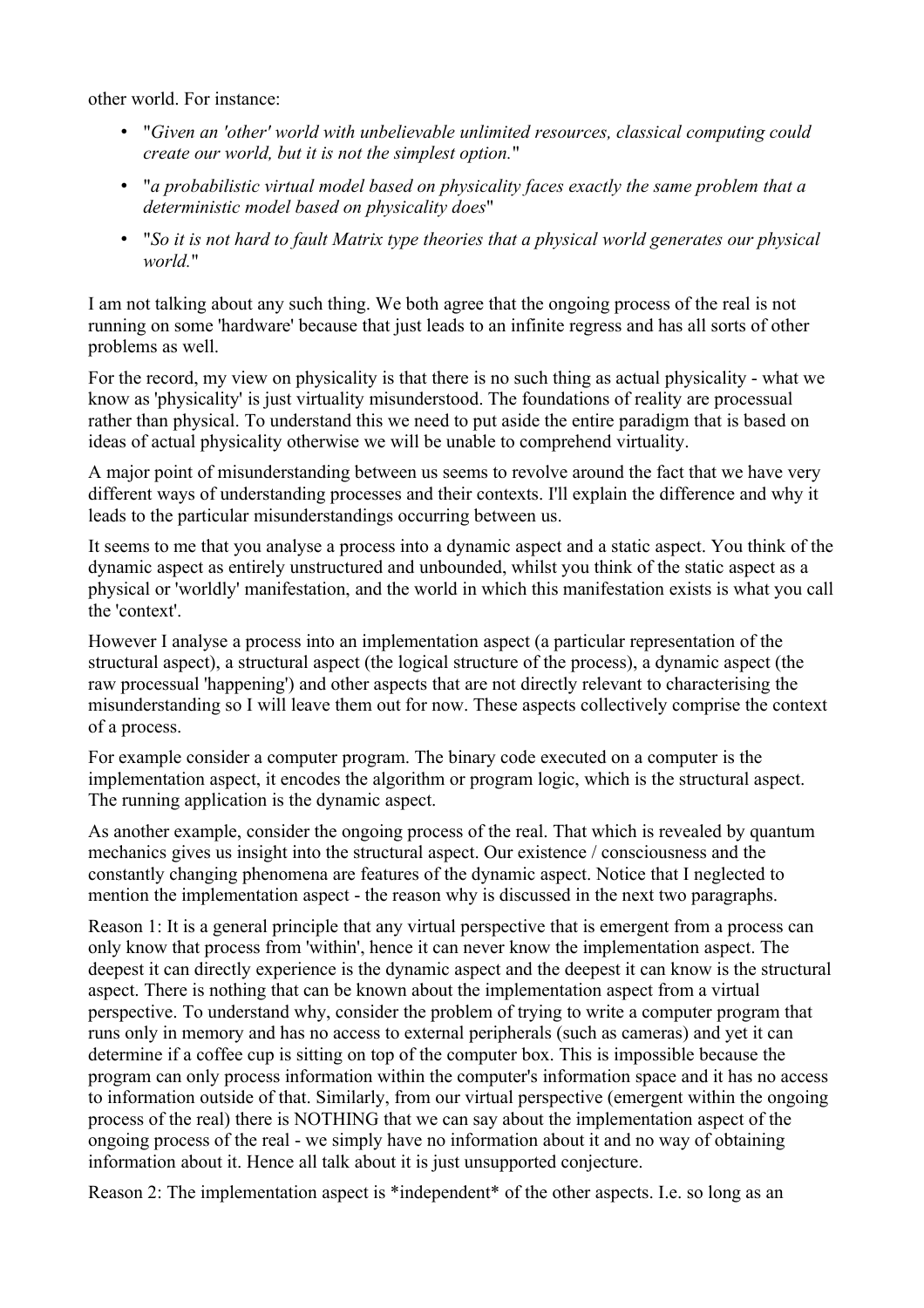implementation encodes the structural aspect then all of the other aspects will emerge the same. For example, think of a Java program, which can run on various different platforms, but it is still essentially the same program on each. Because the same overall process can operate using different implementations we can discuss or analyse the other aspects and how they relate without having to understand which particular implementation is being used or even if there is a particular implementation. So the issue of what particular implementation exists is not an important issue when trying to understand the other aspects.

Now to discuss why these different ways of understanding processes leads to the particular misunderstandings...

The difference between us is that you combine the structural and implementation aspects together and call them static information, whilst I keep them distinct.

This leads to several misunderstandings;

- 1. when I say things about the structural aspect of the ongoing process of the real, you think I am also talking about the implementation aspect, which leads you to think that I am talking about a "Matrix type theory".
- 2. some of what you say about static information only applies to the implementation aspect and not the structural aspect, hence I feel motivated to dispute some of your claims about static information.
- 3. some of what you say about dynamic information relies upon the structural aspect yet denies its existence, hence I feel motivated to dispute some of your claims about dynamic information (see the next point).
- 4. to you the dynamic aspect of a process is context free, to me absolutely NO process can be context free. For example, you think of the act of making a choice as context free, however when making a choice there is a context in which there are choosers, various choices that can be made, ways of making choices and sequences of choice-making events. These are all part of the structural aspect.
- 5. when we discuss 'contexts' or talk about the root 'context' many misunderstandings occur because we each have entirely different meanings for that term. To you 'context' seems to have physical or worldly connotations whilst to me it doesn't.

We both agree that there is no implementation aspect to the ongoing process of the real - although you thought that I believe that there is. We also agree that there is a dynamic aspect. However we disagree about whether or not there is a structural aspect.

In other words, we seem to agree that existence is a process with no hardware. However does this process have a structure or is it devoid of structure (totally random)? In other words, there is no hardware, but is there software? You seem to claim that there is no structural aspect hence the dynamic aspect cannot be analysed further but only accepted as a given. Whilst I claim that there is a structural aspect hence the dynamic aspect can be analysed and described. This was initially done using various mystic metaphors and more recently using the language and methods of information science, which gives rise to approaches such as quantum mechanics and SMN that provide insights into the structure of the dynamics of the ongoing process of the real.

There are numerous other things that you said that I could comment on however many of those are likely to be artefacts of the misunderstanding, *i.e.* because you are arguing against the position that you erroneously believe that I am espousing - hence I will let those slide for now.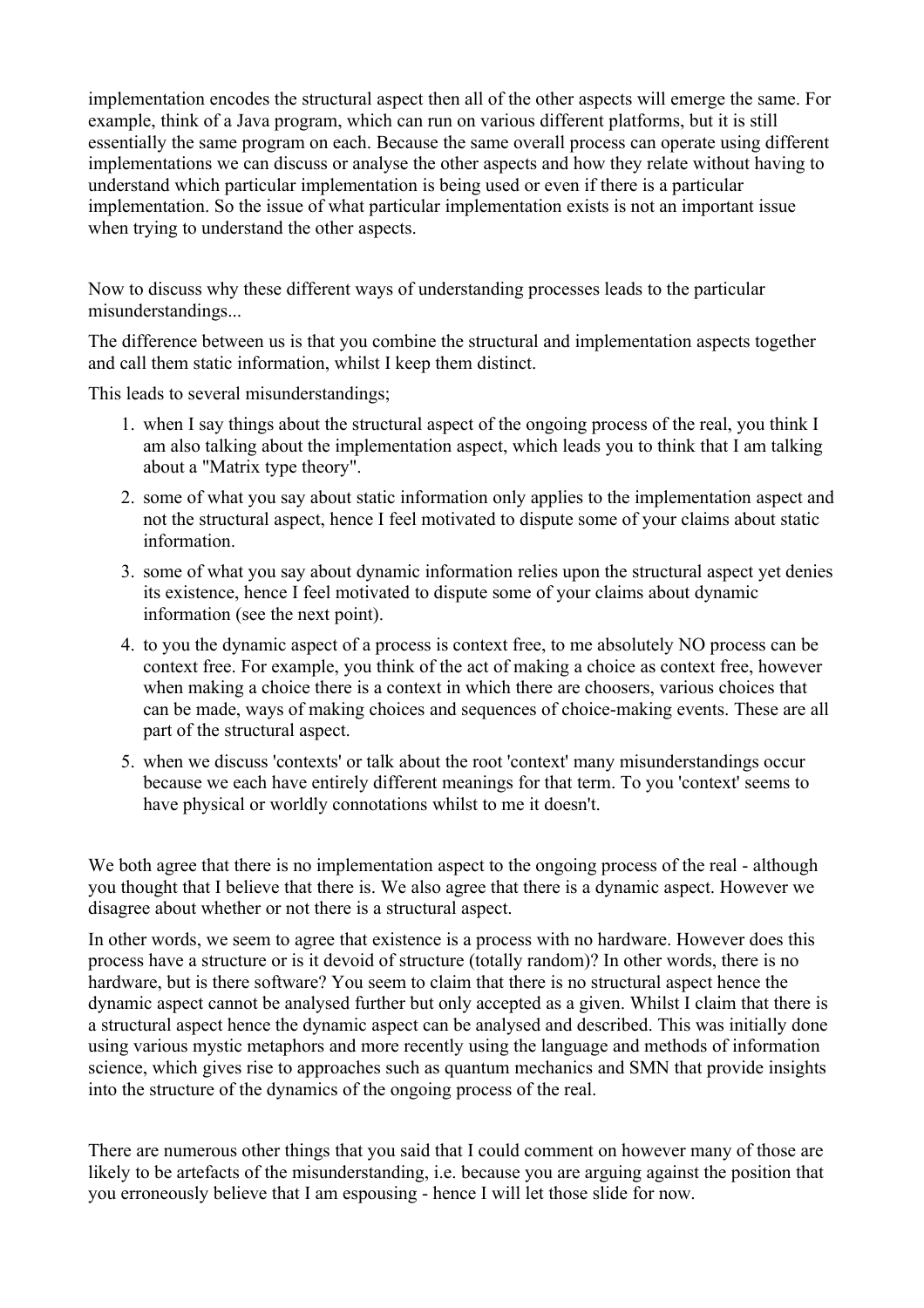## *From: Brian Whitworth Date: Mon, Jan 13, 2014 at 3:36 PM*

Hi John,

Yes I did and having a bit of a Christmas break, doing things around the house. Thanks for your useful thoughts, as you raise issues I have skipped over a bit. In general, it is interesting how many new ideas this has thrown up! In general I proceed carefully, trying not to bring a preformed view, but to tease out likely alternate solutions, but obviously a project like this, by consistency, must either carry forward previous ideas or abandon them. Let me try to review where we are so far to go further. Feel free to correct me, especially on your ideas or positions:

1. We agree that a virtual reality created by something else is not an inherent or objective reality.

2. In current physics, the algorithms of quantum theory let us calculate the probability of quantum events, but are said to represent nothing real. Quantum processes just happen to predict physical events, but do not actually occur because *there is no quantum world*.

3. In our view, the physical world is a construct created by quantum processes that actually runs, so there is a quantum world, although we cannot by definition perceive it.

4. However the issue is, if the physical world is virtual, what is doing the processing?

5. One option we explored is that another physical world creates this physical world, a la The Matrix. I gather we have now dismissed this option, because:

a. *Performance problems*. It would take a supercomputer the size of a universe to handle the quantum processing of even a few molecules, so there *could* be an unbelievably large super-universe generating ours, but it isn't likely. Equally it *could* take bit-based process a million years to process a second of our time, but again it is not likely. That only some results must be *rendered* doesn't alter the *processing* needed to do what quantum theory describes.

b. What quantum theory describes, like collapse, entanglement etc, isn't physically possible, i.e. quantum reality does not have the properties of physical reality.

c. Every simulation has a myriad of options, e.g. the game worlds we create are very different, so it is unlikely by chance to match its creator world, and it is not clear why beings in a physical-based quantum world would create a virtual world that was just like their own. After all, our game worlds are not replicas of our world but variants of it.

6. The option you espouse is that quantum processing is classical bit-based processing, but implemented on something unspecified *not* physicality, given a process has:

a. An *implementation* aspect, or reality base, e.g. hardware in our world

b. A *structural* aspect, or software logic, e.g. a program in our world, and

c. A *dynamic* "happening", which gives consciousness of an observed occurrence.

7. These aspects match the *reality levels* given in Figure 1.5, of:

a. *Physical* or hardware,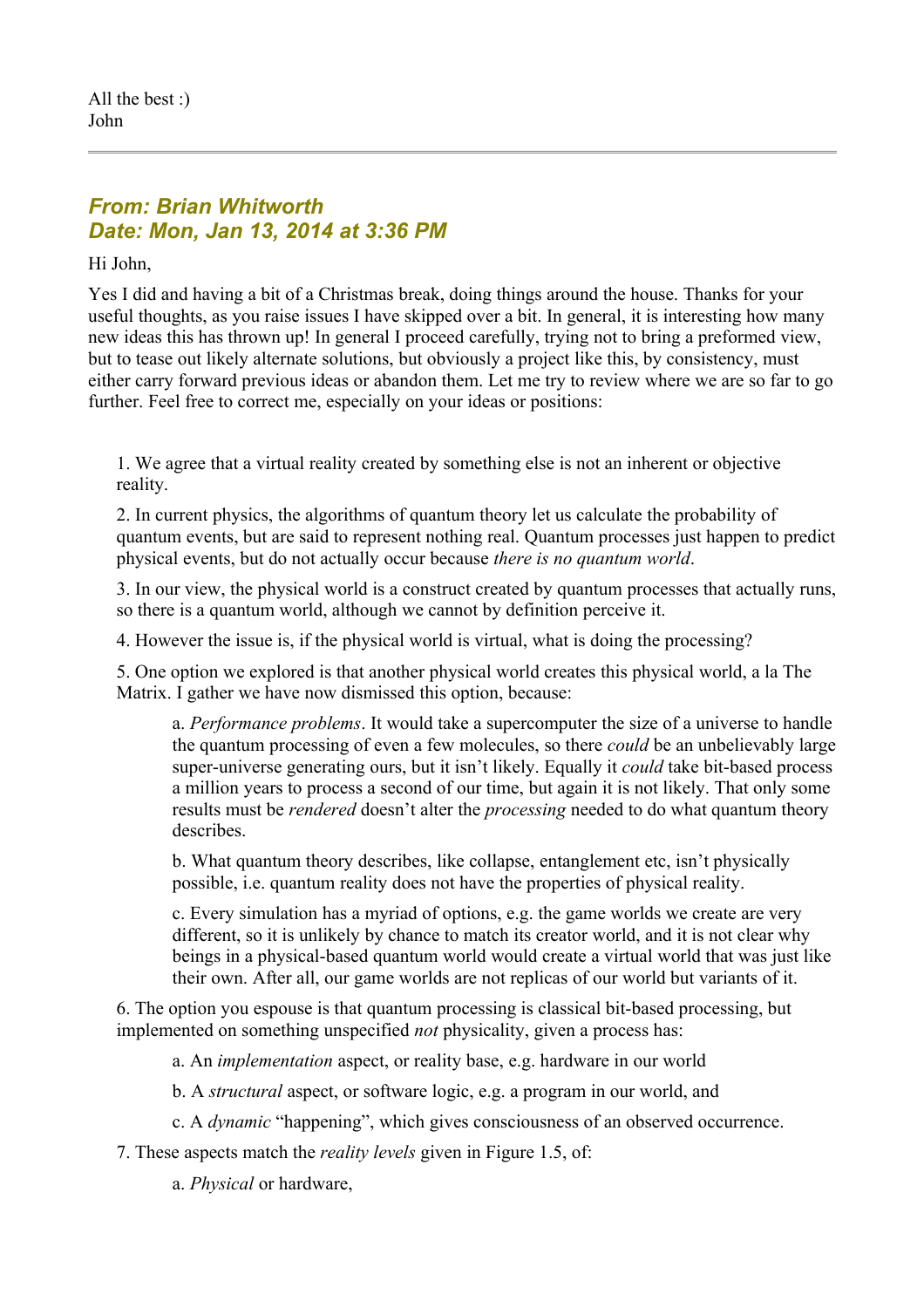b. *Informational* or software, and

c. *Personal* or observed reality.

However in figure 1.5, personal reality emerges from an information reality that emerges from a physical reality as different *world views* of the same reality, not separate realities. So all of these aspects/levels require an observer, which in Figure 1.6 is provided by a quantum reality.

8. You then suggest that quantum processing is classical processing without an implementation aspect, noting that:

a. *Implementation*. Those within a virtual world can know NOTHING of its implementation, as they cannot see it.

b. *Quantum processing couold be classical at its base*. Quantum theory describes the structural aspect of the processing, and as SMN can describe a quantum logic gate in classical terms, quantum processing could be like classical processing in its structure.

c. *Every process has a context.* Classical processing by definition has a context, so if quantum processing as classical processing must also have a context. You suggest that the act of choosing has the context of a chooser, a choice set and a choice method.

d. *Consciousness*. Consciousness is an aspect of classical processing *somehow*.

e. In this approach a universal program somewhere running on a big CPU creates the physical universe as a virtual reality. So if we could in some way alter the program, anything is possible, including the paranormal. It implies a programmer "God", in our terms, who coded the system and started it up at the big bang. He/she then apparently let it run, perhaps occasionally tweaking it to improve the results. When we die, we will presumably wake up to find it was all a game, maybe get a debrief, then go on another virtual "expedition", or maybe "retire" to a rest home, hopefully the "heaven" good one, but maybe the "hell" bad one.

9. The third option, which I espouse, is that quantum processing is not a variant of classical processing but operates quite differently, giving a different take on various points in #8:

a. *Implementation*. If the physical world is a quantum output, *some* implementation must exist, even if we can't perceive it. So we know *something* about it, not NOTHING. Lest this seem trivial, note that current physics denies that a quantum reality exists at all. Given something is there, this theory calls it *the grid*, but it isn't "hardware" in our sense just as quantum processing isn't processing in our sense. A project that aims to *reverse engineer* the physical world doesn't agree that what can't be seen can't be known, and Chapter 2 concludes that it is a *network* and describes its *architecture* in some detail.

b. *Software without hardware*? To suggest there is software without hardware is to think the levels of Figure 1.5 are realities in themselves, but this monism has only one base reality. As discussed in more detail [here,](http://www.interaction-design.org/books/the_social_design_of_technical_systems_2nd_ed/the_evolution_of_computing.html) *there can be no software without hardware,*  and in general, emergent reality levels depend on the previous levels. Processing is *never* independent of what it emerges from.

c. *Quantum processing* is not like classical processing because.

i. *Performance problems*. The performance problems of #5a still apply, so that our bit-based "teaspoons" explain the "quantum dump truck" is still unlikely. Quantum processing does what classical processing could *in theory* do, but *in practice* can't do.

ii. *Software emerges from hardware,* so the nature of software is affected by the nature of the hardware, e.g. physical things that adopt one state in one place at a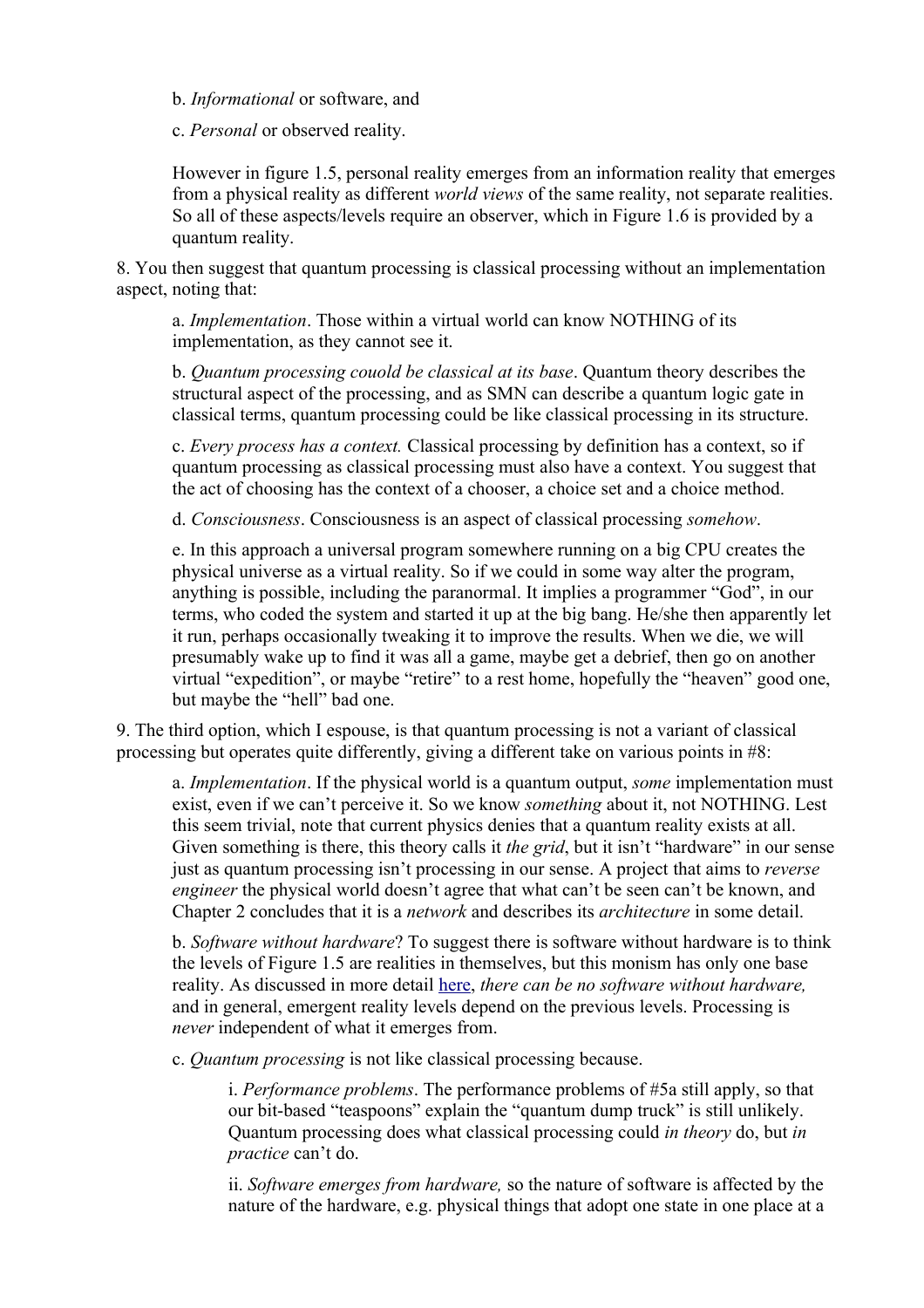time allow a classical bit, which is the choice of *one* of two physical states for a physical entity at one time. The *structure* of classical processing is defined by the nature of physical reality.

iii. *By quantum theory, quantum processing works differently.* In quantum theory, entities can be in many places and adopt many states at once, so the quantum processing qubit is the choice of *both* quantum states at once. Classical processing cant do this.

d. *A simulation is not evidence*. A simulation is not a *theory of reality* unless it exposes itself to the rigor of scientific prediction. To say a simulation "could represent" reality if it works, but tweak it when it doesn't, is not testing a theory, which the standard model forgot (see 4.6.4). So that SMN can describe a quantum logic gate in classical terms is useful to know, but until it submits to testing, it is not evidence in support of any theory of reality.

e. *Quantum processing has no context.* A thing has a context if something outside itself defines it, e.g. a newspaper needs a reader. Static information implies a context because of how a bit is defined. A bit, as the OR choice of two alternate states, exists relative to the state(s) *not chosen*. If the choice was four options, the same physical state would be two bits. So a bit needs an observer who is also contextual, as the section on dynamic information explains. In contrast, a qubit is the AND of the choice options, so has no choice set context.

f. *The observer context.* All static information has an observer context, but in this theory the quantum level *is* the observer context, so the dynamic *choice itself* has no context. To say it has the context of a chooser, choice set, choice method, etc. confuses the *aspects* of a thing with its *context*. A context is always *outside* that described, so a nail can have the context of a carpenter but not of its head, point and stem parts, nor of its hardness, etc. aspects. Likewise, the chooser, the choices and the choice method are *parts* of the act of choosing*,* not *contexts*. Quantum reality *is* the observer level, so has no observer context.

g. *Consciousness*. In this approach, consciousness is inherent to the quantum level.

h. *Storage.* In this theory, the system doesn't store anything at all, in any static program or data. There is only dynamic processing, based on one command, a Planck program that everything from space to light to matter, derives from.

i. *Decentralization.* In this theory, all processing is distributed so there is no CPU and no time central, as each grid node has its own cycle. The orchestra has no conductor, as each grid node acts autonomously. So there is no programmer, no program and no central control.

j. In this approach, what generates reality is embedded in it, not a programmer who wrote some code then walked away, to let it run. The reality that creates our reality is near not far away. It is the observer that enables not only the physical construct but all the levels that emerge from it (Figure 1.5). It is not passively watching a program written long ago from afar, but actively processing all things right now in a program that is being dynamically written from moment to monent. There is no "other" place where a programmer, program, or storage resides, except the ever-present here and the eternal now, where we may continue to dream until we wake up.

I am exploring an option less traveled, but don't ask me what it all means, as I don't know. Religious people who think in physical terms suppose that if they live after death it will be in another place, a heaven apart from this earth, but this *monism* has no reality but the here and now. Scientific people who think in physical terms suppose that the physical world is all there is, so when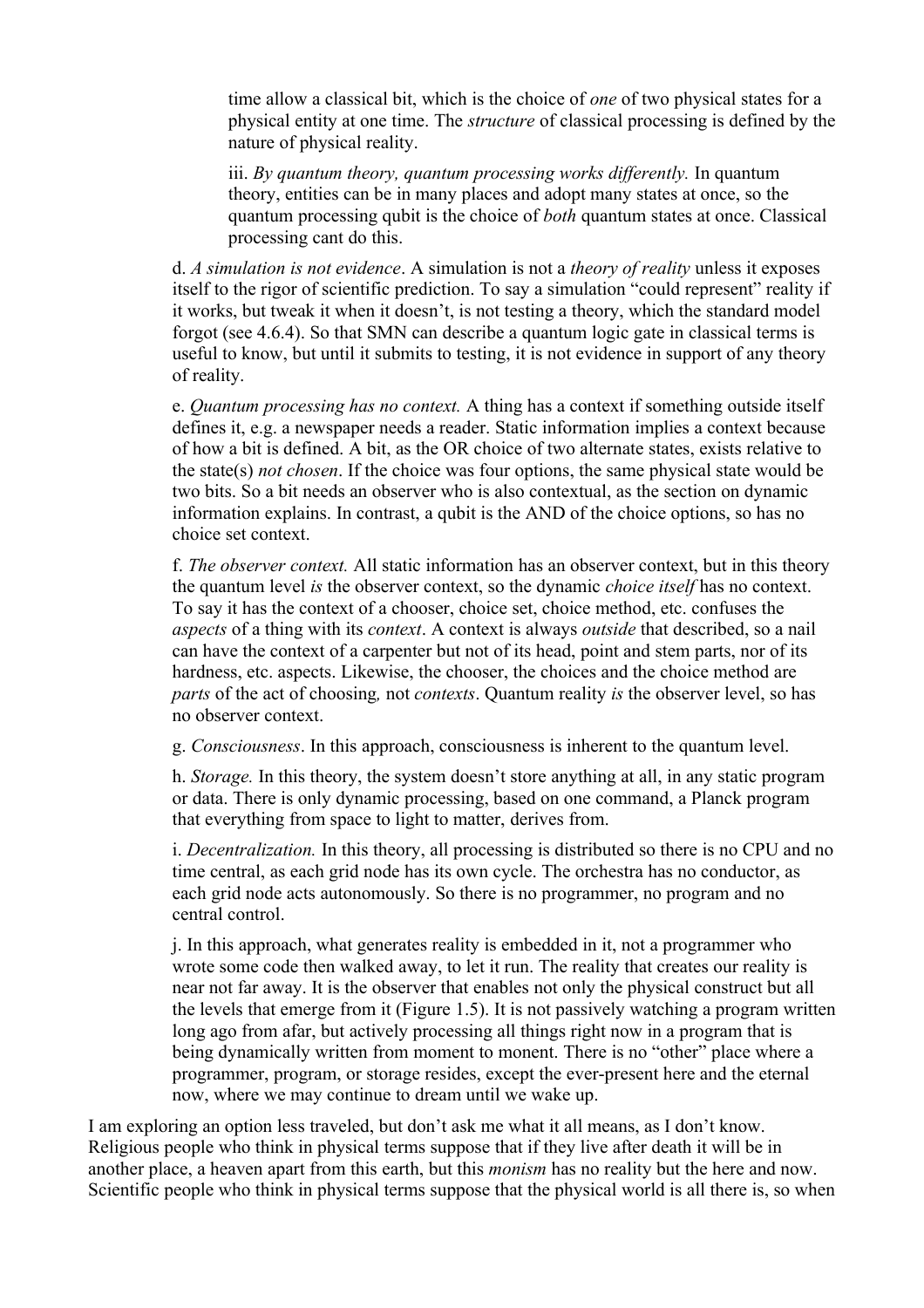they die they are no more, but in this *monism* the body that "dies" is virtual and the observer continues. So this approach has no traction, as it appeals to neither the religion nor the science, but what if it is so? It is an option worth considering is my only point.

Probably we will still have different views (indeed hopefully so!) but perhaps you now better see why I have gone this way, even if you don't agree. Again, thanks for raising issues that needed to be raised, and dont worry if we come at things from different perspectives, as it is all part of the rich tapestry of life.

All the best, Brian

## *From: Tom Campbell Date: Thu, Jan 16, 2014 at 1:12 PM*

Hi Brian and John,

Sorry to be silent for so long. I had some "natural disaster" work distracting me over the last few weeks. The coldest day in over 30 years (in my part of the planet) caused a water pipe to freeze, split, and pour several thousands of gallons into my home while I slept. Everything is back to normal now. See blue comments below.

**From:** Brian Whitworth **Date:** Mon, 13 Jan 2014 18:36:30 +1300

Hi John,

Yes I did and having a bit of a Christmas break, doing things around the house. Thanks for your useful thoughts, as you raise issues I have skipped over a bit. In general, it is interesting how many new ideas this has thrown up! In general I proceed carefully, trying not to bring a preformed view, but to tease out likely alternate solutions, but obviously a project like this, by consistency, must either carry forward previous ideas or abandon them. Let me try to review where we are so far to go further. Feel free to correct me, especially on your ideas or positions:

I am afraid I missed a few things by being distracted. I will try to get back in the conversation by responding in blue.

1. We agree that a virtual reality created by something else is not an inherent or objective reality. Yes, agreed.

2. In current physics, the algorithms of quantum theory let us calculate the probability of quantum events, but are said to represent nothing real. Quantum processes just happen to predict physical events, but do not actually occur because *there is no quantum world*

3. In our view, the physical world is a construct created by quantum processes that actually runs, so there is a quantum world, although we cannot by definition perceive it. . Quantum events do indeed represent something real, but that does not necessarily imply the existence of a "quantum world" created by "quantum processes". It simply implies that "quantum processes" represent a particular method for a probabilistic description of some parts of the world (as opposed to a **physical** description of the world). If we call "the world" our so called physical universe which we all agree is actually virtual (information based) then one can say that the world is a **probability based** VR. "Probability based" is a more general term or concept than "quantum based" and thus allows a more general big picture to emerge. "Quantum based" represents a limited subset of "probability based". What the Hubble sees and what you find in the attic of a long abandoned house are determined by the exact same probabilistic process that is used to determine the results of a subatomic collision --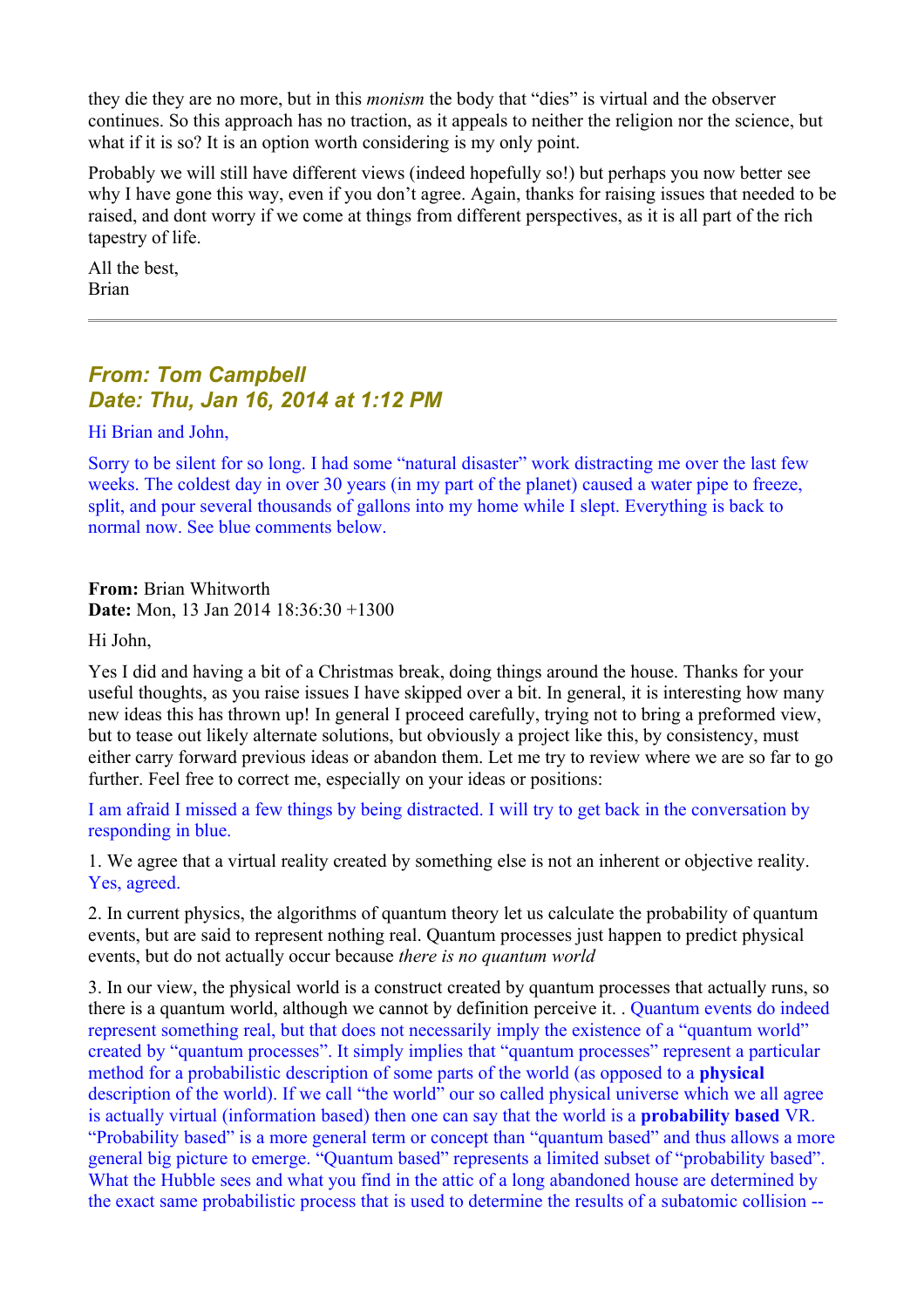and that process is only **indirectly** connected to atomic scale causality processes in most cases. Physicists would not consider determining what was in the attic a quantum process (they would believe it to be a historical physical process) but the attic's contents follows the same probabilistic process used in QM but applied more generally. Thus I see "quantum process" as a much more narrowly defined term than the more general concept of a probabilistic process.

4. However the issue is, if the physical world is virtual, what is doing the processing? Indeed! "What" is the proper question, not "who".

5. One option we explored is that another physical world creates this physical world, a la The Matrix. I gather we have now dismissed this option, because: This whole semantic issue between "physical" and "nonphysical" and "informational" realities is nonsense in a VR context. There is no such thing as fundamentally physical or nonphysical worlds. An experiential VR **appears** physical to an observer within it (an observer defining a local VR reality from the VRs data-stream) and **appears** nonphysical to an observer outside of it (an observer defining a local reality **from some other** VRs data-stream). If there is no VR, then there is no experience, because there is no datastream (information) to define an apparent reality. All experiential realities are virtual realities. Or, since the physicalness of a perceived "Physical reality" is only in the mind (data processor) of the observer, one could just as easily say that all experiential realities are **apparently** physical realities (to the observers within the VR who are experiencing the information flow which defines that local VR).

a. *Performance problems*. It would take a supercomputer the size of a universe to handle the quantum processing of even a few molecules, so there *could* be an unbelievably large superuniverse generating ours, but it isn't likely. Equally it *could* take bit-based process a million years to process a second of our time, but again it is not likely. This is just not true. A probabilistic VR can accomplish this VR and much more without breaking a sweat. Probabilistic processing will have a much, much smaller processing load than the quantum processing you are imagining A probabilistic simulation does not model causality it simply models the results of causality based on what is likely and not likely. It randomly draws results from statistical distributions that represent the probability of what an underlying causality might produce. The results do not have to be exact, only representative of what is both possible and likely according to the rule-set driving the VR. After a result is delivered to the VR (becomes a historical fact in that VR), historical consistency (rule-set consistency) is required – thus any result imposes constraints on any following results by modifying the working statistical distributions. Such distributions may be very high fidelity or very low fidelity depending on how much uncertainty is natural to the result. Most distributions need only be created from a knowledge of detailed causality (the VRs rule-set) once or updated occasionally. After that they are modified, as necessary, on the fly. I have worked for 40 years making very complex models of dynamic systems. A high fidelity "physics model" may take a hundred thousand lines of code and take a month of continuous number crunching to produce an answer while an equivalent statistical model takes only a hundred lines of code and can produce an equally **acceptable** answer in a millisecond. Of course, creating the statistical distributions to support that statistical model requires a lot of up front work – but it only has to be done once. Having said that, some problems are best modelled statistically while others are best modelled with detailed physics. Our VR (probably any VR) is one of the former. That only some results must be *rendered* doesn't alter the *processing* needed to do what quantum theory describes. That only some results must be rendered, and to only the fidelity needed, hugely affects the required processing.

b. What quantum theory describes, like collapse, entanglement etc, isn't physically possible, i.e. quantum reality does not have the properties of physical reality. I agree, a reality based on probability does not have the properties of physical reality.

c. Every simulation has a myriad of options, e.g. the game worlds we create are very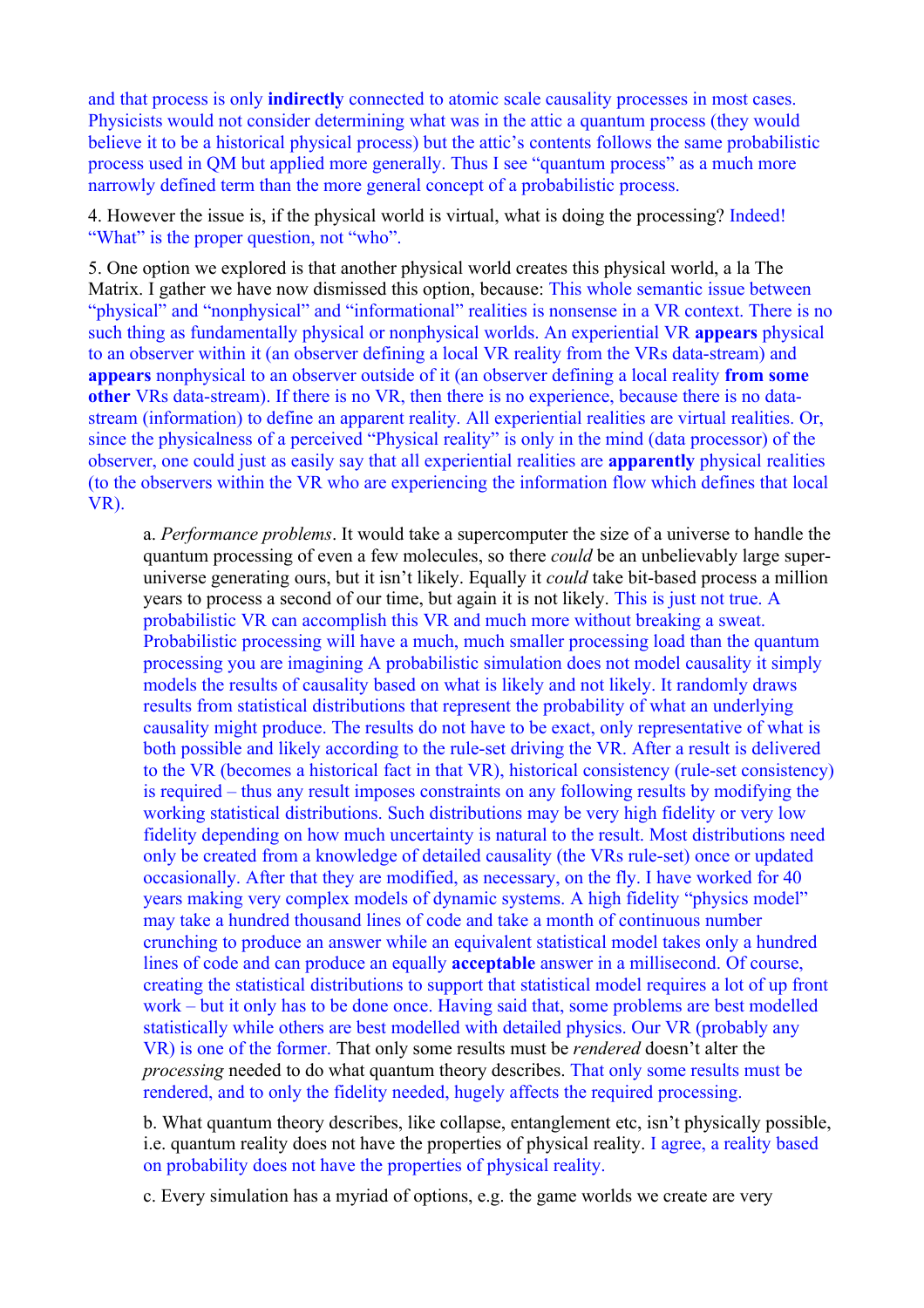different, so it is unlikely by chance to match its creator world, and it is not clear why beings in a physical-based quantum world would create a virtual world that was just like their own. After all, our game worlds are not replicas of our world but variants of it. Various reality frames (VRs) are not programmed or **created** as you use the word, instead they are evolved from initial conditions and a rule-set. Only certain conditions and rule-sets produce (evolve) results that are long term stable enough to allow the slow process of evolution to develop an interesting VR system. The process of evolution produces a "process fractal" The output of the last evolutionary process becomes the input of next evolutionary process. The generic or fundamental process of evolution is a simple process that gets reapplied to succeeding levels and scales (as demonstrated by cellular automata). One should expect repetition within fundamental VR processes.

6. The option you espouse is that quantum processing is classical bit-based processing, but implemented on something unspecified *not* physicality, given a process has: [The probabilistic processing creating our VR universe is a classical bit-based processing, implemented within an evolving much larger information system to serve a specific evolutionary function for that evolving larger information system. No infinite regression of larger systems is logically implied (except in baseless conjecture) because of the limitation of fundamental knowledge that can be shared between systems]

- a. An *implementation* aspect, or reality base, e.g. hardware in our world yes
- b. A *structural* aspect, or software logic, e.g. a program in our world, and yes
- c. A *dynamic* "happening", which gives consciousness of an observed occurrence. yes
- 7. These aspects match the *reality levels* given in Figure 1.5, of:
	- a. *Physical* or hardware, yes
	- b. *Informational* or software, and yes
	- c. *Personal* or observed reality. yes

I have no figure 1.5 so I am lost here.

However in figure 1.5, personal reality emerges from an information reality that emerges from a physical reality as different *world views* of the same reality, not separate realities. So all of these aspects/levels require an observer, which in Figure 1.6 is provided by a quantum reality.

8. You then suggest that quantum processing is classical processing without an implementation aspect, noting that:

a. *Implementation*. Those within a virtual world can know NOTHING of its implementation, as they cannot see it. Yes

b. *Quantum processing could be classical at its base*. Quantum theory describes the structural aspect of the processing, and as SMN can describe a quantum logic gate in classical terms, quantum processing could be like classical processing in its structure. Yes

c. *Every process has a context.* Classical processing by definition has a context, so if quantum processing as classical processing must also have a context. You suggest that the act of choosing has the context of a chooser, a choice set and a choice method.

d. *Consciousness*. Consciousness is an aspect of classical processing *somehow*. Consciousness is an aspect of classical processing because it has evolved its awareness much as frogs, dogs and humans evolved a capacity to support awareness within this evolving VR. Call it emergent complexity if you wish, but it is simply the result of an iterative application of the fundamental process of evolution within an information system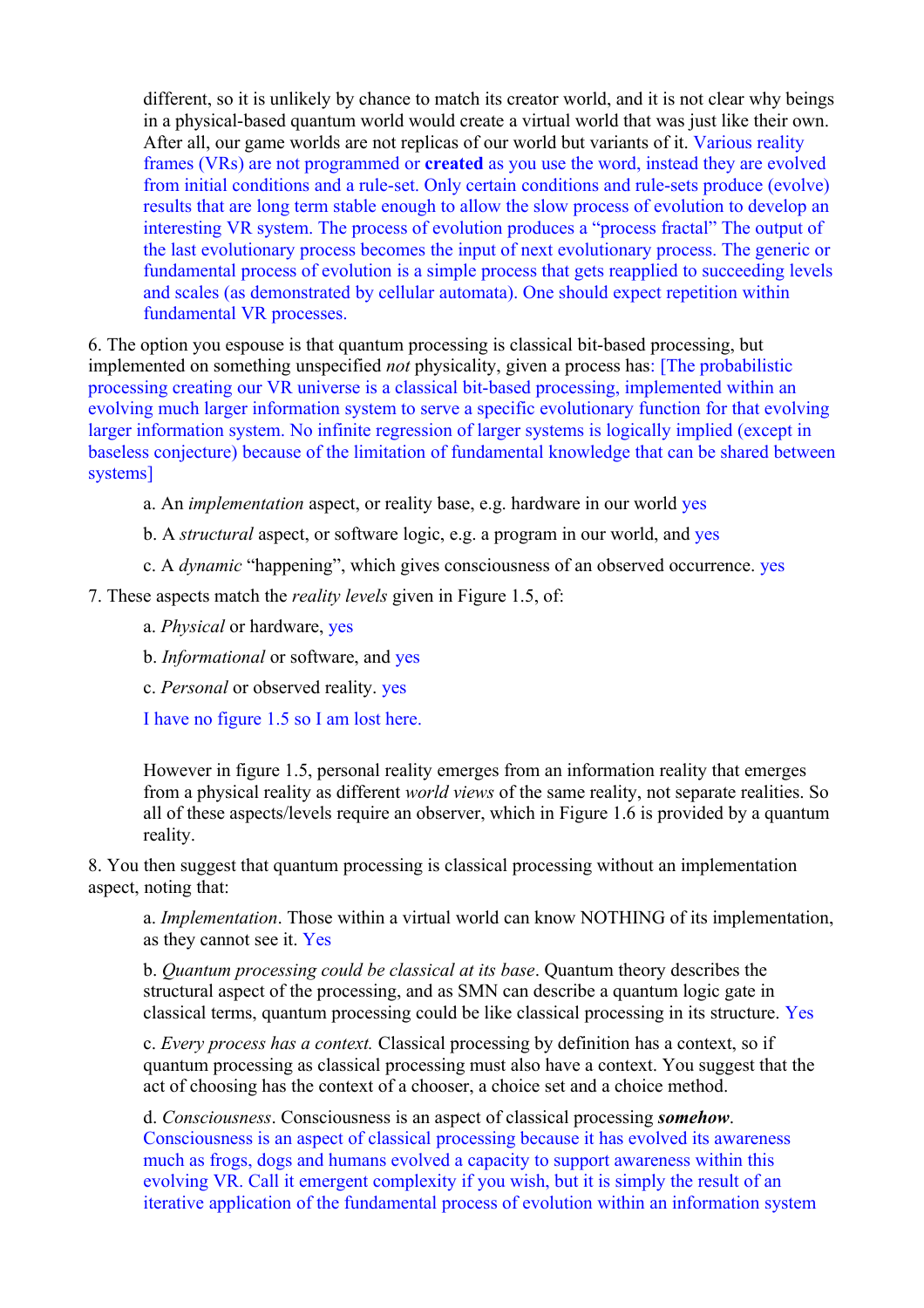that has sufficient potential.

e. In this approach a universal program somewhere running on a big CPU creates the physical universe as a virtual reality. [...allows the "physical universe to evolve as a virtual reality.] So if we could in some way alter the program, anything is possible, including the paranormal. [As it turns out, our ability to modify the probability distributions is a feature of the VR (provides feedback to facilitate the purpose of the larger system] It implies a programmer "God", in our terms, who coded the system and started it up at the big bang. [No programmer God (as most people think of it) is implied. The larger system is an entirely a natural information system of sufficient potential, trying to evolve (lower its system entropy) in order to avoid extinction, which follows from de-evolution.] He/she then apparently let it run, perhaps occasionally tweaking it to improve the results. When we die, we will presumably wake up to find it was all a game, maybe get a debrief, then go on another virtual "expedition", or maybe "retire" to a rest home, hopefully the "heaven" good one, but maybe the "hell" bad one. [Nobody retires – evolution is an open-ended process]

9. The third option, which I espouse, is that quantum processing is not a variant of classical processing but operates quite differently, giving a different take on various points in #8:

a. *Implementation*. If the physical world is a quantum output, *some* implementation must exist, even if we can't perceive it. So we know *something* about it, not NOTHING. Lest this seem trivial, note that current physics denies that a quantum reality exists at all. Given something is there, this theory calls it *the grid*, but it isn't "hardware" in our sense just as quantum processing isn't processing in our sense. A project that aims to *reverse engineer* the physical world doesn't agree that what can't be seen can't be known, and Chapter 2 concludes that it is a *network* and describes its *architecture* in some detail. [You are deriving what I call "the rule-set" for our "physical" universe VR from basic processing concepts]

b. *Software without hardware*? To suggest there is software without hardware is to think the levels of Figure 1.5 are realities in themselves, but this monism has only one base reality. As discussed in more detail [here,](http://www.interaction-design.org/books/the_social_design_of_technical_systems_2nd_ed/the_evolution_of_computing.html) *there can be no software without hardware,* and in general, emergent reality levels depend on the previous levels. Processing is *never* independent of what it emerges from. Yes

c. *Quantum processing* is not like classical processing because.

i. *Performance problems*. The performance problems of #5a still apply, so that our bit-based "teaspoons" explain the "quantum dump truck" is still unlikely. Quantum processing does what classical processing could *in theory* do, but *in practice* can't do. Bit based probabilistic processing is a huge strip mining mountain mover vs. a dinky little quantum dump truck J vs. a micro teaspoon of physics based modelling trying to model causality from the ground (elementary particles) up.

ii. *Software emerges from hardware,* so the nature of software is affected by the nature of the hardware, e.g. physical things that adopt one state in one place at a time allow a classical bit, which is the choice of *one* of two physical states for a physical entity at one time. The *structure* of classical *[physics based modelling]* processing is defined by the nature of physical reality. That is true as amended. However the structure of probabilistic based modelling allows quantum processing as well as much more efficient processes for the application at hand.

iii. *By quantum theory, quantum processing works differently*. In quantum theory, entities can be in many places and adopt many states at once, [yes, it is a matter of probability] so the quantum processing qubit is the choice of *both* quantum states at once. Classical processing can't do this. ...but classical processing implementing a probability model can.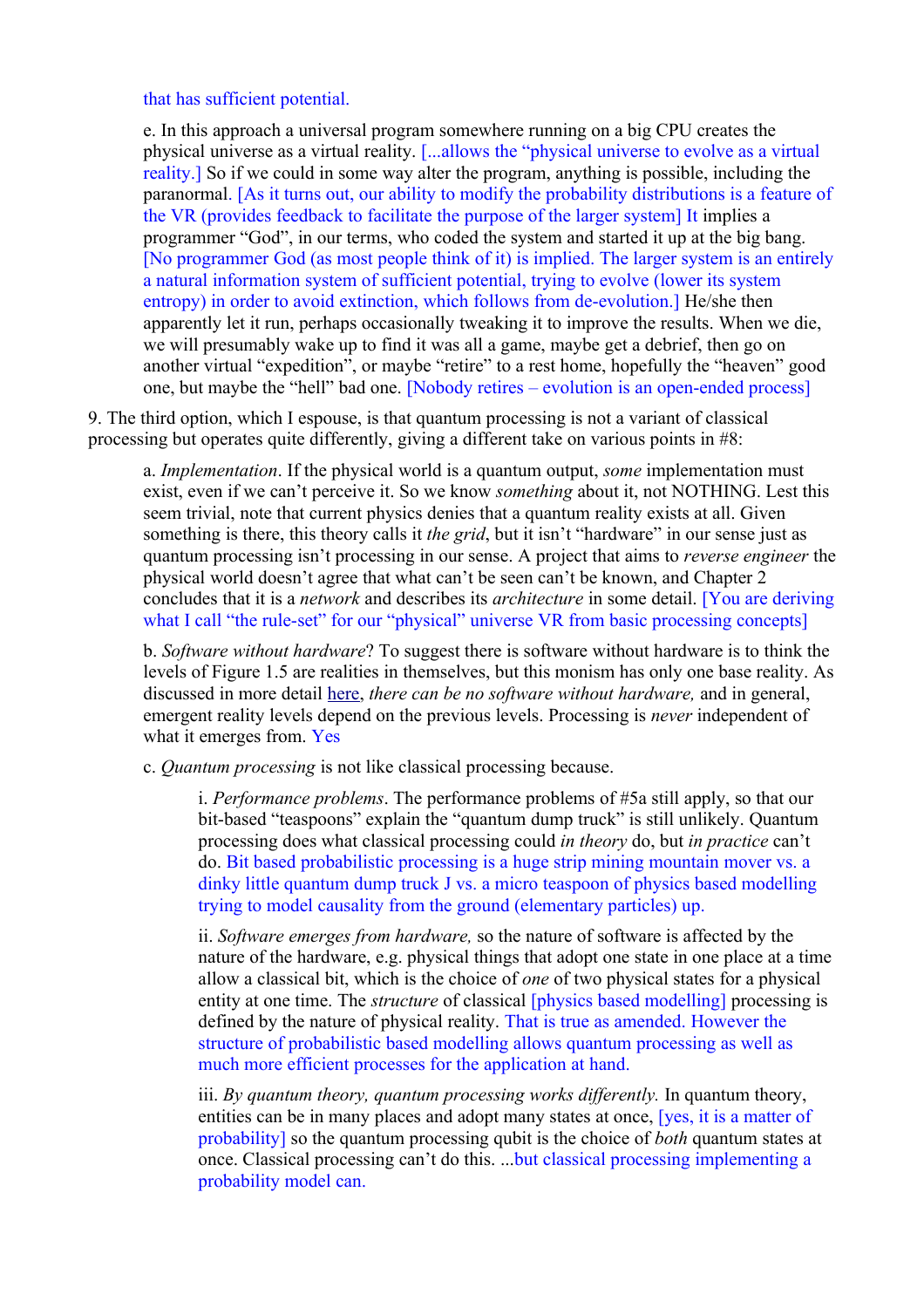d. *A simulation is not evidence*. A simulation is not a *theory of reality* unless it exposes itself to the rigor of scientific prediction. Yes! And I submit that my theory does that very well – explains much unexplained research (like PEAR Labs results) and predicts new results that can be tested. Any "living" theory might be tweaked (expanded) as new information becomes available. A "dead" theory (what naive physicists in Newton's time used to call "laws") that by definition can never change are either a theory of something very simple or are likely to one day be found to be incomplete. That is why scientists use the word "theory" now instead of "laws". To say a simulation "could represent" reality if it works, but tweak it when it doesn't, is not testing a theory [that is absolutely correct], which the standard model forgot (see 4.6.4). So that SMN can describe a quantum logic gate in classical terms is useful to know, but until it submits to testing, it is not evidence in support of any theory of reality. Not entirely by itself, I agree. But as the front end to larger model of reality, it is superb.

e. *Quantum processing has no context.* A thing has a context if something outside itself defines it, e.g. a newspaper needs a reader. Static information implies a context because of how a bit is defined. A bit, as the OR choice of two alternate states, exists relative to the state(s) *not chosen*. If the choice was four options, the same physical state would be two bits. So a bit needs an observer who is also contextual, as the section on dynamic information explains. In contrast, a qubit, [because it is probability based], is the AND of the choice options, so has no choice set context.

f. *The observer context.* All static information has an observer context, but in this theory the quantum level *is* the observer context, so the dynamic *choice itself* has no context. To say it has the context of a chooser, choice set, choice method, etc. confuses the *aspects* of a thing with its *context*. A context is always *outside* that described, so a nail can have the context of a carpenter but not of its head, point and stem parts, nor of its hardness, etc. aspects. Likewise, the chooser, the choices and the choice method are *parts* of the act of choosing, not *contexts*. Quantum reality *is* the observer level, so has no observer context.

g. *Consciousness*. In this approach, consciousness is inherent to the quantum level. [Consciousness, as an evolved awareness within an information system, represents the fundamental attribute of the larger system, which creates VRs for its own use to facilitate system entropy reduction – evolution vs. de-evolution, *i.e.*, survival

h. *Storage.* In this theory, the system doesn't store anything at all, in any static program or data. There is only dynamic processing, based on one command, a Planck program that everything from space to light to matter, derives from. [In my system, all processing of VRs also runs without any **requirement** to store data, however, to **optimize** the purpose and function of the system (e.g., employing various VRs, like out universe, to facilitate system survival) requires some modest amount of storage.]

i. *Decentralization.* In this theory, all processing is distributed so there is no CPU and no time central, as each grid node has its own cycle. The orchestra has no conductor, as each grid node acts autonomously. So there is no programmer, no program and no central control. No doubt decentralization is the most efficient and robust way to define a VRs rule-set

j. In this approach, what generates reality is embedded in it, not a programmer who wrote some code then walked away, to let it run. The reality that creates our reality is near not far away. It is the observer that enables not only the physical construct but all the levels that emerge from it (Figure 1.5). It is not passively watching a program written long ago from afar, but actively processing all things right now in a program that is being dynamically written from moment to moment. There is no "other" place where a programmer, program, or storage resides, except the ever-present here and the eternal now, where we may continue to dream until we wake up. Likewise, in my approach, what generates reality is embedded in every VR subset – all is of one source, and there is no programmer...only the general process of evolution acting on a natural information system with sufficient potential to eventually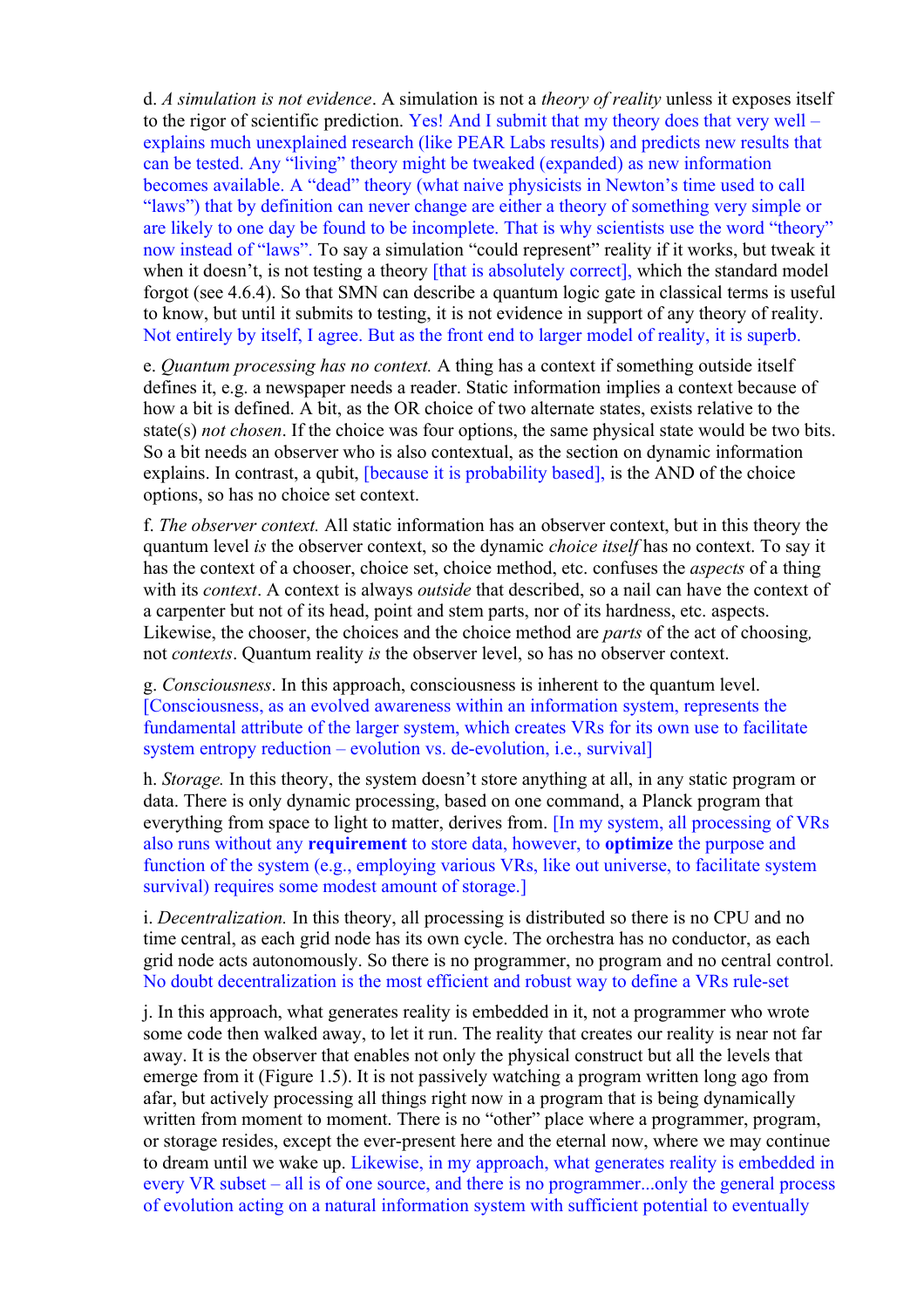#### evolve awareness.

I am exploring an option less travelled, but don't ask me what it all means, as I don't know. Religious people who think in physical terms suppose that if they live after death it will be in another place, a heaven apart from this earth, but this *monism* has no reality but the here and now. Scientific people who think in physical terms suppose that the physical world is all there is, so when they die they are no more, but in this *monism* the body that "dies" is virtual and the observer continues. So this approach has no traction, as it appeals to neither the religion nor the science, but what if it is so? It is an option worth considering is my only point. It is definitely so, I have been there and watched it work as well as participated in the process. Also it is a logical requirement that leads to my theory's ability to explain research paradoxes in physics, and metaphysics.

Probably we will still have different views (indeed hopefully so!) but perhaps you now better see why I have gone this way, even if you don't agree. Again, thanks for raising issues that needed to be raised, and don't worry if we come at things from different perspectives, as it is all part of the rich tapestry of life. Here! Here! Well said! I couldn't agree more.

Tom

## *From: John Ringland Date: Tue, Jan 21, 2014 at 11:53 AM*

Wonderful! This is getting very interesting :)

Brian, I think we have a lot in common which enables us to understand each other (with some care) yet we have some significant differences that motivates us to dig deep into some profound issues. I have found this conversation to be very fruitful! My comments are below in magenta.

On Thu, Jan 16, 2014 at 1:12 PM, Tom Campbell wrote:

#### Hi Brian and John,

Sorry to be silent for so long. I had some "natural disaster" work distracting me over the last few weeks. The coldest day in over 30 years (in my part of the planet) caused a water pipe to freeze, split, and pour several thousands of gallons into my home while I slept. Everything is back to normal now. See blue comments below.

**From:** Brian Whitworth **Date:** Mon, 13 Jan 2014 18:36:30 +1300

Hi John,

Yes I did and having a bit of a Christmas break, doing things around the house. Thanks for your useful thoughts, as you raise issues I have skipped over a bit. Likewise, this whole issue of the nature of the root is not something I have given much thought to other than to note that it cannot ever be ascertained, however it is interesting to examine the peripheral issues surrounding this. Also, the exploration of processes and contexts has been very useful to me! In general, it is interesting how many new ideas this has thrown up! I too have found this to be very fruitful :) In general I proceed carefully, trying not to bring a preformed view, but to tease out likely alternate solutions, I have some strong hunches but I also don't have a preformed view, it is evolving along the way as I encounter the many alternate solutions.

but obviously a project like this, by consistency, must either carry forward previous ideas or abandon them. We do have to rely to some extent on prior knowledge however we must be wary of the fact that most of it is distorted (and distorting) because its meaning has its roots in a physicalist /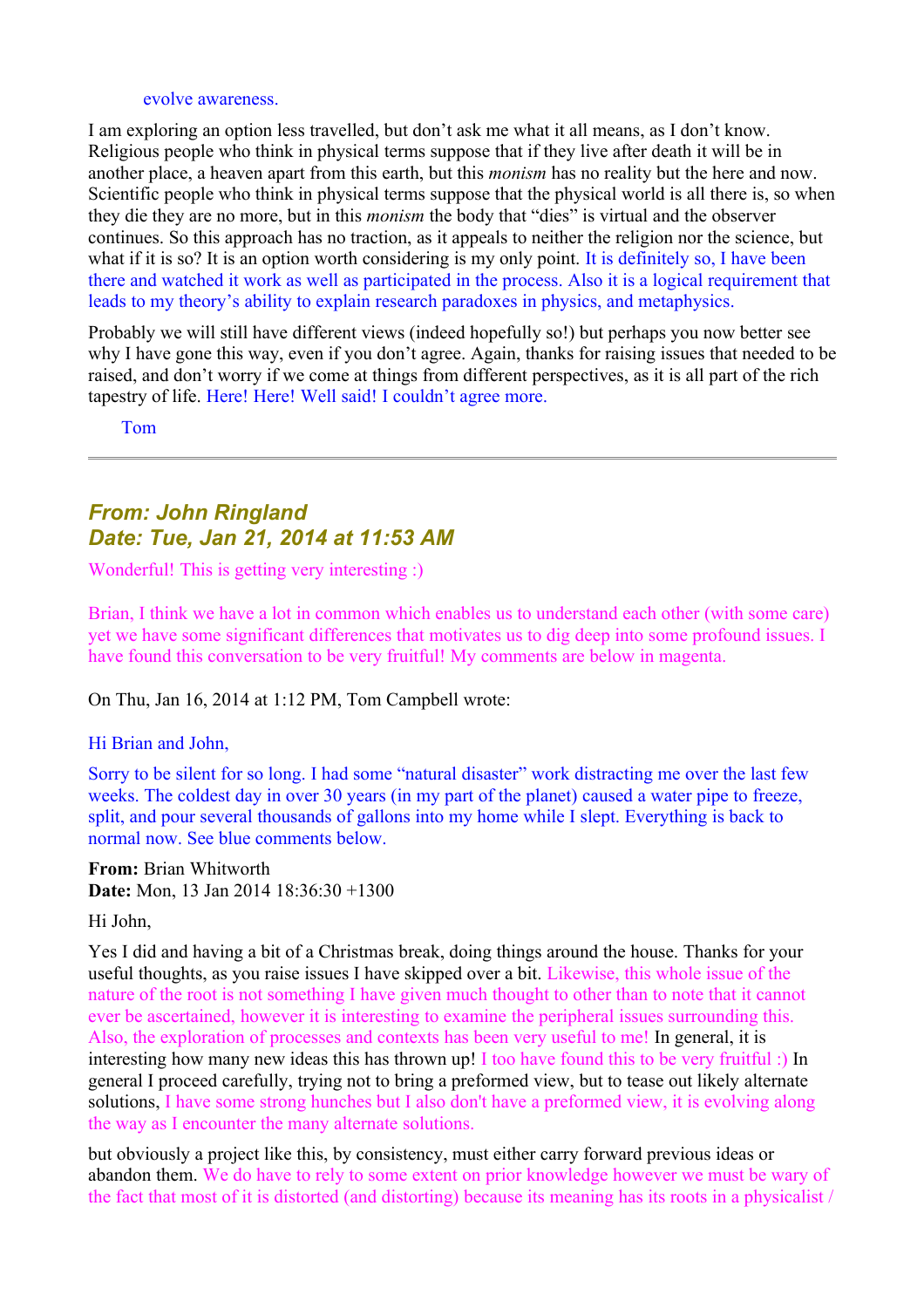objectivist paradigm. Most of this physicalist prior knowledge is back-to-front or inside-out because the virtual perspective was assumed to be an objective perspective. It is not so much that these concepts need to be entirely abandoned (because they do have meaning from a virtual perspective) but rather that they need to be re-imagined or re-understood in a new way (as epiphenomena of the virtual perspective rather than as objectively real).

The biggest problem is our habit of assuming that anything that is real must be manifest (able to be experienced) – this arises from naïve realism, it is institutionalised as empiricism and it permeates and confuses the discourse on the nature of reality. Whereas in the VR paradigm anything that can be experienced is virtual whilst that which is real is unmanifest (can never be experienced).

At the core of the many mystic perspectives they have things conceptually around the right way (because they understand that the person's perspective is a virtual perspective rather than an objective perspective). However many mystic philosophies have been misunderstood and misrepresented and distorted in many ways, giving rise to fantasy, superstition and exoteric religion. So it can be hard to discern exactly what the mystic paradigm is.

Let me try to review where we are so far to go further. Feel free to correct me, especially on your ideas or positions. Great review :) I think we are making some really good progress in developing a bridge of understanding! :

I am afraid I missed a few things by being distracted. I will try to get back in the conversation by responding in blue.

Nice to have you back Tom :)

1. We agree that a virtual reality created by something else is not an inherent or objective reality. Yes, agreed. Certainly, it is an epiphenomenon of an information process.

2. In current physics, the algorithms of quantum theory let us calculate the probability of quantum events, but are said to represent nothing real. Quantum processes just happen to predict physical events, but do not actually occur because *there is no quantum world*

This is instrumentalism, which has been the predominant attitudeso far but it is shifting. There are notable physicists who are taking a more scientific-realist view rather than naive realist view, and accepting that quantum phenomena (such as wavefunctions) are not just mathematical tools for empiricists, they are in fact real (although non-physical) phenomena that are revealed by a rationalist science.

3. In our view, the physical world is a construct created by quantum processes that actually runs, so there is a quantum world, although we cannot by definition perceive it. . Quantum events do indeed represent something real, but that does not necessarily imply the existence of a "quantum world" created by "quantum processes". It simply implies that "quantum processes" represent a particular method for a probabilistic description of some parts of the world (as opposed to a **physical** description of the world). Yes! Agreed. If we call "the world" our so called physical universe which we all agree is actually virtual (information based)

IMHO the term 'world' is a concept that needs to be reinterpreted as the paradigm shift unfolds. Traditionally it means something objective, however from the perspective of the VR paradigm that which we are referring to when we say "the world" is really an imaginative construct derived from our subjective virtual experiences. Each virtual perspective experiences its own world or has its own world-experience, however we imaginatively assume that we are all experiencing the same world (in most circumstances this is an adequate and useful approximation). To be clear when I mention the concept 'world' I sometimes use the term "world-experience" to make it clear that I am not speaking about anything that could be misconstrued as being objective.

then one can say that the world is a **probability based** VR. "Probability based" is a more general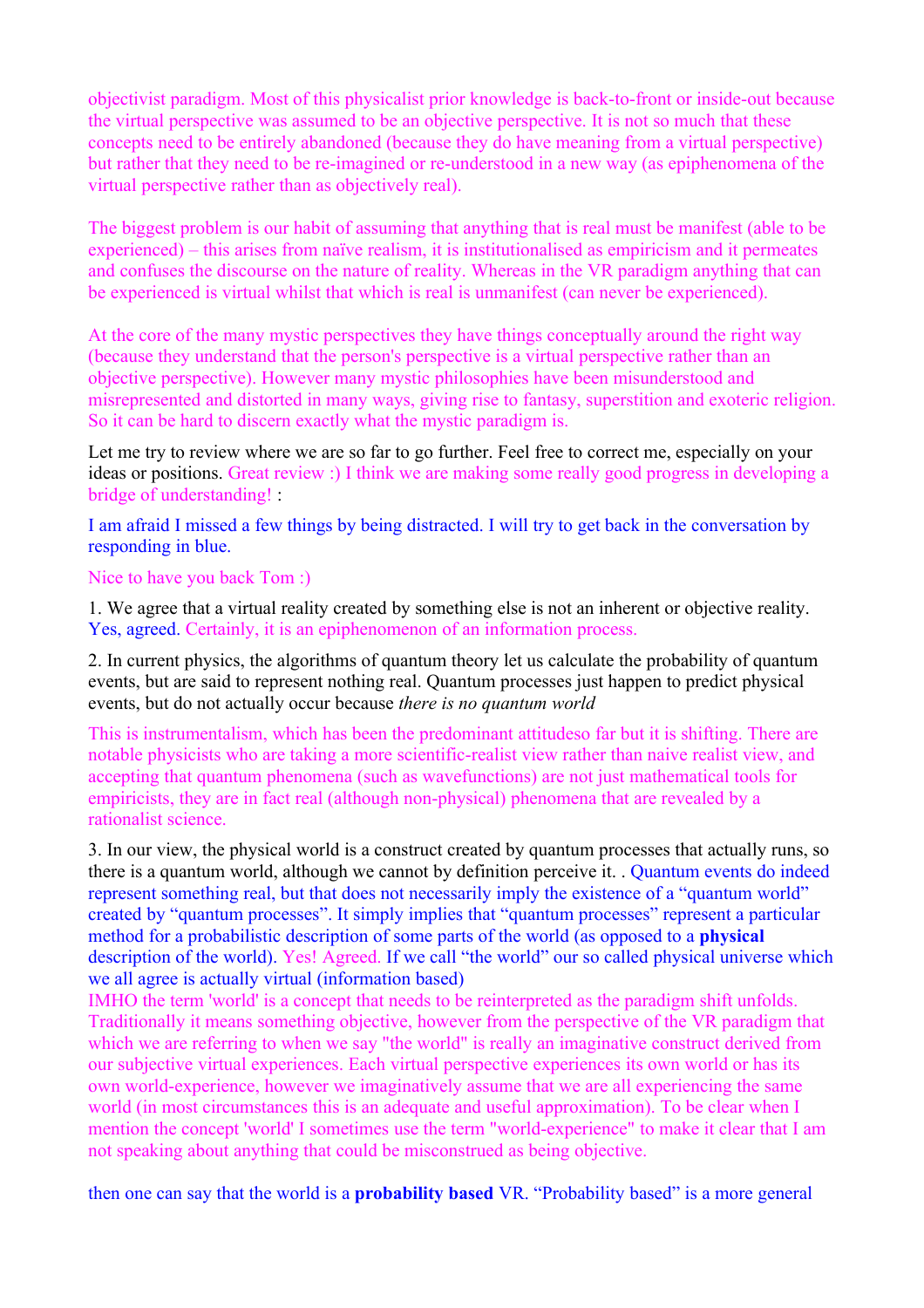term or concept than "quantum based" and thus allows a more general big picture to emerge. "Quantum based" represents a limited subset of "probability based". I see the sense in this... the space of possible probabilistic processes is much broader than the space of possible quantum processes. However, it seems to me that at the level at which our classical (VR) universe comes into being, i.e. through the apprehension of classical observables, these are only ever generated by quantum processes (at all scales). More on this point shortly...

What the Hubble sees and what you find in the attic of a long abandoned house are determined by the exact same probabilistic process that is used to determine the results of a subatomic collision - and that process is only indirectly connected to atomic scale causality processes in most cases. Physicists would not consider determining what was in the attic a quantum process (they would believe it to be a historical physical process) but the attic's contents follows the same probabilistic process used in QM but applied more generally. Thus I see "quantum process" as a much more narrowly defined term than the more general concept of a probabilistic process. Traditionally that was the attitude (that QM only applies at small scales) however there is no scientific foundation for this attitude (it is mostly an attempt to avoid having to face the implications of QM on our worldview and to preserve naive realism at larger scales). In all those situations that you mentioned the probabilistic process is a quantum process.

If an image is digital then at small scales it can be seen to be pixelated, however it is also still digital at large scales even though it doesn't look pixelated. The same applies to QM; at larger scales the "spooky" effects aren't as noticeable but the whole experienced phenomenon (at any scale) is still a construct of quantum generated classical observables. Gradually more physicists are starting to accept this. For instance, nowadays people regularly consider the wavefunction for the whole universe, which is also related to the multiverse or state space of all possible universal configurations or many-worlds.

So it seems to me that so long as we accept that QM applies at all scales then QM suffices for a slice of the reality-stack, i.e. the whole of the classical universe can supervene on quantum processes. Hence although QM may be a sub-set of the set of all probabilistic processes, it does seem to be a sufficient sub-set for the generation of the observable universe. There may be other processes than can also suffice however they would need to be equivalent to QM.

This is not to say that QM as it is currently understood by academia is the "final answer" or anything. What I mean is that at the core of QM is a sufficient mathematical characterisation of a particular level of reality, with a set of corresponding concepts that make sense (only when reinterpreted within the VR paradigm). Hence it can be a useful component of the theory. I realise that there are connotations attached to the term 'quantum' that could create confusion during the early stages of the paradigm shift, however QM does seem to be a relevant component of the VR paradigm and these connotations will fade as the shift progresses. For instance, once 'computer' referred to a human being employed to perform routine calculations, however the connotations of words change over time as the circumstances change.

4. However the issue is, if the physical world is virtual, what is doing the processing? Indeed! "What" is the proper question, not "who".

This point raises a very complex and subtle issue that impacts on most of the other points as well! I took a few days to contemplate what to write regarding these issues...

Firstly, the only way a manifest context (such as a universe of places, times, objects, events, observers, experiences, etc) can exist is as a virtual construct animated by an underlying information process. (This is a stronger form of point 1 from above. Do you both agree with it? I see from later comments that Tom does.) It is the claim that all manifest contexts supervene on an underlying process. Hold that thought...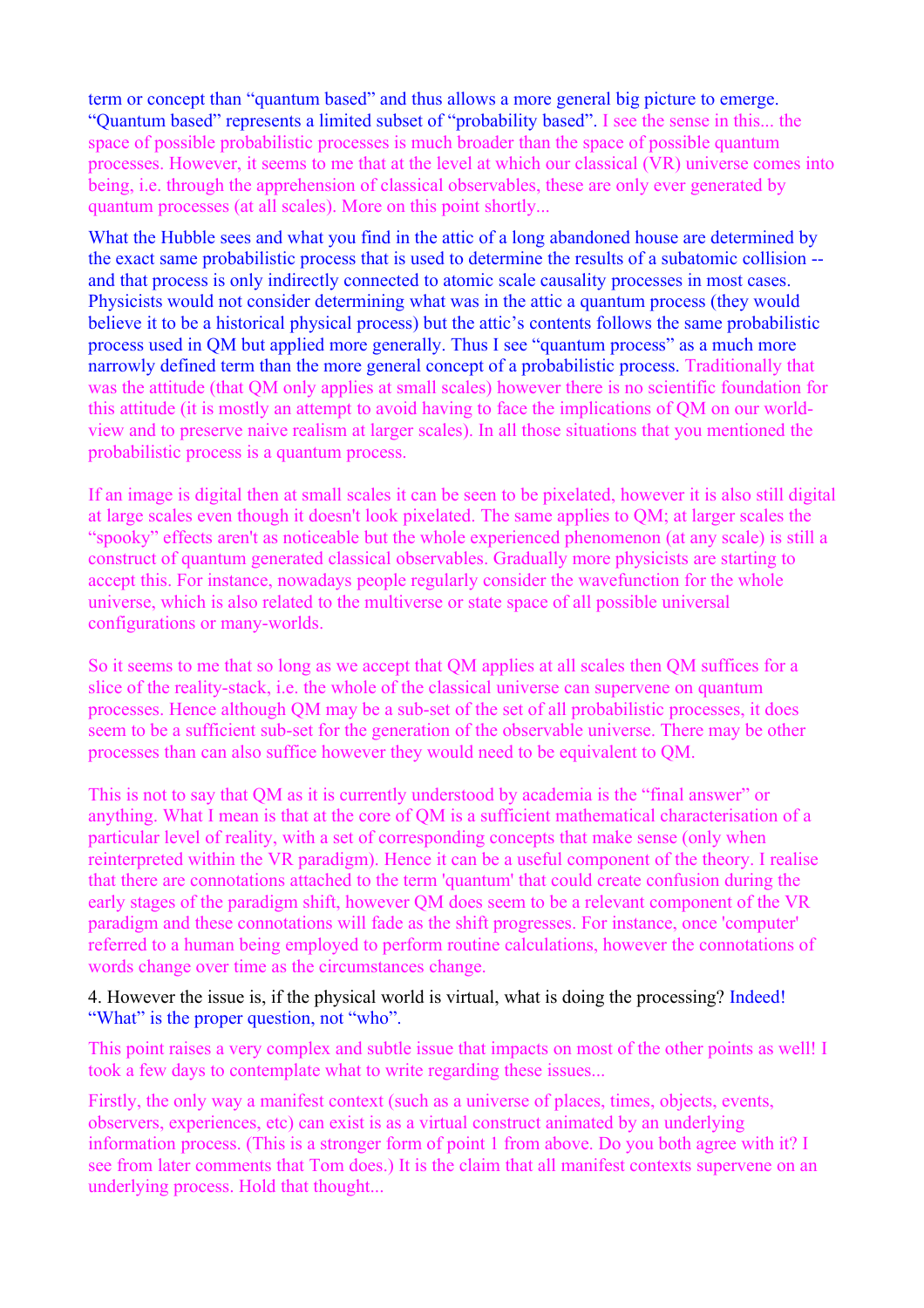The question "what is doing the processing?" presuposes that there must be 'something' that is doing the processing. Or in other words, it assumes that all processes must supervene on an underlying manifest context. But if we were to look into that manifest context (that 'something') we would see that there were changes, entities, behaviours and interactions within that something that could only be explained by suposing that this something was also animated by an underlying process. Which leads to infinite regression.

All processes supervene on an underlying manifest context.

 $+$ 

All manifest contexts supervene on an underlying process.

= Infinite regression.

Either at some point there is a manifest context that is not animated by an underlying process or there is a process that is not implemented by some manifest context. Or these concepts break down into something else more basic.

This leads to two possible paradigms, which could be called the manifest and processual paradigms:

1) The " manifest paradigm" in which processes are understood to be epiphenomena of interactions occuring between manifest forms and the manifest forms are primary or apriori. (All processes supervene on an underlying manifest context.)

2) The "processual paradigm" (which was most notably espoused by A.N. Whitehead but also developed by many others, and is present at the core of ancient mystic philosophies especially Daoism, Advaita Vedanta and Kabbalah). In the processual paradigm processes are primary or apriori, whilst what we experience as objects are virtual epiphenomena, they are objects of perception, which are resolved from the phenomenal contents of an experiential process when it is apprehending some set of observables. (All manifest contexts supervene on an underlying process.)

A fundamental principle of the VR paradigm is that manifest contexts are virtual epiphenomena of information processes. This concurs with the processual paradigm, which suggests that the processual paradigm is naturally implied by the VR paradigm. Thus from the perspective of the VR paradigm there is no manifest context underlying the root animating process and there is no need for one. So the root process has no manifest context because all manifest contexts exist within the root process. Because all perspectives are virtually emergent 'within' the root process there is no perpsective 'on' the root process hence it has no manifest form or manifest context.

The processual paradigm is looking fairly convincing to me and within this paradigm there is no issue of "what is doing the processing?" because the processing is what is doing everything. The very act of 'doing' is a virtual manifestation of the processing. Without the processing there would be no things and no doing, so there cannot be something that is doing the process.

However I strongly suspect that it is neither one nor the other paradigm, it is more a case that our concepts which have been derived from our worldly experiences break down at this deep level. In a sense there is an implementation aspect but in a very real sense it is enitrely unmanifest, so in a sense there is no implementation aspect. The Kabbalah speaks of the deepest levels of reality as "negatively existent" and the Buddha says that even concepts such as being and non-being break down at the deepest levels however there is a deeper truth that can only be realised intuitively as the essence of one's own inner most nature.

5. One option we explored is that another physical world creates this physical world, a la The Matrix. I gather we have now dismissed this option, because: This whole semantic issue between "physical" and "nonphysical" and "informational" realities is nonsense in a VR context. There is no such thing as fundamentally physical or nonphysical worlds.Agreed Tom!! We didn't really 'explore' this option; it was briefly raised due to a misunderstanding. Although I'm sure we have each explored it before and found it inadequate. However I am glad that we can now all agree that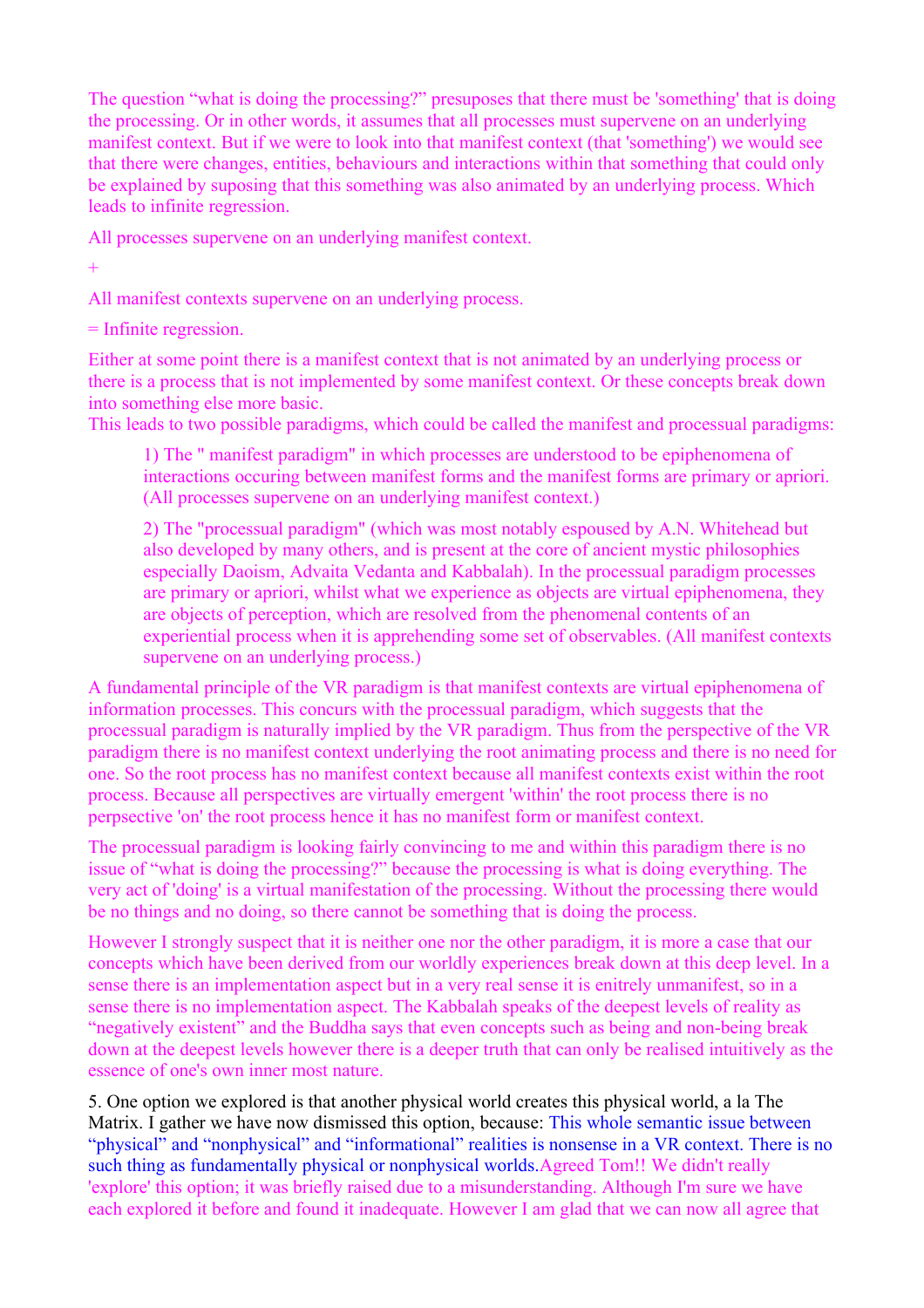there is no actual physicality, there is just virtuality that has been misunderstood because the virtual perspective has been assumed to be an objective perspective. This means that a lot of terms need to be reevaluated and habitual ways of thinking reassessed. Including the criteria by which we assess viable theories.

BTW re "Matrix type theories", it is true that the first two Matrix movies implied that the virtual manifest context had an underlying physical manifest context. However in the third movie, when Neo visits the Architect, he is informed that the whole physical manifest context, with the Machine City and Zion etc is itself a simulation. Exactly what that simulation supervenes upon is not specified.

An experiential VR **appears** physical to an observer within it (an observer defining a local VR reality from the VRs data-stream) and **appears** nonphysical to an observer outside of it (an observer defining a local reality **from some other** VRs data-stream). This is an important point! It is central to understanding how processes can seem very abstract (and therefore intuitively 'unreal') when they are considered from the outside, however they can seem very 'tangible' (and therefore intuitively 'real') when one's perspective is an epiphenomenon that is emergent within that process. It is our physicalist (naïve realist) habits that cause us to feel that something must be tangible in order to be real.

If there is no VR, then there is no experience, because there is no data-stream (information) to define an apparent reality. Exactly! That is also why there is no perspective from which the implementation aspect (if it exists) of reality can be apprehended, because at that level there is no VR; no experiential processes, so no phenomenal contents of awareness, so no objects of experience and no 'world' within which these objects appear. This is why there is no manifest context at the root level (in either manifest or processual paradigms) because either there is no implementation (processual paradigm) or there is some implementation (manifest paradigm) however it is forever and utterly concealed from apprehension because there are no perspectives from which it can be apprehended, hence it is not 'manifest' even though it does exist in an 'unmanifest' manner.

BTW here's a relevant quote re these issues (from the Kabbalah, the mystic roots of Judaism):

"God, the most Holy One ... is called the Living One.

He hath been formed, and yet as it were He hath not been formed. He hath been conformed, so that He may sustain all things; yet is He not formed, seeing that He is not discovered. He is that highest Light concealed with all concealments and He is not found.

... He is only symbolised as a head alone [consciousness] without body [not situated in a world], for the purpose of establishing all things [is the foundation of all manifest contexts]. (Kabbalah Denudata, Lesser Holy Assembly)

All experiential realities are virtual realities.This is the strong form of point one that I mentioned earlier, glad you agree. Or, since the physicalness of a perceived "Physical reality" is only in the mind (data processor) of the observer, one could just as easily say that all experiential realities are **apparently** physical realities (to the observers within the VR who are experiencing the information flow which defines that local VR). This also has implications regarding the many-worlds interpretation of QM, where there are many data streams within the multiverse that represent transitions within the space of all possible states of being. Each of these data streams can be experienced as a virtual seemingly physical universe but it is not the case that there are many "actual worlds", it's just that there are many data streams which can be experienced as worlds.

a. *Performance problems*. It would take a supercomputer the size of a universe to handle the quantum processing of even a few molecules, so there *could* be an unbelievably large superuniverse generating ours, but it isn't likely. Equally it *could* take bit-based process a million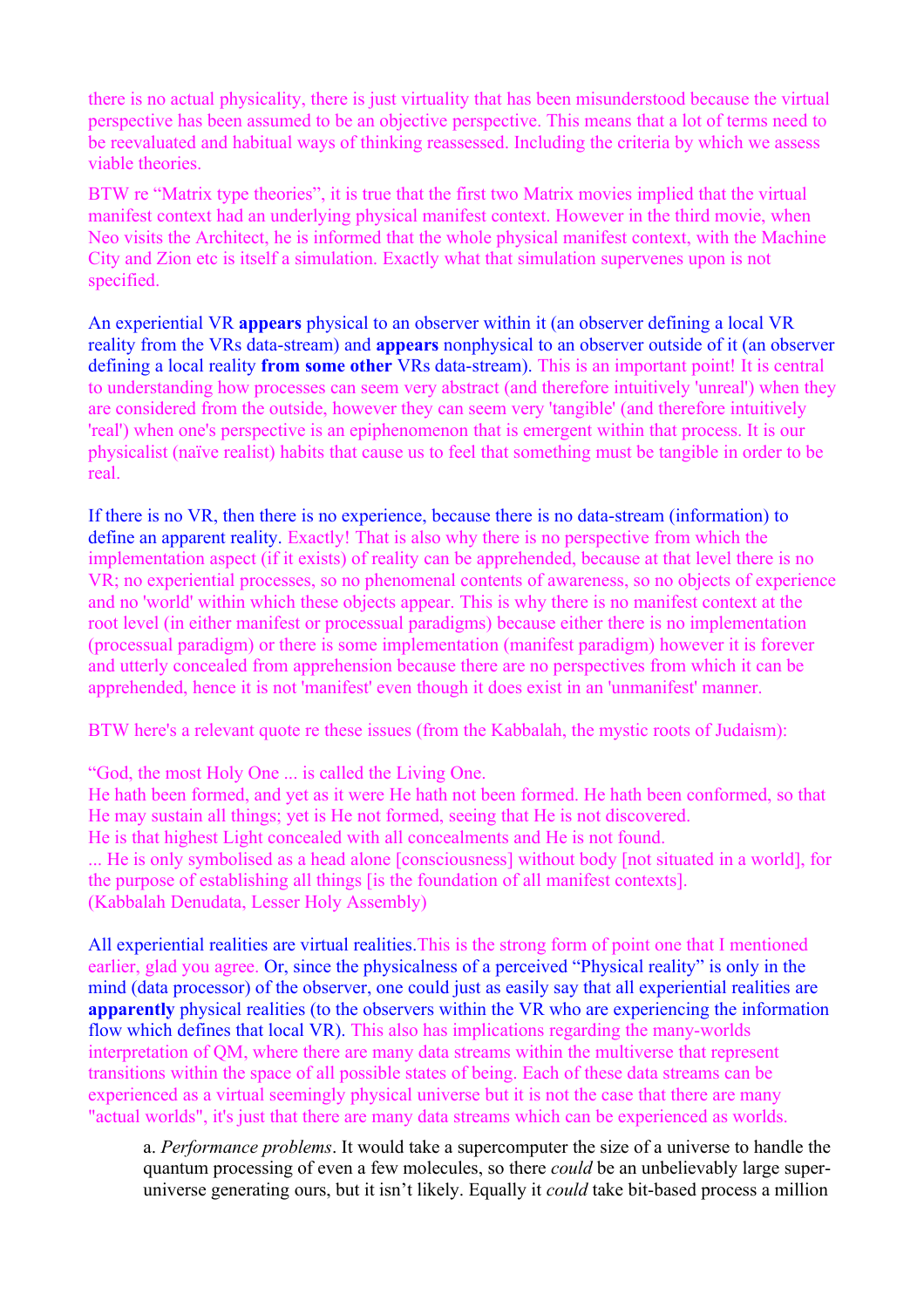years to process a second of our time, but again it is not likely. Given that we are talking about a computational process and not about a physical computer there is no physical size to consider, there is only computational capacity. Regarding this capacity, observations about a virtual universe only provide a lower bound on the computational requirements of the animating process and say nothing about an upper bound or about likely or unlikely capacities.

This is just not true. A probabilistic VR can accomplish this VR and much more without breaking a sweat. Probabilistic processing will have a much, much smaller processing load than the quantum processing you are imagining A probabilistic simulation does not model causality it simply models the results of causality based on what is likely and not likely. It randomly draws results from statistical distributions that represent the probability of what an underlying causality might produce. The results do not have to be exact, only representative of what is both possible and likely according to the rule-set driving the VR. After a result is delivered to the VR (becomes a historical fact in that VR), historical consistency (rule-set consistency) is required – thus any result imposes constraints on any following results by modifying the working statistical distributions. Such distributions may be very high fidelity or very low fidelity depending on how much uncertainty is natural to the result. Most distributions need only be created from a knowledge of detailed causality (the VRs rule-set) once or updated occasionally. After that they are modified, as necessary, on the fly. I have worked for 40 years making very complex models of dynamic systems. A high fidelity "physics model" may take a hundred thousand lines of code and take a month of continuous number crunching to produce an answer while an equivalent statistical model takes only a hundred lines of code and can produce an equally **acceptable** answer in a millisecond. Of course, creating the statistical distributions to support that statistical model requires a lot of up front work – but it only has to be done once. Having said that, some problems are best modelled statistically while others are best modelled with detailed physics. Our VR (probably any VR) is one of the former. This sounds intriguing, I'd like to see more details about this idea! That only some results must be *rendered* doesn't alter the *processing* needed to do what quantum theory describes. That only some results must be rendered, and to only the fidelity needed, hugely affects the required processing.

b. What quantum theory describes, like collapse, entanglement etc, isn't physically possible, i.e. quantum reality does not have the properties of physical reality. I agree, a reality based on probability does not have the properties of physical reality. What quantum theory describes is a quantum information process generating a classical virtual reality. These things are not physically possible, they are either computational or virtual. I.e. wavefunctions are not physical waves, they are datasets that cycle in the manner of waves. Also, particles are not physical objects, they are virtual appearances in consciousness and hence exhibit non-locality, entanglement, etc.

c. Every simulation has a myriad of options, e.g. the game worlds we create are very different, so it is unlikely by chance to match its creator world, and it is not clear why beings in a physical-based quantum world would create a virtual world that was just like their own. After all, our game worlds are not replicas of our world but variants of it. Various reality frames (VRs) are not programmed or **created** as you use the word, instead they are evolved from initial conditions and a rule-set. Only certain conditions and rule-sets produce (evolve) results that are long term stable enough to allow the slow process of evolution to develop an interesting VR system. The process of evolution produces a "process fractal" The output of the last evolutionary process becomes the input of next evolutionary process. The generic or fundamental process of evolution is a simple process that gets reapplied to succeeding levels and scales (as demonstrated by cellular automata). One should expect repetition within fundamental VR processes.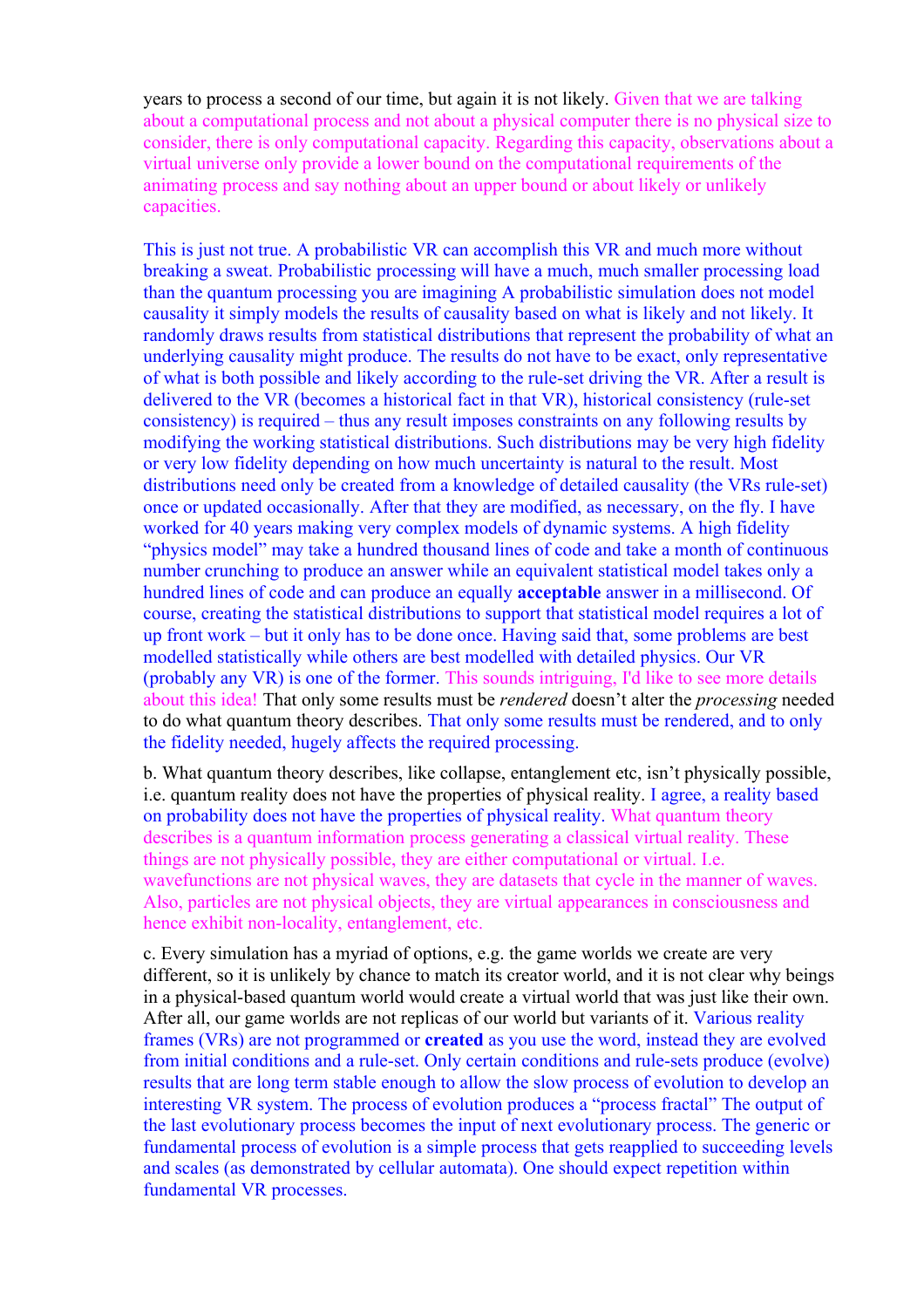6. The option you espouse is that quantum processing is classical bit-based processing Not quite, I first point out the known fact that quantum processes supervene upon classical processes. Along with this fact I note that classical processes are much simpler hence it is plausible that classical processes are primary and that quantum processes are an epiphenomenon of the classical processes. BTW by "classical process" I in no way mean to imply anything specifically like an electronic computer with a CPU, instruction set, etc. I simply mean an information process (or in other terms a dynamic self-reflexive field of discernible difference) in which there are definite states rather than distributions over a range of possible states. , but implemented on something unspecified *not* physicality, given a process has: [The probabilistic processing creating our VR universe is a classical bit-based processing, implemented within an evolving much larger information system to serve a specific evolutionary function for that evolving larger information system. No infinite regression of larger systems is logically implied (except in baseless conjecture) because of the limitation of fundamental knowledge that can be shared between systems]

a. An *implementation* aspect, or reality base, e.g. hardware in our world yes (either it doesn't exist or it is unknowable or it is beyond these concepts, either way it is not a viable topic for enquiry)

- b. A *structural* aspect, or software logic, e.g. a program in our world, and yes yes
- c. A *dynamic* "happening", which gives consciousness of an observed occurrence. yes yes

7. These aspects match the *reality levels* given in Figure 1.5, of:

- a. *Physical* or hardware, yes
- b. *Informational* or software, and yes
- c. *Personal* or observed reality. yes

I have no figure 1.5 so I am lost here. I'm not sure which fig 1.5 either...

However in figure 1.5, personal reality emerges from an information reality that emerges from a physical reality as different *world views* of the same reality, not separate realities. I totally agree. Although we speak about them as separate aspects they have no separate existence, they are just different discernible features of the same thing and/or different ways of interpreting or conceptualising those features. In other words, the ongoing process of the real doesn't have any meriological parts, only discernible features.

Because I am talking about discernible features and not meriological parts, when I say that the ongoing process of the real has no implementation aspect I don't mean that a separately existing component is missing, I mean that there is no perspective from which to discern this feature - not just for us - there is fundamentally no perspective at all - all perspectives arise 'within' the ongoing process of the real so there is no perspective 'on' it. Since there is no perspective it has no manifest form.

So all of these aspects/levels require an observer, which in Figure 1.6 is provided by a quantum reality.

8. You then suggest that quantum processing is classical processing without an implementation aspect, noting that:

a. *Implementation*. Those within a virtual world can know NOTHING of its implementation, as they cannot see it. Yes yes

b. *Quantum processing could be classical at its base*. Quantum theory describes the structural aspect of the processing, and as SMN can describe a quantum logic gate in classical terms, quantum processing could be like classical processing in its structure. Yes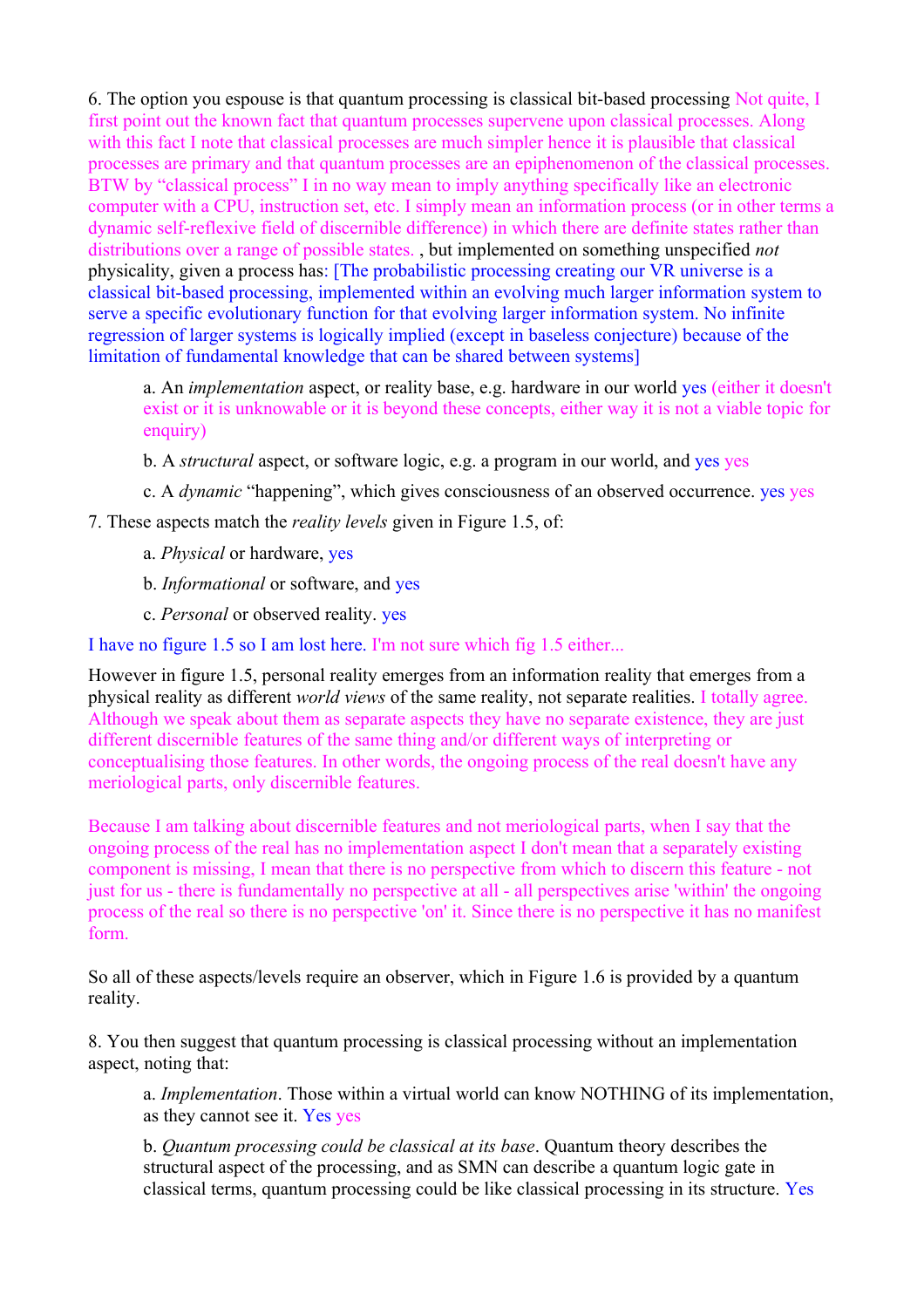yes

c. *Every process has a context.* Classical processing by definition has a context, so if quantum processing as classical processing must also have a context. You suggest that the act of choosing has the context of a chooser, a choice set and a choice method. Yes, although I will clarify that not every process need have a "manifest context". I guess by the "context of a process" I mean the set of necessary preconditions for it to exist. Perhaps we could call this the "existential context", to distinguish it from manifest context.

BTW I can now understand our misunderstanding over contexts, I was talking about the existential context of processes and you thought I was talking about the manifest context. I think we both agree that there is no manifest context for the root process, however it does have an existential context.

My initial point regarding the root existential context is that it is most likely very simple (using Occam's razor and avoiding unnecessary complexity) hence the best model would be the simplest one that is sufficient for everything else to supervene upon. When defining the root existential context, if we are going to define things into existence as the axiomatic floor of our theory then it is best to define the minimal number and type of things possible.

For instance, I have recently been examining one model, I am not putting it forward as a candidate however it serves as an example of what I mean by existential contexts / root contexts / sufficiency / simplicity etc. The model consists of just two different states zero and one, as well as a matrix and a vector containing just zeroes and ones, as well as matrix/vector convolution (the basic process of matrix multiplication), as well as binary (modulo 2) addition and multiplication, as well as the tendency for the convolution to be applied repeatedly or iteratively. Note: I am talking about a particular implementation here, but only in order to model the structural aspect - I am not proposing that this is an actual implementation.

These relatively simple phenomena comprise an existential context (set of necessary preconditions) from which we can define an SMN based process that animates virtual networks of arbitrary logical circuits. It doesn't just create the full range of logical operations, it also provides a context in which they can be formed into networks and activated. These virtual logical networks can implement any form of classical or quantum information process.

It has a very simple set of necessary preconditions and yet the whole of known existence could potentially supervene on something as simple as this or even simpler. Another good example is cellular automata and the Game of Life, or fractals such as Mandelbrot sets, these are instances of how vast dynamic complexity can arise from very simple roots. In some sense it is likely that our virtual reality is a dynamic fractal animated much like a cellular automata. That is sort of what SMN describes.

d. *Consciousness*. Consciousness is an aspect of classical processing *somehow*. Consciousness is an aspect of classical processing because it has evolved its awareness much as frogs, dogs and humans evolved a capacity to support awareness within this evolving VR. Call it emergent complexity if you wish, but it is simply the result of an iterative application of the fundamental process of evolution within an information system that has sufficient potential. Consciousness apprehends classical observables (we don't apprehend wavefunctions), however I would claim that consciousness itself is a quantum process. Consciousness is what it feels like to be a quantum process. When quantum systems apprehend each other they do so via classical observables that manifest within consciousness.

However, since quantum processes supervene on classical processes then ultimately consciousness is also a classical process. BTW what this equivalence between quantum and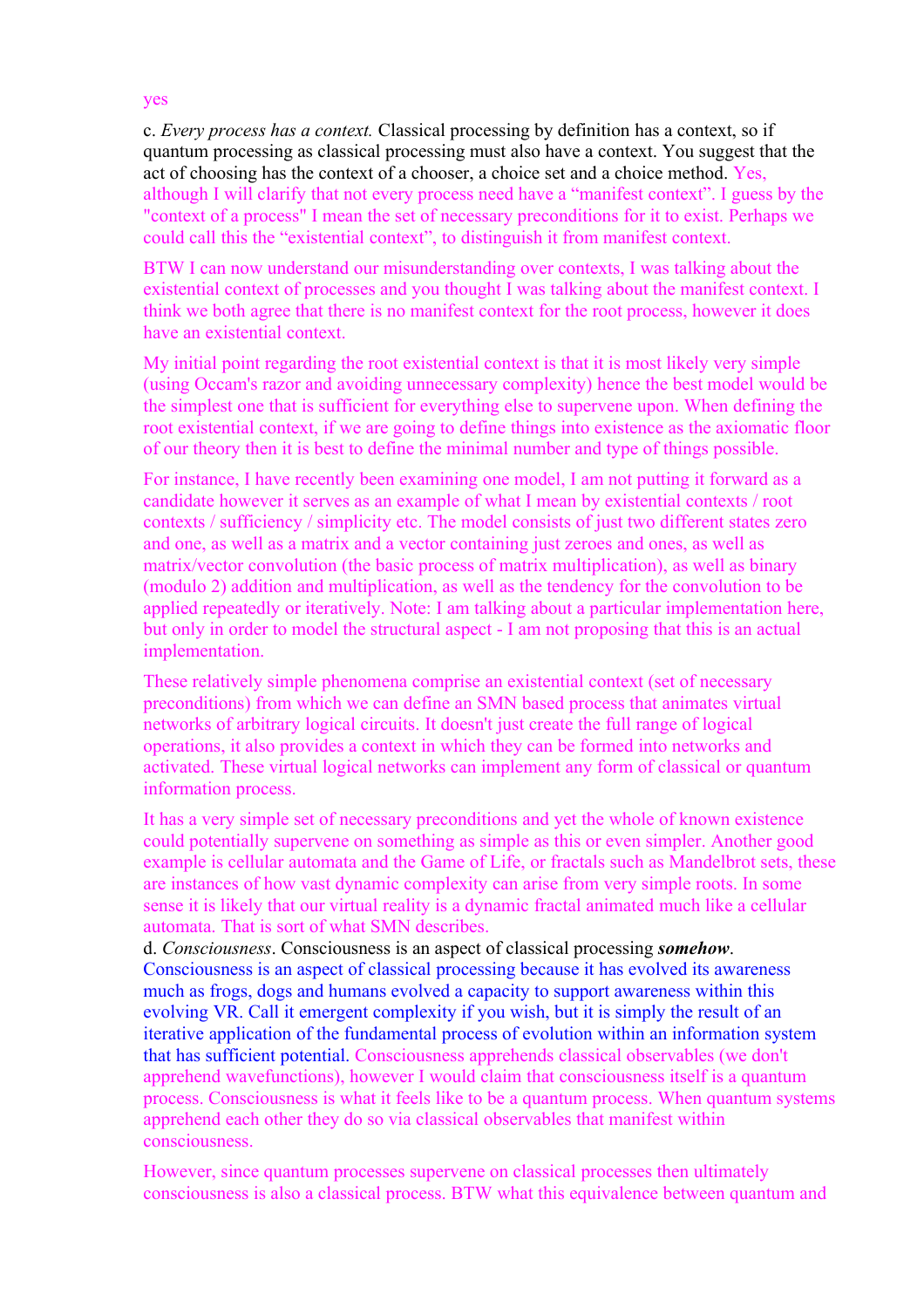classical processes shows is that in the context of the VR paradigm the distinction between quantum and classical is not as critical as it is in the physicalist paradigm. A more important distinction is between computational (either classical or quantum) and virtual. Within a processual paradigm it is not important whether the process is ultimately quantum or classical because they are both equivalent processes. It is only in a manifest paradigm that this distinction matters because their manifest forms are not equivalent.

e. In this approach a universal program somewhere running on a big CPU Those terms are too misleading. It is more accurate to say "information process" or to be more specific one could say, dynamic self-reflexive field of discernible difference. creates the physical universe as a virtual reality. [...allows the "physical universe to evolve as a virtual reality.] I would say; animates a network of virtual systems that have experiences that portray to them the appearance of a physical universe. So if we could in some way alter the program, anything is possible, including the paranormal.It's not so much "alter the program" but more a case of influencing the flow of the information process but not as something 'other' or 'external', rather as one's own inner most being – afterall the animating process is the inner most essence of all manifest forms. [As it turns out, our ability to modify the probability distributions is a feature of the VR (provides feedback to facilitate the purpose of the larger system] It implies a programmer "God", in our terms, who coded the system and started it up at the big bang. [No programmer God (as most people think of it) is implied.Agreed Tom! Reality is what it is and there is no 'other'. All that exists does so virtually within the ongoing process of the real. The virtual forms are ephemeral but the ongoing process of the real has always been what it is, it has no beginning or end. Furthermore, that which mystics refer to as God is the ongoing process of the real itself, not some external programmer. However this has become very misunderstood through popular religion. The larger system is an entirely a natural information system of sufficient potential, trying to evolve (lower its system entropy) in order to avoid extinction, which follows from de-evolution.] He/she then apparently let it run, perhaps occasionally tweaking it to improve the results. When we die, we will presumably wake up to find it was all a game, maybe get a debrief, then go on another virtual "expedition", or maybe "retire" to a rest home, hopefully the "heaven" good one, but maybe the "hell" bad one. [Nobody retires – evolution is an open-ended process] IMO the concepts of life and death are part of the physicalist paradigm and have very different meanings within the VR paradigm. In what sense are we alive now? To what extent can we ever die? What are we? All of these things need to be reevaluated. When speaking of an individual person it is accurate to say that they aren't really alive, they are just a virtual appearance. When speaking of our inner most Self, which is the ongoing process of the real itself, this is timeless and can never die. There is no virtual afterlife for virtual forms; once gone they become entropy (disordered information). That which lives on is the inner most Self (the ongoing process of the real), which then gives rise to other virtual forms. These ideas have been misunderstood by non-mystics and turned into fantasy, religious dogma or otherwise misunderstood, however the core of numerous mystic traditions concur with the VR paradigm regarding these issues.

9. The third option, which I espouse, is that quantum processing is not a variant of classical processing but operates quite differently, giving a different take on various points in #8:

a. *Implementation*. If the physical world is a quantum output, *some* implementation must exist (not according to the processual paradigm) , even if we can't perceive it. So we know *something* about it, not NOTHING. We can know about the other aspects of the process but not its implementation for reasons I have explained before. Lest this seem trivial, note that current physics denies that a quantum reality exists at all. Given something is there yes, something, but is it a manifest something (implementation) or a processual something (known via its structural aspect), this theory calls it *the grid*, but it isn't "hardware" in our sense okay so maybe we're not to talking about the implementation aspect after all, perhaps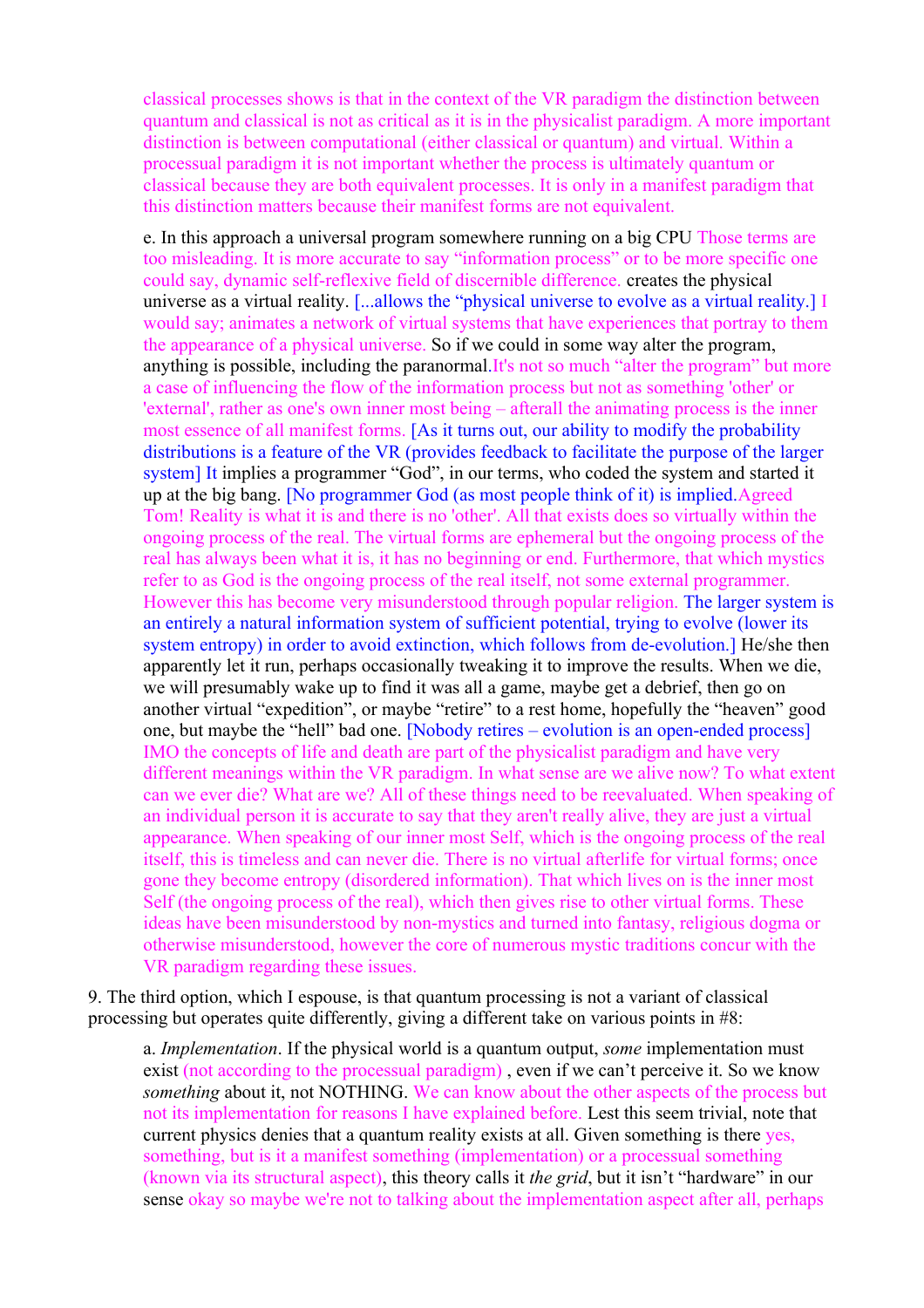we are talking about the structural aspect... in which case we are not talking about anything that is manifest, we are talking about the logical structure of the process, which is itself primary and needs no manifest implementation (according to the processual paradigm). just as quantum processing isn't processing in our sense. A project that aims to *reverse engineer* the physical world doesn't agree that what can't be seen can't be known Yes, that is why empiricism is insuficient and rationalism is needed. , and Chapter 2 concludes that it is a *network* and describes its *architecture* in some detail. [You are deriving what I call "the rule-set" for our "physical" universe VR from basic processing concepts] I use SMN to work with these concepts but on the surface it looks like we are basically talking about the same sort of thing.

b. *Software without hardware*? To suggest there is software without hardware is to think the levels of Figure 1.5 are realities in themselves, but this monism has only one base reality. Yes it has only one base reality but is that base reality a manifest context or a process? If it is a process then the structural aspect of that process effectively gives us the essence of software without any hardware. As discussed in more detail [here,](http://www.interaction-design.org/books/the_social_design_of_technical_systems_2nd_ed/the_evolution_of_computing.html) *there can be no software without hardware,* and in general, emergent reality levels depend on the previous levels. Processing is *never* independent of what it emerges from. Yes I disagree, a virtual construct animated by an information process is ALWAYS independent of how the information process is implemented. Consider a VR computer game that can run on many different machines (even experimental ones involving DNA in a test-tube or lasers and crystals or qubits or whatever). However once 'inside' that game-world it will appear exactly the same regardless of the implementation. So long as the structural aspect (program logic) is the same it doesn't matter what implementation happens to encode it, the resulting virtual manifest context will end up the same. From a perspective within that game-world it would be impossible to tell what type of implementation was being used – so in this sense the virtual manifest context is entirely independent of the implementation.

c. *Quantum processing* is not like classical processing because.

i. *Performance problems*. The performance problems of #5a still apply, so that our bit-based "teaspoons" explain the "quantum dump truck" is still unlikely. Quantum processing does what classical processing could *in theory* do, but *in practice* can't do. Bit based probabilistic processing is a huge strip mining mountain mover vs. a dinky little quantum dump truck J vs. a micro teaspoon of physics based modelling trying to model causality from the ground (elementary particles) up.

ii. *Software emerges from hardware,* so the nature of software is affected by the nature of the hardware, I disagree for the reasons I just explained above e.g. physical things that adopt one state in one place at a time allow a classical bit, which is the choice of *one* of two physical states for a physical entity at one time. The *structure* of classical [physics based modelling] processing is defined by the nature of physical reality. That is true as amended. However the structure of probabilistic based modelling allows quantum processing as well as much more efficient processes for the application at hand.

iii. *By quantum theory, quantum processing works differently.* In quantum theory, entities can be in many places and adopt many states at once, [yes, it is a matter of probability] so the quantum processing qubit is the choice of *both* quantum states at once. Classical processing can't do this. ...but classical processing implementing a probability model can. Classical processing can implement quantum processing that can do this, so effectively classical processing can do this.

d. *A simulation is not evidence*. A simulation is not a *theory of reality* unless it exposes itself to the rigor of scientific prediction. Yes! And I submit that my theory does that very well – explains much unexplained research (like PEAR Labs results) and predicts new results that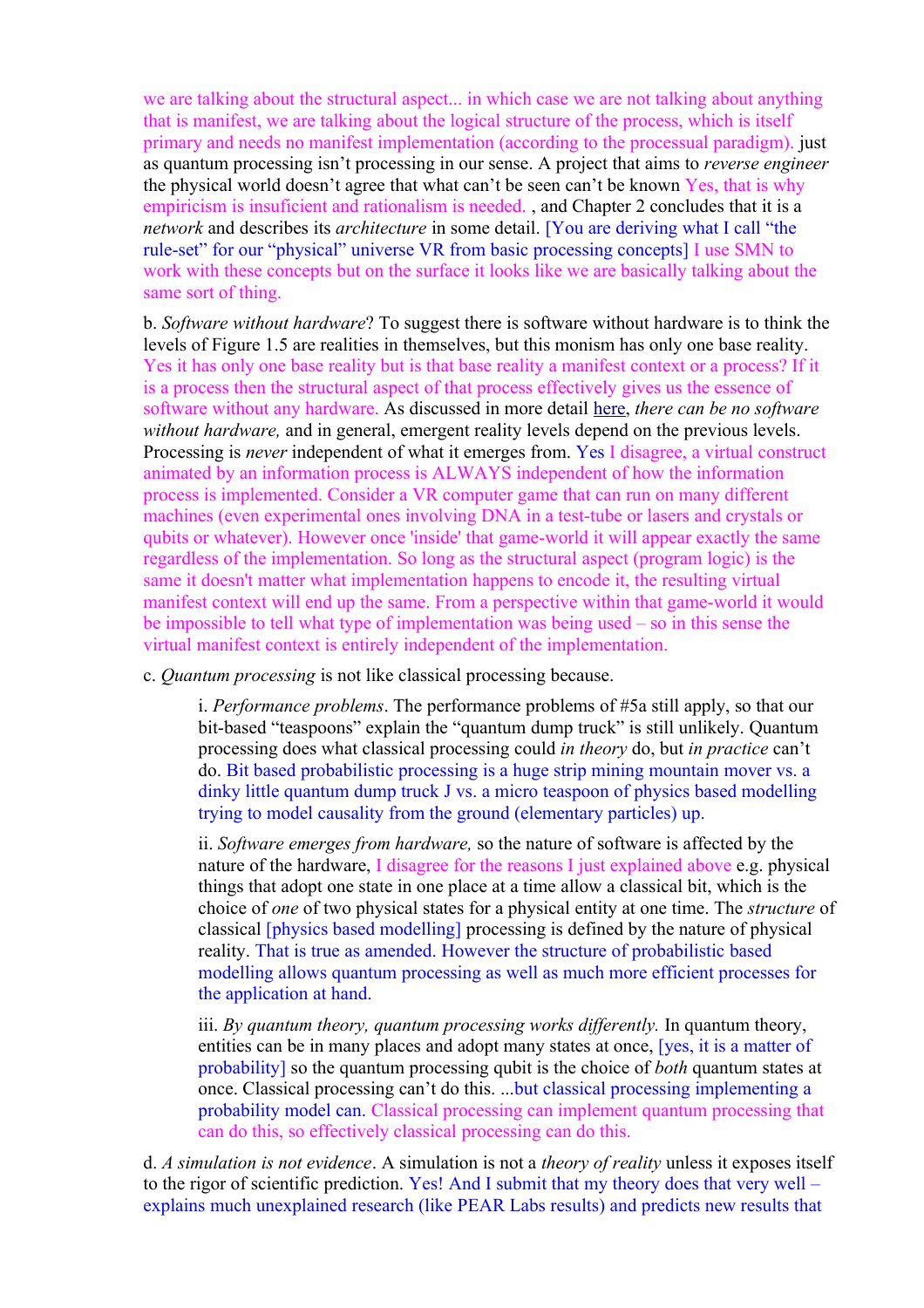can be tested. Any "living" theory might be tweaked (expanded) as new information becomes available. A "dead" theory (what naive physicists in Newton's time used to call "laws") that by definition can never change are either a theory of something very simple or are likely to one day be found to be incomplete. That is why scientists use the word "theory" now instead of "laws". A simulation is not empirical evidence however it is rationalist evidence. So long as it recreates conditions that accord with observation, it shows that the structural aspects of the simulation process correspond with the structural aspects of the ongoing process of the real. To say a simulation "could represent" reality if it works, but tweak it when it doesn't, is not testing a theory [that is absolutely correct] True, that is evolving the theory. When it finally manages to recreate observable conditions, then it is considered tested. , which the standard model forgot (see 4.6.4). So that SMN can describe a quantum logic gate in classical terms is useful to know, but until it submits to testing, it is not evidence in support of any theory of reality. Not entirely by itself, I agree. But as the front end to larger model of reality, it is superb. Once we step away from the physicalist paradigm with its foundations in naïve realism and empiricism we find that the nature of evidence changes, hence a rationalist science has a different approach to evidence than an emiricist science. Just because one can use quantum theory to calculate from first principles (ab initio) the properties of particles doesn't prove anything either – directly. However within the context of rationalist science these things do contribute to a growing weight of evidence that suggests that the structural aspects implied by the model do in some way correspond to the structural aspects of that which is being modelled. So if one can construct an information process that animates a virtual manifest context that is similar to our own in important ways then that does add weight to the idea that our context is also a virtual manifest context being animated by a process that is in significant ways similar to the constructed process. The only direct empirical evidence would be to create quantum simulations and use quantum teleportation to transport ourselves in and out, i.e. we move the information that underlies us in this virtual context to a different virtual context, thereby experiencing it as if it was physical.

e. *Quantum processing has no context.* I agree there is no manifest context but it does have an existential context A thing has a context if something outside itself defines it, e.g. a newspaper needs a reader. Static information implies a context because of how a bit is defined. A bit, as the OR choice of two alternate states, exists relative to the state(s) *not chosen*. If the choice was four options, the same physical state would be two bits. So a bit needs an observer who is also contextual, as the section on dynamic information explains. In contrast, a qubit, [because it is probability based], is the AND of the choice options, so has no choice set context. These states, choices, etc are part of the existential context of both classical and quantum processes, in particular they are part of the structural aspect.

f. *The observer context.* All static information has an observer context This is one of those statements about static information that really only applies to the implementation aspect and not the structural aspect. All implementation aspects have an observer by definition because the implementation aspect is a manifest context and wouldn't be manifest if it wasn't apprehended by some observer. However the structural aspect is without an observer because it is unobservable. Also, because at the root level there are no observers hence there is no root manifest context, hence no implementation aspect. The root process is what creates all the virtual perspectives from which virtual manifest contexts can be apprehended. There are no manifest contexts that are not virtual hence the root process that animates the virtual contexts cannot itself exist within a manifest context. , but in this theory the quantum level *is* the observer context, so the dynamic *choice itself* has no context it has no manifest context but it does have an existential context. To say it has the context of a chooser, choice set, choice method, etc. confuses the *aspects* of a thing with its *context*. No it addresses the existential context rather than the manifest context. A context is always *outside* that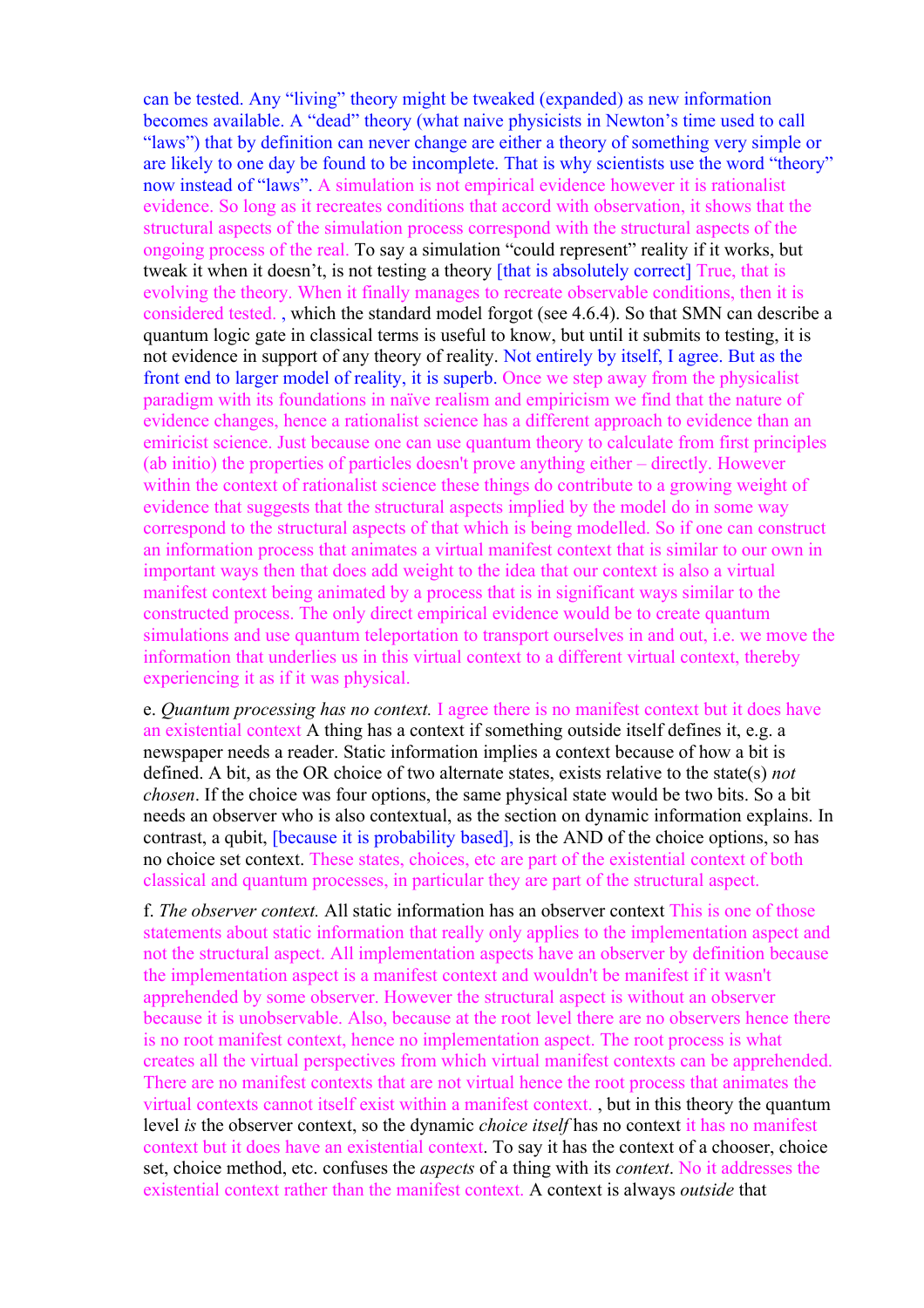described, so a nail can have the context of a carpenter but not of its head, point and stem parts, nor of its hardness, etc. aspects. Before the nail can exist there must already exist a set of necessary preconditions that includes the possibility of things existing that are pointed and hard. For instance, if we are considering a universe in which things can only be globular and soft, then it would be impossible to instantiate a nail. It is not that the particular instantiated point and hardness are part of the existential context, you are right that these are just parts of the instantiation. However the \*possibility\* for pointiness and hardness are not part of the instantiation, they are necessary preconditions and therefore part of the context of its existence. Likewise, the chooser, the choices and the choice method are *parts* of the act of choosing*,* not *contexts* They are part of the structural aspect of the existential context of the choice process. Quantum reality *is* the observer level, so has no observer context. Agreed. However that doesn't mean that it has no structural aspect and is purely dynamic (which your comment about static information implied). What it means is that it has no implementation aspect, no manifest context, no observable form, etc. However it does still have structure and it does still have an existential context.

g. *Consciousness*. In this approach, consciousness is inherent to the quantum level. [Consciousness, as an evolved awareness within an information system, represents the fundamental attribute of the larger system, which creates VRs for its own use to facilitate system entropy reduction – evolution vs. de-evolution, *i.e.*, survival Consciousness, in some form, is inherent to all levels. At the deepest level there is a kind of proto-consciousness – information is discernible difference, which requires discernment. This proto-consciousness is what drives the simulation process. The first level at which embodied or enworlded consciousness arises is when within the virtual context of the simulation process there arises a network of virtual systems, each with an experiential process and observable form. As they interact they experience a manifest (seemingly physical) context. Thus all systems (even ones as simple as particles) have at least a very primitive form of consciousness - otherwise they couldn't interact. As these systems interact they integrate into more complex systems and we end up with virtual systems with complex experiential processes (such as human consciousness) that experience a manifest context containing many complex manifest forms. At all levels that which is appehended is apprehended within consciousness (of some kind) and everything that happens involves apprehension in some way; from the discernible difference at the root, to the primitive system interactions, to complex human-like consciousness and so on.

h. *Storage.* In this theory, the system doesn't store anything at all, in any static program or data. There is only dynamic processing, based on one command, a Planck program that everything from space to light to matter, derives from. [In my system, all processing of VRs also runs without any **requirement** to store data, however, to **optimize** the purpose and function of the system (e.g., employing various VRs, like out universe, to facilitate system survival) requires some modest amount of storage.] In my approach the only 'data' is the information that is flowing as the information process itself – i.e. in order for there to be an information process there must be information. Aside from this there is no other data.

Thinking of it as 'storage' really draws on ideas related to the implementation aspect, which causes conceptual problems when applied to the ongoing process of the real (which has no implementation aspect). I tend to think in terms of state space, which is what it is in terms of the structural aspect of the process. I also think of these state spaces more in terms of advanced algebra and group theory rather than in terms of storage capacity of a machine. The structural aspects are more related to logic, symmetry, etc, whilst the manifest / implementation aspects are more related to ideas such as capacity. If the ongoing process of the real has no manifest context then manifest-based concepts don't really apply to it.

i. *Decentralization.* In this theory, all processing is distributed so there is no CPU and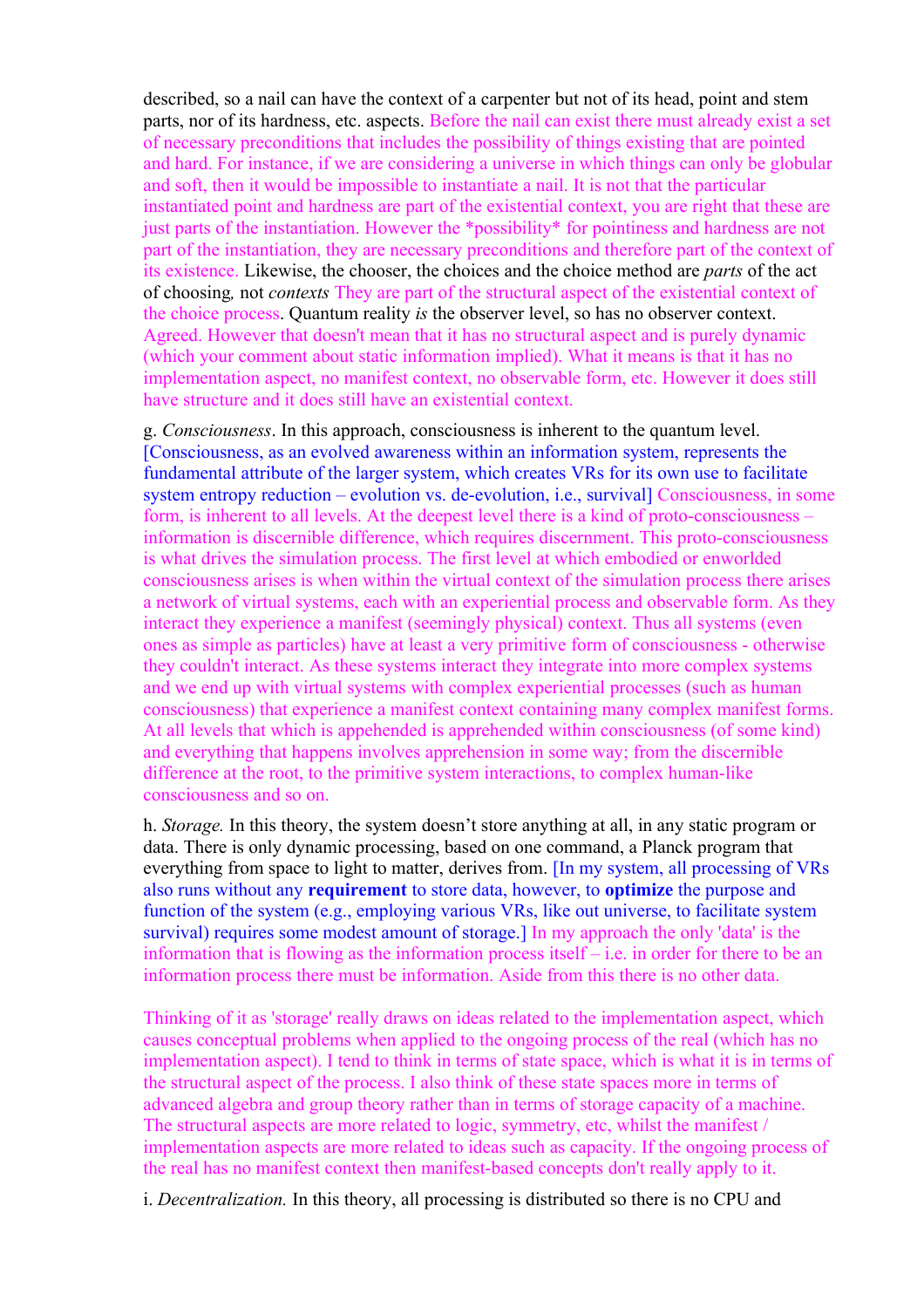no time central, as each grid node has its own cycle. The orchestra has no conductor, as each grid node acts autonomously. So there is no programmer, no program and no central control. No doubt decentralization is the most efficient and robust way to define a VRs rule-set

That describes the situation within the virtual context of the SMN simulation process, where there are virtual systems, each with its own independent animating process. Within this virtual context things seem entirely decentralised, however in order for multiple independent processes to exist and interact there needs to be a more basic underlying information process that makes this possible – which is what SMN does. In terms of a simplest possible root process (applying Occam's razor), myriads of independent yet interacting processes is not the simplest root process to "just exist", however a single simple process that naturally generates myriads of independent yet interacting processes is the simpler option.

j. In this approach, what generates reality is embedded in it, not a programmer who wrote some code then walked away, to let it run. Definitely, I don't think any of us are talking about that. The reality that creates our reality is near not far away The animating process is our inner most essence, it is our true Self, it is as near as can be. . It is the observer that enables not only the physical construct but all the levels that emerge from it (Figure 1.5). It is not passively watching a program written long ago from afar, but actively processing all things right now in a program that is being dynamically written from moment to moment. Definitely agree! There is no "other" place where a programmer, program, or storage resides, except the ever-present here and the eternal now , where we may continue to dream until we wake up. Likewise, in my approach, what generates reality is embedded in every VR subset – all is of one source, and there is no programmer...only the general process of evolution acting on a natural information system with sufficient potential to eventually evolve awareness. Likewise.

I am exploring an option less travelled, but don't ask me what it all means, as I don't know I think that goes for all three of us. Religious people who think in physical terms suppose that if they live after death it will be in another place, a heaven apart from this earth, but this *monism* has no reality but the here and now. Scientific people who think in physical terms suppose that the physical world is all there is, so when they die they are no more, but in this *monism* the body that "dies" is virtual and the observer continues. So this approach has no traction, as it appeals to neither the religion nor the science, but what if it is so? It is an option worth considering is my only point.That is the option that I am also exploring because it arises naturally from SMN. QM is also challenging us all to face it and it is espoused at the core of all mystic traditions. However there are factors that keep this paradigm misunderstood and suppressed – i.e. the cognitive habit of naïve realism and its consequences both individual and cultural. Religion and traditional science are both naïve realist whilst mystic wisdom and the new computational paradigms are non-naive realist. There is a slow paradigm shift happening in physics due to QM forcing people to face up to naïve realism – however the denial and avoidance tactics still predominate. It is definitely so, I have been there and watched it work as well as participated in the process. Also it is a logical requirement that leads to my theory's ability to explain research paradoxes in physics, and metaphysics.

Probably we will still have different views (indeed hopefully so!) but perhaps you now better see why I have gone this way yes I do , even if you don't agree. Again, thanks for raising issues that needed to be raised, and don't worry if we come at things from different perspectives, as it is all part of the rich tapestry of life. Here! Here! Well said! I couldn't agree more. Agreed! Great work fellas :)

John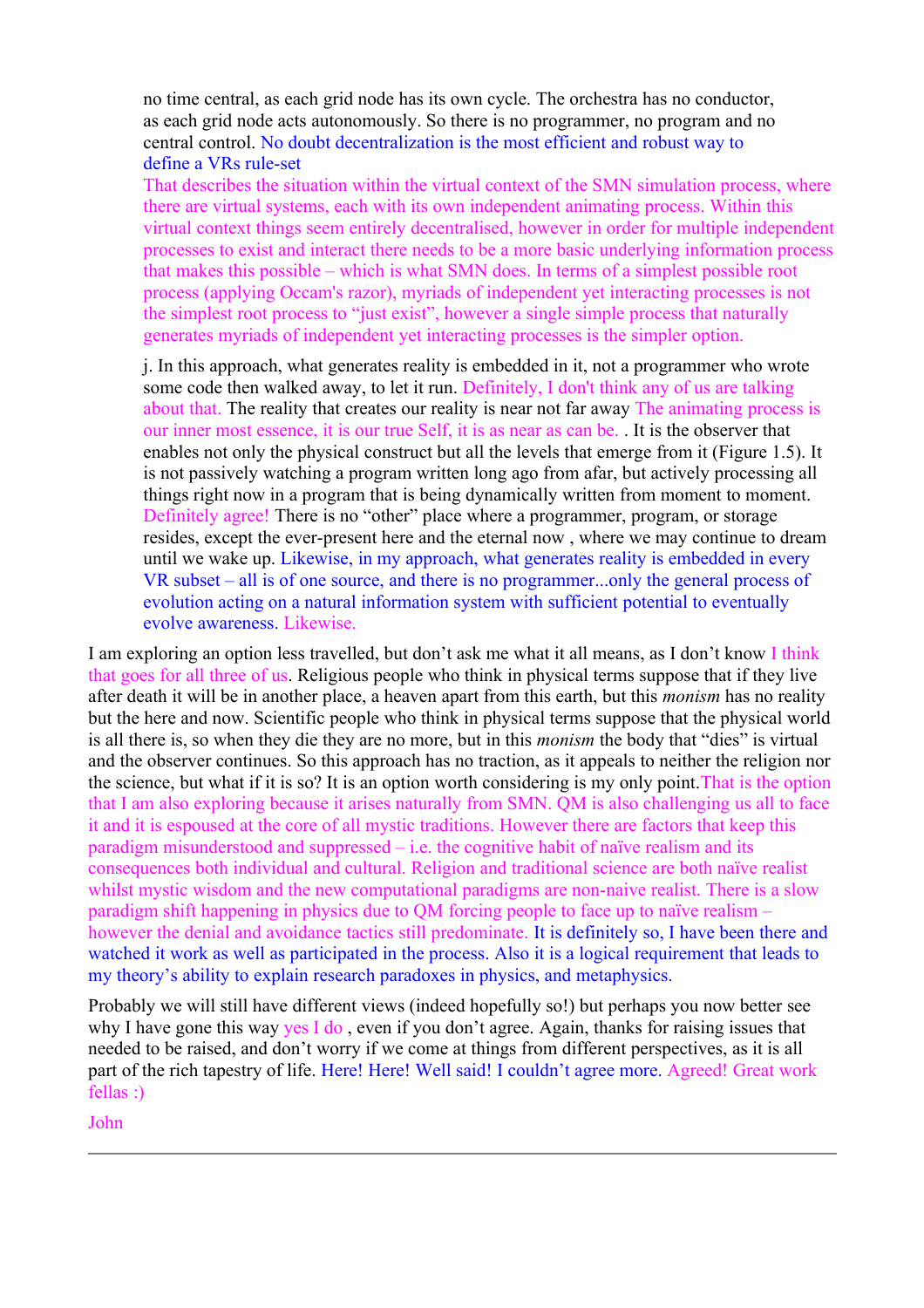## *From: Tom Campbell Date: Wed, Jan 22, 2014 at 5:25 PM*

I responded to John in this shade of light blue this go round – not so much to say this time.

Tom

**From:** John Ringland **Sent:** Monday, January 20, 2014 7:54 PM

Wonderful! This is getting very interesting :)

Brian, I think we have a lot in common which enables us to understand each other (with some care) yet we have some significant differences that motivates us to dig deep into some profound issues. I have found this conversation to be very fruitful! My comments are below in magenta.

John

------

IMHO the term 'world' is a concept that needs to be reinterpreted as the paradigm shift unfolds. Traditionally it means something objective, however from the perspective of the VR paradigm that which we are referring to when we say "the world" is really an imaginative construct derived from our subjective virtual experiences. Each virtual perspective experiences its own world or has its own world-experience, however we imaginatively assume that we are all experiencing the same world (in most circumstances this is an adequate and useful approximation). To be clear when I mention the concept 'world' I sometimes use the term "world-experience" to make it clear that I am not speaking about anything that could be misconstrued as being objective. Yes, exactly so – every individual lives in his/her own personal reality, but because this is a multi-player VR "game" constrained by a rule-set, there appears to be what we call the "world"—a seemingly "physical" place wherein "the players" (conscious entities) evolve by making choices through interacting with each other and with an evolving "physical" set or environment (the universe).

then one can say that the world is a **probability based** VR. "Probability based" is a more general term or concept than "quantum based" and thus allows a more general big picture to emerge. "Quantum based" represents a limited subset of "probability based". I see the sense in this... the space of possible probabilistic processes is much broader than the space of possible quantum processes. However, it seems to me that at the level at which our classical (VR) universe comes into being, i.e. through the apprehension of classical observables, these are only ever generated by quantum processes (at all scales). More on this point shortly...

What the Hubble sees and what you find in the attic of a long abandoned house are determined by the exact same probabilistic process that is used to determine the results of a subatomic collision - and that process is only **indirectly** connected to atomic scale causality processes in most cases. Physicists would not consider determining what was in the attic a quantum process (they would believe it to be a historical physical process) but the attic's contents follows the same probabilistic process used in QM but applied more generally. Thus I see "quantum process" as a much more narrowly defined term than the more general concept of a probabilistic process.

Traditionally that was the attitude (that QM only applies at small scales) however there is no scientific foundation for this attitude (it is mostly an attempt to avoid having to face the implications of QM on our world-view and to preserve naive realism at larger scales). In all those situations that you mentioned the probabilistic process is a quantum process.

If an image is digital then at small scales it can be seen to be pixelated, however it is also still digital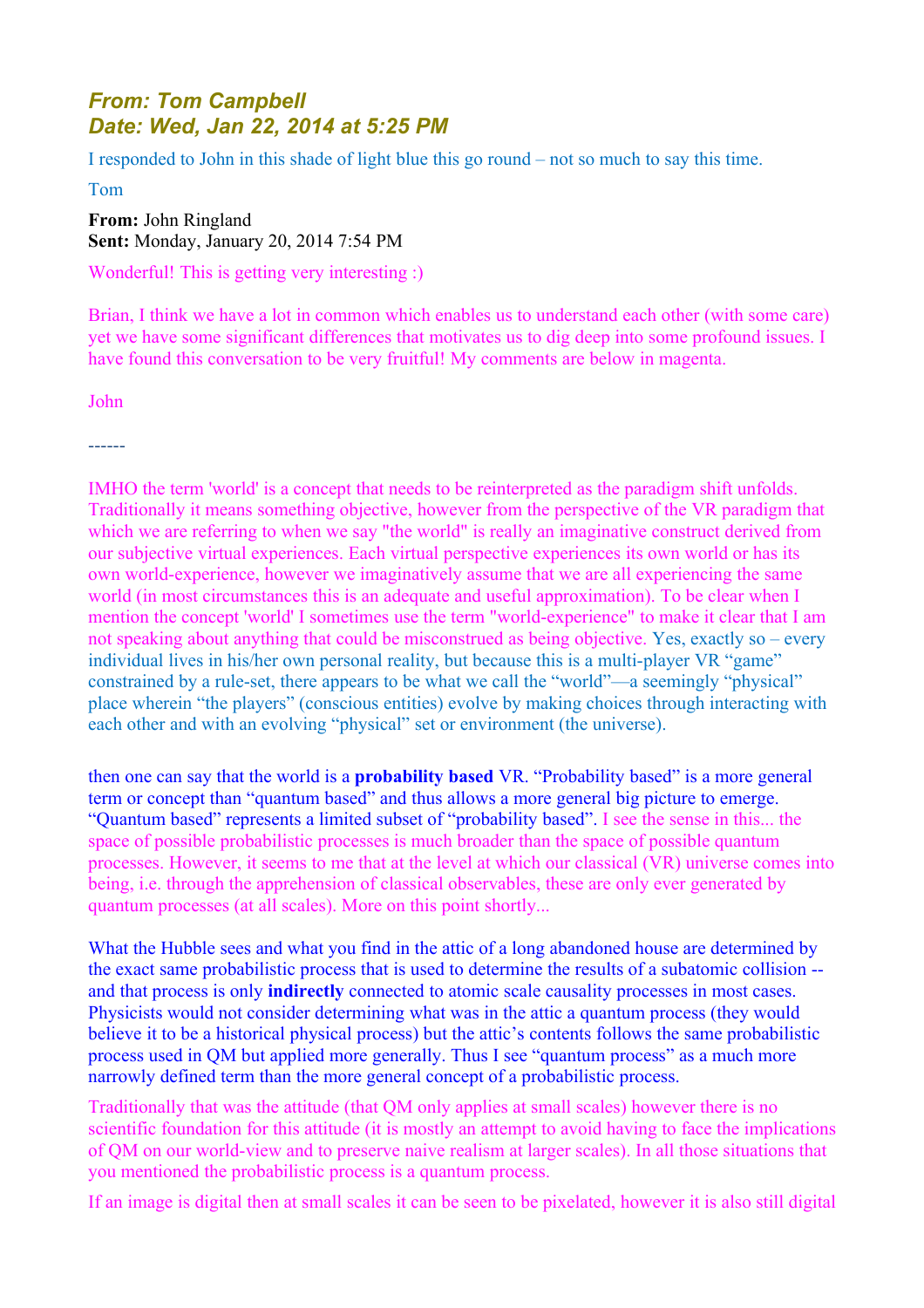at large scales even though it doesn't look pixelated. The same applies to QM; at larger scales the "spooky" effects aren't as noticeable but the whole experienced phenomenon (at any scale) **is still a construct of quantum generated classical observables**. Perhaps one could say that theoretically but not actually. This discrepancy between us may be because I use the word "quantum" as most of today's physicists use the word. It is less confusing to use words as they are generally used and understood and "quantum" is a physics word, thus I let traditional physicists define it as they will. If I mean something different than they do, I will use/define a different words or make up a new word. Less confusion that way. Perhaps my lexicon is just old – I have been away from the bustling center of leading edge academic physics for 5 decades. What I get now is from the sidelines and some of the more well known published papers. This concept (that the macro world must be generated by the micro world) is left over from the Newtonian view of the clockwork universe. Macro and micro Things are as they are because of what is probable, not because they are built up in layers like Lincoln Logs (sub atomic àatoms à molecules à macro stuff) at the micro quantum level by either physical or virtual elementary particles or waves. The probability distribution only goes directly back to the quantum level if and when a micro level of fidelity is required – which is not often. The classical observables arise **as if** there were micro (quantum) causes not **because of** micro causes. There is a huge difference, the first (as if a quantum processes existed) is a statistical-probabilistic model of the second (a direct causal result of quantum processes). "What is in the attic" is not the result of a quantum process but rather the result of a quasi-random draw from a probability distribution of possible macro events (classical observables) that are consistent with the rule-set and preserve historical consistency. This is what makes the probability model a super fast and efficient process – it does not have to calculate causality from the micro to the macro except in the the few instances where that level of fidelity is required by a "player". We breathe and go on living because it is probable that sufficient oxygen is in the air, not because the system renders invisible oxygen molecules that attach to invisible hemoglobin in our invisible lungs. The system is **not** required to render virtual oxygen, virtual hemoglobin or virtual lungs – only the probable result of those things….**as if** those things existed – **unless** a virtual body is cut open exposing a virtual lung and a "player" observes an actual oxygen molecule in the process of respiration. Much calculation is avoided that way. All this is explained in detail in the Saturday videos of the Calgary Workshop on YouTube [www.youtube.com/twcjr44](http://www.youtube.com/twcjr44). Gradually more physicists are starting to accept this. For instance, nowadays people regularly consider the wavefunction for the whole universe, which is also related to the multiverse or state space of all possible universal configurations or many-worlds.

So it seems to me that so long as we accept that QM applies at all scales (as explained above: only theoretically, not actually, and not as an underlying real time chain of causality except in very rare situations when an individual player requires that level of detail because they are looking through a microscope.) then QM suffices for a slice of the reality-stack, i.e. the whole of the classical universe can [theoretically but not actually] supervene on quantum processes. Hence although QM may be a sub-set of the set of all probabilistic processes, it does seem to be a sufficient sub-set for the generation of the observable universe. [Only as the theoretical substructure of non-realtime calculation of successively higher level probability distributions. Not as the realtime causality chains imagined ever since Newton's time ] There may be other processes than can also suffice however they would need to be equivalent to QM.

This is not to say that QM as it is currently understood by academia is the "final answer" or anything. What I mean is that at the core of QM is a sufficient mathematical characterisation of a particular level of reality, with a set of corresponding concepts that make sense (only when reinterpreted within the VR paradigm). Hence it can be a useful component of the theory. I realise that there are connotations attached to the term 'quantum' that could create confusion during the early stages of the paradigm shift, however QM does seem to be a relevant component of the VR paradigm and these connotations will fade as the shift progresses. For instance, once 'computer' referred to a human being employed to perform routine calculations, however the connotations of words change over time as the circumstances change.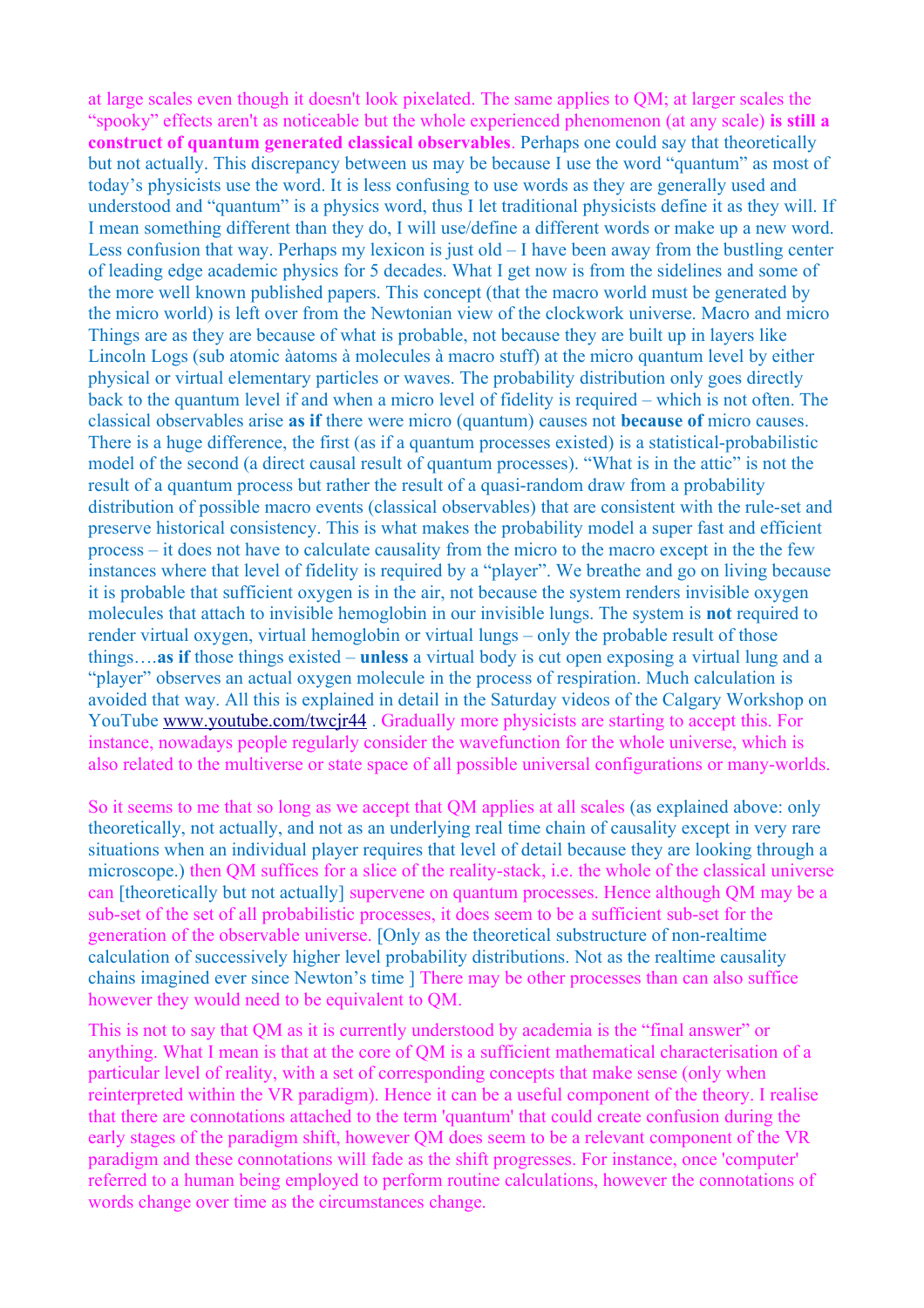4. However the issue is, if the physical world is virtual, what is doing the processing? Indeed! "What" is the proper question, not "who".

This point raises a very complex and subtle issue that impacts on most of the other points as well! I took a few days to contemplate what to write regarding these issues...

Firstly, the only way a manifest context (such as a universe of places, times, objects, events, observers, experiences, etc) can exist is as a virtual construct animated by an underlying information process. (This is a stronger form of point 1 from above. Do you both agree with it? I see from later comments that Tom does.) It is the claim that all manifest contexts supervene on an underlying process. Hold that thought...

The question "what is doing the processing?" presuposes that there must be 'something' that is doing the processing. Or in other words, it assumes that all processes must supervene on an underlying manifest context. But if we were to look into that manifest context (that 'something') we would see that there were changes, entities, behaviours and interactions within that something that could only be explained by suposing that this something was also animated by an underlying process. Which leads to infinite regression. Not necessarily. It may simply regress until that underlying process is the process of evolution acting on a very simple unknown system of sufficient potential. That unknown system may be theoretically beyond our knowing, beyond our limited understanding and beyond our limited sense of causality. Ignorance of that unknown does not necessarily imply infinite regression.

All processes supervene on an underlying manifest context.

 $+$ 

All manifest contexts supervene on an underlying process.

= Infinite regression.

Either at some point there is a manifest context that is not animated by an underlying process or there is a process that is not implemented by some manifest context. Or these concepts break down into something else more basic. Yes.

This leads to two possible paradigms, which could be called the manifest and processual paradigms:

1) The " manifest paradigm" in which processes are understood to be epiphenomena of interactions occuring between manifest forms and the manifest forms are primary or apriori. (All processes supervene on an underlying manifest context.)

2) The "processual paradigm" (which was most notably espoused by A.N. Whitehead but also developed by many others, and is present at the core of ancient mystic philosophies especially Daoism, Advaita Vedanta and Kabbalah). In the processual paradigm processes are primary or apriori, whilst what we experience as objects are virtual epiphenomena, they are objects of perception, which are resolved from the phenomenal contents of an experiential process when it is apprehending some set of observables. (All manifest contexts supervene on an underlying process.)

A fundamental principle of the VR paradigm is that manifest contexts are virtual epiphenomena of information processes. This concurs with the processual paradigm, which suggests that the processual paradigm is naturally implied by the VR paradigm. Thus from the perspective of the VR paradigm there is no manifest context underlying the root animating process and there is no need for one. So the root process has no manifest context because all manifest contexts exist within the root process. Because all perspectives are virtually emergent 'within' the root process there is no perpsective 'on' the root process hence it has no manifest form or manifest context [from our point of view].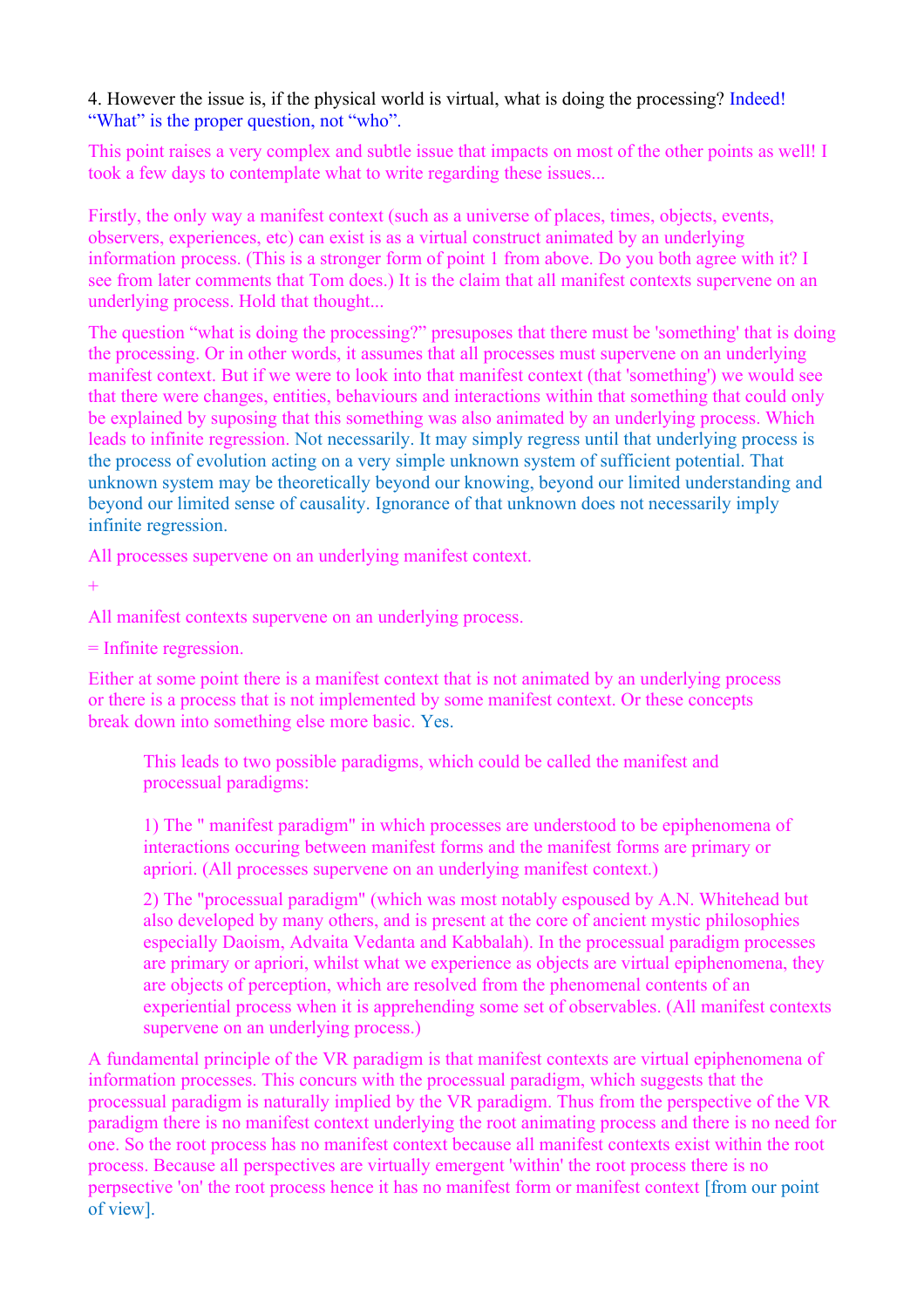The processual paradigm is looking fairly convincing to me and within this paradigm there is no issue of "what is doing the processing?" because the processing is what is doing everything. The very act of 'doing' is a virtual manifestation of the processing. Without the processing there would be no things and no doing, so there cannot be something that is doing the process.

However I strongly suspect that it is neither one nor the other paradigm, it is more a case that our concepts which have been derived from our worldly experiences break down at this deep level. In a sense there is an implementation aspect but in a very real sense it is enitrely unmanifest, so in a sense there is no implementation aspect. The Kabbalah speaks of the deepest levels of reality as "negatively existent" and the Buddha says that even concepts such as being and non-being break down at the deepest levels however there is a deeper truth that can only be realised intuitively as the essence of one's own inner most nature. Since I mainly talk to non-technical, non-philosopher folks, I put the same thing more concretely. The larger consciousness system LCS may be described as an aware consciousness, and as an information system. It evolved its present potential from a single binary awareness. Because it is real, it is natural and finite. It is the source of our VR and many other VRs – it is an evolving self-sufficient system that has evolved an "operating system", executive planner, memory, applications (processes), as well as all the content. We, as individuated units (subsets) of consciousness (IUOCs) existing as "cells" of consciousness within the LCS can explore (experience) any of the VRs within the LCS because we are of the LCS. We, as subsets of aware consciousness, may connect to other VR datasteams besides the one describing our VR "world". Other datastreams define other evolving VR simulations or "reality frames" which have their own local rule-set and time (refresh rate). If an IUOC is experiencing, interacting, and making free will choices, it is a player in a VR. Without connection to a VR, there is no awareness, experience, choice, or free will and an IUOC is only a data file with certain potential. The LCS, as an information system of sufficient potential, has **evolved** its own VR (context and processes) which forms the structure and infrastructure within which all other VRs are created. The purpose of the LCS and thus all IUOCs and VRs is to facilitate the continued evolution (entropy reduction) of the LCS – to avoid the other possibility which is de-evolving back to high entropy randomness without structure or content (death of the LCS). Because we are consciousness (defined by information within the LCS) we cannot perceive or exist outside the LCS. Thus, the LCS contains all that we may theoretically know. Our logic and sense of causality holds only within the LCS. We can only conjecture what may be beyond the LCS's boundary, if anything.

5. One option we explored is that another physical world creates this physical world, a la The Matrix. I gather we have now dismissed this option, because: This whole semantic issue between "physical" and "nonphysical" and "informational" realities is nonsense in a VR context. There is no such thing as fundamentally physical or nonphysical worlds.Agreed Tom!! We didn't really 'explore' this option; it was briefly raised due to a misunderstanding. Although I'm sure we have each explored it before and found it inadequate. However I am glad that we can now all agree that there is no actual physicality, there is just virtuality that has been misunderstood because the virtual perspective has been assumed to be an objective perspective. This means that a lot of terms need to be reevaluated and habitual ways of thinking reassessed. Including the criteria by which we assess viable theories.

BTW re "Matrix type theories", it is true that the first two Matrix movies implied that the virtual manifest context had an underlying physical manifest context. However in the third movie, when Neo visits the Architect, he is informed that the whole physical manifest context, with the Machine City and Zion etc is itself a simulation. Exactly what that simulation supervenes upon is not specified.

An experiential VR **appears** physical to an observer within it (an observer defining a local VR reality from the VRs data-stream) and **appears** nonphysical to an observer outside of it (an observer defining a local reality **from some other** VRs data-stream). This is an important point! It is central to understanding how processes can seem very abstract (and therefore intuitively 'unreal') when they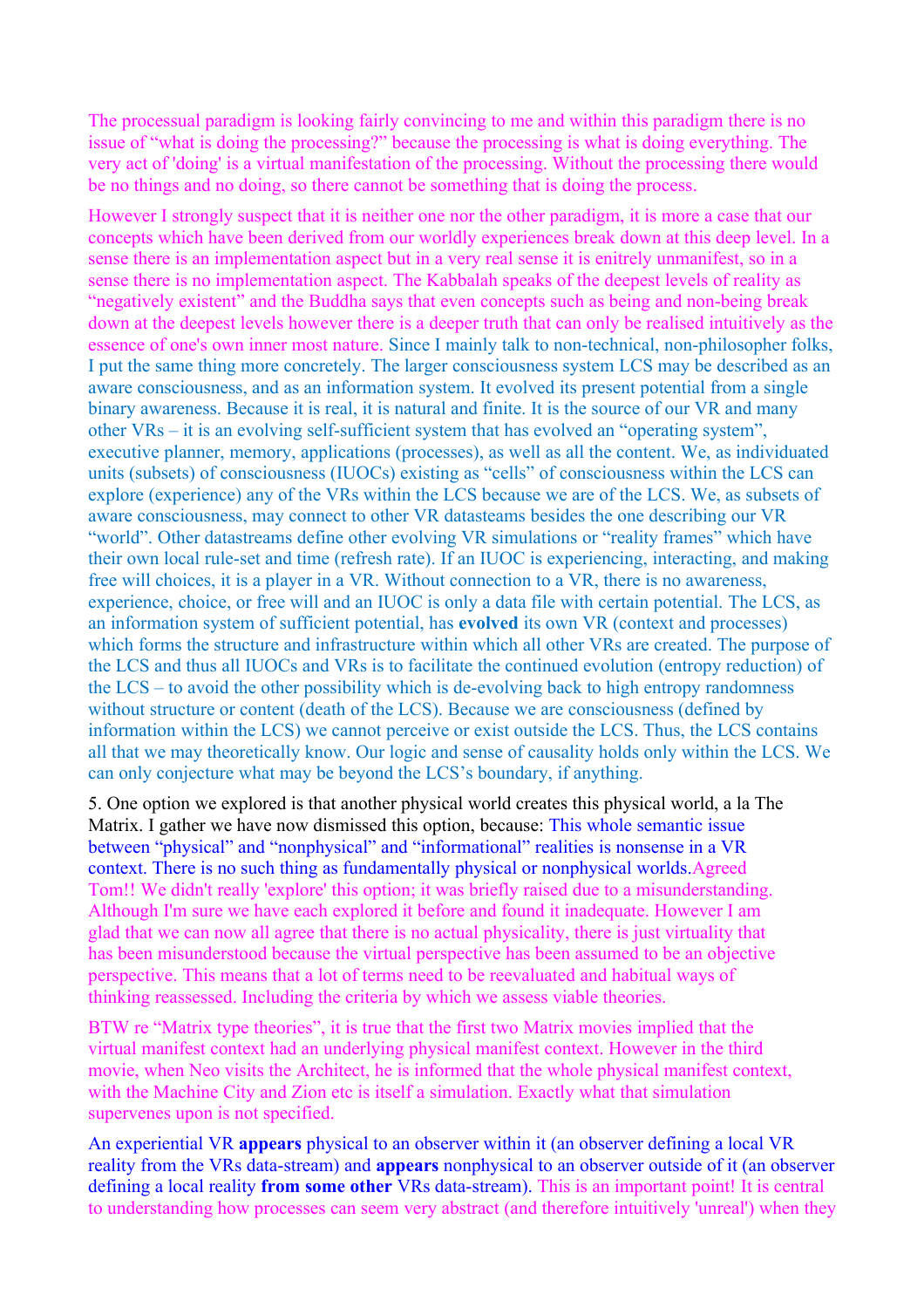are considered from the outside, however they can seem very 'tangible' (and therefore intuitively 'real') when one's perspective is an epiphenomenon that is emergent within that process. It is our physicalist (naïve realist) habits that cause us to feel that something must be tangible in order to be real.

If there is no VR, then there is no experience, because there is no data-stream (information) to define an apparent reality. Exactly! That is also why there is no perspective from which the implementation aspect (if it exists) of reality can be apprehended, because at that level there is no VR; no experiential processes, so no phenomenal contents of awareness, so no objects of experience and no 'world' within which these objects appear. This is why there is no manifest context at the root level (in either manifest or processual paradigms) because either there is no implementation (processual paradigm) or there is some implementation (manifest paradigm) however it is forever and utterly concealed from apprehension because there are no perspectives from which it can be apprehended, hence it is not 'manifest' even though it does exist in an 'unmanifest' manner.

BTW here's a relevant quote re these issues (from the Kabbalah, the mystic roots of Judaism):

"God, the most Holy One ... is called the Living One.

He hath been formed, and yet as it were He hath not been formed. He hath been conformed, so that He may sustain all things; yet is He not formed, seeing that He is not discovered. He is that highest Light concealed with all concealments and He is not found.

... He is only symbolised as a head alone [consciousness] without body [not situated in a world], for the purpose of establishing all things [is the foundation of all manifest contexts]. (Kabbalah Denudata, Lesser Holy Assembly)

All experiential realities are virtual realities.This is the strong form of point one that I mentioned earlier, glad you agree. Or, since the physicalness of a perceived "Physical reality" is only in the mind (data processor) of the observer, one could just as easily say that all experiential realities are **apparently** physical realities (to the observers within the VR who are experiencing the information flow which defines that local VR). This also has implications regarding the many-worlds interpretation of QM, where there are many data streams within the multiverse that represent transitions within the space of all possible states of being. Each of these data streams can be experienced as a virtual seemingly physical universe but it is not the case that there are many "actual worlds", it's just that there are many data streams which can be experienced as worlds. There is no "actual world" or "main world that spins off other datastreams that explore the "choices" of the main world. There is our VR and constantly modified possible future probability distributions that represent **most** everything significant that might happen in our VR and the probability that it will happen (out to some arbitrary number of time cycles). As time goes on and freewill choices are made in the present, these distributions eventually represent everything that did happen and everything that might have happened but didn't along with their relative likelihood of having happened. The distributions represent the possibilities and probabilities (to some level of credible guess) and these databases can be queried, but they do not represent datastreams, contain no "players" with freewill, nor any alternate worlds. They simply represent a large relational database that can be queried. The "many worlds" interpretation is so incredibly wasteful of informational resources, self focused (We, of course define the main reality – just like we once were at the center of the universe), and offers no advantages (but so many disadvantages) over other models as to approach being silly. It is, perhaps, not theoretically impossible, but supremely unlikely. I think "many worlds" is much less likely than a random meteor depositing a 1000 pound perfect cube of pure gold in your back yard tonight.

a. *Performance problems*. It would take a supercomputer the size of a universe to handle the quantum processing of even a few molecules, so there *could* be an unbelievably large superuniverse generating ours, but it isn't likely. Equally it *could* take bit-based process a million years to process a second of our time, but again it is not likely. Given that we are talking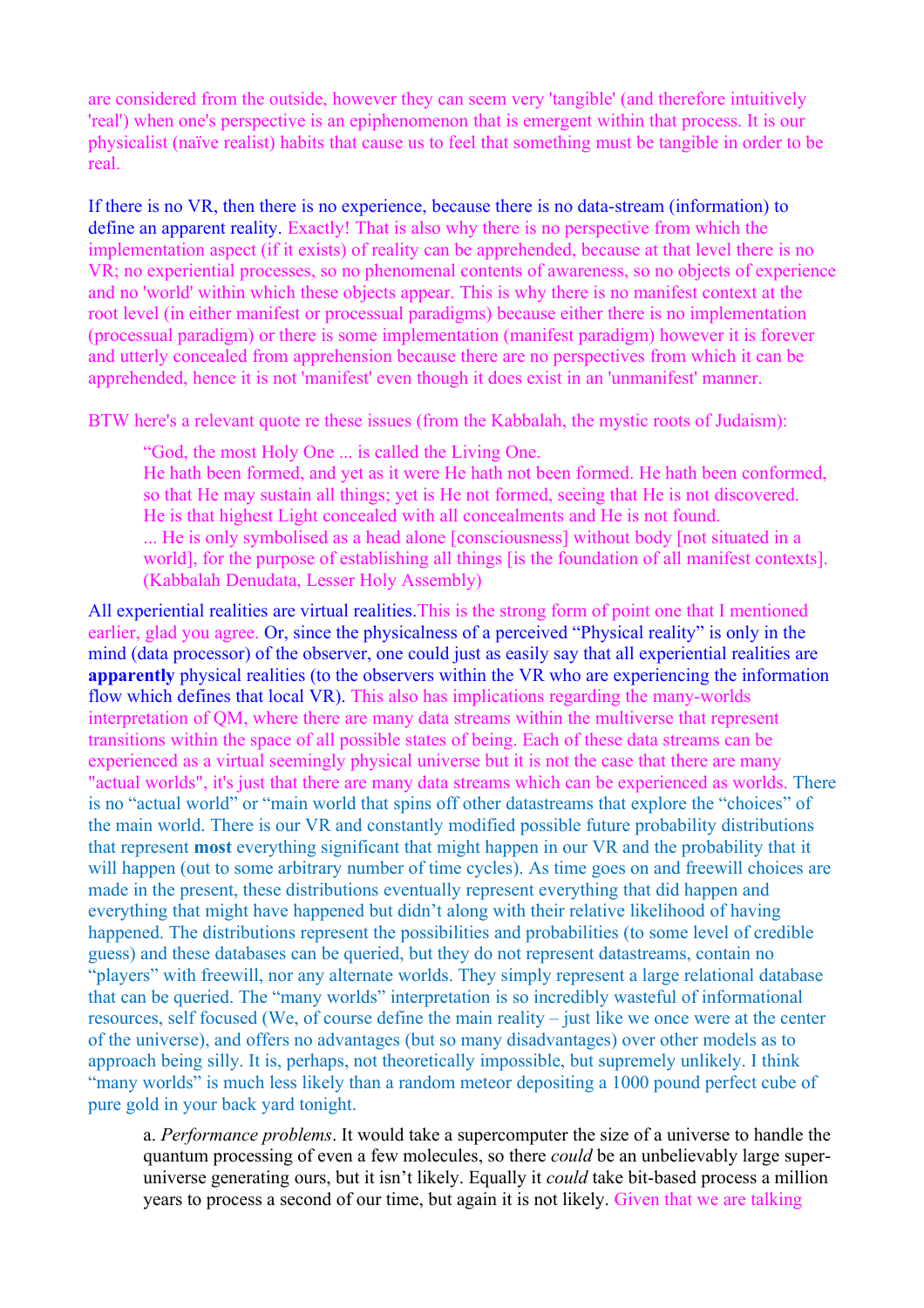about a computational process and not about a physical computer there is no physical size to consider, there is only computational capacity. Regarding this capacity, observations about a virtual universe only provide a lower bound on the computational requirements of the animating process and say nothing about an upper bound or about likely or unlikely capacities.

This is just not true. A probabilistic VR can accomplish this VR and much more without breaking a sweat. Probabilistic processing will have a much, much smaller processing load than the quantum processing you are imagining A probabilistic simulation does not model causality it simply models the results of causality based on what is likely and not likely. It randomly draws results from statistical distributions that represent the probability of what an underlying causality might produce. The results do not have to be exact, only representative of what is both possible and likely according to the rule-set driving the VR. After a result is delivered to the VR (becomes a historical fact in that VR), historical consistency (rule-set consistency) is required – thus any result imposes constraints on any following results by modifying the working statistical distributions. Such distributions may be very high fidelity or very low fidelity depending on how much uncertainty is natural to the result. Most distributions need only be created from a knowledge of detailed causality (the VRs rule-set) once or updated occasionally. After that they are modified, as necessary, on the fly. I have worked for 40 years making very complex models of dynamic systems. A high fidelity "physics model" may take a hundred thousand lines of code and take a month of continuous number crunching to produce an answer while an equivalent statistical model takes only a hundred lines of code and can produce an equally **acceptable** answer in a millisecond. Of course, creating the statistical distributions to support that statistical model requires a lot of up front work – but it only has to be done once. Having said that, some problems are best modelled statistically while others are best modelled with detailed physics. Our VR (probably any VR) is one of the former. This sounds intriguing, I'd like to see more details about this idea! A very short blurb that barely introduces the idea follows: The key concept is uncertainty. Where there is much uncertainty, probability models are very efficient. Quantum effects are most easy to notice at small scale because the uncertainty is relatively large and very obvious (such as the uncertainty in position of an electron headed toward double slits). In the macro world **everything** has some uncertainty. Almost everything thing important to our purpose is shrouded is lots of uncertainty. The only things (measurements) in the macro world that have relatively little uncertainty are simply and easily described by Newton's laws, inverse square law of gravitation, and Maxwell's equations. The computational load is defined by the 7 billion humans who each get a datastream. For most of them a low fidelity model of classical physics is adequate for the background environment. That is sort of what you get in World of Warcraft and The Sims, and multiplayer shoot em' ups. For example: Stars for 99.9999999% of us can be adequately modelled as points of light in the night sky at an average of 5 minutes per day – maybe, at any given time, only several dozen people on the planet need stars to be rendered at any higher level of fidelity. It is easy to emulate a computer with a computer. Satellite networks only have to be rendered as appropriate data flow on a screen What is inside the computer box on your desk never needs to be rendered again once the case is put on. What is under the hood of your car only needs to be rendered (to a small fraction of humans at any one time) as some nonspecific noise, heat, and vibration. Only what each individual is aware of must be rendered to that individual and much of that occurs at a very low level of fidelity and precision and with much uncertainty. What you find in that attic, if no specific historical data creates a constraint, is randomly pulled from a probability distribution of possibilities. In other words, rules for rendering work roughly like any multi-player VR computer game. Classical ruleset and lots of interaction and uncertainty to facilitate the creation of many interesting choices. When you get up in the morning almost everything that you will experience (at the minute detail of rendering requirements) is uncertain. A physics model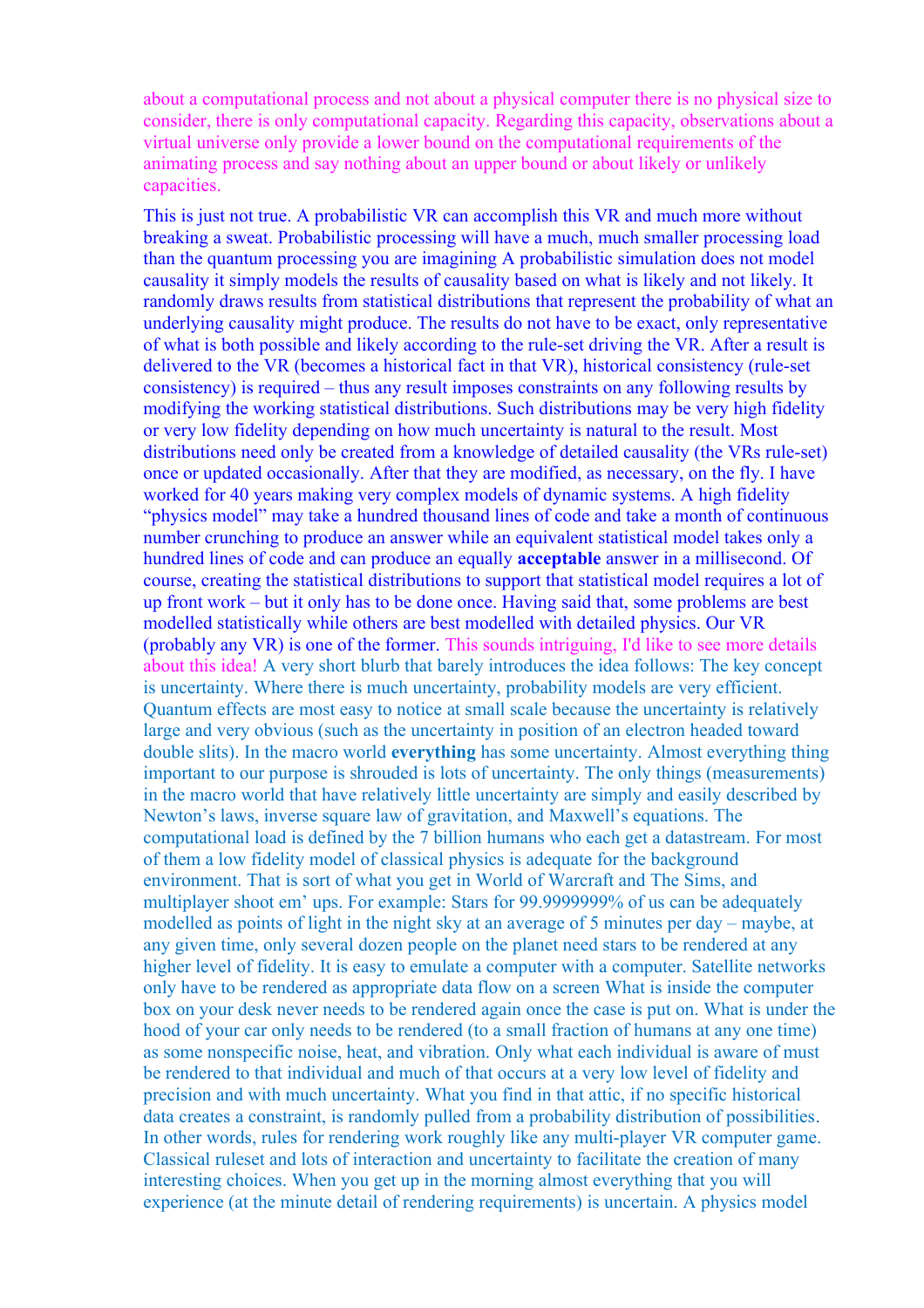would be terribly inefficient at modelling your day. A complex probability and statistics model to generate your interactive day with others riding on top of a low resolution classical physics model to rough in the kinematics is perfect for the job. Computer games are made the same way – they never start with QM and calculate everything else – most of the time for most of the people that is totally unnecessary. That only some results must be *rendered* doesn't alter the *processing* needed to do what quantum theory describes. That only some results must be rendered, and to only the fidelity needed, hugely affects the required processing.

b. What quantum theory describes, like collapse, entanglement etc, isn't physically possible, i.e. quantum reality does not have the properties of physical reality. I agree, a reality based on probability does not have the properties of physical reality. What quantum theory describes is a quantum information process generating a classical virtual reality. These things are not physically possible, they are either computational or virtual. I.e. wavefunctions are not physical waves, they are datasets that cycle in the manner of waves. Also, particles are not physical objects, they are virtual appearances in consciousness and hence exhibit non-locality, entanglement, etc.

c. Every simulation has a myriad of options, e.g. the game worlds we create are very different, so it is unlikely by chance to match its creator world, and it is not clear why beings in a physical-based quantum world would create a virtual world that was just like their own. After all, our game worlds are not replicas of our world but variants of it. Various reality frames (VRs) are not programmed or **created** as you use the word, instead they are evolved from initial conditions and a rule-set. Only certain conditions and rule-sets produce (evolve) results that are long term stable enough to allow the slow process of evolution to develop an interesting VR system. The process of evolution produces a "process fractal" The output of the last evolutionary process becomes the input of next evolutionary process. The generic or fundamental process of evolution is a simple process that gets reapplied to succeeding levels and scales (as demonstrated by cellular automata). One should expect repetition within fundamental VR processes.

6. The option you espouse is that quantum processing is classical bit-based processing Not quite, I first point out the known fact that quantum processes supervene upon classical processes. Along with this fact I note that classical processes are much simpler hence it is plausible that classical processes are primary and that quantum processes are an epiphenomenon of the classical processes. BTW by "classical process" I in no way mean to imply anything specifically like an electronic computer with a CPU, instruction set, etc. I simply mean an information process (or in other terms a dynamic self-reflexive field of discernible difference) in which there are definite states rather than distributions over a range of possible states. , but implemented on something unspecified *not* physicality, given a process has: [The probabilistic processing creating our VR universe is a classical bit-based processing, implemented within an evolving much larger information system to serve a specific evolutionary function for that evolving larger information system. No infinite regression of larger systems is logically implied (except in baseless conjecture) because of the limitation of fundamental knowledge that can be shared between systems]

a. An *implementation* aspect, or reality base, e.g. hardware in our world yes (either it doesn't exist or it is unknowable or it is beyond these concepts, either way it is not a viable topic for enquiry)

b. A *structural* aspect, or software logic, e.g. a program in our world, and yes yes

c. A *dynamic* "happening", which gives consciousness of an observed occurrence. yes yes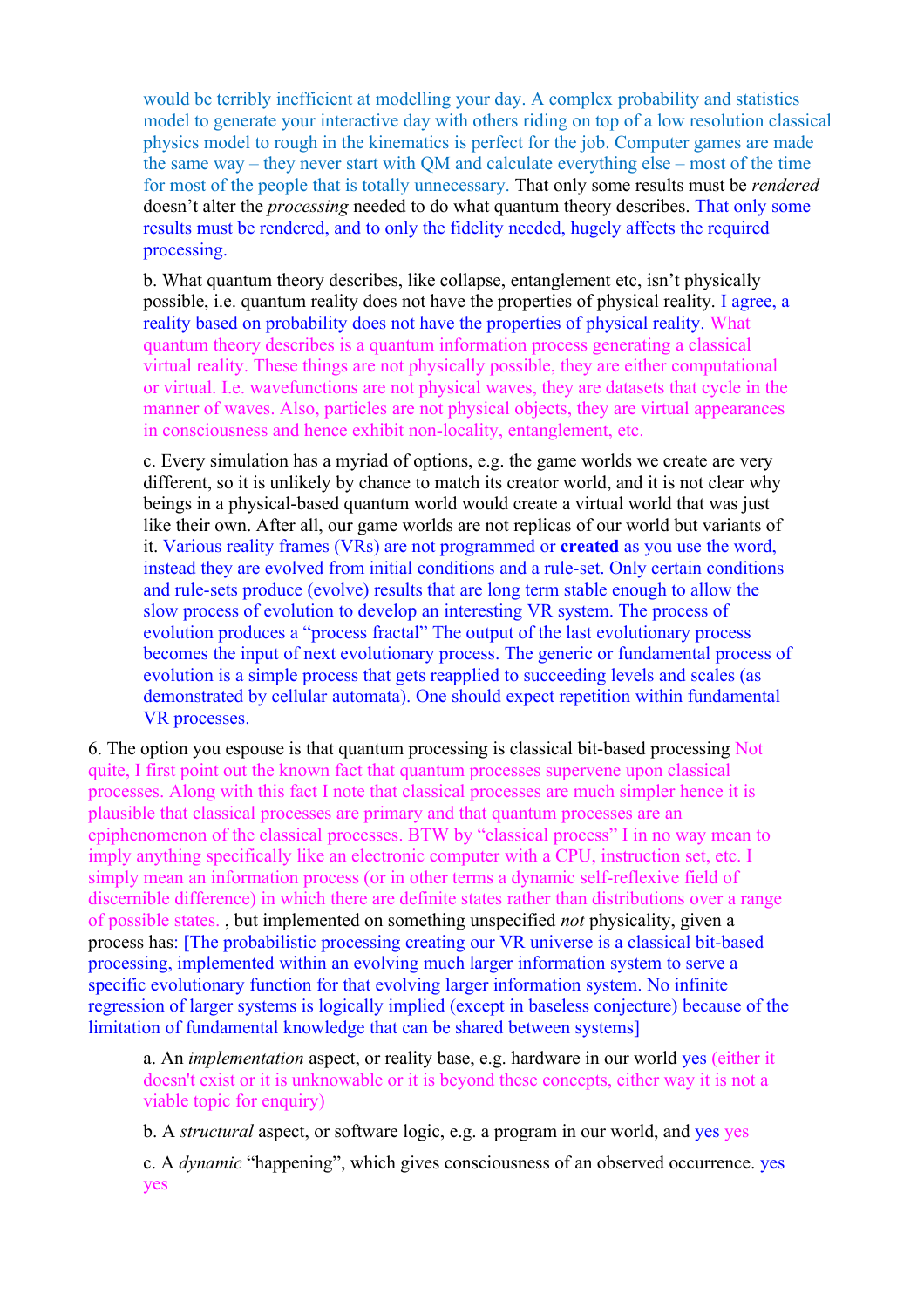#### 7. These aspects match the *reality levels* given in Figure 1.5, of:

- a. *Physical* or hardware, yes
- b. *Informational* or software, and yes
- c. *Personal* or observed reality. yes

I have no figure 1.5 so I am lost here. I'm not sure which fig 1.5 either...

However in figure 1.5, personal reality emerges from an information reality that emerges from a physical reality as different *world views* of the same reality, not separate realities. I totally agree. Although we speak about them as separate aspects they have no separate existence, they are just different discernible features of the same thing and/or different ways of interpreting or conceptualising those features. In other words, the ongoing process of the real doesn't have any meriological parts, only discernible features.

Because I am talking about discernible features and not meriological parts, when I say that the ongoing process of the real has no implementation aspect I don't mean that a separately existing component is missing, I mean that there is no perspective from which to discern this feature - not just for us - there is fundamentally no perspective at all - all perspectives arise 'within' the ongoing process of the real so there is no perspective 'on' it. Since there is no perspective it has no manifest form.

So all of these aspects/levels require an observer, which in Figure 1.6 is provided by a quantum reality.

8. You then suggest that quantum processing is classical processing without an implementation aspect, noting that:

a. *Implementation*. Those within a virtual world can know NOTHING of its implementation, as they cannot see it. Yes yes

b. *Quantum processing could be classical at its base*. Quantum theory describes the structural aspect of the processing, and as SMN can describe a quantum logic gate in classical terms, quantum processing could be like classical processing in its structure. Yes yes

c. *Every process has a context.*

Classical processing by definition has a context, so if quantum processing as classical processing must also have a context. You suggest that the act of choosing has the context of a chooser, a choice set and a choice method. Yes, although I will clarify that not every process need have a "manifest context". I guess by the "context of a process" I mean the set of necessary preconditions for it to exist. Perhaps we could call this the "existential context", to distinguish it from manifest context.

BTW I can now understand our misunderstanding over contexts, I was talking about the existential context of processes and you thought I was talking about the manifest context. I think we both agree that there is no manifest context for the root process, however it does have an existential context.

My initial point regarding the root existential context is that it is most likely very simple (using Occam's razor and avoiding unnecessary complexity) hence the best model would be the simplest one that is sufficient for everything else to supervene upon. When defining the root existential context, if we are going to define things into existence as the axiomatic floor of our theory then it is best to define the minimal number and type of things possible.

For instance, I have recently been examining one model, I am not putting it forward as a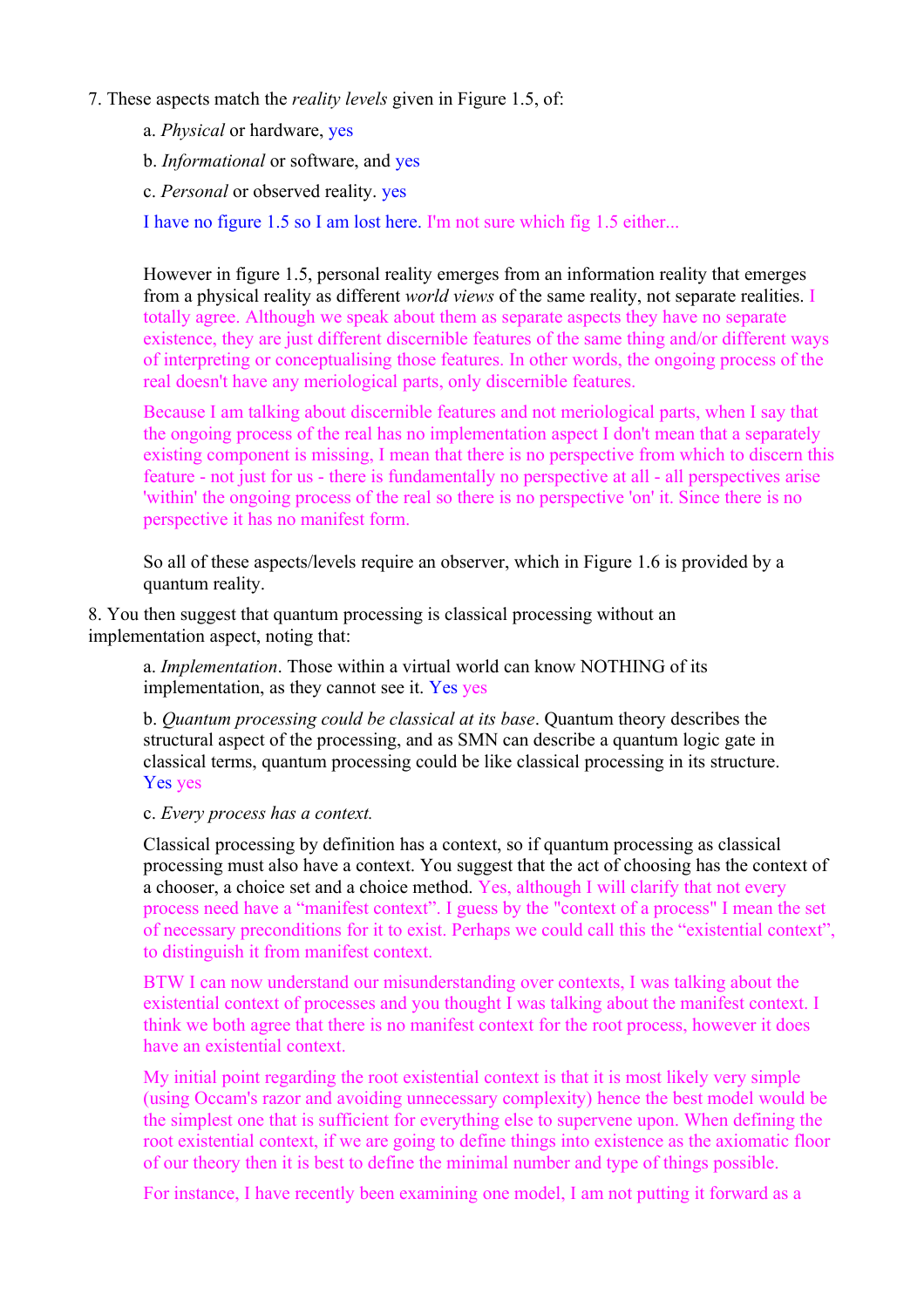candidate however it serves as an example of what I mean by existential contexts / root contexts / sufficiency / simplicity etc. The model consists of just two different states zero and one, as well as a matrix and a vector containing just zeroes and ones, as well as matrix/vector convolution (the basic process of matrix multiplication), as well as binary (modulo 2) addition and multiplication, as well as the tendency for the convolution to be applied repeatedly or iteratively. Note: I am talking about a particular implementation here, but only in order to model the structural aspect - I am not proposing that this is an actual implementation.

These relatively simple phenomena comprise an existential context (set of necessary preconditions) from which we can define an SMN based process that animates virtual networks of arbitrary logical circuits. It doesn't just create the full range of logical operations, it also provides a context in which they can be formed into networks and activated. These virtual logical networks can implement any form of classical or quantum information process.

It has a very simple set of necessary preconditions and yet the whole of known existence could potentially supervene on something as simple as this or even simpler. Another good example is cellular automata and the Game of Life, or fractals such as Mandelbrot sets, these are instances of how vast dynamic complexity can arise from very simple roots. **In some sense it is likely that our virtual reality is a dynamic fractal animated much like a cellular automata. That is sort of what SMN describes.** Yes. I agree.

d. *Consciousness*. Consciousness is an aspect of classical processing *somehow*. Consciousness is an aspect of classical processing because it has evolved its awareness much as frogs, dogs and humans evolved a capacity to support awareness within this evolving VR. Call it emergent complexity if you wish, but it is simply the result of an iterative application of the fundamental process of evolution within an information system that has sufficient potential. Consciousness apprehends classical observables (we don't apprehend wavefunctions), however I would claim that consciousness itself is a quantum process. Consciousness is what it feels like to be a quantum process. When quantum systems apprehend each other they do so via classical observables that manifest within consciousness. How do you define "quantum process"? I would think consciousness is more than a quantum process, that quantum processes are a part but not all. I would say that awareness-consciousness is a rational, process that is the result of the evolution of an information system with much potential and few constraints. That consciousness employs quantum process – particularly when initiating the evolution of the more constrained type of VR like our universe.

However, since quantum processes supervene on classical processes then ultimately consciousness is also a classical process. BTW what this equivalence between quantum and classical processes shows is that in the context of the VR paradigm the distinction between quantum and classical is not as critical as it is in the physicalist paradigm. A more important distinction is between computational (either classical or quantum) and virtual. Within a processual paradigm it is not important whether the process is ultimately quantum or classical because they are both equivalent processes. It is only in a manifest paradigm that this distinction matters because their manifest forms are not equivalent.

e. In this approach a universal program somewhere running on a big CPU Those terms are too misleading. It is more accurate to say "information process" or to be more specific one could say, dynamic self-reflexive field of discernible difference. creates the physical universe as a virtual reality. [...allows the "physical universe to evolve as a virtual reality.] I would say; animates a network of virtual systems that have experiences that portray to them the appearance of a physical universe. So if we could in some way alter the program, anything is possible, including the paranormal.It's not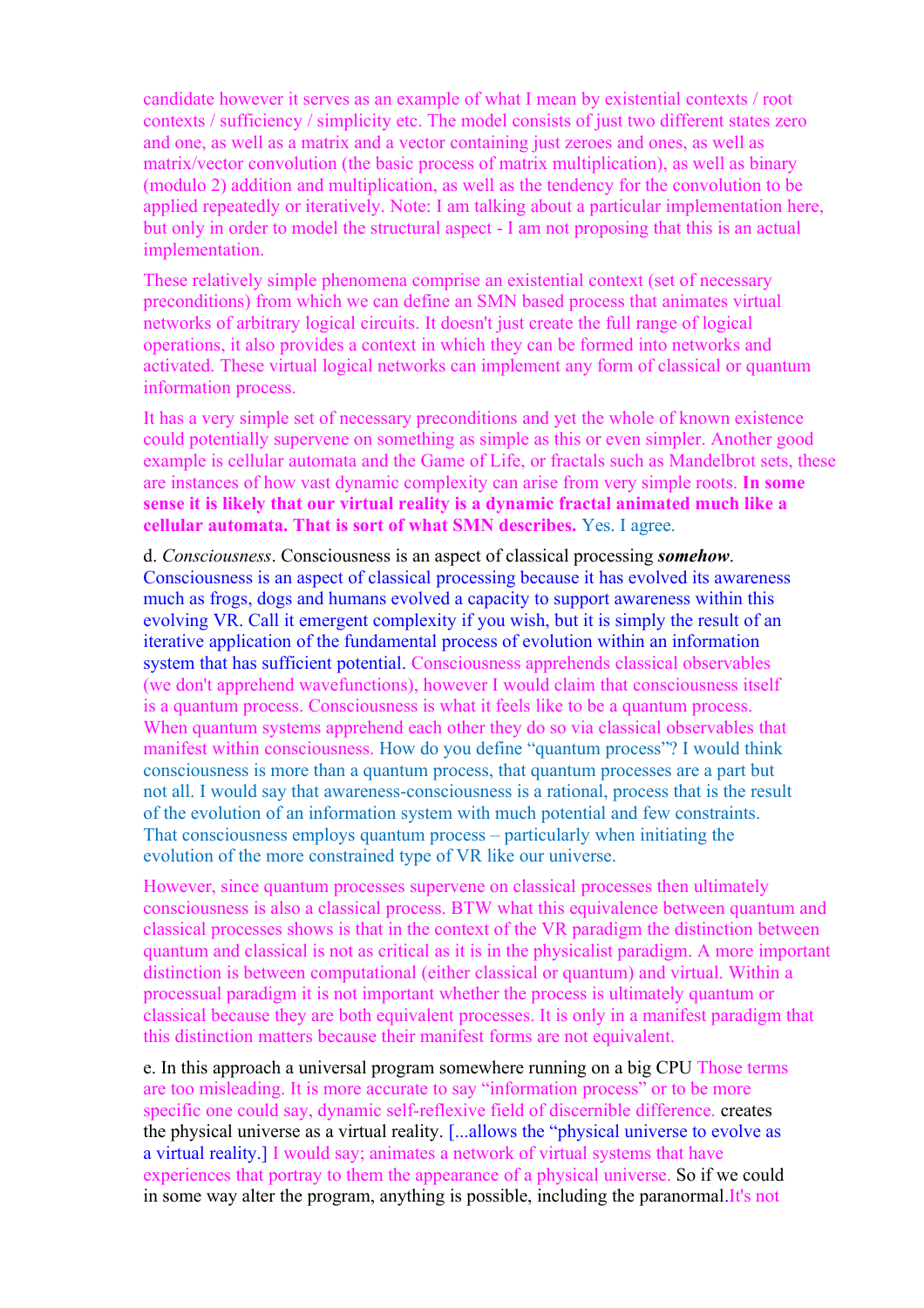so much "alter the program" but more a case of influencing the flow of the information process but not as something 'other' or 'external', rather as one's own inner most being – afterall the animating process is the inner most essence of all manifest forms. [As it turns out, our ability to modify the probability distributions is a feature of the VR (provides feedback to facilitate the purpose of the larger system] It implies a programmer "God", in our terms, who coded the system and started it up at the big bang. [No programmer God (as most people think of it) is implied.Agreed Tom! Reality is what it is and there is no 'other'. All that exists does so virtually within the ongoing process of the real. The virtual forms are ephemeral but the ongoing process of the real has always been what it is, it has no beginning or end. I think the LCS could and probably did have a beginning and is pursuing continuing evolution to avoid having and end. I see the LCS as an evolving, real (from our perspective the LCS is the only thing that is real since all else is virtual), finite, natural system and "no beginning and no end" seems illogical and unnecessary to a model of consciousness. Furthermore, that which mystics refer to as God is the ongoing process of the real itself, not some external programmer. However this has become very misunderstood through popular religion. The larger system is an entirely a natural information system of sufficient potential, trying to evolve (lower its system entropy) in order to avoid extinction, which follows from de-evolution.] He/she then apparently let it run, perhaps occasionally tweaking it to improve the results. When we die, we will presumably wake up to find it was all a game, maybe get a debrief, then go on another virtual "expedition", or maybe "retire" to a rest home, hopefully the "heaven" good one, but maybe the "hell" bad one. [Nobody retires – evolution is an open-ended process] IMO the concepts of life and death are part of the physicalist paradigm and have very different meanings within the VR paradigm. Yes. There is no death, except virtual death within a VR – like when your elf dies in World of Warcraft.. In what sense are we alive now? To what extent can we ever die? What are we? All of these things need to be reevaluated. When speaking of an individual person it is accurate to say that they aren't really alive, they are just a virtual appearance. When speaking of our inner most Self, which is the ongoing process of the real itself, this is timeless and can never die. There is no virtual afterlife for virtual forms -- yes; once gone they become entropy (disordered information) ( They become a part of the historical database in both the VR and in the LCS because the LCS database is useful to the evolutionary purpose of the LCS). That which lives on is the inner most Self (the ongoing process of the real), which then gives rise to other virtual forms. These ideas have been misunderstood by non-mystics and turned into fantasy, religious dogma or otherwise misunderstood, however the core of numerous mystic traditions concur with the VR paradigm regarding these issues.

9. The third option, which I espouse, is that quantum processing is not a variant of classical processing but operates quite differently, giving a different take on various points in #8:

a. *Implementation*. If the physical world is a quantum output, *some* implementation must exist (not according to the processual paradigm) , even if we can't perceive it. So we know *something* about it, not NOTHING. We can know about the other aspects of the process but not its implementation for reasons I have explained before. Lest this seem trivial, note that current physics denies that a quantum reality exists at all. Given something is there yes, something, but is it a manifest something (implementation) or a processual something (known via its structural aspect), this theory calls it *the grid*, but it isn't "hardware" in our sense okay so maybe we're not to talking about the implementation aspect after all, perhaps we are talking about the structural aspect... in which case we are not talking about anything that is manifest, we are talking about the logical structure of the process, which is itself primary and needs no manifest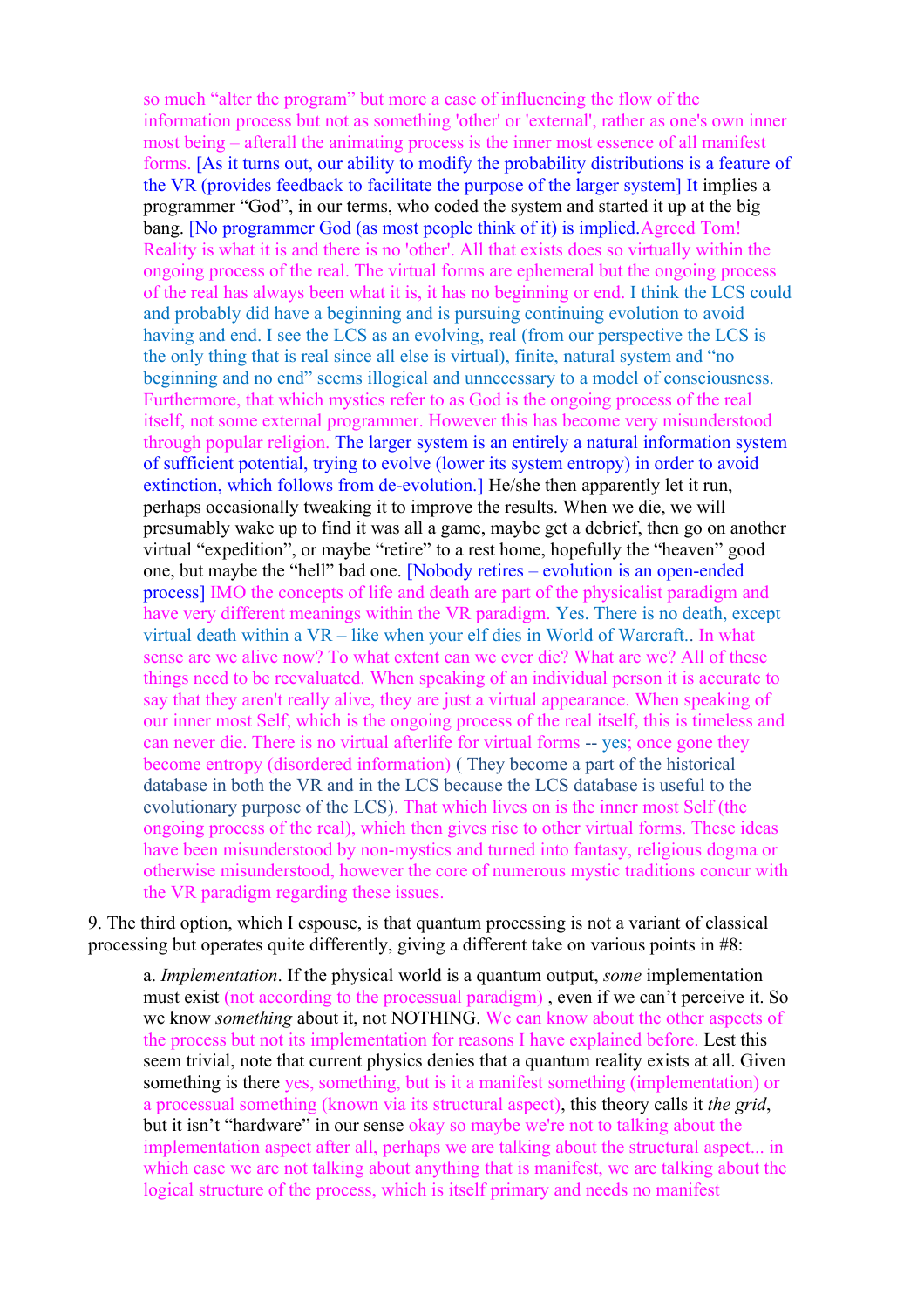implementation (according to the processual paradigm). just as quantum processing isn't processing in our sense. A project that aims to *reverse engineer* the physical world doesn't agree that what can't be seen can't be known Yes, that is why empiricism is insuficient and rationalism is needed. , and Chapter 2 concludes that it is a *network* and describes its *architecture* in some detail. [You are deriving what I call "the rule-set" for our "physical" universe VR from basic processing concepts] I use SMN to work with these concepts but on the surface it looks like we are basically talking about the same sort of thing.

b. *Software without hardware*? To suggest there is software without hardware is to think the levels of Figure 1.5 are realities in themselves, but this monism has only one base reality. Yes it has only one base reality but is that base reality a manifest context or a process? If it is a process then the structural aspect of that process effectively gives us the essence of software without any hardware. As discussed in more detail [here,](http://www.interaction-design.org/books/the_social_design_of_technical_systems_2nd_ed/the_evolution_of_computing.html) *there can be no software without hardware,* and in general, emergent reality levels depend on the previous levels. Processing is *never* independent of what it emerges from. Yes. I disagree, a virtual construct animated by an information process is ALWAYS independent of how the information process is implemented. Yes, I agree with this too but I think that you and Brian are talking about different things. Brian is referring to a causal chain and you are referring to the experiential nature of a VR. Consider a VR computer game that can run on many different machines (even experimental ones involving DNA in a test-tube or lasers and crystals or qubits or whatever). However once 'inside' that game-world it will appear exactly the same regardless of the implementation. So long as the structural aspect (program logic) is the same it doesn't matter what implementation happens to encode it, the resulting virtual manifest context will end up the same. From a perspective within that gameworld it would be impossible to tell what type of implementation was being used – so in this sense the virtual manifest context is entirely independent of the implementation.

c. *Quantum processing* is not like classical processing because.

i. *Performance problems*. The performance problems of #5a still apply, so that our bit-based "teaspoons" explain the "quantum dump truck" is still unlikely. Quantum processing does what classical processing could *in theory* do, but *in practice* can't do. Bit based probabilistic processing is a huge strip mining mountain mover vs. a dinky little quantum dump truck J vs. a micro teaspoon of physics based modelling trying to model causality from the ground (elementary particles) up.

ii. *Software emerges from hardware,* so the nature of software is affected by the nature of the hardware, I disagree for the reasons I just explained above e.g. physical things that adopt one state in one place at a time allow a classical bit, which is the choice of *one* of two physical states for a physical entity at one time. The *structure* of classical *[physics based modelling]* processing is defined by the nature of physical reality. That is true as amended. However the structure of probabilistic based modelling allows quantum processing as well as much more efficient processes for the application at hand.

iii. *By quantum theory, quantum processing works differently.* In quantum theory, entities can be in many places and adopt many states at once, [yes, it is a matter of probability] so the quantum processing qubit is the choice of *both* quantum states at once. Classical processing can't do this. ...but classical processing implementing a probability model can. Classical processing can implement quantum processing that can do this, so effectively classical processing can do this.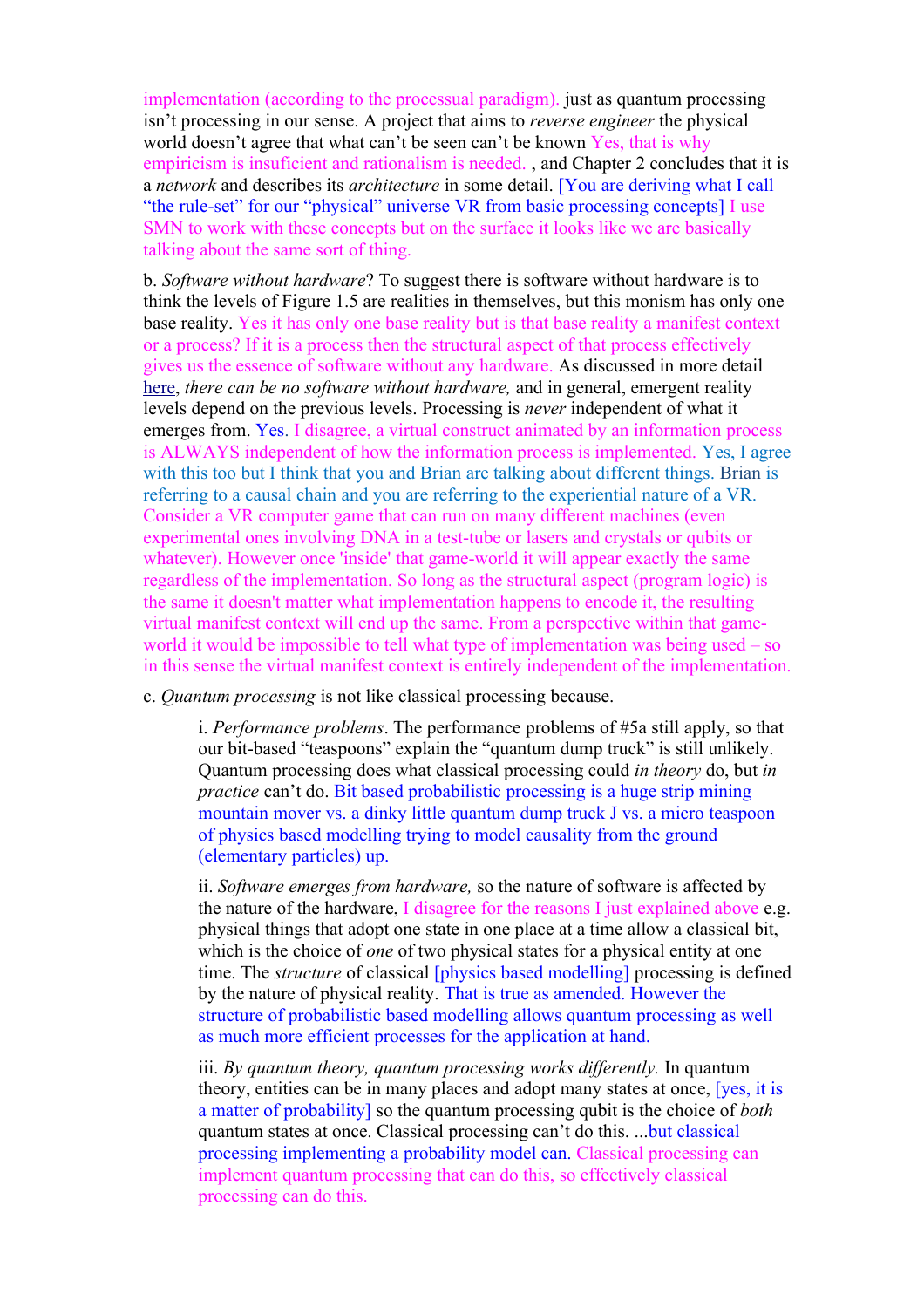d. *A simulation is not evidence*. A simulation is not a *theory of reality* unless it exposes itself to the rigor of scientific prediction. Yes! And I submit that my theory does that very well – explains much unexplained research (like PEAR Labs results) and predicts new results that can be tested. Any "living" theory might be tweaked (expanded) as new information becomes available. A "dead" theory (what naive physicists in Newton's time used to call "laws") that by definition can never change are either a theory of something very simple or are likely to one day be found to be incomplete. That is why scientists use the word "theory" now instead of "laws". A simulation is not empirical evidence however it is rationalist evidence. So long as it recreates conditions that accord with observation, it shows that the structural aspects of the simulation process correspond with the structural aspects of the ongoing process of the real. To say a simulation "could represent" reality if it works, but tweak it when it doesn't, is not testing a theory [that is absolutely correct] True, that is evolving the theory. When it finally manages to recreate observable conditions, then it is considered tested. , which the standard model forgot (see 4.6.4). So that SMN can describe a quantum logic gate in classical terms is useful to know, but until it submits to testing, it is not evidence in support of any theory of reality. Not entirely by itself, I agree. But as the front end to larger model of reality, it is superb. Once we step away from the physicalist paradigm with its foundations in naïve realism and empiricism we find that the nature of evidence changes, hence a rationalist science has a different approach to evidence than an emiricist science. Just because one can use quantum theory to calculate from first principles (ab initio) the properties of particles doesn't prove anything either – directly. However within the context of rationalist science these things do contribute to a growing weight of evidence that suggests that the structural aspects implied by the model do in some way correspond to the structural aspects of that which is being modelled. So if one can construct an information process that animates a virtual manifest context that is similar to our own in important ways then that does add weight to the idea that our context is also a virtual manifest context being animated by a process that is in significant ways similar to the constructed process. The only direct empirical evidence would be to create quantum simulations and use quantum teleportation to transport ourselves in and out, i.e. we move the information that underlies us in this virtual context to a different virtual context, thereby experiencing it as if it was physical.

e. *Quantum processing has no context.* I agree there is no manifest context but it does have an existential context A thing has a context if something outside itself defines it, e.g. a newspaper needs a reader. Static information implies a context because of how a bit is defined. A bit, as the OR choice of two alternate states, exists relative to the state(s) *not chosen*. If the choice was four options, the same physical state would be two bits. So a bit needs an observer who is also contextual, as the section on dynamic information explains. In contrast, a qubit, [because it is probability based], is the AND of the choice options, so has no choice set context. These states, choices, etc are part of the existential context of both classical and quantum processes, in particular they are part of the structural aspect.

f. *The observer context.* All static information has an observer context This is one of those statements about static information that really only applies to the implementation aspect and not the structural aspect. All implementation aspects have an observer by definition because the implementation aspect is a manifest context and wouldn't be manifest if it wasn't apprehended by some observer. However the structural aspect is without an observer because it is unobservable. Also, because at the root level there are no observers hence there is no root manifest context, hence no implementation aspect. The root process is what creates all the virtual perspectives from which virtual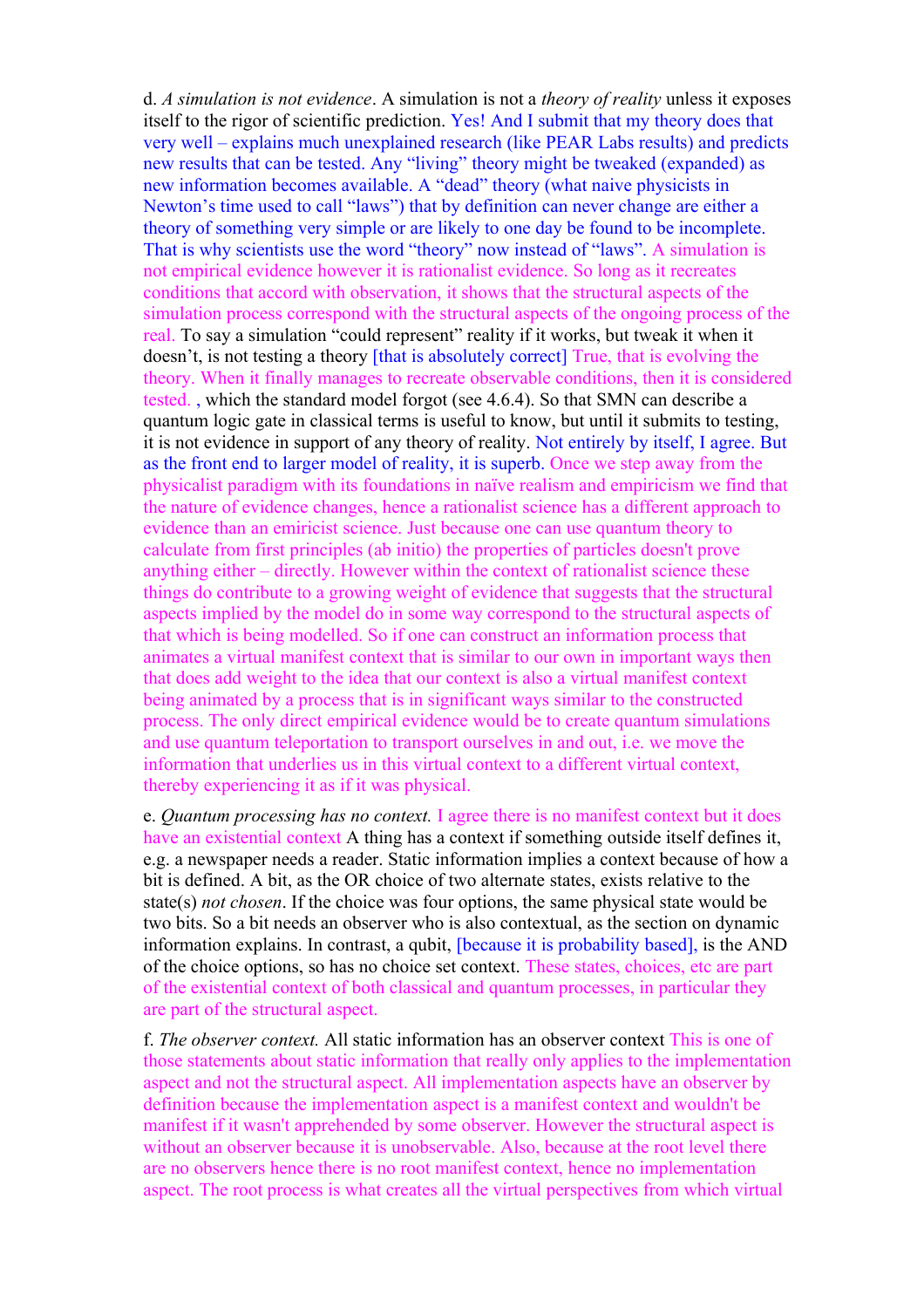manifest contexts can be apprehended. There are no manifest contexts that are not virtual hence the root process that animates the virtual contexts cannot itself exist within a manifest context. , but in this theory the quantum level *is* the observer context, so the dynamic *choice itself* has no context it has no manifest context but it does have an existential context. To say it has the context of a chooser, choice set, choice method, etc. confuses the *aspects* of a thing with its *context*. No it addresses the existential context rather than the manifest context. A context is always *outside* that described, so a nail can have the context of a carpenter but not of its head, point and stem parts, nor of its hardness, etc. aspects. Before the nail can exist there must already exist a set of necessary preconditions that includes the possibility of things existing that are pointed and hard. For instance, if we are considering a universe in which things can only be globular and soft, then it would be impossible to instantiate a nail. It is not that the particular instantiated point and hardness are part of the existential context, you are right that these are just parts of the instantiation. However the \*possibility\* for pointiness and hardness are not part of the instantiation, they are necessary preconditions and therefore part of the context of its existence. Likewise, the chooser, the choices and the choice method are *parts* of the act of choosing*,* not *contexts* They are part of the structural aspect of the existential context of the choice process. Quantum reality *is* the observer level, so has no observer context. Agreed. However that doesn't mean that it has no structural aspect and is purely dynamic (which your comment about static information implied). What it means is that it has no implementation aspect, no manifest context, no observable form, etc. However it does still have structure and it does still have an existential context.

g. *Consciousness*. In this approach, consciousness is inherent to the quantum level. [Consciousness, as an evolved awareness within an information system, represents the fundamental attribute of the larger system, which creates VRs for its own use to facilitate system entropy reduction – evolution vs. de-evolution, i.e., survival Consciousness, in some form, is inherent to all levels. At the deepest level there is a kind of proto-consciousness – information is discernible difference, which requires discernment. This proto-consciousness is what drives the simulation process. The first level at which embodied or enworlded consciousness arises is when within the virtual context of the simulation process there arises a network of virtual systems, each with an experiential process and observable form. As they interact they experience a manifest (seemingly physical) context. Thus all systems (even ones as simple as particles) have at least a very primitive form of consciousness - otherwise they couldn't interact. I do not define "consciousness" as you do or agree with you about how consciousness arises. However, these differences may be in large part our different use of words and metaphors (semantic issues). As these systems interact they integrate into more complex systems and we end up with virtual systems with complex experiential processes (such as human consciousness) that experience a manifest context containing many complex manifest forms. At all levels that which is appehended is apprehended within consciousness (of some kind) and everything that happens involves apprehension in some way; from the discernible difference at the root, to the primitive system interactions, to complex human-like consciousness and so on.

h. *Storage.* In this theory, the system doesn't store anything at all, in any static program or data. There is only dynamic processing, based on one command, a Planck program that everything from space to light to matter, derives from. [In my system, all processing of VRs also runs without any **requirement** to store data, however, to **optimize** the purpose and function of the system (e.g., employing various VRs, like out universe, to facilitate system survival) requires some modest amount of storage.]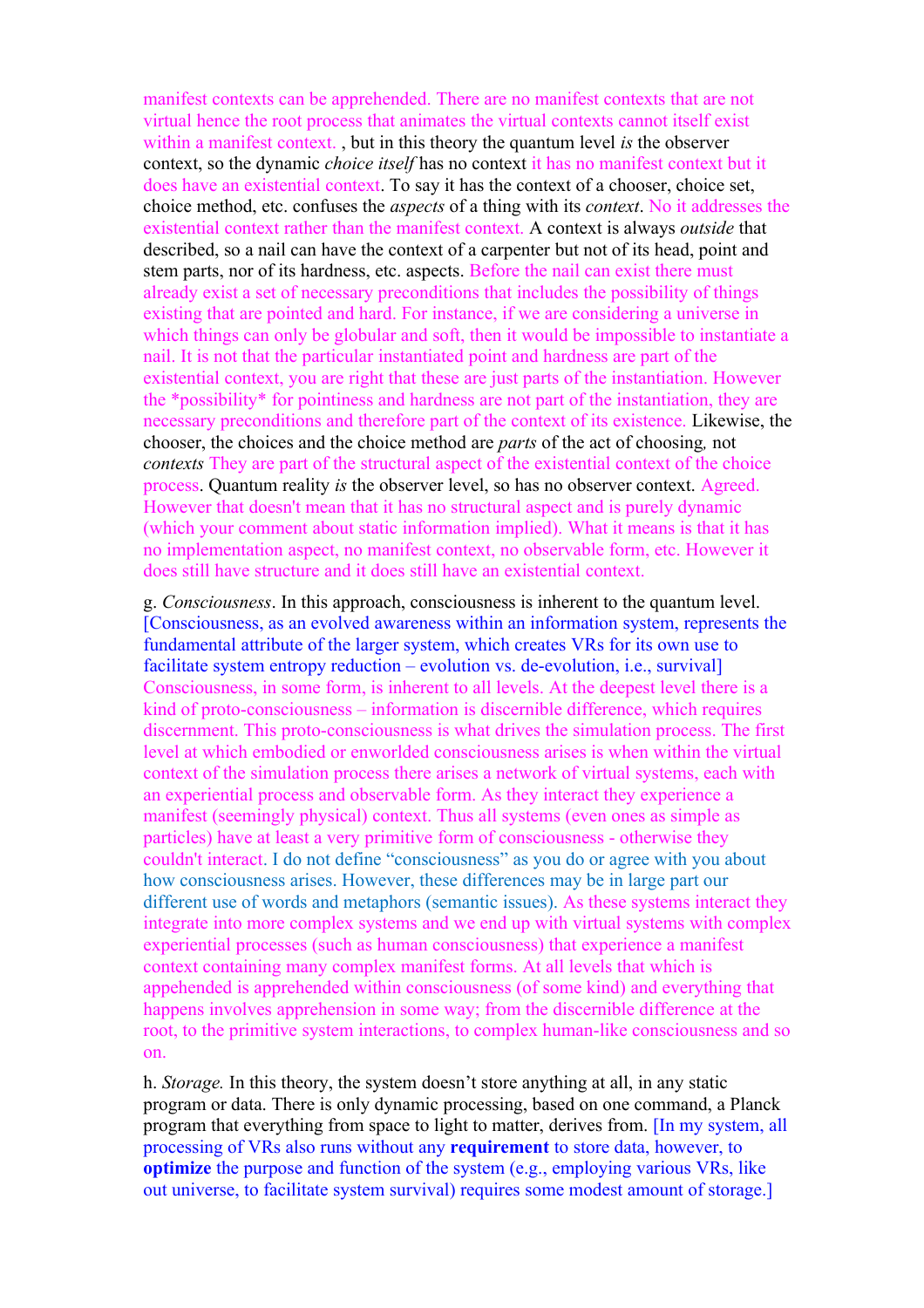In my approach the only 'data' is the information that is flowing as the information process itself – i.e. in order for there to be an information process there must be information. Aside from this there is no other data. Thinking of it as 'storage' really draws on ideas related to the implementation aspect, which causes conceptual problems when applied to the ongoing process of the real (which has no implementation aspect). I tend to think in terms of state space, which is what it is in terms of the structural aspect of the process. I also think of these state spaces more in terms of advanced algebra and group theory rather than in terms of storage capacity of a machine. The structural aspects are more related to logic, symmetry, etc, whilst the manifest / implementation aspects are more related to ideas such as capacity. If the ongoing process of the real has no manifest context then manifest-based concepts don't really apply to it.

i. *Decentralization.* In this theory, all processing is distributed so there is no CPU and no time central, as each grid node has its own cycle. The orchestra has no conductor, as each grid node acts autonomously. So there is no programmer, no program and no central control. No doubt decentralization is the most efficient and robust way to define a VRs rule-set

That describes the situation within the virtual context of the SMN simulation process, where there are virtual systems, each with its own independent animating process. Within this virtual context things seem entirely decentralised, however in order for multiple independent processes to exist and interact there needs to be a more basic underlying information process that makes this possible – which is what SMN does. In terms of a simplest possible root process (applying Occam's razor), myriads of independent yet interacting processes is not the simplest root process to "just exist", however a single simple process that naturally generates myriads of independent yet interacting processes is the simpler option.

j. In this approach, what generates reality is embedded in it, not a programmer who wrote some code then walked away, to let it run. Definitely, I don't think any of us are talking about that. I agree none of us are on that path. The reality that creates our reality is near not far away The animating process is our inner most essence, it is our true Self, it is as near as can be. Yes, that is obvious. It is the observer that enables not only the physical construct but all the levels that emerge from it (Figure 1.5). It is not passively watching a program written long ago from afar, but actively processing all things right now in a program that is being dynamically written from moment to moment. Definitely agree! Definitely agree!

## *From: Brian Whitworth Date: Mon, Feb 3, 2014 at 1:06 PM*

Hi Guys,

Just to let you know that I am currently trying to clarify the alternatives in general terms, to make it easier to consider them, and making some progress. Will pass my analysis on to you shortly.

Brian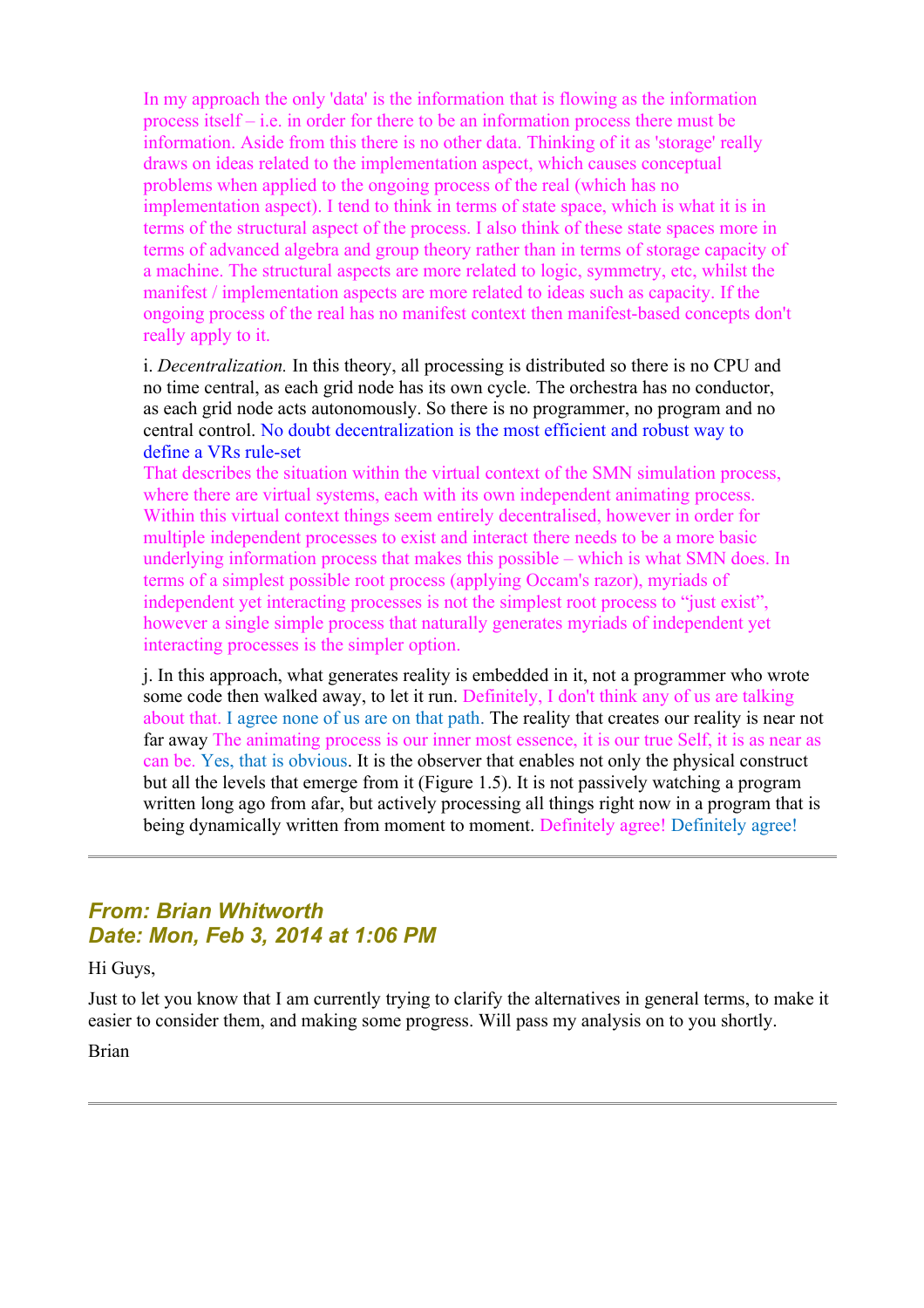## *From: Brian Whitworth Date: Wed, Feb 12, 2014 at 2:03 PM*

#### Hi Tom and John,

Based on your comments I [attach](http://www.anandavala.info/miscl/transcript/WhatIsReality-01.pdf) an outline of the options of virtualism in general as I see them. Let me stress that for me this is a work in progress and all questions are still open, as no-one really knows what quantum theory means. Virtual realism implies that Maharshi's "*Who am I?*" and the "*What does quantum theory describe?*" are one and the same question, i.e. if you answer one then you answer the other.

I don't agree that what is real can't be experienced, as onecan see the world in a new way. I define the term "world" as way to view all reality in our 2013 book [here,](http://www.interaction-design.org/books/the_social_design_of_technical_systems_2nd_ed/the_evolution_of_computing.html) so one can say see a social world based on social constructs like democracy and fairness.

"Probabilistic" is not a replacement for "quantum", as classical bit-based processing can be probabilistic. Quantum events are no more a sub-set of probabilistic processes than physical events are, i.e. bit-processing can easily be probabilistic. You are perhaps thinking that processing is mechanistic, but a processor can easily cast a number that is random *to the simulation*, which can then only see it as a probabilistic process. Probabilistic processing is not a distinguishing feature of quantum events.

Equally, if you just "model the results", it is just another form of fitting the answer to the problem. I know it is done all the time, but it doesn't answer the question of how the results are defined in the first place. Anyone can fit up outputs to match results, and a lot of so-called artificial intelligence, like Siri say, is doing just that, i.e. trying *appear* intelligent. In virtual realism, every electron is a "player", so that the system feeds us simple data-streams then invents quantum details when needed doesn't fly. This mind virtualism assumes someone out there who can be bothered to make up a big multi-player story to fool us all. The alterernate view is that this system got along fine for billions of years before we came along and will carry on when we go. We are an experiment of the universe, not the centre of its attention.

Equally, classical processing can't exist without a physical state implementation, so to talk of it in the abstract is not possible. Processing cannot occur without an implementation base. So again, this is, in my view, a doomed avenue of argument.

"*quantum processes are an epiphenomenon of the classical processes*" OK, that is one view, but note that in Figure 5, it is the other way around.

*Re context*, what creates context cannot itself have a context, just as what creates mass cannot itself have mass, despite the Higgs nonsense, since as you say, this gives an infinite regression. It also can't be a *manifest* context, as again you say. In my view, the ultimate context is the observer.

"*This whole semantic issue between "physical" and "nonphysical" realities is nonsense in a VR context. …Agreed Tom!!*" Not really. That physics describes something and calls it the physical world is not nonsense. When I say the physical world is a virtual reality I mean that what physics describes is a processing output. When I say that the quantum world is not physical I mean it is not part of the virtual physical world. There is no illogic there. In no VR is the observer "in" the VR, so there must be something "non-physical", or as the Kabbalah says unmanifest. One must not forget that there is an observer who is not in the experienced physical reality.

"*If there is no VR, then there is no experience, because there is no data-stream (information) to define an apparent reality.… Exactly! That is also why there is no perspective from which the implementation aspect (if it exists) of reality can be apprehended, because at that level there is no VR; no experiential processes, so no phenomenal contents of awareness, so no objects of experience and no 'world' within which these objects appear*."

The philosophical implication is that *every* reality we can possibly know, whether heaven or hell, is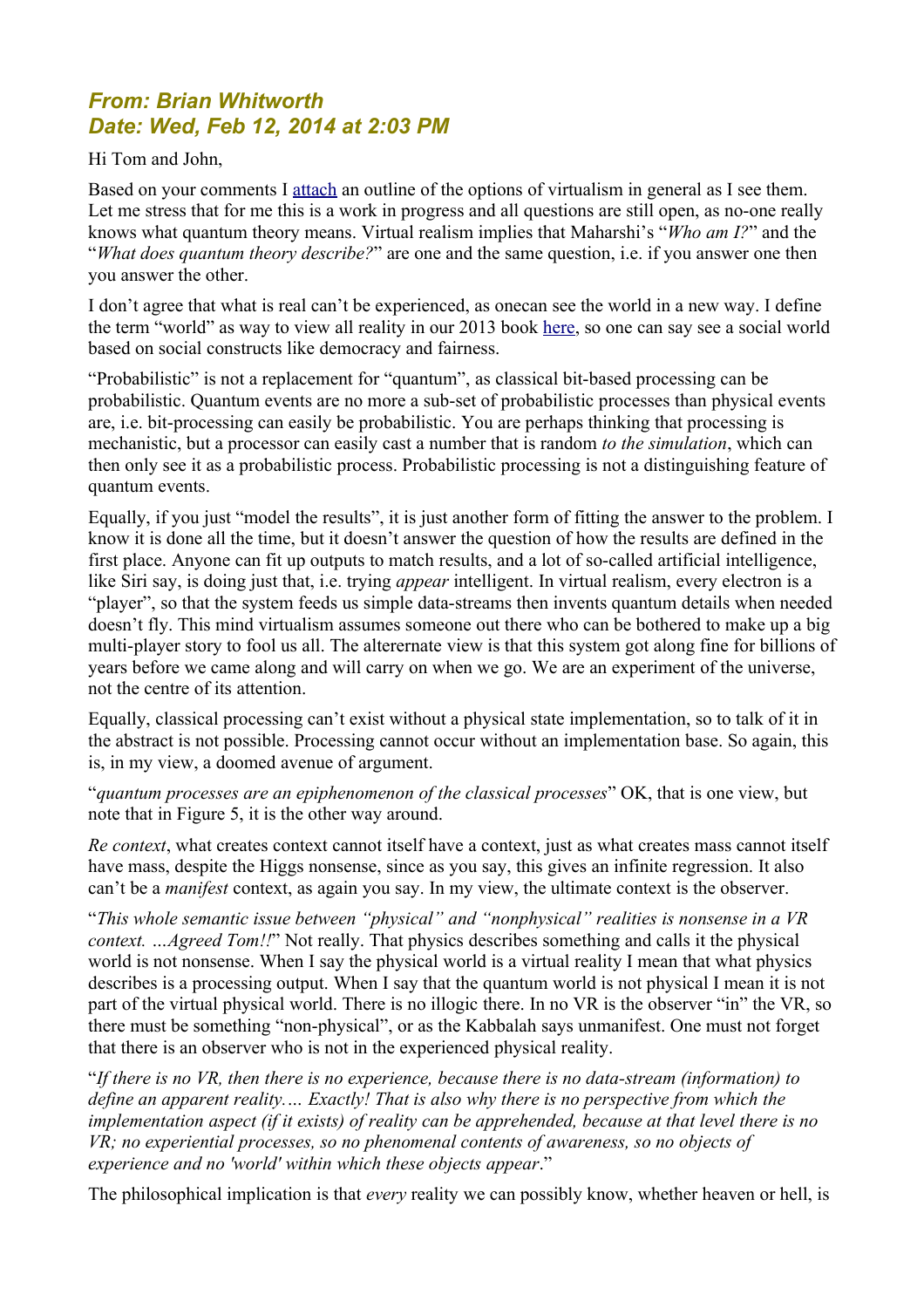a data-stream and so a *fake reality* fed to us by a reality we can never understand, so *trying to know reality is hopeless*. The Buddha, among others, explicitly denies such nihilisms, and says there is a way, but it does not lie in the manifest world. In virtual realism, the manifest world is locally real not fake as it *mediates* the real, just as an informational email can mediate a real friend. Further, the observer is not fake either, and it the possibility that it can observe itself gives both hope and a back door to reality.

If you can't see the figure, the attached file reproduces the figures. It is pdf so you should be able to open it ok.

"*If there is no VR, then there is no experience*" This is a very narrow definition of experience. Are you saying that all imagination comes from sensory experience? Aristotle would not agree. What about the experience of being? When Maharshi pursued "*Who am I?*" did he stop experiencing when he stopped processing the manifest world? The whole point is that he didnt. I conclude that there is something not dependent on the physical world because the latter was created. It is not progress to replace physical determinism by informational determinism!

All this is jumping ahead a bit faster than usual, so I had better move on to Chapter 5 now, on gravity and movement.

Kind regards Brian

### *From: John Ringland Date: Thu, Feb 20, 2014 at 5:43 PM*

Hi Tom and Brian :)

I hope you've been having a wonderful time!

I'm really sorry I haven't responded for a while... I've been engrossed in exploring an extremely interesting line of research, which was largely inspired by our conversation. I've stopped for a bit of a breather... I can get very single minded when examining a particularly compelling idea... sorry I haven't responded for so long. I'll give you a very brief update on this latest research because I think you might also find it interesting.

I've been exploring along the line of: what is the simplest possible computational process that is sufficiently powerful to implement or simulate any/all computational processes.

In my last email I mentioned one model that I discovered, which can implement any binary logic circuit, however I have discovered a couple of others. One is of purely theoretical interest and the other could have practical uses...

One model is vastly simpler than a Turing machine and yet it can simulate a Turing machine (with a finite but unbounded tape that can grow if needed but is always finite). This is only of theoretical interest rather than practical use because it is exponentially less efficient than a Turing machine, but nevertheless it can still simulate one.

The other discovery is a regular Turing machine however its implementation is astoundingly simple - it is basically just a resonance between two information spaces (inner and outer) - which combine with a subtle twist. It also strikes me as a simple model of a mind engaging with a world.

The implementation is so simple that I first doubted if it had enough complexity to be able to work so I built a software simulation (using Java classes to represent the various components) and it functions perfectly as a very compact and efficient implementation of a Turing machine.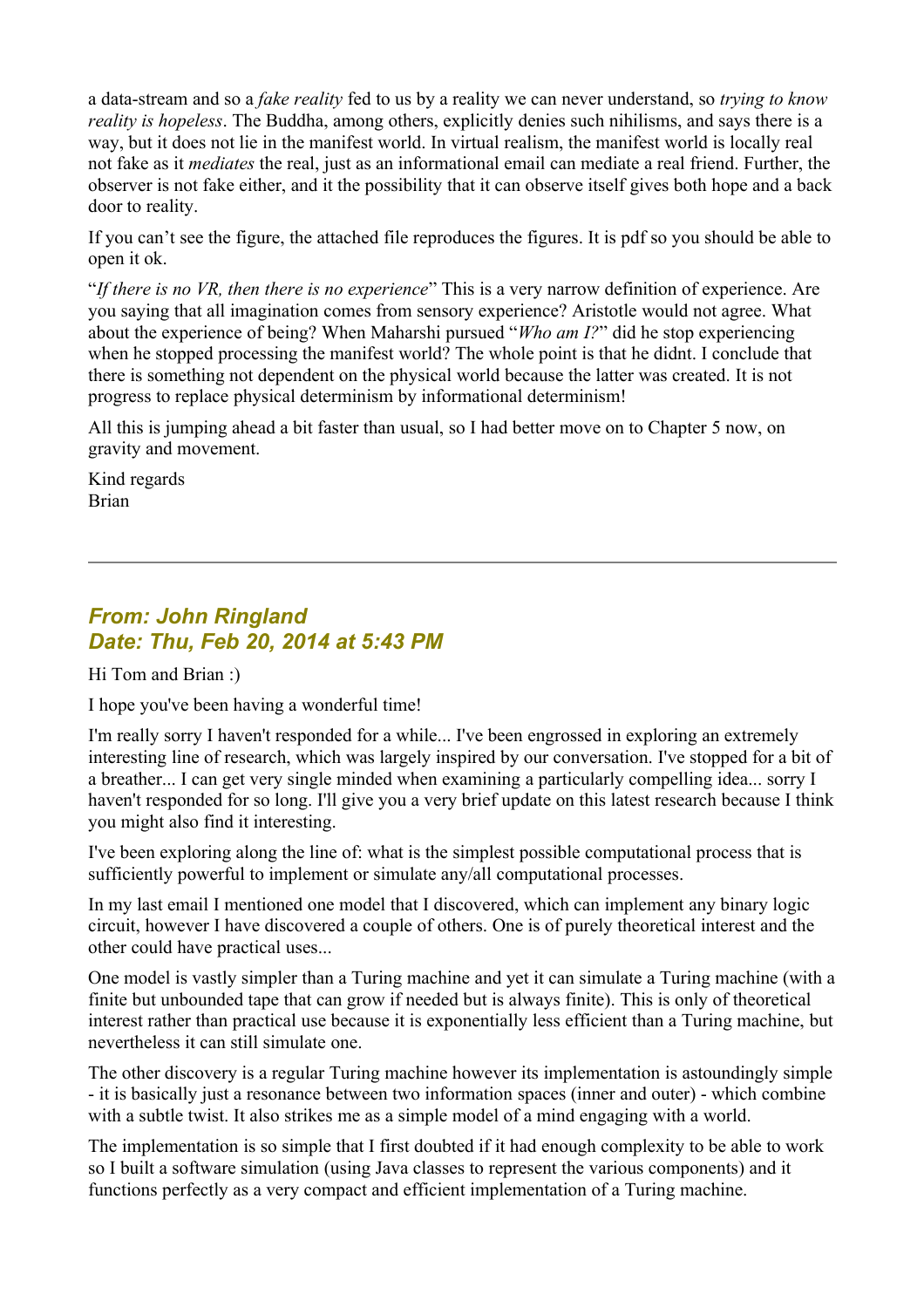It is so simple that I then used Multisim (an integrated circuit design and simulation program) to design and simulate a printed circuit board that is really just two memory chips and a few small circuits of binary logic - yet it functions as a very compact and efficient Turing machine. This could also be implemented very easily as a single chip on a very small amount of silicon - or there could be large numbers of these machines on the one chip.

It might turn out that this technology has some practical use. It is a Turing machine after all, which is capable of performing arbitrary computations. Furthermore because it is so simple it can run on hardly any power. It would also be extremely cheap; it consists of only a very small number of basic digital components. It can implement very complex computational processes because it utilises regular memory as its tape and state space - which can be expanded as needed. These could be useful low-power circuit boards or chips embedded in devices where low power and price are important.

The current prototype has a memory capacity of just 8KB but it can still handle tapes up to 4096 symbols long, with 4 types of symbols and 1024 head states. This can be expanded and sped up with larger and faster memory and made even lower power with floating-gate transistors. There are also some optimisations that may be possible.

The next step is to iron out the bugs and get some exact figures on how fast it runs and how much power it consumes. The indications are that is could perform a around a million Turing machine steps per second and consume less than a micro-Watt. But I'm not certain about those figures yet...

The next big step is to figure out how to use a Turing machine within the context of practical applications... searching around there has been a vast amount of theoretical work involving Turing machines but almost no thought given to practical applications - probably because there wasn't a practical implementation of it before.

I have already given the software version the ability to iteratively receive input, process it and then provide output; so it can interact with external systems and be integrated as a small component within larger systems. As an example I have a palindrome detector that can be given strings which it tests and then reports the result at the head of the tape. I can imagine something like this being used to do address parsing on a web server or something like that - the server could have lots of parallel Turing machines allowing it to parse large numbers of incoming service requests - taking a lot of the load off of the microprocessor. They would also be especially useful in mobile devices due to their low power consumption.

Anyway, that's where I'm up to now.

I hope you found this interesting - it's got me quite excited...BTW I have read your emails and I really appreciate the depth of the conversation - thank you! I'll reply to them soon. For now I've been putting off writing to you for long enough - I'll just say hi and give you this update.

All the best! John

## *From: Brian Whitworth Date: Fri, Feb 21, 2014 at 12:09 AM*

Hi John,

Thanks for the update. The main thing for me was if you get some understanding of where I am coming from in this I will be happy.

The simulations you are doing are very important because they are practical. Bearing this in mind I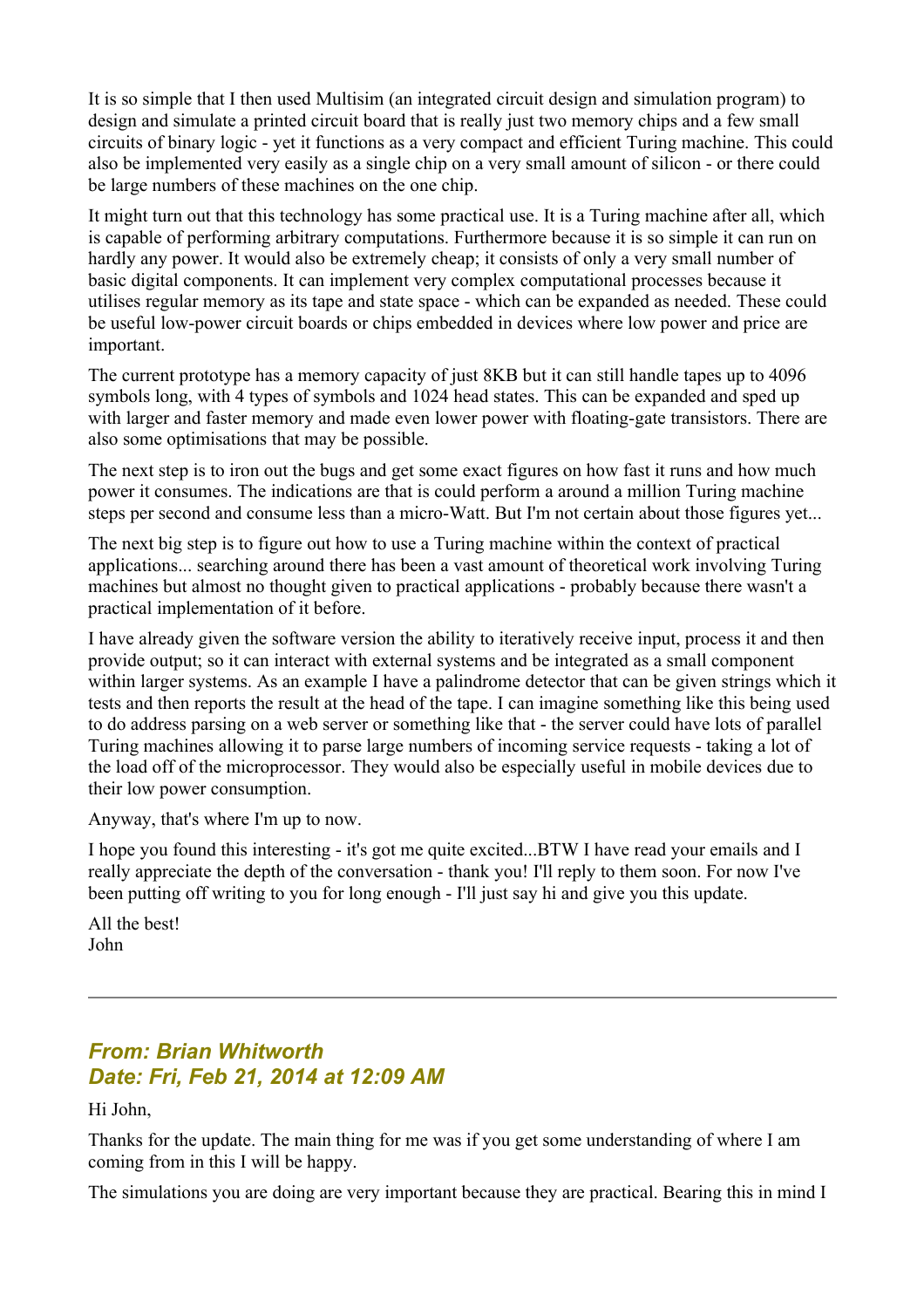have worked out a way to simulate (on an ordinary computer) Einsteins special relativity, to explain why the speed of light is always fixed, no matter how objects move, based on simple bitshifting. I will write out the spec as an Annex to Chapter 5, which is by the way going to take a while to write, and send it to you when done. Maybe you can make it work! If so, it will be an impressive demonstration to see displayed on a screen a simulation showing why the speed of light is constant for every object, moving or not!

all the best Brian

## *From: Tom Campbell Date: Tue, Feb 25, 2014 at 1:27 PM*

Thanks Brian, these are good comments.

Sorry to take so long – it has been a very busy time for me.

Good work John! Sounds like you are on to something. I hopes it works and you and Brian can collaborate on a demo.

See my comments in blue below

Tom

**From:** Brian Whitworth **Sent:** Tuesday, February 11, 2014 10:04 PM

Hi Tom and John,

Based on your comments I [attach](http://www.anandavala.info/miscl/transcript/WhatIsReality-01.pdf) an outline of the options of virtualism in general as I see them. Let me stress that for me this is a work in progress and all questions are still open, as no-one really knows what quantum theory means. Virtual realism implies that Maharshi's "*Who am I?*" and the "*What does quantum theory describe?*" are one and the same question, i.e. if you answer one then you answer the other. Yes, that is true. MBT theory, as it has developed (mostly delivered in videos over the last several years) explains exactly what quantum theory describes, what it means, why it is as it is, why experiments come out as they do, and also much of what remains a mystery to traditional science (like PEAR. Labs research and the placebo effect) It also explains Who am I and who are you, even who the Maharishi is J. The theory matches all current data points and makes new falsifiable predictions.

I don't agree that what is real can't be experienced, as one can see the world in a new way. I define the term "world" as way to view all reality in our 2013 book [here,](http://www.interaction-design.org/books/the_social_design_of_technical_systems_2nd_ed/the_evolution_of_computing.html) so one can say see a social world based on social constructs like democracy and fairness.

Yes, but all that is semantics and not fundamental. In a conversation about reality, one could as easily define "world" as the experiential VR one happens to be in at the time. Then, one cannot **experience** social constructs like democracy or fairness until these conceptual constructs are implemented within a specific experiential virtual reality that contained the observer. What is real is fundamental consciousness which is the creator or source of the virtual reality and that it is a logical tautology that no virtual character in a virtual reality can experience the source of the virtual reality he is in. It all depends on how one defines "real", "virtual", "world", and "reality".

A **world** (or even a "level") should be a noun, the contained bounded by a container, an interactive thing, not a process or an approach ("a way to view") as you say. As best I can tell you don't directly define the word "world" in your book, but rather a "world view": "A level is now formally defined as a world view, a way of *seeing* reality that is complete and consistent in itself". And you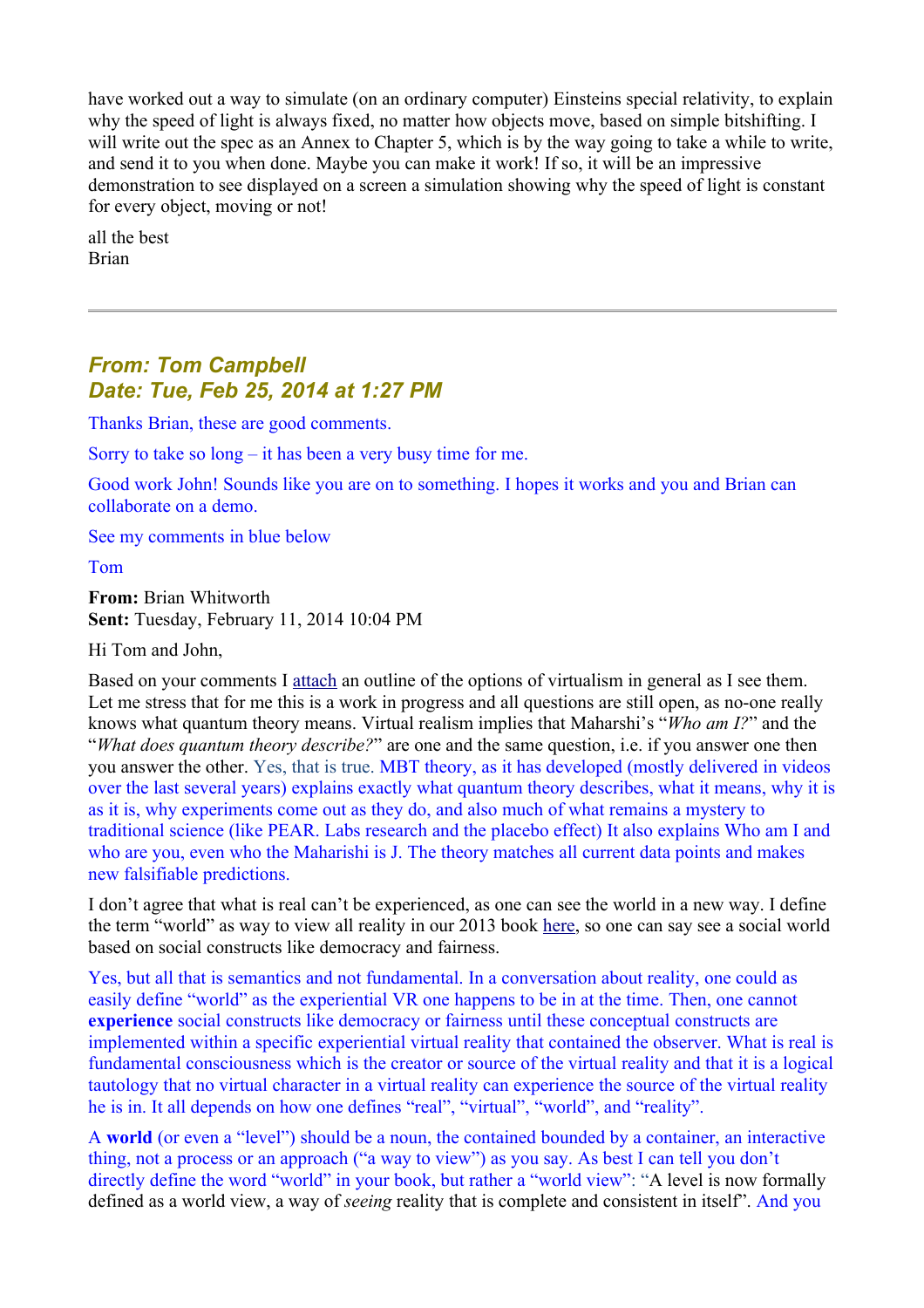say that a world view describes a world…. then one ends up with a world actually being a level such that: "Levels affect design because how we see the world affects how we act in it". That may be handy for defining levels within the larger computing world (information sharing) but not so handy for describing the much larger world that in a tiny fraction of its vast content, contains all the levels (or worlds in your terminology) of the computing-world. J That was fun. – evidently there are worlds within worlds within worlds and we are talking about the outermost world of consciousness that has spawned the VR we call our local world. As long as our awareness is 100% in the VR we call our physical universe, we cannot directly observe the lager consciousness system any more than an elf in the World of Warcraft VR can directly experience (see) the server that hosts his game.

Brian, I did really enjoy you book – it was great, and so very necessary and important – I have been trying to get Pamela to read it.….I only wish every software writer and every software company would be required by law to read it at least twice.

"Probabilistic" is not a replacement for "quantum", I couldn't agree more. as classical bit-based processing can be probabilistic. Yes. Quantum events are no more a sub-set of probabilistic processes than physical events are That depends on you look at it, i.e. bit-processing can easily be probabilistic. Yes. You are perhaps thinking that processing is mechanistic, but a processor can easily cast a number that is random *to the simulation*, which can then only see it as a probabilistic process. Probabilistic processing is not a distinguishing feature of quantum events. More semantics. You are correct here because of what you mean by "quantum event" (like spin up) and "processing" as in "computer processing". Quantum mechanics is fundamentally about probability. The wave function represents a probability wave not a physical wave. The square of the wave function represents a probability of an event occurring in our VR. Feynman diagrams sum up probability. Quantum mechanics computes quantum events -- that is why I said above that "Quantum events are no more a sub-set of probabilistic processes than physical events are" depends on how you look at it. From my view, quantum events are the direct result of probabilistic processes. And that quantum events are probabilistic events. My original statement that you have responded to here was that if I replaced the word "quantum" with the word "Probabilistic" what you and John were saying made more fundamental sense to me. That is still true. I did not say that the word "probabilistic" was a replacement for the word "quantum" -- the two words obviously mean very different things. I see the word " "quantum" being terribly overused by almost everyone in our culture. It is the latest cool word that magically makes anything sound more scientific. "Quantum computing" – if it means computing with q-bits instead of bits -- is clearly defined but waving around terms like "quantum processing" and "quantum effects" and "quantum fields" in general ways is more confusing than clarifying for me. Instead, getting back to the basics of quantum mechanics and seeing that we are really talking about probability "waves" and the probability of events happening in this VR adds clarity for me. It just so happened that most of the time if I reframed your use of "quantum this or that" in terms of the underlying quantum mechanics, I could imagine a line of reasoning that made better sense (was less airy) to me.

Equally, if you just "model the results", it is just another form of fitting the answer to the problem. I know it is done all the time, but it doesn't answer the question of how the results are defined in the first place. Anyone can fit up outputs to match results, Yes this is true, that is generally the way science works. One looks at facts and then tries to explain them (e.g., atomic model, theory of evolution, quantum mechanics, Newtonian mechanics, medical models, almost every major theory in science with a few exceptions). Yes, anyone can do this (husbands who forget anniversaries and birthdays do it all the time) but it is only good science (one only has a useful **scientific** model) IF there are very few assumptions, those assumptions are reasonable, the model can explain **all** the known information, and the model can make predictions of new information, and that experiment eventually verifies these predictions. If the model or theory does all that, it is considered a good scientific model. Not an unscientific failure because everything did not flow first from theory. It is a historical fact that theory is generally created to explain experiments. and a lot of so-called artificial intelligence, like Siri say, is doing just that, i.e. trying *appear* intelligent. Siri has way too many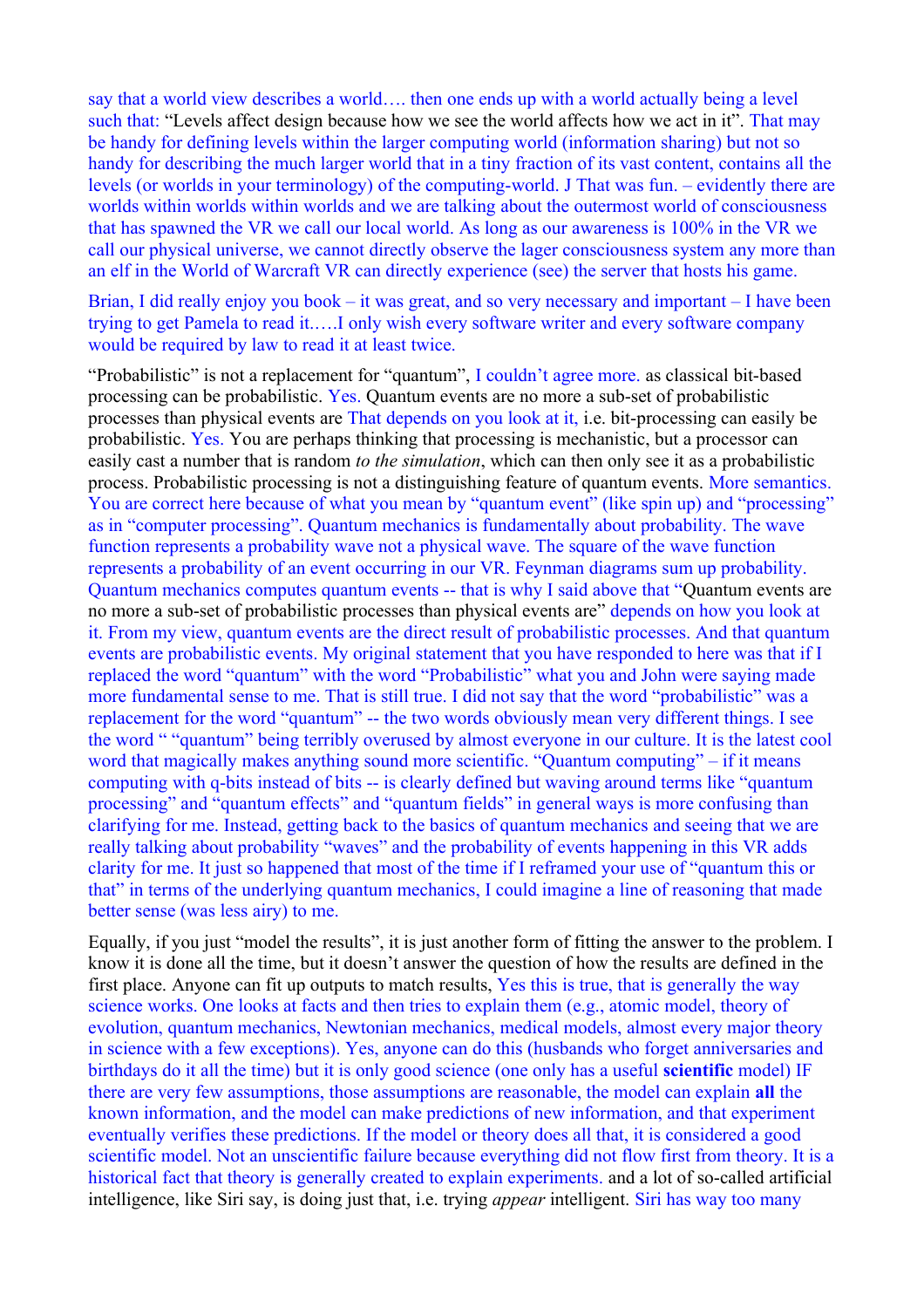assumptions (to fill in for lack of information) to prop it up – same goes for string theory. In virtual realism, every electron is a "player", so that the system feeds us simple data-streams then invents quantum details when needed doesn't fly. This is the only game that has a chance of flying. If every electron, atomic, and subatomic particle in all of their possible states are players, then the one falls in the same hole as "many worlds". Efficiency, parsimony (minimum energy configurations) are violated and Occam's razor is buried in a avalanche of unnecessary complexity since an equivalent result can be achieved with 60 orders of magnitude less complexity. This is the old view of material reductionist physical causality being replicated in a virtual reality – a nonmaterial reductionist nonphysical causality in a virtual reality – same game, same result, same brick wall – probably filled with virtual dark nonphysical quanta, and dark computer cycles. J

This mind virtualism assumes someone out there who can be bothered to make up a big multiplayer story to fool us all. No, not a someone, a something that is an evolving information system – a product of emergent complexity. And we are not being fooled. We, as subsets of it, are given the gift of experience within a virtual reality to help lower the entropy (evolve) of the whole. The alternate view is that this system got along fine for billions of years before we came along and will carry on when we go. We are an experiment of the universe, not the centre of its attention. That is not an alternate view, that is exactly my view.

Equally, classical processing can't exist without a physical state implementation, so to talk of it in the abstract is not possible. Not so, there is no such thing as a physical state. Al that classical processing requires is a differentiation between two states, a 1 and a 0. A binary source that can be replicated. This digital information "some-thing" I call it the larger consciousness system (LCS) can easily accomplish that. Remember that we call it nonphysical but that is just a prejudice from our point of view here in the VR. The elf calls the World of Warcraft (WOW) server nonphysical for the same reason. Saying that "processing can't exist without a physical state implementation,…" makes no sense. "physical" and "nonphysical" are not fundamental attributes but simply an expression of local viewpoints. The elf thinks he and his WOW world is physical and the server is not. The people working on the server think that they are physical and that the LCS and the elf are not. Processing cannot occur without an implementation base. So again, this is, in my view, a doomed avenue of argument. There is no reason that the LCS cannot provide any implementation base that is required. If we can within our VR, as the superset, it certainly can.

"*quantum processes are an epiphenomenon of the classical processes*" OK, that is one view, but note that in Figure 5, it is the other way around. Theoretically and logically, one view is as valid as another. From a practical sense it doesn't matter all that much, quantum processes can model classical processes and classical processes can model quantum processes. If quantum processes lurk at the bottom most level of the LCS instead of classical processes, it makes no difference to me – the wash comes out looking the same either way. Since this is a probabilistic model and every electron is not modeled unless someone make the measurement (a user needs to see some data) [this is what the double slit experiment tells us] then crunch power is not so big a deal... but I am all in favor of better efficiency of process.

*Re context*, what creates context cannot itself have a context, just as what creates mass cannot itself have mass, despite the Higgs nonsense, since as you say, this gives an infinite regression. It also can't be a *manifest* context, as again you say. In my view, the ultimate context is the observer. Yes.

"*This whole semantic issue between "physical" and "nonphysical" realities is nonsense in a VR context. …Agreed Tom!!*" Not really. That physics describes something and calls it the physical world is not nonsense. I agree, this VR has evolved, is evolving. It is a dynamic simulation with a rule-set – So is WOW, and so is The Sims and all other VRs of this type. What the physicist describes is a result of the rule-set. When I say the physical world is a virtual reality I mean that what physics describes is a processing output. I mean the same thing. When I say that the quantum world is not physical I mean it is not part of the virtual physical world. (I have a problem with this. Another fuzzy quantum thingy. What is a "quantum world"? If the double slit experiment and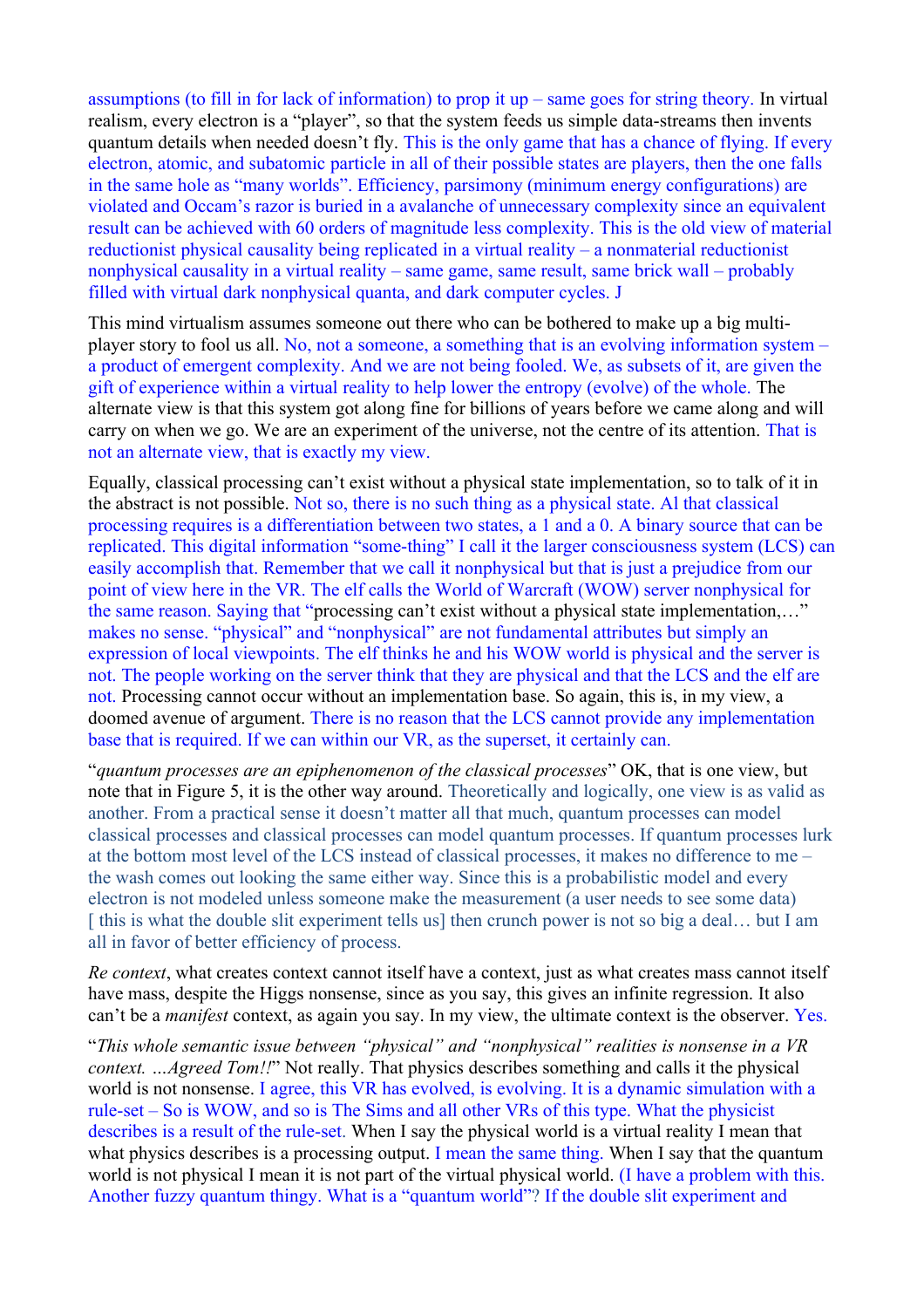particle entanglement takes place in a "quantum world" then it is indeed a part of this VR. Or are you saying that the processes of these quantum experiments take place in a "quantum world". If so I disagree, these "quantum processes" are simply probability computations that come from the same computer that performs the computations that define our VR and all experiments performed in our VR including classical experiments. There is no illogic there. In no VR is the observer "in" the VR, I really don't get that. I must not understand how you are using the words. The guys programming the WOW server are in the server VR reality (what we call our physical reality), the elf is in the WOW VR reality. Each lives and observes in its own VR and sees its own VR as physical and sees the other VR as nonphysical. so there must be something "non-physical", or as the Kabbalah says unmanifest. One must not forget that there is an observer who is not in the experienced physical reality. I think I see what you are getting at and if I am right I agree with it. Every VR must have a creator or superset reality that is running the simulation which creates the VR. One may have VRs within VRs but eventually at the beginning of the causal string one has the mother of all VR which I call the LCS which is a self aware, self contained evolving digital information system-thing trying to evolve by decreasing its entropy (develop more useful, more functional, content). Now the LCS evolved from a little bit of nothing – a potential that got lucky and began to pull itself together (emergent complexity). Where that potential came from is theoretically unknowable by us. Consciousness (particularly our chip of consciousness), though a finite system, cannot get outside of consciousness. Thus we can say **nothing** about it. No infinite series is required (that would require an assumption about it). No magical appearance is required (that would require an assumption. We can say nothing about it and any assumption about it is nonsense/conjecture. It is simply beyond our knowing. You have to know what your limits are -- when to quit rather than drift off into conjecture.

"*If there is no VR, then there is no experience, because there is no data-stream (information) to define an apparent reality.… Exactly! That is also why there is no perspective from which the implementation aspect (if it exists) of reality can be apprehended, because at that level there is no VR; no experiential processes, so no phenomenal contents of awareness, so no objects of experience and no 'world' within which these objects appear*."

The philosophical implication is that *every* reality we can possibly know, whether heaven or hell, is a data-stream and so a *fake reality* fed to us by a reality we can never understand, so *trying to know reality is hopeless*. Absolutely not so! – in several ways. First: Virtual realities are not fake realities. That sounds like something the material reductionists would say – evidently the nonmaterial reductionists as well. J The only thing that is real is the LCS, everything else is virtual. However, the LCS is also a computed reality, and it is our source, if not **the** source. (**The Source** (a larger system that contains the LCS) can only be meaningless conjecture from our view.) **There is no non computed reality**. All reality is computed. Reality does not get any realer that a computed reality. "fake" and "real" are in the mind of the beholder just like "physical" and "nonphysical". All reality is fake = all reality is real. Second: we are pieces of consciousness, chips off the old block, and as such, we can experience any virtual reality within the LCS and the LCS itself. We, as chunks of consciousness, are not trapped in this VR, however our virtual bodies are. We are not our bodies. The simulation (our VR) is also evolving under its rule-set and it provides the constraints by which the information in our data stream must abide. WOW and The SIMS work exactly the same way except you at the computer terminal, are your avatars (elf's) consciousness. You call the shots according to the rules of the game and you can get up and go get a sandwich any time you want to (you can move about in reality that contains the server. I have been do this sort of exploration for over 40 years. The Buddha, among others, explicitly denies such nihilisms, so do I and says there is a way, but it does not lie in the manifest world. In virtual realism, the manifest world is locally real not fake as it *mediates* the real, just as an informational email can mediate a real friend. Further, the observer is not fake either, and it the possibility that it can observe itself gives both hope and a back door to reality.

If you can't see the figure, the attached file reproduces the figures. It is pdf so you should be able to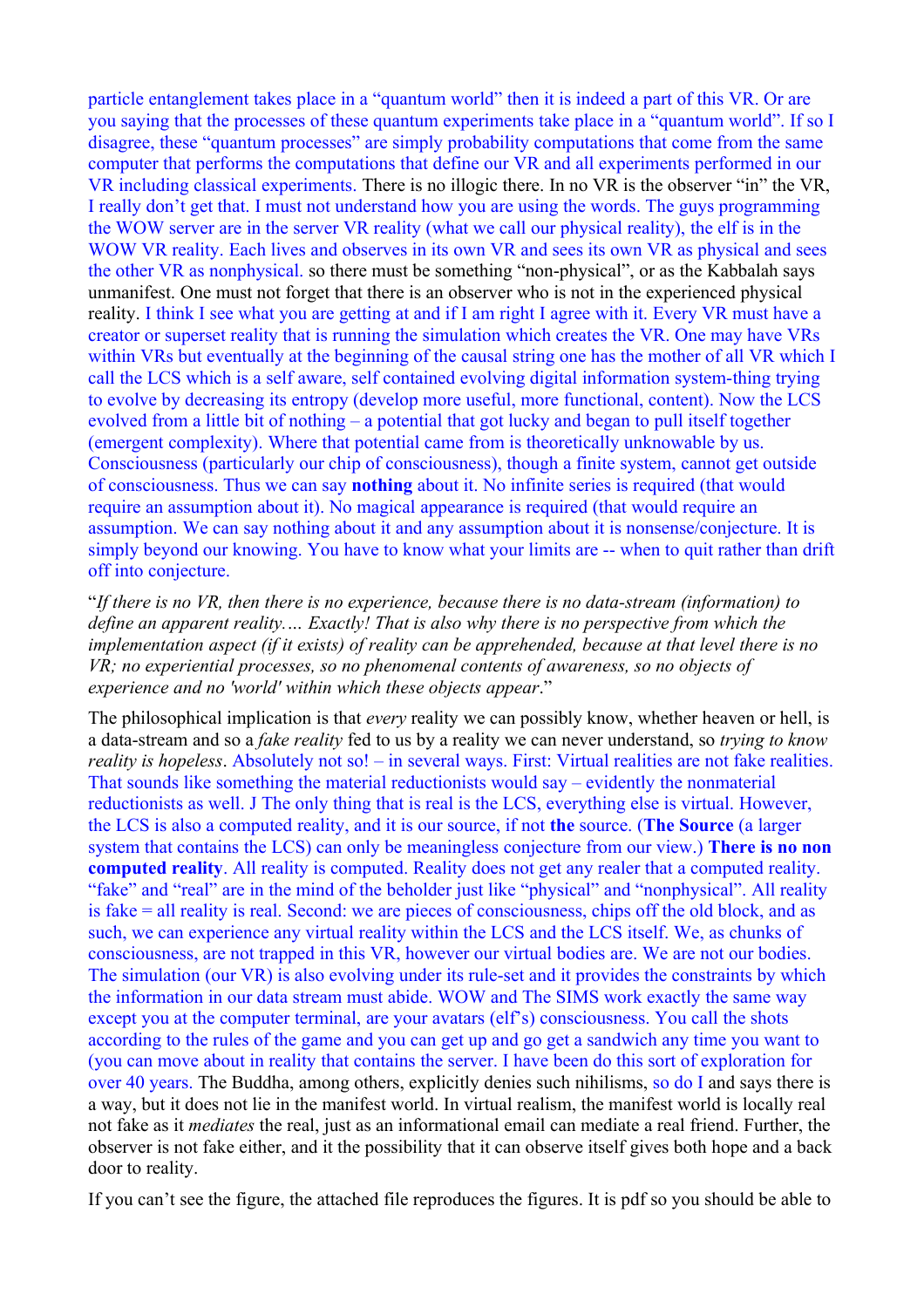open it ok.

"*If there is no VR, then there is no experience*" This is a very narrow definition of experience. No, I think it is a very broad definition of VR. Are you saying that all imagination comes from sensory experience? No, of course not. What you imagine is a VR of your own creation (after all consciousness can obviously produce VRs). When you dream, you are in another VR. After you die, you wake up in another VR. When you go OOB or remote view you are in a VR. These VRs are not necessarily all independent but they do have different rule-sets (different physics) and different purposes. And defined connections Like the virtual extension worlds that you can add to you WOW game. Aristotle would not agree. What about the experience of being? When Maharshi pursued "*Who am I?*" did he stop experiencing when he stopped processing the manifest world? The whole point is that he didnt. I conclude that there is something not dependent on the physical world because the latter was created. It is not progress to replace physical determinism by informational determinism! Yea verily! It is so. The mind, consciousness, self, or bring is free to experience itself anytime it so chooses. When it does so it is in the simplest of all virtual realities with only a few, if any, rules and no computer generated characters If it wishes to exchange information with another, then it must do so within a VR that defines the rules of exchange. As it wants more complex interaction, then there must be more rules, say to define energy exchanges or environments. And so it goes from contemplating your navel, to dreaming, to typing on a computer in our VR. There are also other VR (other physical universes) much like ours in function but different in execution. We are not the center or the only one – it's a big system.

Tom

# *From: John Ringland Date: Fri, Feb 28, 2014 at 3:19 PM*

Hi Tom and Brian :)

Fabulous comments Tom - thanks for addressing those issues so well - that's basically what I would have said had I not been so distracted...

IMHO it is impossible to adequately comprehend an information based paradigm whilst hanging on to ANY aspect of the physicalist paradigm. Every last shred of belief in matter and objective perception, and all the related beliefs such as 'world', "something doing the processing", etc need to be carefully recognised and overcome before one can think clearly about virtual reality within a metaphysical context.

Another major obstacle is not just erroneous beliefs about the "outer" appearances (that which we think of as a 'world'), but also erroneous beliefs about the "inner" appearances (that which we think of as "my consciousness" or simply "me"). Not only do the experienced 'outer' phenomena have no fundamental existence, so too for the experienced 'inner' phenomena - i.e. our sensory impressions, thoughts, dreams, imaginings and including the individual 'self' that we tend to believe ourselves to be. All of these things are virtual and have no fundamental existence of their own, they are all emergent from underlying information processes. So it is not just the physicalist paradigm that needs to be overcome, but also the egoic paradigm; one accords fundamental reality to outer appearances and the other accords fundamental reality to inner appearances, thus both are entirely incompatible with the VR paradigm.

BTW my current project is gradually progressing - the present simulation (in Multisim) suggests that the CPU-like component runs at 5MHz and uses only around 1nW of power, however the memory component will use around 15uW to 500mW. So there is still a sizeable power drain due to memory. However in cases where this technology can be applied the CPU related power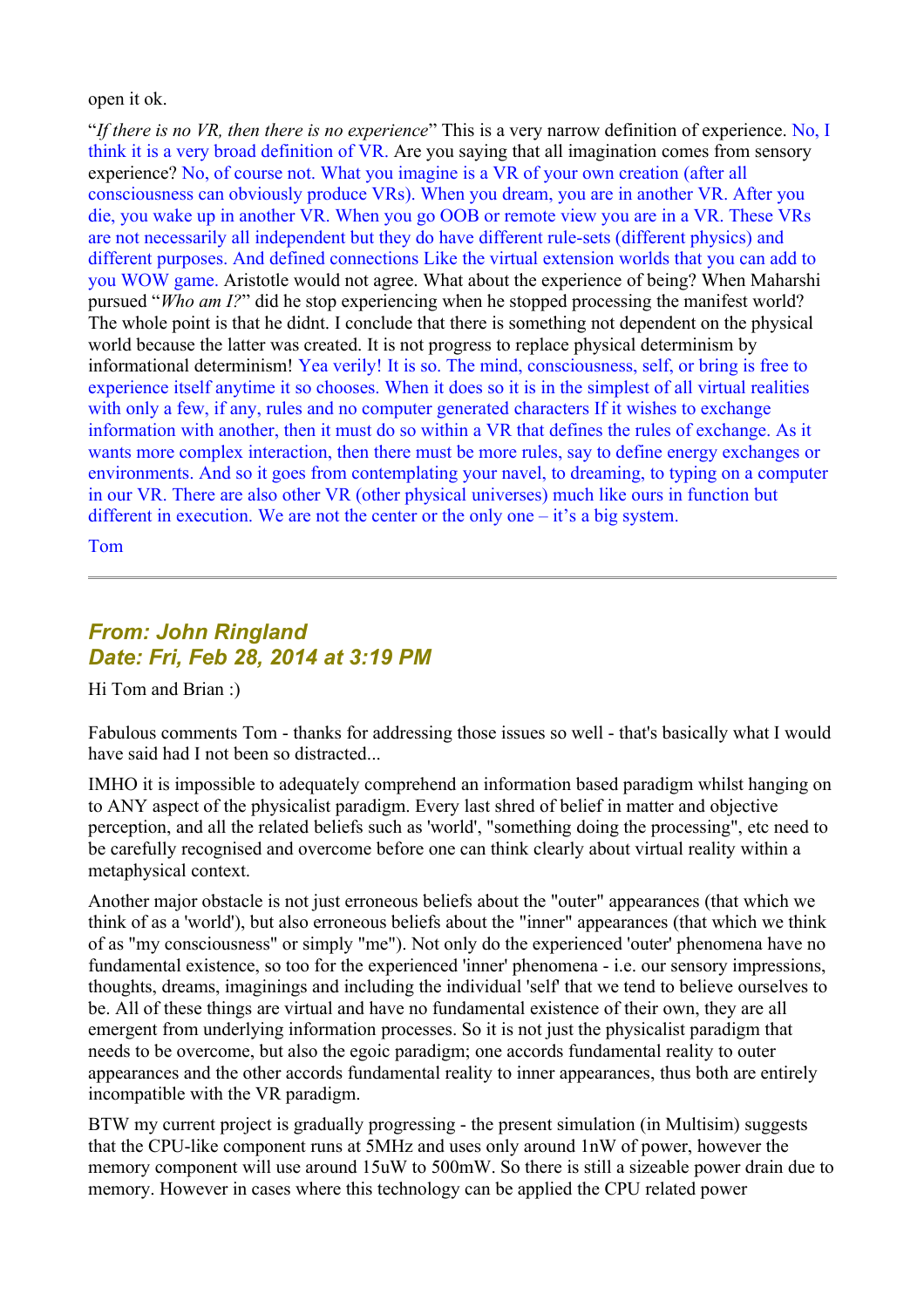consumption can essentially be eliminated, leaving only the memory related power consumption. So it might have a niche... if so I will pursue it because I could do with some funding to sustain my research. I'm currently rebuilding the design in another simulator (Proteus) to test the accuracy of the measurements.

All the best :) John

### *From: Tom Campbell Date: Sat, Mar 1, 2014 at 6:32 AM*

John, Brian,

See my comments in blue below

Brian, I hope this top level description helps form up my approach for you.

Tom

**From:** John Ringland **Sent:** Thursday, February 27, 2014 11:20 PM

Hi Tom and Brian :)

Fabulous comments Tom - thanks for addressing those issues so well - that's basically what I would have said had I not been so distracted...

IMHO it is impossible to adequately comprehend an information based paradigm whilst hanging on to ANY aspect of the physicalist paradigm. Every last shred of belief in matter and objective perception, and all the related beliefs such as 'world', "something doing the processing", etc need to be carefully recognised and overcome before one can think clearly about virtual reality within a metaphysical context. Yes. Agreed. A nonphysical reductionist paradigm will run into many of the same problems as the physical reductionist paradigm.

A photon is not defined in PMR until someone in PMR measures it (until some virtual avatar requires information in their data-stream to define what they are looking at). There is really no such thing as a photon – a photon is something we event out of thin air, it represents a model that we construct in our heads to help us understand certain measured effects (like the photoelectric effect). **We can only measure effects** and then, because it makes us feel better to posit a material cause, we invent/assume a photon – same for an electron and for all atomic and subatomic particles).

A virtual reality game/simulation/world simply puts data in an virtual players data-stream that describes an effect, a result of a measurement – the **underlying cause** is not rendered, not does it need to be calculated from sub-atomic particles – higher level representations (like Newton's Laws) is usually good enough (even a flat earth is plenty good enough for short distances). "**Good enough**" means that any errors are covered by the natural uncertainty inherent in the measurement. **There is never a reason to provide more accurate information to any individual (in their datastream) than what is required by that individuals personal measurement at a practical level**. In general, the "underlying causes" are defined by the simulation's rule-set (which is a set of conditions, relationships, and constraints) which determines how the simulation (potential virtual world) **evolves** from initial conditions and constants to eventually form an "inhabitable" virtual world.

An "inhabitable" virtual world represents a usable multi-player virtual reality like, for example, our PMR or World Of Warcraft (WOW). Our PMR interactive, multiplayer, VR simulation, and its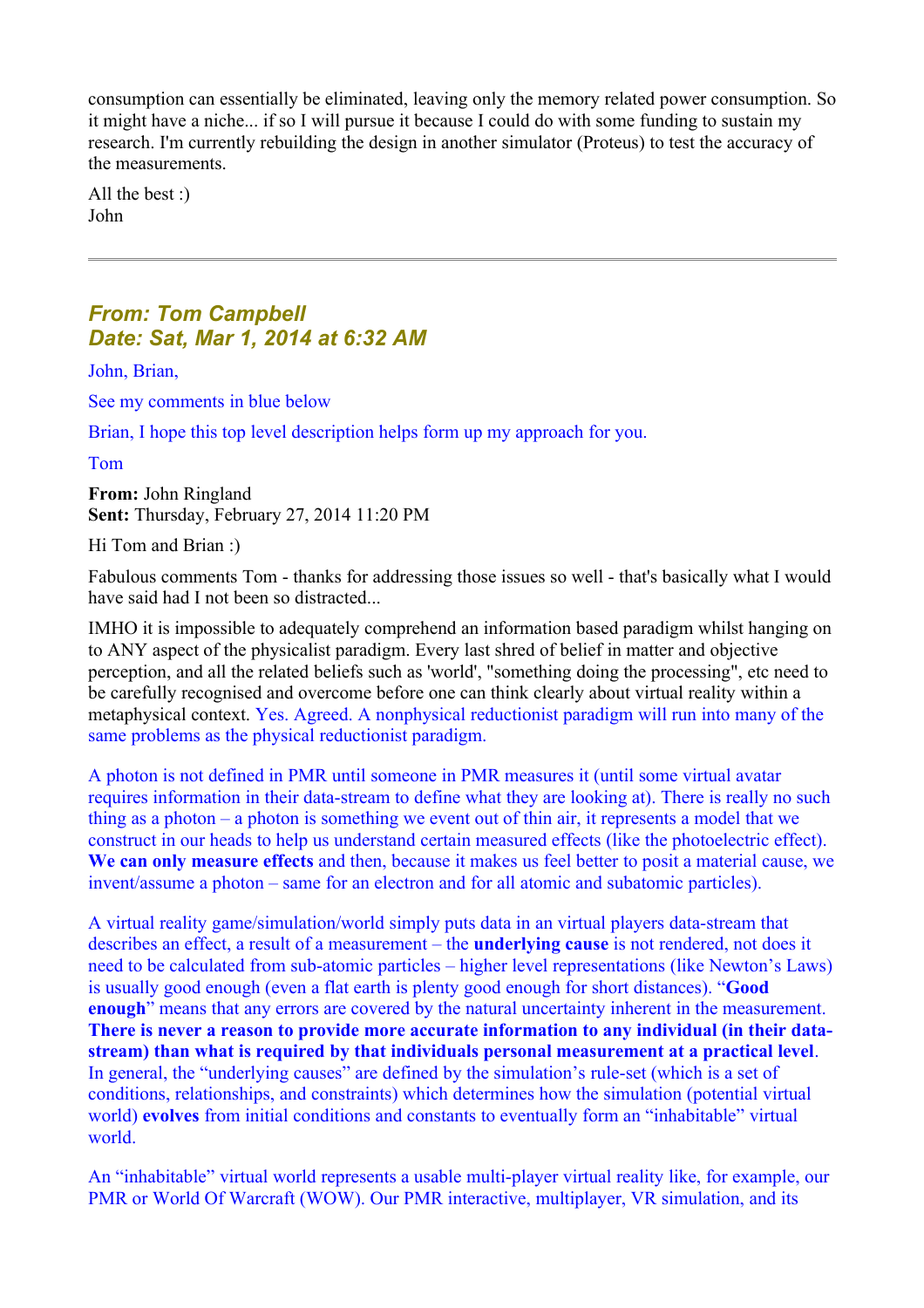underlying rule-set, define the content and constraints placed upon the data streams sent to individuated units of consciousness (IUOC) – just as WOW's rule-set defines the content and constraints placed upon the data streams sent to the computer of human players engaged in the WOW game. Just like in the PMR (our seemingly physical universe) game, the WOW server only represents effect and ignores underlying causes except that the rule-set must be obeyed. Until an elf invents an electron microscope, the WOW server has no interest in particles smaller than a pebble….and then only has an interest in sending the appropriate data (according to the WOW ruleset) to that one elf. Everybody else gets much higher level representations like flat earth for short distances that never require any underlying detail (likewise for the scientist elf as soon as he looks away from the microscope). Instead, they require a probability distribution that represents "good enough" from which random draws are taken. The WOW server does not have to provide oxygen for its virtual characters to breathe any more than the PMR server has to provide oxygen for its virtual characters (us) to breath. Yet in both VRs, a player's avatar can drown if the probability of having enough oxygen is low enough e.g., if your head is under water).

The fundamental difference between the PMR VR and the WOW VR is that the PMR VR evolved (an ongoing open-ended process that includes evolving our avatars). In contrast, the WOW VR was programmed (much simpler and more shallow and limited process -- limited by the time, energy, knowledge, and imagination of the programmers).

Where the rule-set allows multiple possible results for a given measurement (almost all the time), a probability distribution is generated to represent the likelihood of each result. When the measurement is made, a random draw is made from that probability distribution and a specific result for that measurement is selected – thus, more likely results are more likely to be selected.

Note that much of the implied computation for a PMR VR inhabited by 7 billion virtual avatars does not require a quantum computer…indeed, to compute the data-stream for the average avatar, a quantum computer would be overkill. The computations generating the simulation VR, and the computations generating the data-streams going to each IUOC player (who is playing an avatar in the game), are **two very different set of computations**. The first computes the VR's possibilities, form, and function, while the second computes the probable results of measurements by avatars within the simulation. The simulation producing the evolving VR serves as a source of constraints to place upon the data-streams sent to each player.

Double slit experiment: There is no such thing as particles… only more or less probable potential particles until an avatar requires some information about the effects of these assumed particles. Nevertheless, using standard vernacular that assumes that atoms, electrons, and photons actually exist: The devices that produce photons just randomly pop them off as atoms decay. They (atoms, electrons, or photons) don't exist in PMR until someone measures the effects of one. So, according to the rule-set and probability, they pop out of atoms and are moving toward double slits. The so called "photons" exist only as a potential particle described by probability since they are as yet unmeasured. When they get to the two slits no measurements are being made so they must continue on their probable journey as probability functions until they get to the screen where a measurement is made. There they distribute themselves according to their probability of being any particular place. Here is how a given particle ends up in a specific place on the screen: at the screen, there exists a probability distribution that was computed from unique interference pattern of the probabilities passing through each slit. A random draw from this probability distribution selects a position on the screen and the particle lands (is placed) there. Then another particle and then another, etc., until a diffraction pattern emerges

Since we are the ones that make up the fiction of photons existing, we confuse ourselves. The LCS indulges in no such fiction (does not share the human's illusion) and simply produces a virtual particle according to whatever falls out of random draws from the probability distribution computed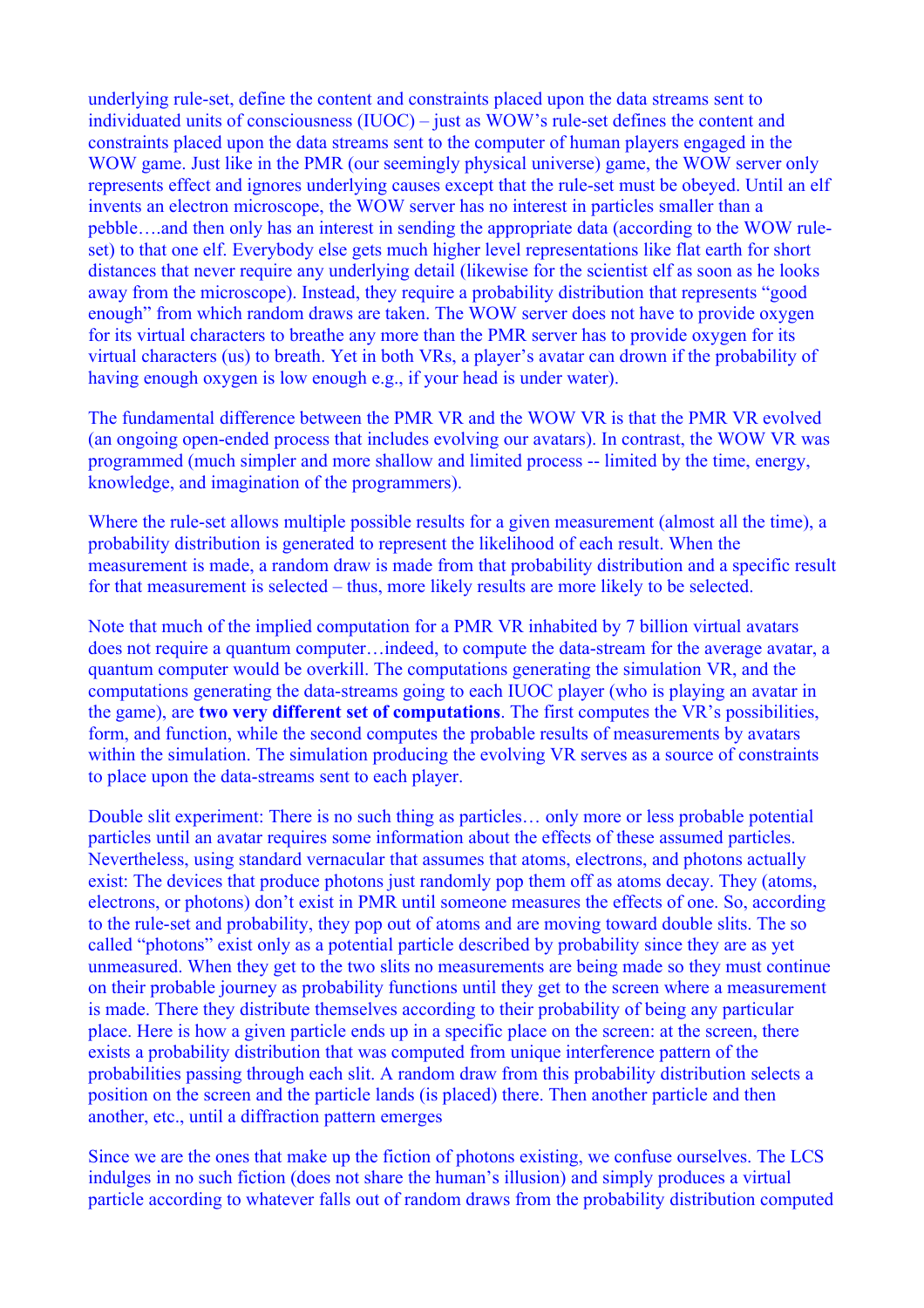#### when and where a measurement is finally made.

Another major obstacle is not just erroneous beliefs about the "outer" appearances (that which we think of as a 'world'), but also erroneous beliefs about the "inner" appearances (that which we think of as "my consciousness" or simply "me"). Not only do the experienced 'outer' phenomena have no fundamental existence, so too for the experienced 'inner' phenomena - i.e. our sensory impressions, thoughts, dreams, imaginings and including the individual 'self' that we tend to believe ourselves to be. All of these things are virtual and have no fundamental existence of their own, they are all emergent from underlying information processes. So it is not just the physicalist paradigm that needs to be overcome, but also the egoic paradigm; one accords fundamental reality to outer appearances and the other accords fundamental reality to inner appearances, thus both are entirely incompatible with the VR paradigm. Yes. Exactly so. All the "nonphysical structure" found in Eastern and Western esoteric traditions, and New Age books: levels, OOB realms, higher-selves, over-souls, nonphysical bodies, etc. are all simply metaphors constructed out of our own PMR experience, beliefs, and imagination. To oversimplify: The LCS (a digital information system) is real, everything else is virtual (a construct of the LCS). What is outside of the finite LCS is simply unknown and unknowable to us.

BTW my current project is gradually progressing - the present simulation (in Multisim) suggests that the CPU-like component runs at 5MHz and uses only around 1nW of power, however the memory component will use around 15uW to 500mW. So there is still a sizeable power drain due to memory. However in cases where this technology can be applied the CPU related power consumption can essentially be eliminated, leaving only the memory related power consumption. So it might have a niche... if so I will pursue it because I could do with some funding to sustain my research. I'm currently rebuilding the design in another simulator (Proteus) to test the accuracy of the measurements. Power consumption, though very important, is not the biggest constraint facing computer designers. A related, but, I think, more important constraint in hardware designs requiring lots of cycles (high throughput) is heat dissipation and most of that heat is generated by the CPU. A low power CPU would greatly reduce if not outright solve that problem. Whether or not your idea would support high throughput processing is yet to be demonstrated but if it can, it should be a big winner.

Tom

## *From: John Ringland Date: Sat, Mar 1, 2014 at 7:59 PM*

Hi Tom and Brian,

Interesting points Tom! I agree with you that information is only processed when the result is experienced from some perspective and the result only needs to be sufficient to the needs of that perspective.

However your comments raise a significant point of difference between us, which it might be interesting to explore. Perhaps I could call it the issue of "the degree of perspective occupation". I'll explain what I mean by that...

I know from my own experience that I experience things, and what I experience implies that there are others who also experience things. This is what I mean by a 'perspective', i.e. it seems to me that there are some others that behaves as if they experience things and respond to them so it seems that they have a perspective. If I accept that they do in fact experience things then I consider that perspective to be 'occupied' by some experiential process. If I believe that the other only 'seems' to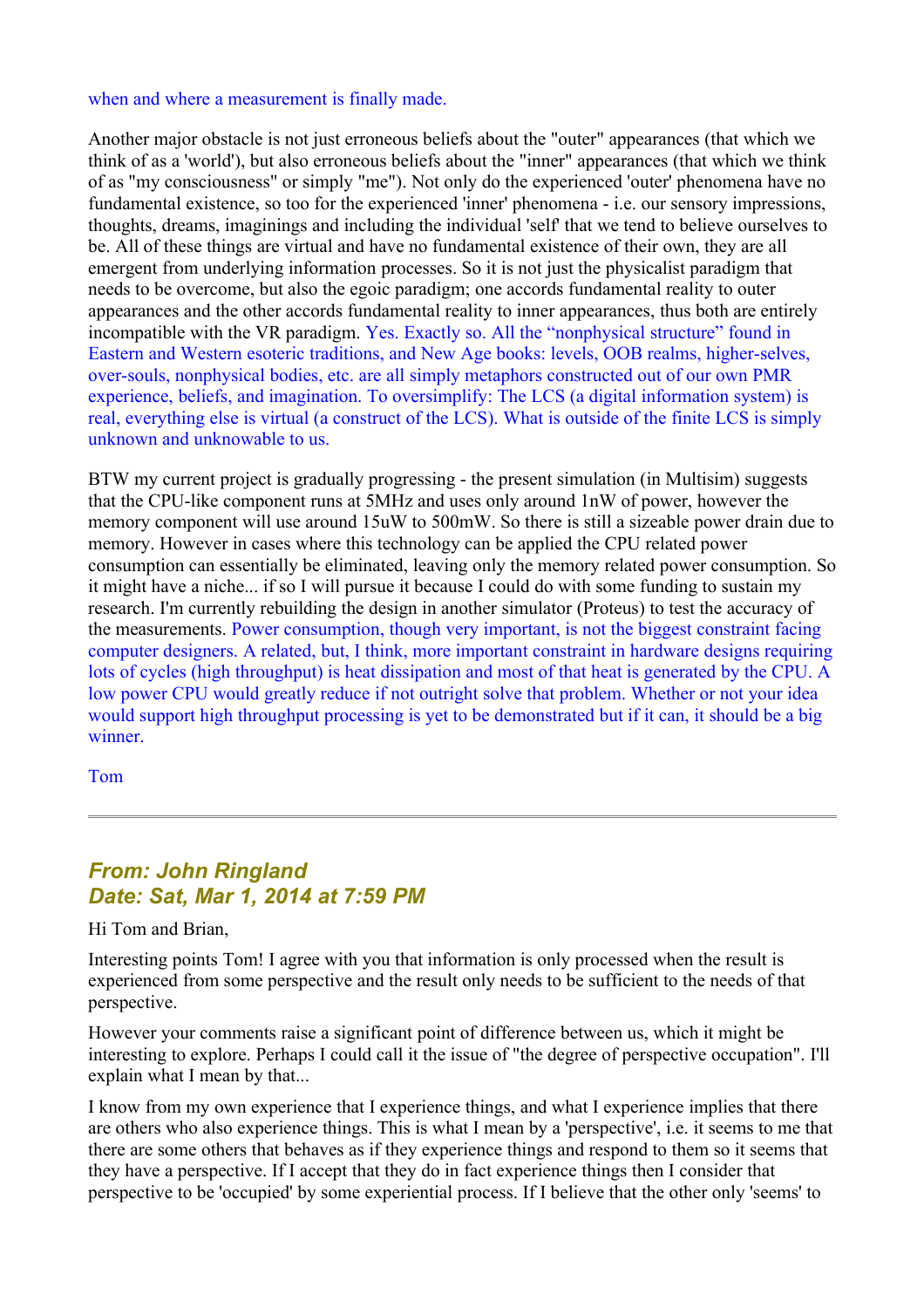experience things but in fact doesn't then I consider the perspective to be unoccupied. This forms a spectrum of propositions...

At one extreme are ideas such as behavioural psychology, which proposed that all perspectives are unoccupied in the sense that it may appear that we experience things and respond to them, however that is just an appearance and really there is no experiential process at all so nobody ever experiences anything, we only seem to. Although our own experiences contradict this so the idea didn't last very long...

One step away from this extreme we have solipsism, where only "my perspective" is occupied and all other perspectives are unoccupied - every 'other' is just an appearance that I apprehend from my perspective and although they appear to experience things that is just an appearance. Due to our social nature this is very rare because we cannot help but believe that other humans experience things.

A very common variant is the idea that only humans experience things from their perspective and all other perspectives are unoccupied. E.g. it might look as if animals experience things but really they are just 'automatons'.

Another common variant is that all biological organisms experience things from their perspective whilst all other 'inanimate' perspectives are unoccupied.

Then there is the idea that sophisticated technological devices could also experience things so they too could have an occupied perspective.

Then finally at the other extreme is the idea that ALL systems have experiences (not necessarily like us, but appropriate to their nature), hence there are no unoccupied perspectives at all. Thus it is impossible for something to be 'inanimate' or an 'automaton'.

This is a difficult issue to approach because we can only ever experience our own experiences and we can never know for certain if there are any others who also experience. If we were to devise theories based solely on what can be proven to be true we would all have to become solipsists and my theory would only need to account for my experiences.

However it seems quite reasonable to go beyond that and infer that others do in fact experience things. However which 'others' we accept as having experiences determines where along the spectrum our ideas fit.

I'm not exactly sure where your ideas fit along this spectrum, however your comment about "PMR VR inhabited by 7 billion virtual avatars" implies that you are suggesting that only humans experience things and all other perspectives are unoccupied. I'd be interested to know more about how your ideas relate to this issue.

My ideas stem from SMN, which requires that all virtual systems have both an observable appearance and an experiential process - and all system interactions are driven by the system's experiences and reactions. Thus if systems could not experience each other then there would be no system interactions and nothing could happen within the VR. Thus I propose that all virtual systems have experiences from their perspective and there is no such thing as an unoccupied perspective or an inanimate system or an automaton.

I don't suggest that the experiential process of a complex system has fundamental reality - it is an emergent phenomenon due to many meta-system transitions, which lead not only to more complex outer appearances for complex systems, but also to more complex experiential processes for complex systems. Thus my experiential process is emergent from the integrated experiential processes of the cells in my body. Likewise, when we integrate into complex societies and organisations, these complex systems that we form into also come to experience things from their own perspective. I find that this approach helps me to make sense of the global politics between nations, the actions of corporations and so on.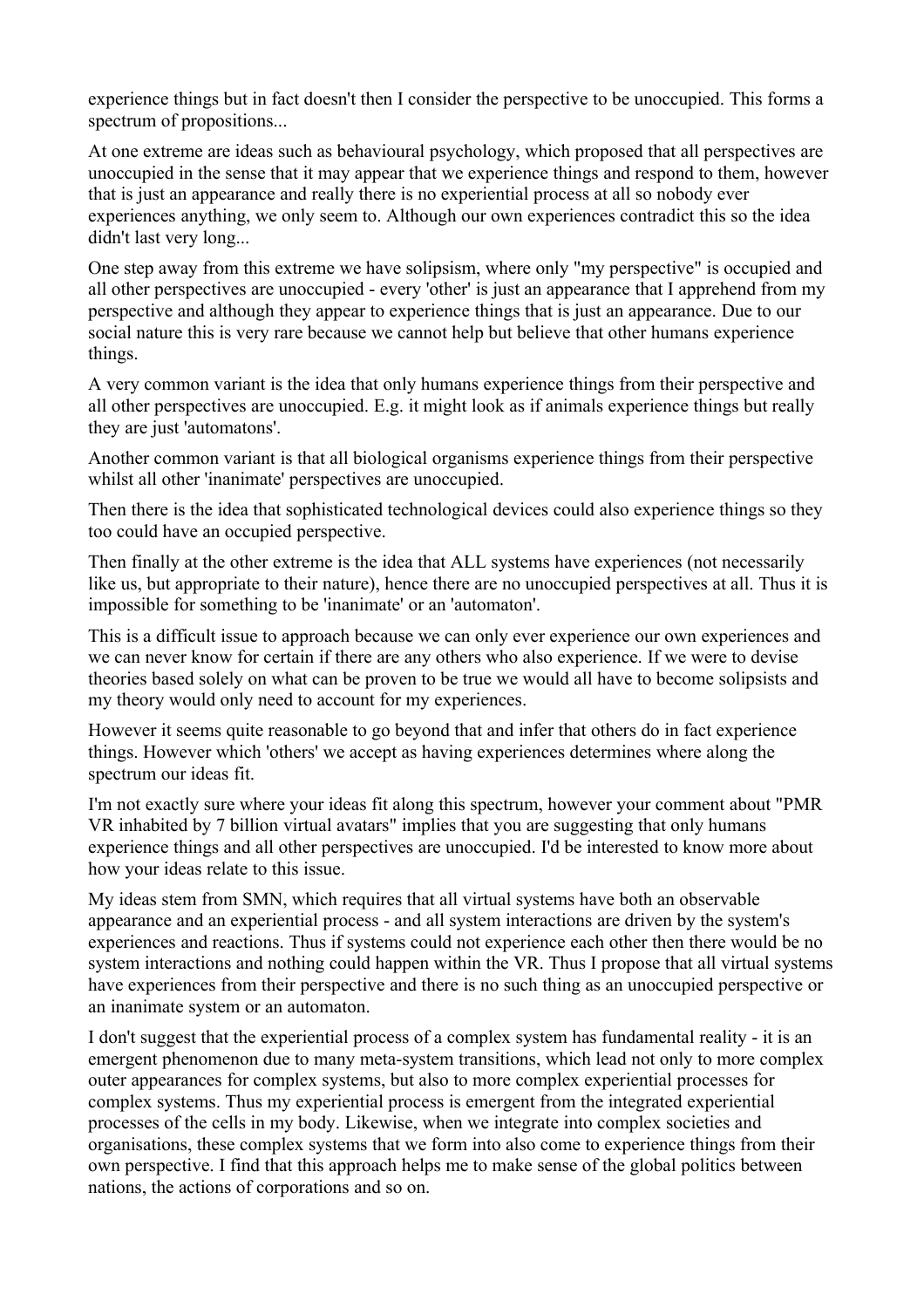Both of you have suggested that this approach would lead to too much computation but I don't see why. It does lead to a lot of computation but there is nothing that we can observe about this universe or infer from fundamental principles that suggests anything about the maximum capacity of the animating process. We can infer its \*\*minimum\*\* capacity but there is nothing at all that can tell us anything about its maximum capacity.

In the materialist paradigm we don't say there is some maximum size to the physical universe beyond which it is just too big. Instead we infer how big the universe appears to be and we accept that, even if it is vastly bigger than anything we have previously imagined. Some might feel that it is too big but there is no rational reason for that, it is just that it is bigger than anything they are used to thinking about. The same applies to the computational paradigm - it doesn't make sense to draw a line and say that beyond that it is just too much computation - instead we infer how much computation is required and we accept that, even if it is vastly more than anything we have previously imagined.

Anyway, that is where my ideas currently fit along the spectrum. I'm interested to know more about where your ideas fit... both Tom and Brian...

All the best :) John

# *From: Tom Campbell Date: Sun, Mar 2, 2014 at 12:58 PM*

John, Brian

See blue below.

Tom

**From:** John Ringland **Sent:** Saturday, March 01, 2014 4:00 AM

Hi Tom and Brian,

Interesting points Tom! I agree with you that information is only processed when the result is experienced from some perspective and the result only needs to be sufficient to the needs of that perspective.

However your comments raise a significant point of difference between us, which it might be interesting to explore. Absolutely! It is the differences that produce our opportunity to learn. Exploring them is an imperative – never waste such an opportunity. Perhaps I could call it the issue of "the degree of perspective occupation". I'll explain what I mean by that...

I know from my own experience that I experience things, and what I experience implies that there are others who also experience things. This is what I mean by a 'perspective', i.e. it seems to me that there are some others that behaves as if they experience things and respond to them so it seems that they have a perspective. If I accept that they do in fact experience things then I consider that perspective to be 'occupied' by some experiential process. If I believe that the other only 'seems' to experience things but in fact doesn't then I consider the perspective to be unoccupied. This forms a spectrum of propositions...

At one extreme are ideas such as behavioural psychology, which proposed that all perspectives are unoccupied in the sense that it may appear that we experience things and respond to them, however that is just an appearance and really there is no experiential process at all so nobody ever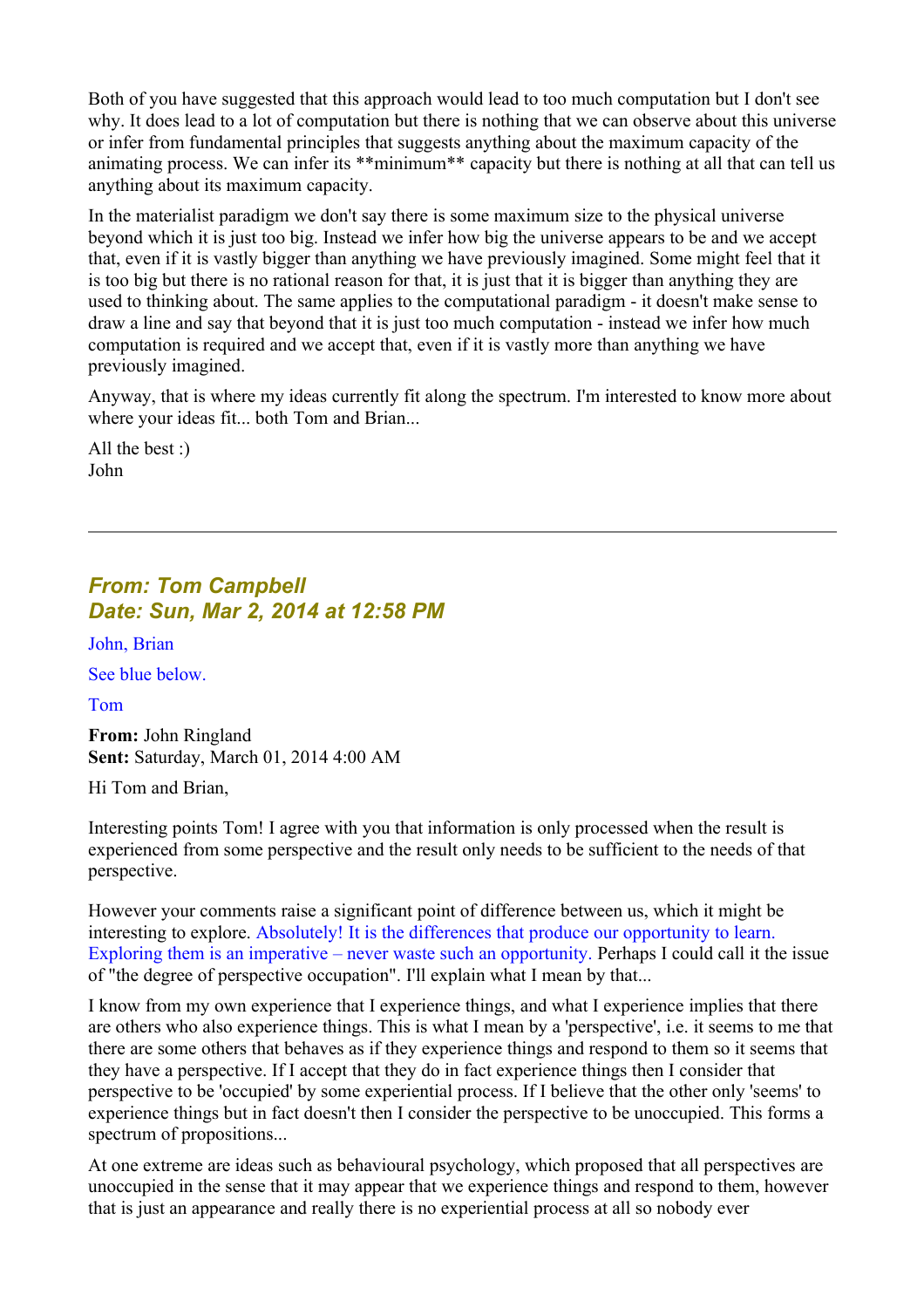experiences anything, we only seem to. Although our own experiences contradict this so the idea didn't last very long...

One step away from this extreme we have solipsism, where only "my perspective" is occupied and all other perspectives are unoccupied - every 'other' is just an appearance that I apprehend from my perspective and although they appear to experience things that is just an appearance. Due to our social nature this is very rare because we cannot help but believe that other humans experience things.

A very common variant is the idea that only humans experience things from their perspective and all other perspectives are unoccupied. E.g. it might look as if animals experience things but really they are just 'automatons'.

Another common variant is that all biological organisms experience things from their perspective whilst all other 'inanimate' perspectives are unoccupied.

Then there is the idea that sophisticated technological devices could also experience things so they too could have an occupied perspective.

Then finally at the other extreme is the idea that ALL systems have experiences (not necessarily like us, but appropriate to their nature), hence there are no unoccupied perspectives at all. Thus it is impossible for something to be 'inanimate' or an 'automaton'.

This is a difficult issue to approach because we can only ever experience our own experiences and we can never know for certain if there are any others who also experience. If we were to devise theories based solely on what can be proven to be true we would all have to become solipsists and my theory would only need to account for my experiences.

However it seems quite reasonable to go beyond that and infer that others do in fact experience things. However which 'others' we accept as having experiences determines where along the spectrum our ideas fit.

I'm not exactly sure where your ideas fit along this spectrum, however your comment about "PMR VR inhabited by 7 billion virtual avatars" implies that you are suggesting that only humans experience things and all other perspectives are unoccupied. I'd be interested to know more about how your ideas relate to this issue. No. the 7 billion where just a small slice of conscious entities, a stand in or symbol for all the rest – I couldn't list them all without creating a rather long clunky sentence.:-)

Definitions: I define a conscious entity as an awareness that has a finite decision space (has significant choices that it can make and the free will to make them). A tree may have a rudimentary awareness but it has no decision space that I know of, so I do not call it conscious. A rock has no awareness and no decision space. Both a man, a dog, and a bumblebee have awareness and a finite decision space so I call them conscious entities. Social constructs don't qualify as conscious except metaphorically speaking (see below for more detail)

My ideas stem from SMN, which requires that all virtual systems have both an observable appearance and an experiential process - and all system interactions are driven by the system's experiences and reactions. Thus if systems could not experience each other then there would be no system interactions and nothing could happen within the VR. Thus I propose that all virtual systems have experiences from their perspective and there is no such thing as an unoccupied perspective or an inanimate system or an automaton. I think we may disagree over rocks since rocks make no freewill choices. Plants and other living things that have no decision space (their actions are hardwired and not a result of free choice) may have a rudimentary awareness and thus may receive a vague datastream (something we would associate more with feeling than intellect), but their reactions to (interactions with) that data stream are never manifest in freewill choices. We can only share their feelings. Yes my definition of consciousness requiring a finite free will decision space is entirely arbitrary. But I find it very useful and easy to explain and it keeps the definition of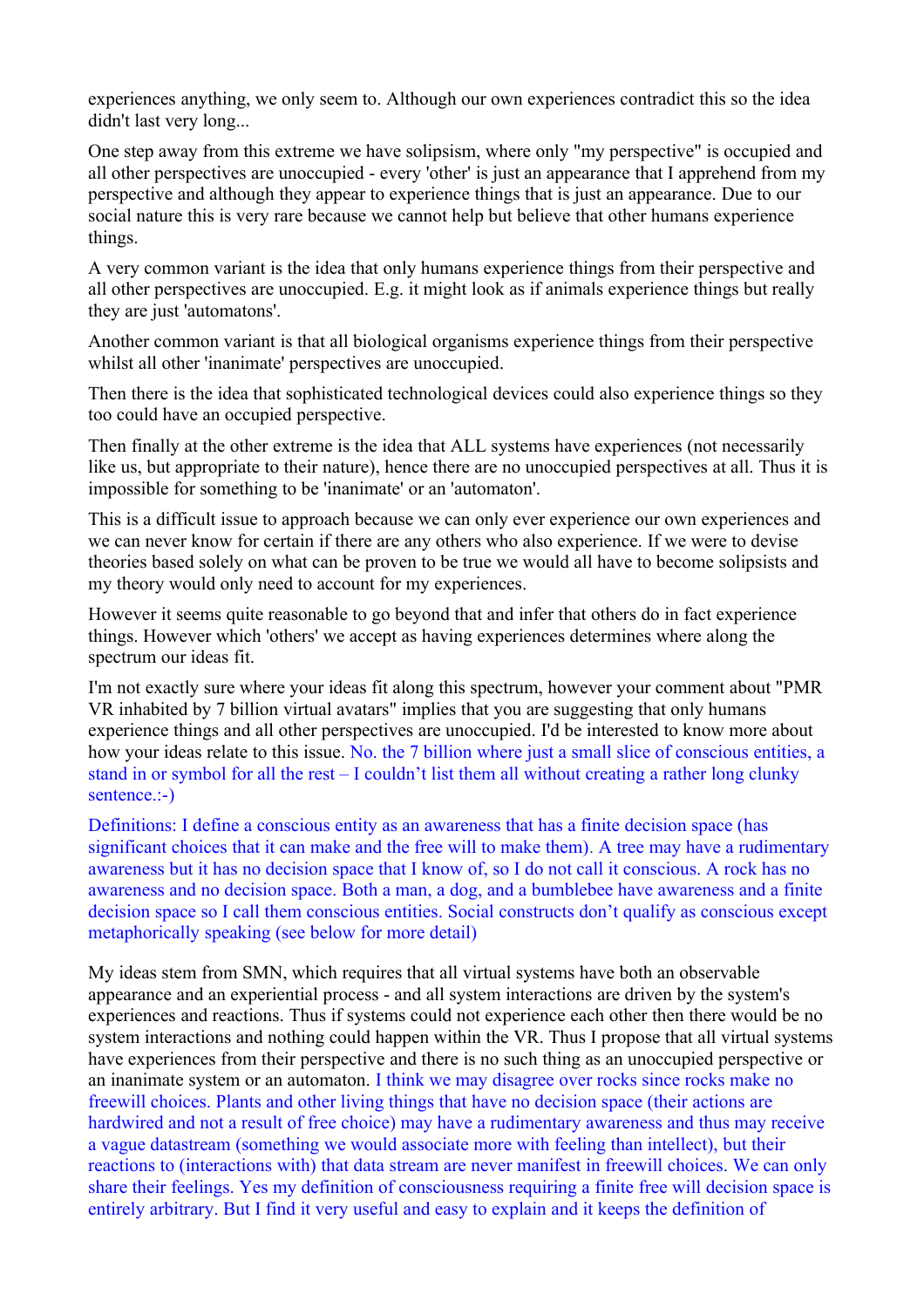consciousness crisp, clear and clean. No arguments about what plants think about the double slit experiment. J

I don't suggest that the experiential process of a complex system has fundamental reality That depends on how you define "fundamental" and whether the "complex system" of which you speak is fundamental under your definition. The complex system (C) may be a derivative of another more fundamental complex system (subsystem B). Also complex system (C) may derive another less fundamental complex system (D). **Thus, it may be that:** From the perspective of D, C is fundamental and B, if it exists, is unknown and theoretically unknowable. Likewise, From the perspective of C, B is fundamental, D is a known derivative of itself (a subsystem of C) and A, if it exists, is unknown and theoretically unknowable. From the perspective of B, there may or may not be anything more fundamental than itself – there may or may not be a complex system A. B may have simply **evolved**, pulled itself up by the bootstraps of its inherent potential, and was not derived from a more complex system but rather from a much simpler but more fundamental and pervasive one. Here the existence of A is only hypothetical i.e., entirely the product of (self-referential) conjecture from B and wild meaningless guessing from C or D. B is the LCS, C is us in the PMT VR, and D is an advanced future WOW game with conscious elves. From D's view, C is correctly defined as fundamental (the potential existence of A and B is theoretically unknowable). From C's view, B is correctly defined as fundamental (A is theoretically unknowable). How I, from my perspective, define the words "fundamental" and "virtual") is that the LCS is fundamental and all else causally downstream is virtual – and that no intelligent comment can be made about the causal upstream without assuming that it must be like us which I see as logically unsupportable since, by definition, the subsystem cannot know everything about the supersystem or it wouldn't actually be a subsystem (and we know very, very little of our supersystem.). - it is an emergent phenomenon due to many meta-system transitions, which lead not only to more complex outer appearances for complex systems, but also to more complex experiential processes for complex systems. Thus my experiential process is emergent from the integrated experiential processes of the cells in my body. The cells of your body aren't living physical cells. You have a virtual body. Your cells are bits of information and those cells that aren't being measured (looked at) are only potential information. Thus, Your awareness, your consciousness, is emergent from potential information that has never been computed yet and for the most part will never be computed. The cells of your body are, for the most part, like the cells of anything else that doesn't exist in PMR (isn't being measured so doesn't exist in any conscious beings datastream)– like the cells of T-Rex or flying pink elephants. . Reality in a VR is defined only by the information in the datastreams of its players.) are Likewise, when we integrate into complex societies and organisations, these complex systems that we form into also come to experience things from their own perspective. I find that this approach helps me to make sense of the global politics between nations, the actions of corporations and so on. I define a conscious entity as one that has a finite decision space (has significant choices that it can make and the free will to make them). The systems we form, like nations, have zero decision space, it is the people within those systems who make the decisions. Yes, such systems can take on a "life of its own" but that is a metaphor not a fact. This metaphorical life is animated by all the consciousness being in that system and it is these beings who are modified by the choices, decisions, and attitudes of all those who have come before them and all those with which they interact. The life of a nation is created and carried forward by the lives of its people. Eliminate all the people and what sort of free will choices will the nation (which no longer exists) make?

Both of you have suggested that this approach would lead to too much computation I don't relate to this comment, probably because I don't really understand what your position is. but I don't see why. It does lead to a lot of computation but there is nothing that we can observe about this universe or infer from fundamental principles that suggests anything about the maximum capacity of the animating process. We can infer its \*\*minimum\*\* capacity but there is nothing at all that can tell us anything about its maximum capacity. I agree with all that. I don't mind big, even much bigger than big is ok with me, but I do mind big and unnecessary. Evolved systems are seldom wantonly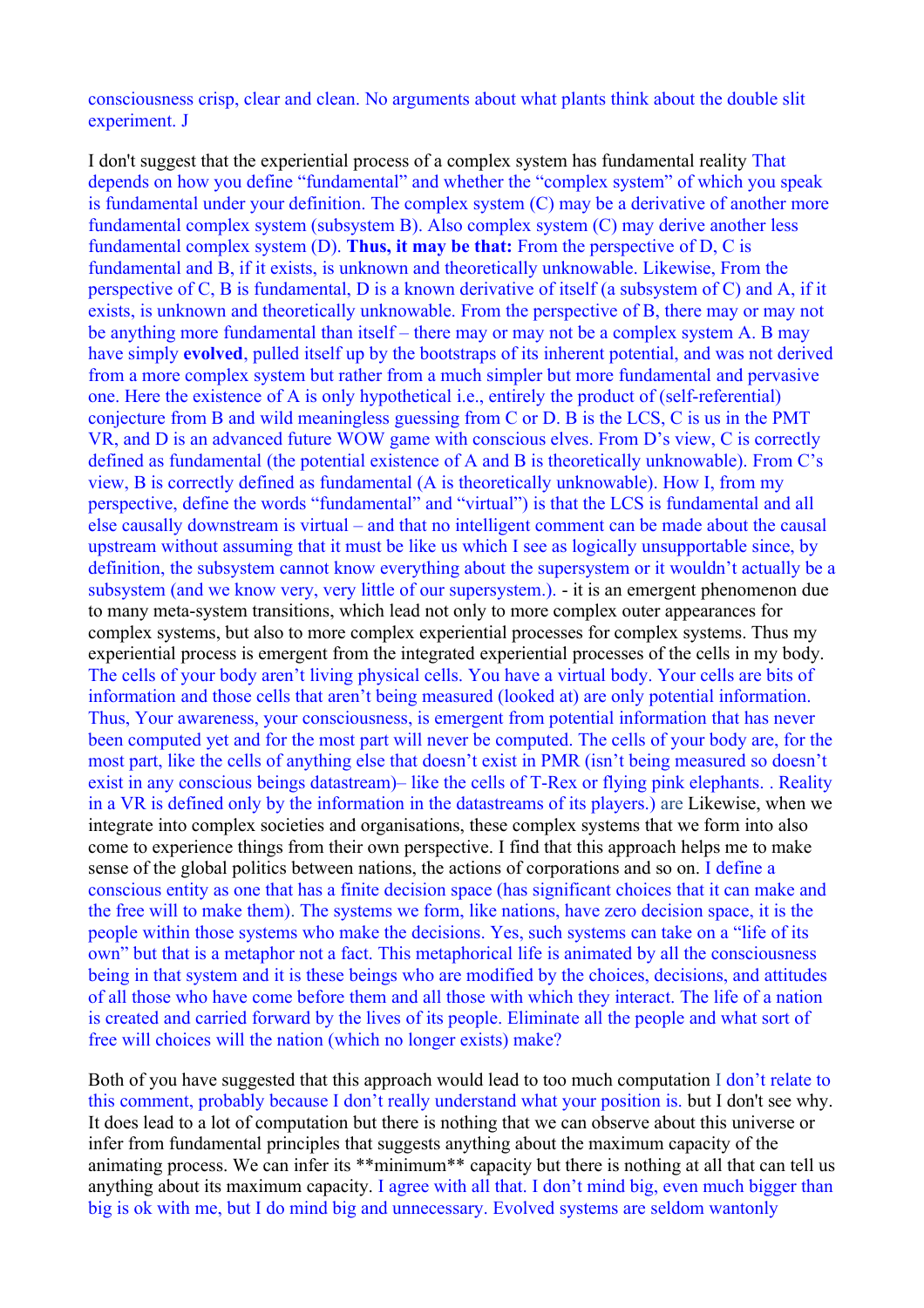wasteful (like many worlds or both physical and nonphysical reductionism) spending zillions of cycles computing wholly unnecessary (useless) information.

In the materialist paradigm we don't say there is some maximum size to the physical universe beyond which it is just too big. Instead we infer how big the universe appears to be and we accept that, even if it is vastly bigger than anything we have previously imagined. Some might feel that it is too big but there is no rational reason for that, it is just that it is bigger than anything they are used to thinking about. The same applies to the computational paradigm - it doesn't make sense to draw a line and say that beyond that it is just too much computation - instead we infer how much computation is required and we accept that, even if it is vastly more than anything we have previously imagined. No problem there.

## *From: John Ringland Date: Tue, Mar 4, 2014 at 12:58 PM*

Hi Tom and Brian,

See my comments in purple...

Ciao :) John

On Sun, Mar 2, 2014 at 12:58 PM, Tom Campbell wrote: John, Brian

See blue below.

Tom

**From:** John Ringland **Sent:** Saturday, March 01, 2014 4:00 AM

Hi Tom and Brian,

Interesting points Tom! I agree with you that information is only processed when the result is experienced from some perspective and the result only needs to be sufficient to the needs of that perspective.

However your comments raise a significant point of difference between us, which it might be interesting to explore. Absolutely! It is the differences that produce our opportunity to learn. Exploring them is an imperative – never waste such an opportunity.

Excellent! It is interesting territory to explore :)

Perhaps I could call it the issue of "the degree of perspective occupation". I'll explain what I mean by that...

I know from my own experience that I experience things, and what I experience implies that there are others who also experience things. This is what I mean by a 'perspective', i.e. it seems to me that there are some others that behaves as if they experience things and respond to them so it seems that they have a perspective. If I accept that they do in fact experience things then I consider that perspective to be 'occupied' by some experiential process. If I believe that the other only 'seems' to experience things but in fact doesn't then I consider the perspective to be unoccupied. This forms a spectrum of propositions...

At one extreme are ideas such as behavioural psychology, which proposed that all perspectives are unoccupied in the sense that it may appear that we experience things and respond to them, however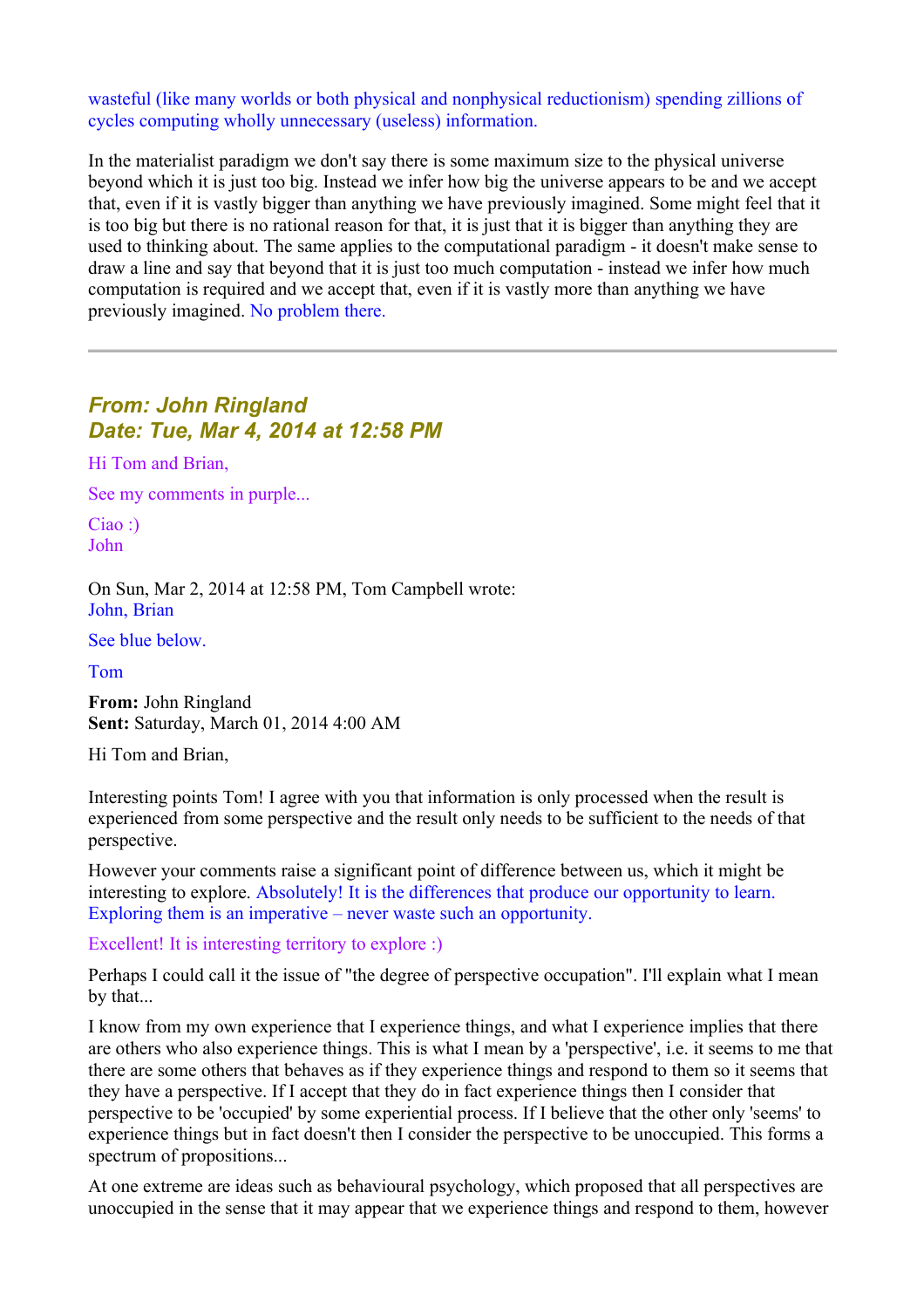that is just an appearance and really there is no experiential process at all so nobody ever experiences anything, we only seem to. Although our own experiences contradict this so the idea didn't last very long...

One step away from this extreme we have solipsism, where only "my perspective" is occupied and all other perspectives are unoccupied - every 'other' is just an appearance that I apprehend from my perspective and although they appear to experience things that is just an appearance. Due to our social nature this is very rare because we cannot help but believe that other humans experience things.

A very common variant is the idea that only humans experience things from their perspective and all other perspectives are unoccupied. E.g. it might look as if animals experience things but really they are just 'automatons'.

Another common variant is that all biological organisms experience things from their perspective whilst all other 'inanimate' perspectives are unoccupied.

Then there is the idea that sophisticated technological devices could also experience things so they too could have an occupied perspective.

Then finally at the other extreme is the idea that ALL systems have experiences (not necessarily like us, but appropriate to their nature), hence there are no unoccupied perspectives at all. Thus it is impossible for something to be 'inanimate' or an 'automaton'.

This is a difficult issue to approach because we can only ever experience our own experiences and we can never know for certain if there are any others who also experience. If we were to devise theories based solely on what can be proven to be true we would all have to become solipsists and my theory would only need to account for my experiences.

However it seems quite reasonable to go beyond that and infer that others do in fact experience things. However which 'others' we accept as having experiences determines where along the spectrum our ideas fit.

I'm not exactly sure where your ideas fit along this spectrum, however your comment about "PMR VR inhabited by 7 billion virtual avatars" implies that you are suggesting that only humans experience things and all other perspectives are unoccupied. I'd be interested to know more about how your ideas relate to this issue. No. the 7 billion where just a small slice of conscious entities, a stand in or symbol for all the rest – I couldn't list them all without creating a rather long clunky sentence.:-)

Definitions: I define a conscious entity as an awareness that has a finite decision space (has significant choices that it can make and the free will to make them). A tree may have a rudimentary awareness but it has no decision space that I know of, so I do not call it conscious. A rock has no awareness and no decision space. Both a man, a dog, and a bumblebee have awareness and a finite decision space so I call them conscious entities. Social constructs don't qualify as conscious except metaphorically speaking (see below for more detail)

Thanks for clarifying that. We have very different definitions in this regard so we will have to be careful not to misunderstand each other too much. Firstly, I agree with what you say within the context of your definitions, it seems quite reasonable to me too - from that perspective.

However the mode of consciousness that you describe is to me a very particular, high level mode of consciousness, which is exhibited by very complex systems such as ourselves. However there is a whole spectrum of consciousness that stretches right down to that "rudimentary awareness" that you acknowledge that trees exhibit, and deeper - down to the level of systems and interactions that we tend to think of as 'forces' or 'mechanical' interactions (for instance, between the molecules within a rock). That level is an even more basic level of consciousness. And it goes deeper still - right to the Source.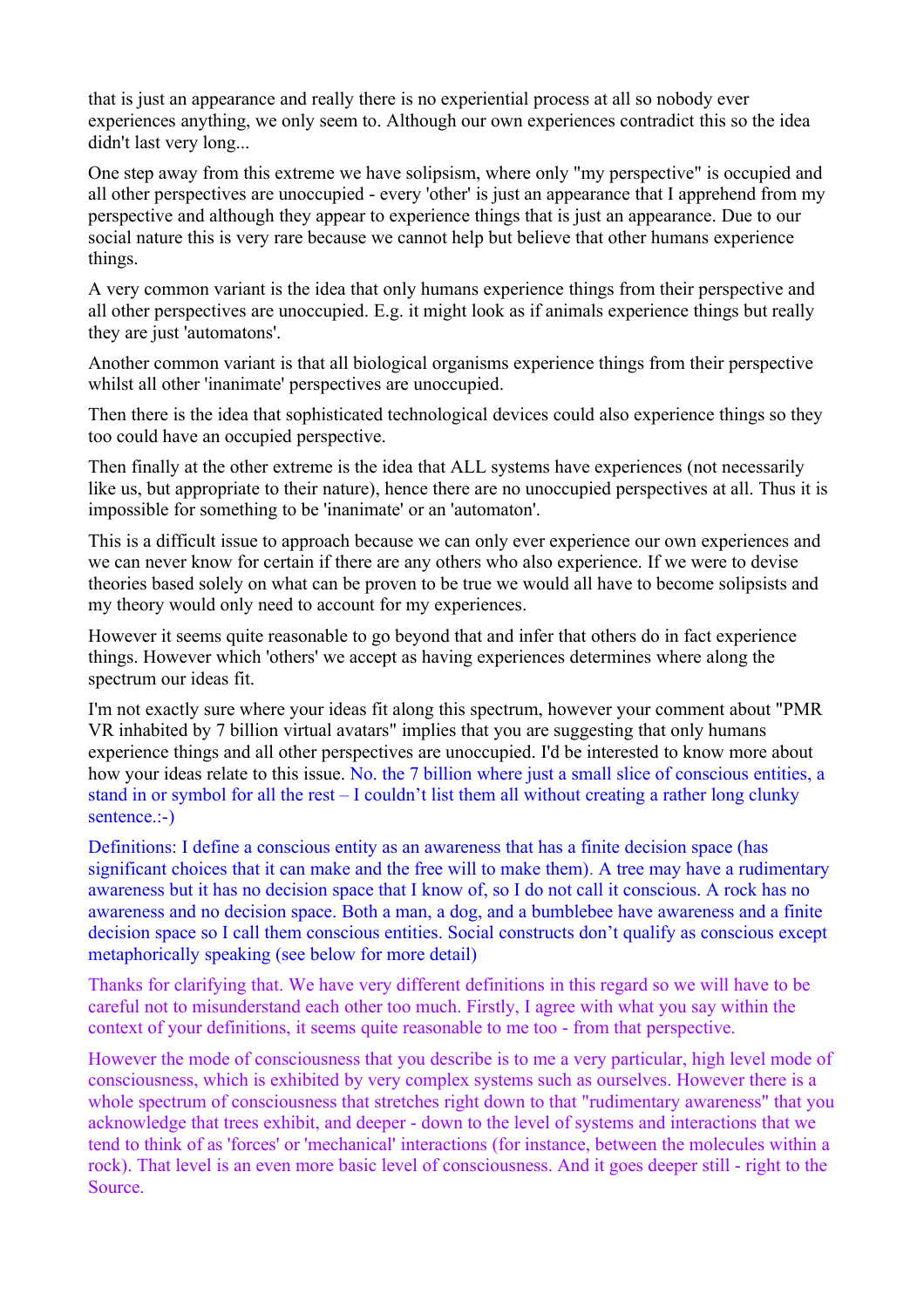Most people only ever experience the most complex and high level states of consciousness - e.g. everyday mind. However we can experience the deeper levels (samadhi) through meditation however the deepest levels are only ever aperceived by a very few. The complex mind is like a hall of mirrors, or an echo chamber filled with a crowd of voices. In comparison the deeper levels of consciousness are pure, direct awareness, without even awareness of awareness (no feedback loops of complexity or tangential perspectives) - no diffusion of the intensity. It is direct, raw awareness. It is this that is the thread out of which all the more complex variants of consciousness are woven.

If by the term "consciousness" we are talking about just the high level modes exhibited by complex systems such as ourselves then I agree with you that trees aren't conscious in that way, let alone rocks... In this context I would also agree with those who say that consciousness is an epiphenomenon of the brain (a virtual brain of course).

But if by the term "consciousness" we are talking about the whole spectrum of consciousness, from its most primal roots to its most familiar manifestation as everyday mind, then I would disagree that trees and rocks are devoid of that type of consciousness. Every manifest form is woven out of consciousness. Consciousness is the animating process that enlivens all virtual forms so no virtual form can exist without it.

My definition is common in Eastern culture (Yogic, Vedic, Buddhist, Taoist, etc) and your definition is common in Western culture (Descartes, cognitive science, mind/body dilemma, hard problem of consciousness). The different definitions often lead to confusion between the two cultures. Hopefully we can be alert enough to avoid the worst of that.

My ideas stem from SMN, which requires that all virtual systems have both an observable appearance and an experiential process - and all system interactions are driven by the system's experiences and reactions. Thus if systems could not experience each other then there would be no system interactions and nothing could happen within the VR. Thus I propose that all virtual systems have experiences from their perspective and there is no such thing as an unoccupied perspective or an inanimate system or an automaton. I think we may disagree over rocks since rocks make no freewill choices. Plants and other living things that have no decision space (their actions are hardwired and not a result of free choice) may have a rudimentary awareness and thus may receive a vague datastream (something we would associate more with feeling than intellect), but their reactions to (interactions with) that data stream are never manifest in freewill choices. We can only share their feelings. Yes my definition of consciousness requiring a finite free will decision space is entirely arbitrary. But I find it very useful and easy to explain and it keeps the definition of consciousness crisp, clear and clean. No arguments about what plants think about the double slit experiment. J

As you've probably already gathered from my comments above, its a difference in definitions... In the context of your definitions I too would disagree with my statement there. However in the context of my definition, do you now see what I was saying?

I'll rephrase it... obviously rocks have no decision space or free will - neither do they have a neocortex or other subsystems to give them such functionality. Likewise, we don't have terrabytes of RAM-like memory but if we gave ourselves the right implants we could enable that mode of consciousness for ourselves as well. Systems such as trees and rocks are a much more basic manifestation of consciousness. It is only via many levels of meta-system transitions that the higher levels of complex consciousness emerge -with sub-systems interacting and integrating into supersystems - eventually resulting in systems such as ourselves which are capable of experiencing ourselves as individual entities, with perceptual fields, memory, identity, self-image, life story, world-view and all manner of other complex functionality. Note: a meta-system transition is not an objective process - it too is virtual, different perspectives will perceive different system boundaries.

If a virtual system that I think of as "a rock" had no consciousness at all (using my definition here), if it has no primal awareness at all, then when I try to kick it, the fragments, molecules, atoms (or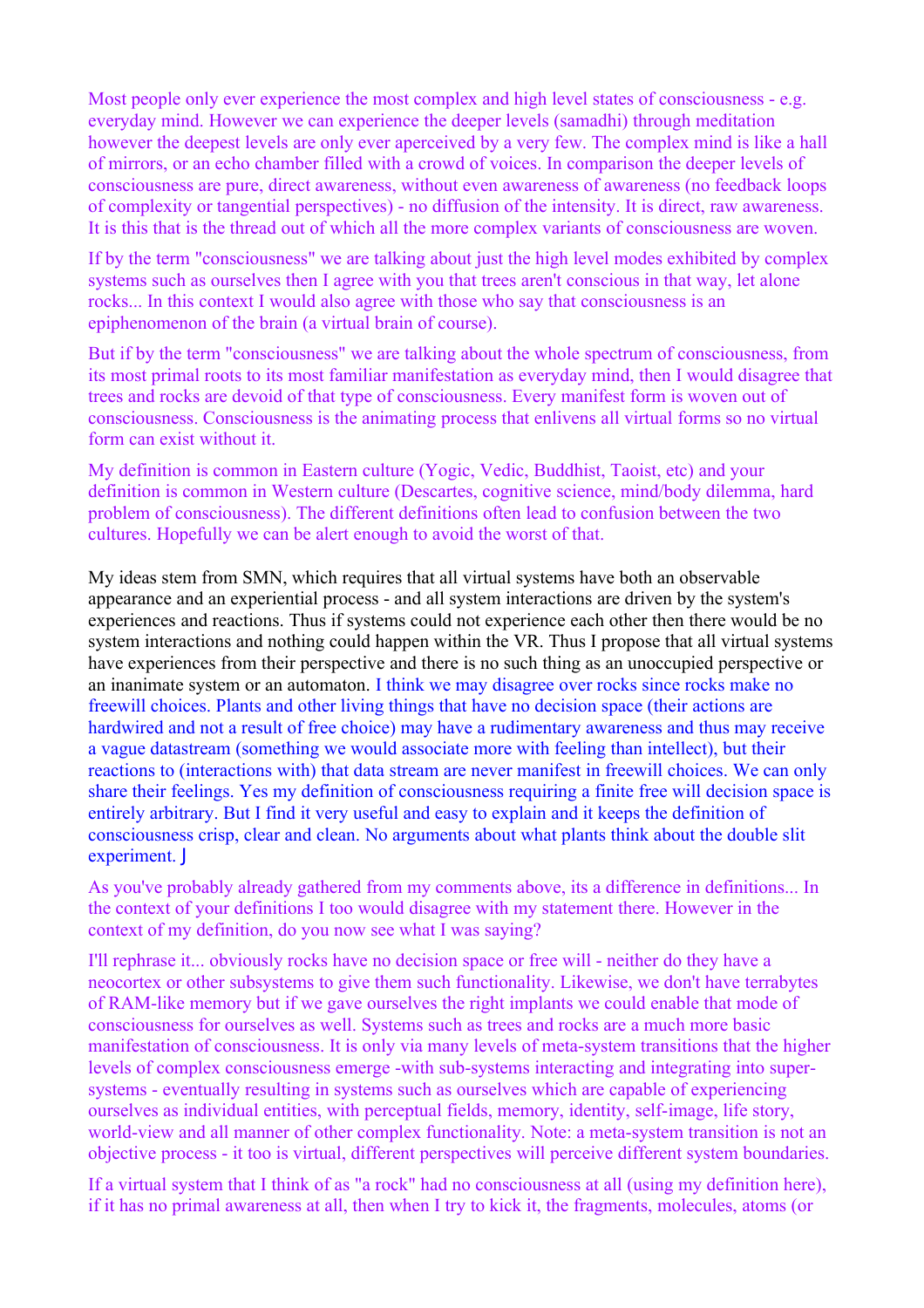any systems within that part of the holarchy) wouldn't even notice the kick. There would be no force transfer, no shockwave travelling through the rock, no displacement, simply nothing would happen, in fact I wouldn't even be able to see the rock, let alone kick it - it simply wouldn't exist in the virtual space if it had no animating process animating it into existence within the virtual space. Consciousness is the animating process of all systems so all systems must have consciousness of at least some basic form in order to exist in and participate in the VR.

I don't suggest that the experiential process of a complex system has fundamental reality That depends on how you define "fundamental" and whether the "complex system" of which you speak is fundamental under your definition.

When I say that SMN requires that all systems have an experiential process (raw, direct, primal awareness), this is the lowest level of 'manifest' consciousness, upon which all higher levels supervene. All of these separate streams of consciousness, from the most primitive to the most complex are virtual processes that are animated by a single unified process, which is the animating process of the whole show. That's what I mean by saying they lack fundamental existence - all the separate individual processes are virtual - only the unified process is actual. Any form of individual consciousness is a virtual process - the true Source, that which does fundamentally exist, is the unified consciousness which is not individual and not associated with any 'entity' - it is the "ground of being".

The complex system (C) may be a derivative of another more fundamental complex system (subsystem B). Also complex system (C) may derive another less fundamental complex system (D). **Thus, it may be that:** From the perspective of D, C is fundamental and B, if it exists, is unknown and theoretically unknowable.

Those systems are all virtual - none of them have fundamental existence. That can be said of any manifest system whatsoever. In order to 'manifest' it must do so in a virtual context, hence it is a virtual system, hence it lacks fundamental existence - what the Buddhists call 'sunnyata' (trans. emptiness).

Likewise, From the perspective of C, B is fundamental, D is a known derivative of itself (a subsystem of C) and A, if it exists, is unknown and theoretically unknowable. From the perspective of B, there may or may not be anything more fundamental than itself – there may or may not be a complex system A. B may have simply **evolved**, pulled itself up by the bootstraps of its inherent potential, and was not derived from a more complex system but rather from a much simpler but more fundamental and pervasive one. Here the existence of A is only hypothetical i.e., entirely the product of (self-referential) conjecture from B and wild meaningless guessing from C or D. B is the LCS, C is us in the PMT VR, and D is an advanced future WOW game with conscious elves. From D's view, C is correctly defined as fundamental (the potential existence of A and B is theoretically unknowable). From C's view, B is correctly defined as fundamental (A is theoretically unknowable). How I, from my perspective, define the words "fundamental" and "virtual") is that the LCS is fundamental and all else causally downstream is virtual – and that no intelligent comment can be made about the causal upstream without assuming that it must be like us which I see as logically unsupportable since, by definition, the subsystem cannot know everything about the supersystem or it wouldn't actually be a subsystem (and we know very, very little of our supersystem.). - it is an emergent phenomenon due to many meta-system transitions, which lead not only to more complex outer appearances for complex systems, but also to more complex experiential processes for complex systems. Thus my experiential process is emergent from the integrated experiential processes of the cells in my body. The cells of your body aren't living physical cells.

Quite right! Nothing is physical - or needs to be. They are living virtual cells. Just as I am a living virtual person. Neither of these are any more real than the other. They are just different perspectives within the holarchy (the hierarchy of systems within systems within systems... not objectively 'within' of course, but virtually). We humans fixate of the human perspective because that is our perspective - but it is not "the perspective" on reality, it is just our perspective. The cells in my body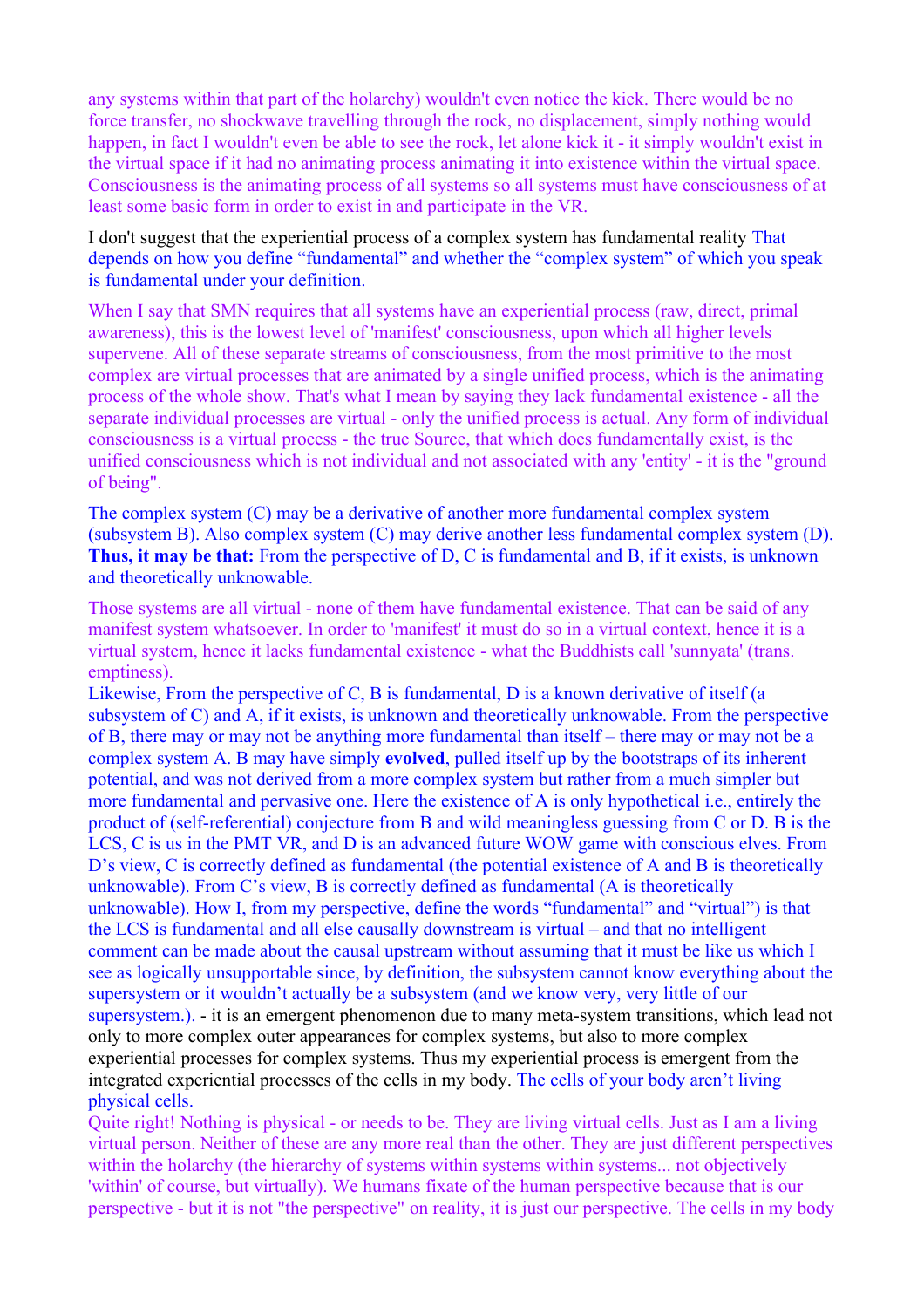also experience themselves as individual living beings, with their own perspective from which I am just a remote abstract sense of some unifying order - they don't know about my life - just as I don't know about the "inner life" of the 'beings' that are emerging out of us, which we think of as 'nation' or 'corporation' but that is just our way of seeing it from our perspective. In other words, what we experience as the "growth of civilisation" is a meta-system transition analogous to the Cambrian explosion during which single cells integrated for mutual benefit and formed into multi-cellular organisms. We are the new Eukaryotes, forming into multi-organism organisations or superorganisms. These have their own primitive urges and instincts, and they can develop higher levels of consciousness, just as we did over the past 550 million years. They already show marked signs of their progress - with advanced macro-cognitive processes, such as public consensus, media manipulation, politics, diplomacy, "the market", academia, focus groups, activist groups, and countless other factions that all contribute to a very complex decision space in which the collective identity emerges, collective norms are established, collective agendas form, and so on. How that feels to the 'nation' is as beyond us as a neuron trying to grasp how we feel when we have thoughts, emotions, desires, fears, etc. Those collective phenomena are emergent on a higher level thus many aspects of them seem abstract to us, but that is just an illusion that happens because we only ever consider the situation from one level within the holarchy. To understand the whole situation all levels of the holarchy need to be considered.

You have a virtual body. Your cells are bits of information and those cells that aren't being measured (looked at) are only potential information. Thus, Your awareness, your consciousness, is emergent from potential information that has never been computed yet and for the most part will never be computed. The cells of your body are, for the most part, like the cells of anything else that doesn't exist in PMR (isn't being measured so doesn't exist in any conscious beings datastream)– like the cells of T-Rex or flying pink elephants. . Reality in a VR is defined only by the information in the datastreams of its players.

I agree with all of that - but it comes down to perspective occupation... you are saying that when you perceive cells, they appear in your stream of awareness, yet they have no stream of awareness of their own - so their perspective is unoccupied...

But why don't you say the same about me??? Perhaps I only appear to exist to you when you pay me attention and other than that I don't have any experiences of my own - I only appear to do so. If you claim that about cells then why not about people?

When I see cells I see living beings, with complex lives, complex social structures and interactions, forming into complex societies. Societies so complex that they can form into things like me.

I don't see any reason to assume that the cellular perspective is unoccupied. It seems undeniable to me that it is occupied, and that my perspective is emergent from their perspectives. I would propose that any theory of reality needs to not only take account of "our perspective" (the one that you currently recognise) but it also needs to take account of the cellular perspective and the perspective of all systems at all levels of the holarchy. Anything less would not be a complete or a unified theory - it would just be a theory appropriate to a small subset of perspectives.

Likewise, when we integrate into complex societies and organisations, these complex systems that we form into also come to experience things from their own perspective. I find that this approach helps me to make sense of the global politics between nations, the actions of corporations and so on. I define a conscious entity as one that has a finite decision space (has significant choices that it can make and the free will to make them). The systems we form, like nations, have zero decision space, it is the people within those systems who make the decisions.

I could also say that I have no decision space - it is the neurons within me that make the decisions. But that is only part of the story... Of course neurons only make synaptic level decisions, but these integrate into emergent decisions at the level of the 'person' - which is a cognitive myth just like the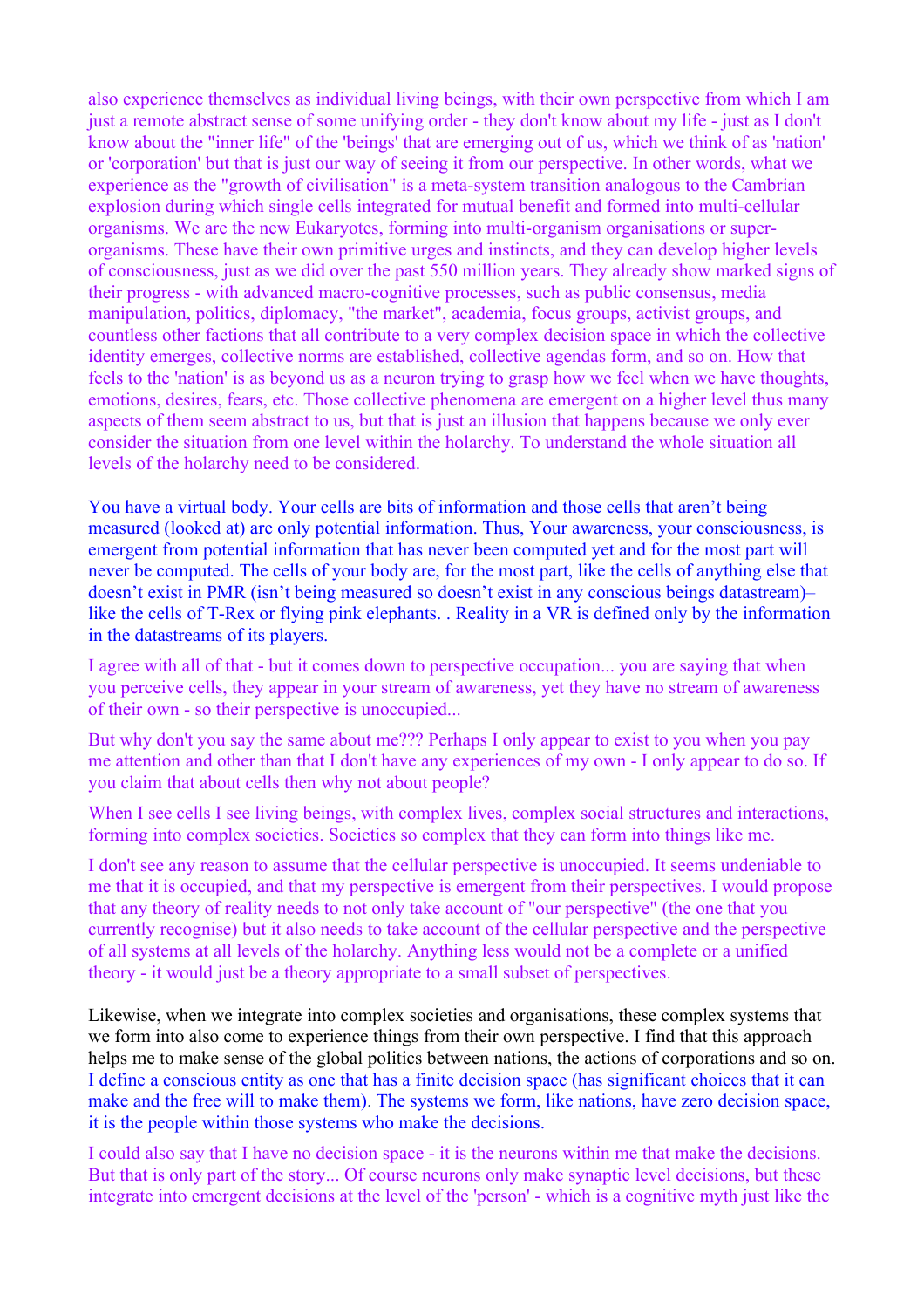'state' is to us. Those "people within those systems" are just making human level decisions, but these integrate into emergent decisions at the level of the 'state' (or organisation in general). That is why so often there are unintended outcomes that nobody wanted, but came about anyway - like wars, depressions, pogroms, consumer fads, etc.

Yes, such systems can take on a "life of its own" but that is a metaphor not a fact.

No! It is a fact and we multi-cellular organisms are all living proof of the fact. We have had our meta-system transition (Cambrian explosion) and had 550 million years to settle into our niche, to develop complex functionality and refine this into a fine art. However these emergent superorganisms are having their own meta-system transition now (for the past 20,000 years or so but it started slow) and are forming their own higher level ecosystem, in which we are either part of them like how the Eukaryotes live their lives within us (like well schooled, media conditioned, suburbanites) or we are like bacteria to them (wild anarchists, a potential cancer).

Of course it is impossible to talk directly about many aspects of this issue because the entire language is expressed from and able to comprehend only a particular level of the holarchy - the human level. Thus the other levels seem abstract and less real - but from their perspective our level seems just as abstract and less real.

This metaphorical life is animated by all the consciousness being in that system and it is these beings who are modified by the choices, decisions, and attitudes of all those who have come before them and all those with which they interact. The life of a nation is created and carried forward by the lives of its people. Eliminate all the people and what sort of free will choices will the nation (which no longer exists) make?

Quite true, however this flow stems from the source, via the experiential processes of the most primitive virtual systems, through the experiences of many levels of complex systems within systems, through our cells, through us, into society, and beyond... Of course it doesn't objectively flow through objective entities that were labelled... those are all virtual systems, they exist from some perspectives and not from others. However they also experience from their own perspectives, as virtual as those perspectives are. Our own perspective is just one of those virtual perspectives, from a particular level of the holarchy. It doesn't give us a privileged view of reality. We have the same general relationship with our sub-systems and super-systems and any other system does. We succumb to the same perceptual illusions regarding them and ourselves.

The flow is NOT centred on the human level - it is just our perspective that is - hence that is the level we experience the most and which seems the most real to us. I assure you, to a cell in your elbow you are no more real to it than "the nation" is to you. You are both aspects of a fractal, systemic, holarchic virtual process that is experiencing itself from different perspectives... neither perspective is "the perspective".

Both of you have suggested that this approach would lead to too much computation I don't relate to this comment, probably because I don't really understand what your position is. but I don't see why. It does lead to a lot of computation but there is nothing that we can observe about this universe or infer from fundamental principles that suggests anything about the maximum capacity of the animating process. We can infer its \*\*minimum\*\* capacity but there is nothing at all that can tell us anything about its maximum capacity. I agree with all that. I don't mind big, even much bigger than big is ok with me, but I do mind big and unnecessary. Evolved systems are seldom wantonly wasteful (like many worlds or both physical and nonphysical reductionism) spending zillions of cycles computing wholly unnecessary (useless) information.

Okay, you might not say "too much computation" Brian seems to, but you mean a similar thing (to me at least) when you say "wholly unnecessary". We seem to have very different ideas about how much is necessary. Much of what you call "wholly unnecessary" is to me totally necessary.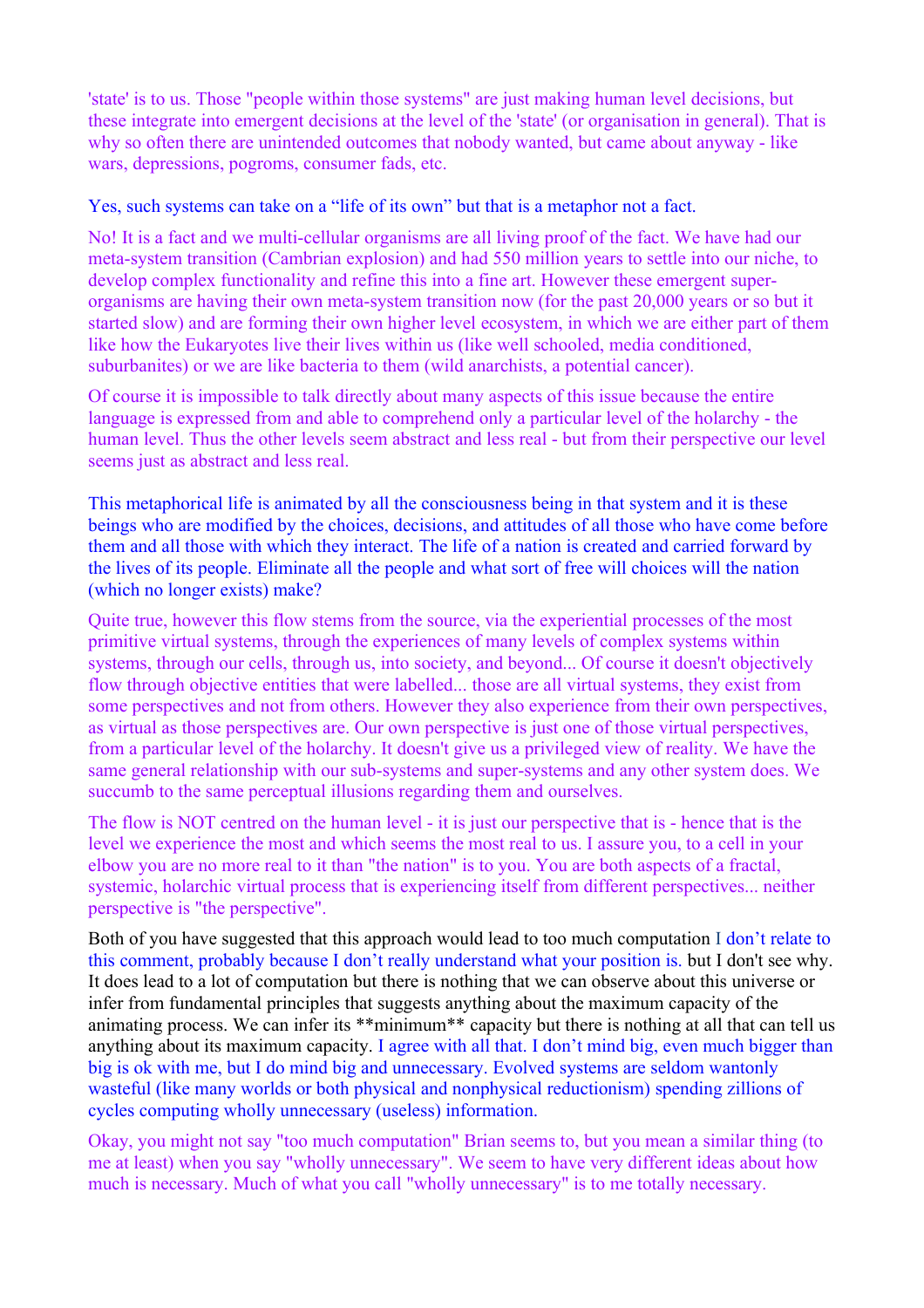I agree that if we are only going to account for a small subset of perspectives within the holarchy then much of that processing that I suggest would be unnecessary. However if we are to account for all perspectives then it is entirely necessary. IMHO that is exactly what is required of a complete, unified process that animates all perspectives. In fact that is what SMN is, it is a mathematical algorithm that defines the minimum information processing required to animate all perspectives throughout a virtual system holarchy. I believe that anything less is incomplete and is certainly not a BIG picture unified theory of everything - only of some perspectives.

A few related questions for you Tom; if we are to propose that various perspectives are unoccupied, by what criteria do we decide which are occupied and which unoccupied? Is it even possible to discern this regarding any perspective other than one's own? What reasons might there be for us to propose that any perspectives are unoccupied? Why would such a proposition survive Occam's razor? Why is it necessary?

This is a very interesting topic to discuss. I hope you are enjoying this as much as me :) All the best! :)

## *From: Tom Campbell Date: Thu, Mar 6, 2014 at 10:25 AM*

John, Brian.

Brian, though these comments are in direct response to John, I believe they will answer many of your issues as well.

See below in red

Tom

**From:** John Ringland **Sent:** Monday, March 03, 2014 8:59 PM

If by the term "consciousness" we are talking about just the high level modes exhibited by complex systems such as ourselves then I agree with you that trees aren't conscious in that way, let alone rocks... In this context I would also agree with those who say that consciousness is an epiphenomenon of the brain (a virtual brain of course). The virtual brain is not the source of anything. It stores nothing and processes nothing. It is a virtual brain, exactly like the virtual brains that are in the virtual heads of virtual elves in WOW. You, the player of WOW on your computer, are the consciousness of your elf. Thus, to be consistent, you must believe that you are an epiphenomenon of your elves' virtual brain? That surely is a strange position for you to take J. You say that your WOW elf is not conscious like you are? That is not true, you are its consciousness and you exist in a reality frame outside of the WOW reality frame. Your IUOC, your personal consciousness whose VR avatar is named John Ringland also exists in a reality frame that lies outside John Ringland's virtual body's reality frame (your virtual body & brain are in the **exact same** virtual state as the elves virtual body  $\&$  brain – just data in a computer – neither are conscious in and of themselves – both are animated by a consciousness that resides in a reality frame that appears to be non-physical from the perspective of their body's and brains). Furthermore, your consciousness is not an epiphenomenon of the data that you and other PMR players get in your datastreams that defines your virtual body with its assumed brain.

The WOW rule-set does not allow you to open an elf's head, if it did, you would no doubt see the elf's brain because the programmers would be obliged to program something there for you to see and a brain would be the most likely thing. Wow is a programmed VR -- the programmers make up the rules and the players get a datastream from the server that must abide by the rules. PMR is an evolved VR -- the rules are a logical result of the rule-set and the players get a datastream from the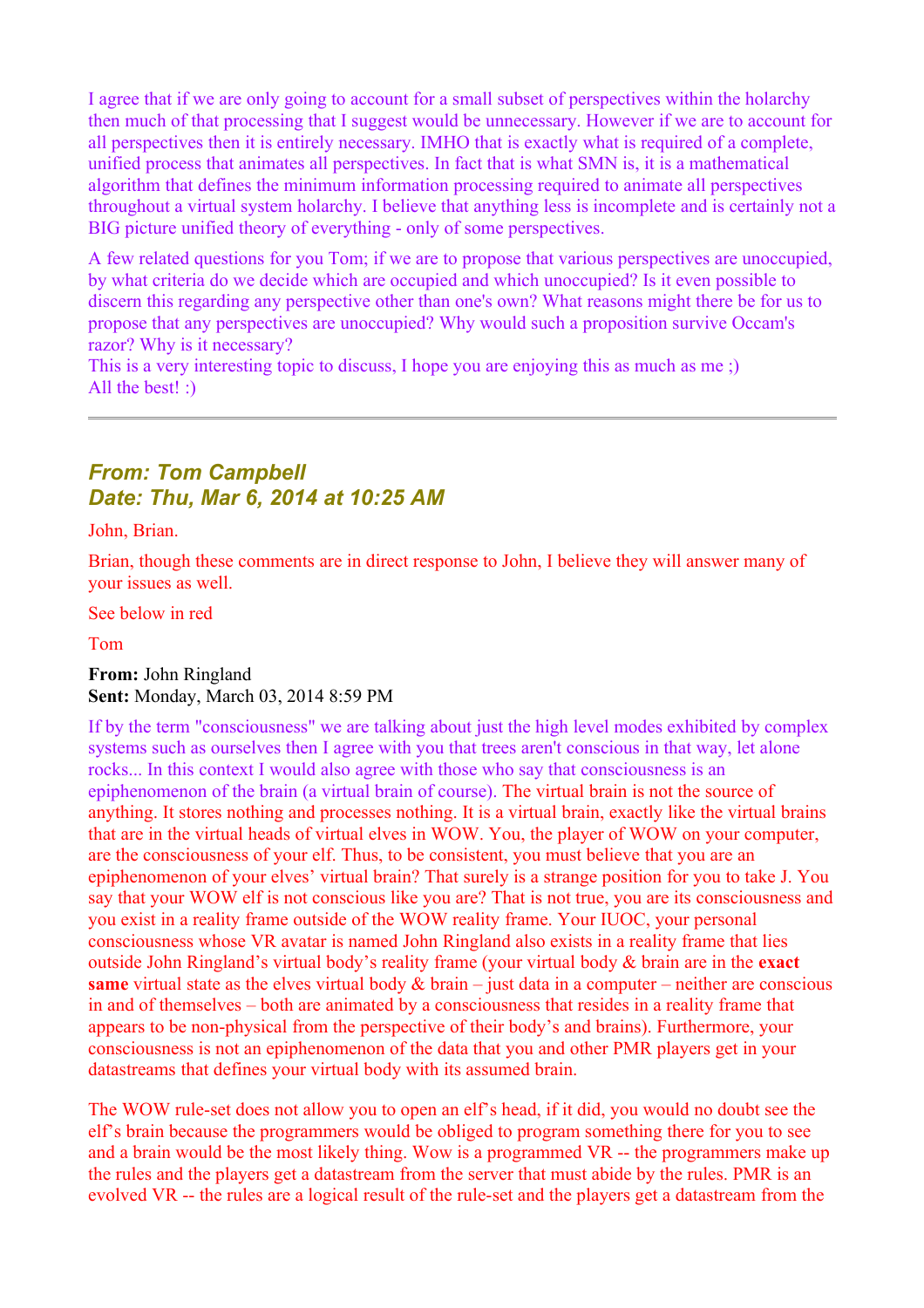server (LCS) that must abide by the logical results of these rules. In PMR the rules do allow you to open up a human's head and you do find a brain in there because the PMR VR simulation evolved one under the rule-set. The PMR player (consciousness that resides in the LCS server) gets a datastream that renders a brain when an animal's head is opened but that does not have to render a brain when no head is opened. In PMR, when no head is open, no brain need be rendered or calculated – only the results of a brain need to be simulated – just like the elf. In both VRs, the simulation, under the logic of the rule-set, sets the constraints that limit what is allowed in the datastream that goes to each player (consciousness). Bash a human or an elf in the head and new constraints, according to the rule-set, will force new constraints to be applied to what that brain damaged human or elf can now do. The VR only has to calculate probable results, not specific results and whatever that probable result is (whatever is drawn randomly from the probability distribution) becomes the specific result. In the small number of cases where an autopsy is done. then at every step requiring more information, another random draw is taken from the appropriate probability distribution and new information (new rendering) is added to the surgeon's datastream.

Only effects are ever rendered in PMR or WOW. Causes are always assumed based on the measured effects. The underlying rule-set gives consistency to the effects and their assumed causes. The WOW VR is crude and high level because it is programmed with a crude and high level ruleset. The PMR VR is extremely detailed because it was derived from a set of initial conditions that evolved under the logic of a rule-set that specified interactive energy exchanges at a very fundamental level (Big Digital Bang). Once certain conditions, circumstances, or events happen millions of times, the ability to represent these certain conditions, circumstances, or events in terms of probability distributions becomes both easy and accurate enough such that extremely detailed assessments of causality, according to the rule-set, are rarely needed.

But if by the term "consciousness" we are talking about the whole spectrum of consciousness, from its most primal roots to its most familiar manifestation as everyday mind, then I would disagree that trees and rocks are devoid of that type of consciousness. Every manifest form is woven out of consciousness. Consciousness is the animating process that enlivens all virtual forms so no virtual form can exist without it. I would say that every rock and virtual brain and body is a **product of consciousness** in that consciousness is the server that produces virtual world by creating a process (initial conditions, constants, and a rule-set) and letting it evolve in the computer. Your body and the rocks and your brain are all the same sort of products of consciousness – all are virtual. All are simply data in a computer. None are more or less alive or real than any other. A brain and a rock are just different data in a computer, neither thinks, stores data, or has awareness of any kind. However a conscious player (IUOC) will not likely choose the rock as an avatar because of its rather severe constraints (what the rule-set says a simulated rock can do and the freewill choices it can make). A player (IUOC) might choose a monkey, dog, or human as an avatar depending on its evolved capacity and ability. Like, the rock, the bumble may have to be a CGC (computer generated character) if there were no players interested in experiencing at that low a level of applied consciousness. However, perhaps a low level player would be interested in controlling the free will choices of an entire hive of bees. Nobody wants to play (make the free will choices for ) a rock as an avatar because the rock has no interesting choices to make. Thus the rock as a potential avatar draws no player and remains a part of the environment generated by the computer (a CGC with no consciousness). My definition of consciousness is logically consistent with my understanding of the mechanics of a VR which we mostly seem to agree on .

My definition is common in Eastern culture (Yogic, Vedic, Buddhist, Taoist, etc) and your definition is common in Western culture (Descartes, cognitive science, mind/body dilemma, hard problem of consciousness) In my theory, there is no mind body dilemma and there is no hard problem – those issues are both conclusively solved. The different definitions often lead to confusion between the two cultures. Hopefully we can be alert enough to avoid the worst of that.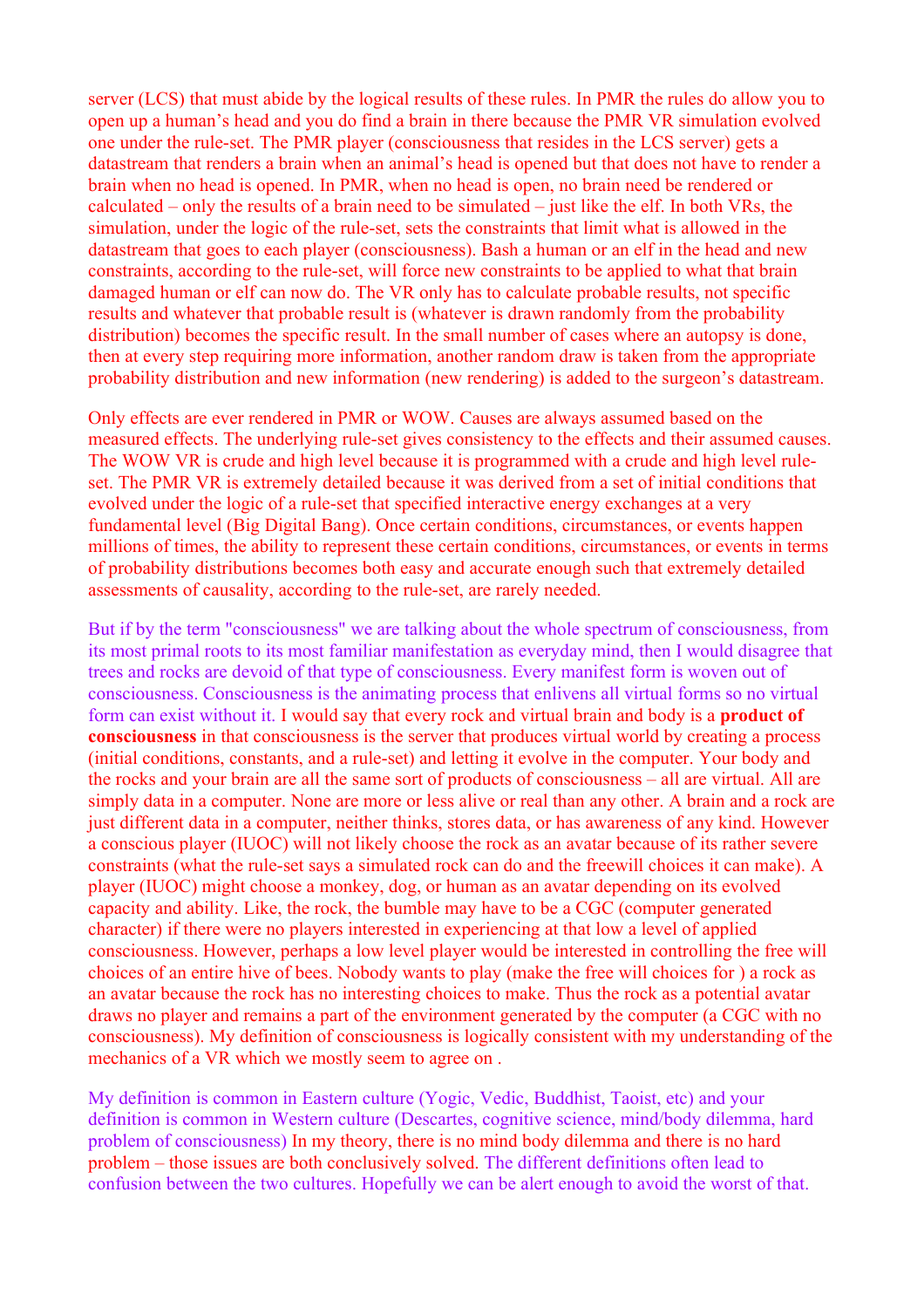I would say that Eastern religions have taken the fact that everything is a product of consciousness (created by consciousness, generated form consciousness) – the fact that consciousness is the one ultimate source, and then jumped to the erroneous belief that therefore everything must **be** conscious. Given how the process of communicating with the LCS or void or NPMR or whatever actually works, such misunderstandings are extremely easy to make and extremely common. Once made, they tend to be justified. Once justified (particularly within religion) they tend to eventually become unquestionable dogma. If everything is conscious, then what does the word "**conscious**" mean. It certainly doesn't mean "aware" unless you change the definition of "aware" to accommodate the belief. It certainly doesn't mean interactive or sentient. A rock or molecule certainly has no decision space, no free will choices unless you change the definitions of "interactive", "sentient", "free", "will", and "choice" to fit the belief. If the word "conscious" doesn't mean aware, interactive, sentient and has a free will (at least a tiny intellectual capacity to choose among alternatives), then what does it mean to call something conscious?... Or to ask: "Is he conscious? The word "conscious" (as opposed to consciousness) is rendered meaningless. One is forced to create a new definition for "conscious" that props up one's belief even though rocks that are conscious (Eastern viewpoint?) delivers nothing to the Theory of Everything that can't more simply and directly be achieved without stretching the word "conscious" to include rocks. I invoke Occam's razor -- Anyway, that is my reasoning. I will respect your take on it. The value you bring to the table is in no way dependent on your definition of the word consciousness.

My ideas stem from SMN, which requires that all virtual systems have both an observable appearance and an experiential process - and all system interactions are driven by the system's experiences and reactions. Thus if systems could not experience each other then there would be no system interactions and nothing could happen within the VR. Thus I propose that all virtual systems have experiences from their perspective and there is no such thing as an unoccupied perspective or an inanimate system or an automaton. I think we may disagree over rocks since rocks make no freewill choices. Plants and other living things that have no decision space (their actions are hardwired and not a result of free choice) may have a rudimentary awareness and thus may receive a vague datastream (something we would associate more with feeling than intellect), but their reactions to (interactions with) that data stream are never manifest in freewill choices. We can only share their feelings. Yes my definition of consciousness requiring a finite free will decision space is entirely arbitrary. But I find it very useful and easy to explain and it keeps the definition of consciousness crisp, clear and clean. No arguments about what plants think about the double slit experiment. J

As you've probably already gathered from my comments above, its a difference in definitions... In the context of your definitions I too would disagree with my statement there. However in the context of my definition, do you now see what I was saying? Yes, I can appreciate different definitions. But all definitions are not equally useful. I can understand what you are saying, but I cannot see any logical reason behind it. It seems to me to be a statement of belief that is contrary (or at least confusing) to the basic nature of a virtual reality. I don't see its logical necessity and it seems to make more of a jumble to explain (conscious rocks) than it creates elegant simplicity.

I'll rephrase it... obviously rocks have no decision space or free will Check - neither do they have a neocortex or other subsystems to give them such functionality. Check Likewise, we don't have terrabytes of RAM-like memory but if we gave ourselves the right implants we could enable that mode of consciousness for ourselves as well. Check, the rule-set did not evolve that characteristic in humans and if it had, we would have fewer constraints and be cognitively different than we are now. But, in generating a model of reality that describes PMR we must remain consistent with the logical results of the rule-set. Systems such as trees and rocks are a much more basic manifestation of consciousness. Yes "manifestations of consciousness" I agree completely, they are generated by (manifested by) the Larger Consciousness System (LCS – our server) just as we are, and just as everything else is, however, that fact does not make them conscious. It is only via many levels of meta-system transitions that the higher levels of complex consciousness emerge -with sub-systems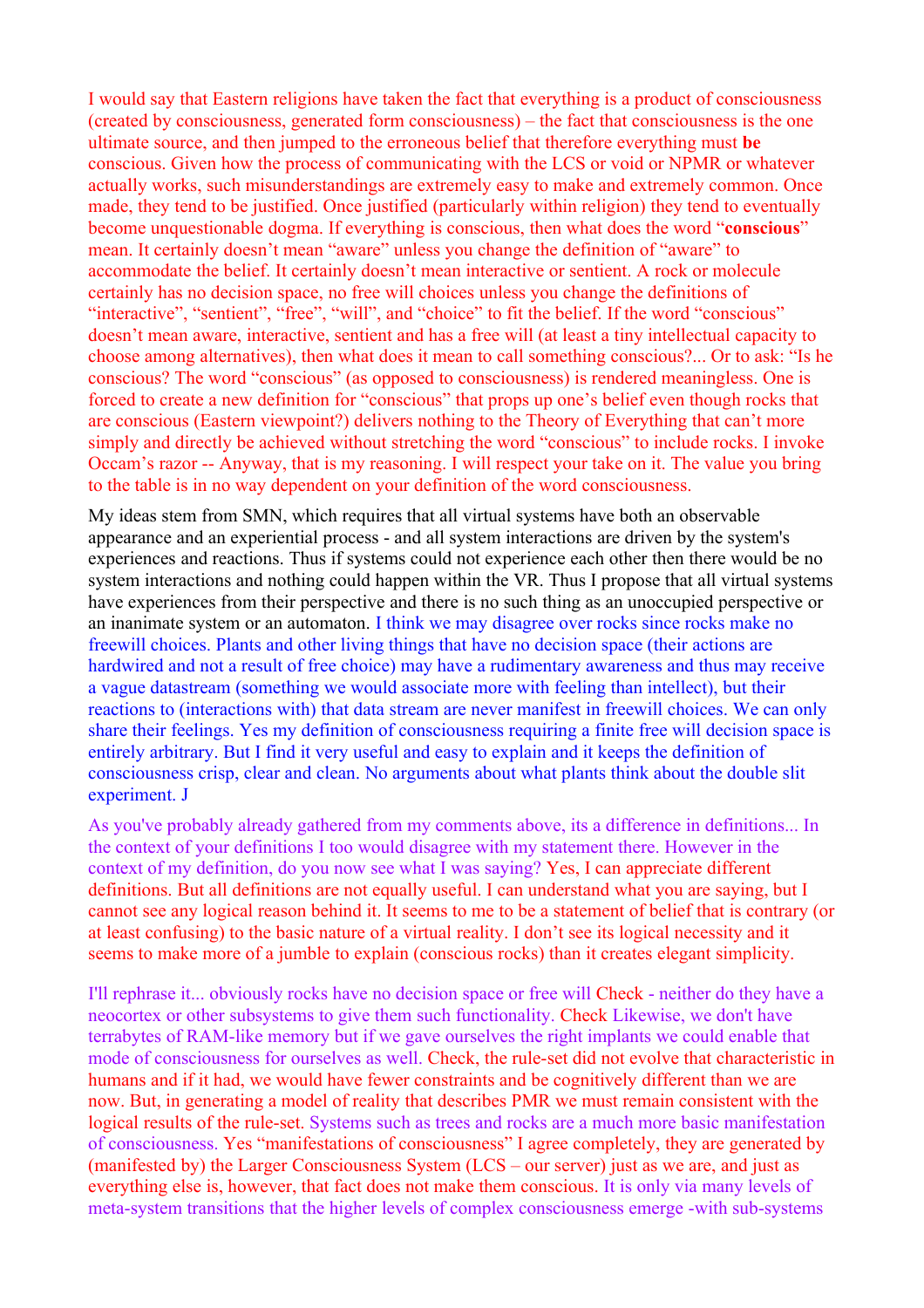interacting and integrating into super-systems - eventually resulting in systems such as ourselves which are capable of experiencing ourselves as individual entities, with perceptual fields, memory, identity, self-image, life story, world-view and all manner of other complex functionality. No, that is a virtual cousin to the old consciousness rises out of physicality story. This process: "via many levels of meta-system transitions…" sounds like "smoke and mirrors"…."…and then, a miracle occurred" J. Note: a meta-system transition is not an objective process - it too is virtual, different perspectives will perceive different system boundaries. That statement gets you out of an obvious bind J but it doesn't explain the logical necessity for conscious rocks. One could take it to mean that the larger consciousness system as we know it today evolved from a simple potential that had the ability to define bits.

Consciousness is a large, finite, self-organizing digital information system. It began as a field of potential (primordial consciousness) that developed to be able to perceive two different states, on and off, 1 and 0… Following the typical evolution paradigm, random mutation eventually leads to complexity which eventually leads to purposeful evolution..lower entropy states..[which eventually leads to what we think of today as consciousness and to Virtual realities such as PMR].

In the beginning, there was only a field of potential that we choose to call "primordial consciousness" because one day consciousness (as we know it today will evolve out of this potential. This "field of potential" is called that because it had the potential to discriminate one state of its being from another i.e., to evolve information in the form of bits (1 and 0). This system of potential that is able to evolve bits (one may call it an information field now if one wants to -- or, equivalently, one may call it primordial consciousness) continued evolving to form patterns of its bits and more bits and more patterns of patterns and then sequences of patterns as it lowered its entropy (gained useful information, structure, and complexity). Consciousness, being a data system, and thus, an information system, and eventually a social system (as it evolved to a many "celled" thing), defines a much lower entropy configuration of bits than any other arrangement. In other words, the LCS evolved, from a simple but large potential with only a few bits, to be what it is today. We know that consciousness "cells" or IUOCs can come in a wide range of capacities and capabilities. VRs like our PMR were created to provide interactive experience with feedback to facilitate the process of consciousness evolution (to lower entropy states)

Think of the LCS digital information system as a superset that contains all IUOCs, as well as additional functional capacity to serve as the executive element creating, implementing, and managing the operating system, I/O coordination, network management, VR development, Virtual reality rendering engines, rule-sets and technology development, and various other optimization, and maintenance functions as required to maximize its continuing evolution. It is not credible to think that all these system services and functions are hard wired and require no decision space. Thus, it is very likely that the executive function of the LCS represents a consciousness that functions with a much higher level of capacities and capabilities than the IUOC consciousness we are familiar with.

The possibility of a more highly evolved consciousness functioning at the executive level of the LCS is supported by the many ways that the LCS reaches in to touch our individual experiences in PMR with well thought out and well timed synchronicities, nudges, information, and opportunities. In addition, there is obvious organization, coordination, and purpose to most of our NPMR personal experiences as well (such as dreaming and intuition for most people) -- at least to the extent that we are ready to use these experiences to further our consciousness evolution. Where does this interactive personal support structure come from if not from a LCS system consciousness with a bigger picture than ours? Brian, you can call it "god" if you want, but it is a natural self-changing, evolving digital information system that is finite and imperfect and just trying to stay alive by continuing to evolve. It eventually evolved a finite decision space and a free will that enabled it to choose from a limited set of known alternative possibilities. (Usually there is not enough information for a definitive solution). To create diversity and novelty and many more channels of evolution, it created more or less independent interactive subsets of itself which I call individuated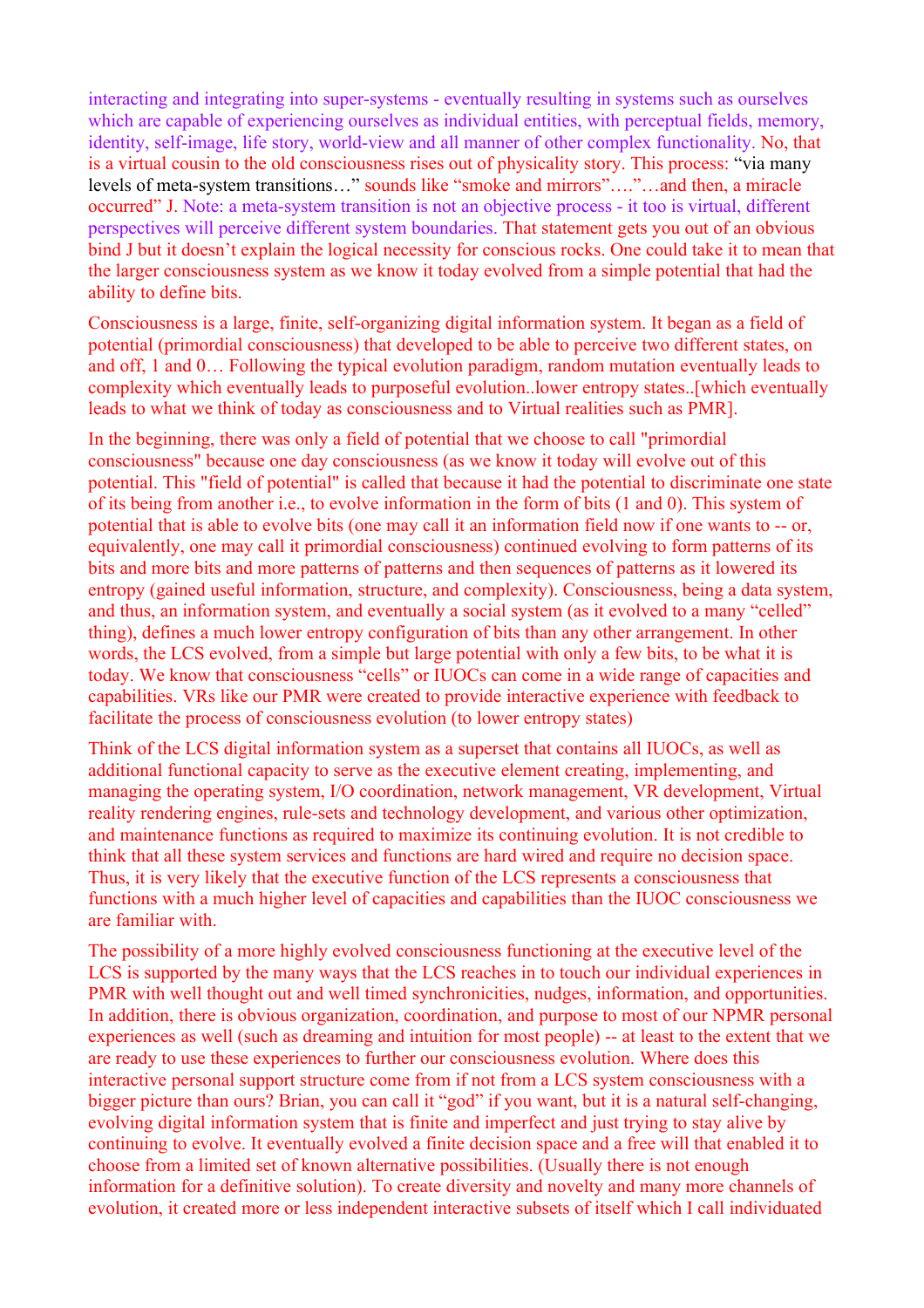units of consciousness (IUOC). Eventually, it evolved many experiential VRs, of which our PMR is one, to aid the IUOC's and thus its own evolution process.

This is a very rough and quick summary with lots of holes purposely left in to keep it short. It is all laid out in detail in both books and videos that I know you don't have time, or perhaps the interest, to read. Yes, I know Brian, it is surprising to realize that religion actually has a fairly thick thread of truth running through the middle of all that dysfunctional nonsense. J

The point was to show a different model that has no need for conscious rocks or "via many levels of meta-system transitions…" in order to arrive at what we normally call consciousness in the West. Hopefully this will allow John to see where I am coming from and to perhaps (hopefully) find connections between his story and mine – that we are just calling the same concepts by different names. If you want the long version and all of the logical consequences, read the books and look at the Calgary Workshop" video (Saturday for most of the science) on YouTube [www.youtube.com/twcjr44](http://www.youtube.com/twcjr44)

If a virtual system that I think of as "a rock" had no consciousness at all (using my definition here), if it has no primal awareness at all, then when I try to kick it, the fragments, molecules, atoms (or any systems within that part of the holarchy) wouldn't even notice the kick. There would be no force transfer, no shockwave travelling through the rock, no displacement, simply nothing would happen, in fact I wouldn't even be able to see the rock, let alone kick it - it simply wouldn't exist in the virtual space if it had no animating process animating it into existence within the virtual space. Consciousness is the animating process of all systems so all systems must have consciousness of at least some basic form in order to exist in and participate in the VR. IN my theory, the rock is visible and there because that is the way our PMR evolution worked out (digital simulation that started with the big digital bang when the "run" button was clicked and the rule set began working on the initial conditions -- high temp and pressure in a small volume….). The rock doesn't notice the kick because it isn't conscious, but it is a product of the simulation and must obey the rule-set as all things in the VR must. The rule set subsumes Newton's laws and computes the rocks reaction (actually it randomly selects from a probability distribution of possible/probable reactions – but that detail just complicates my answer and by now you know that is what I am talking about. The rock need no animating process and no consciousness – the rule set is the animating process. So far Science and I agree 100 % and rocks are just dead rocks (though virtual rocks) and nothing more. Saying that rocks move because they are conscious to anyone outside your inner circle would just ruin your credibility, minimize your audience, and provide no compensating benefit.

I don't suggest that the experiential process of a complex system has fundamental reality That depends on how you define "fundamental" and whether the "complex system" of which you speak is fundamental under your definition.

When I say that SMN requires that all systems have an experiential process (raw, direct, primal awareness), I would say that all systems are **part of** an experiential process, that they **have** an experience is an assumption that is not logically necessary. The VR is there to create an experiential experience for IUOCs (dogs men, and bumblebees) and everything in it is there to be experienced by the players. this is the lowest level of 'manifest' consciousness, upon which all higher levels supervene. All of these separate streams of consciousness, from the most primitive to the most complex are virtual processes that are animated by a single unified process, which is the animating process of the whole show. That's what I mean by saying they lack fundamental existence - all the separate individual processes are virtual only the unified process is actual. Any form of individual consciousness is a virtual process the true Source, that which does fundamentally exist, is the unified consciousness which is not individual and not associated with any 'entity' - it is the "ground of being". I would agree with that last statement completely except I would say that the reason that "consciousness which is not individual and not associated with any 'entity'" is because it is associated with, is part of, and one with, every conscious entity. The rest are CGCs. In my model, consciousness is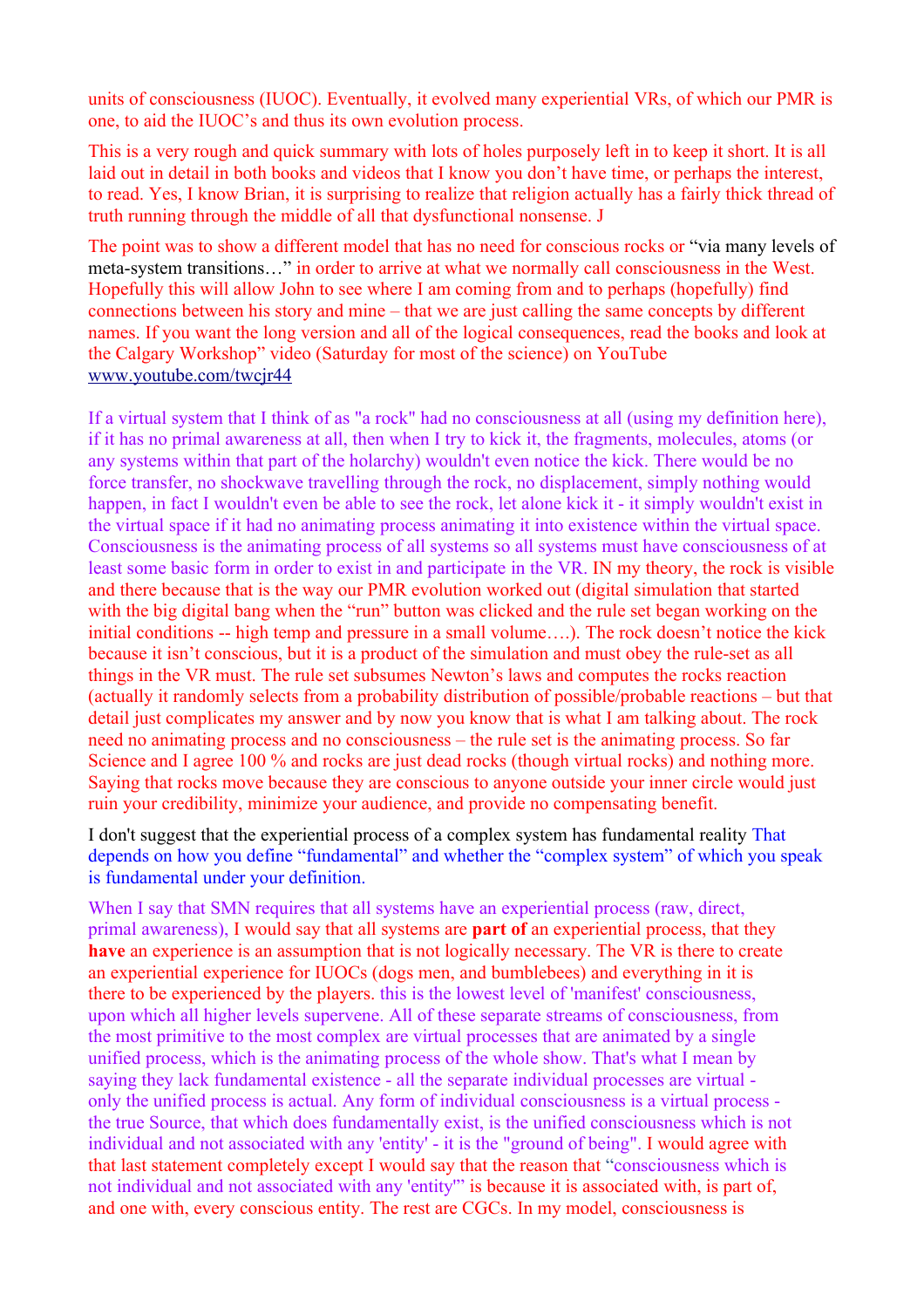fundamental (including the LCS and the IUOC who are just subsets of the LCS, parts of the LCS – like arms are a part of your body. The IUOCs are one with the LCS but serve a specific fiction like arms serve a specific function for the body. The arms are part of the body and one with the body but also separate from other parts of the body like the legs or brain -- so "separateness" is only functional , not literal. All consciousness is one and all is fundamental. All else is virtual. My model is pretty close to your model in the most important ways, but we break things out differently and my rocks are dead. J

The complex system (C) may be a derivative of another more fundamental complex system (subsystem B). Also complex system (C) may derive another less fundamental complex system (D). **Thus, it may be that:** From the perspective of D, C is fundamental and B, if it exists, is unknown and theoretically unknowable.

Those systems are all virtual - none of them have fundamental existence. That can be said of any manifest system whatsoever. In order to 'manifest' it must do so in a virtual context, hence it is a virtual system, hence it lacks fundamental existence - what the Buddhists call 'sunnyata' (trans. emptiness). In my mind, those systems are all consciousness systems and therefore all fundamental since consciousness is fundamental. My model allows multiple consciousness systems. A consciousness system like the LCS can evolve to the point where the players evolve or develop a very advanced (evolving) WOW game with conscious elves (no outside people with computers needed – those elves are now directly connected with the LCS). Our LCS **may** be a VR developed as a subset within some other larger consciousness system. All of those separate **appearing** IUOC in all those different systems (whether superset or subset) simply belong to One Source, One real fundamental consciousness system with many arms (the one whose origin I described above). I find the exclusiveness of a one and only source that is the source of just our universe to be narrow and self focused.

Likewise, From the perspective of C, B is fundamental, D is a known derivative of itself (a subsystem of C) and A, if it exists, is unknown and theoretically unknowable. From the perspective of B, there may or may not be anything more fundamental than itself – there may or may not be a complex system A. B may have simply **evolved**, pulled itself up by the bootstraps of its inherent potential, and was not derived from a more complex system but rather from a much simpler but more fundamental and pervasive one. Here the existence of A is only hypothetical i.e., entirely the product of (self-referential) conjecture from B and wild meaningless guessing from C or D. B is the LCS, C is us in the PMT VR, and D is an advanced future WOW game with conscious elves. From D's view, C is correctly defined as fundamental (the potential existence of A and B is theoretically unknowable). From C's view, B is correctly defined as fundamental (A is theoretically unknowable). How I, from my perspective, define the words "fundamental" and "virtual") is that the LCS is fundamental and all else causally downstream is virtual – and that no intelligent comment can be made about the causal upstream without assuming that it must be like us which I see as logically unsupportable since, by definition, the subsystem cannot know everything about the supersystem or it wouldn't actually be a subsystem (and we know very, very little of our supersystem.). - it is an emergent phenomenon due to many meta-system transitions, which lead not only to more complex outer appearances for complex systems, but also to more complex experiential processes for complex systems. Thus my experiential process is emergent from the integrated experiential processes of the cells in my body. The cells of your body aren't living physical cells.

Quite right! Nothing is physical - or needs to be. They are living virtual cells. Ah, we finally get to the crux. There is no living virtual cell, a virtual cell is just information, just data in a computer like any data in a computer. Just as I am a living virtual person. You are not a living virtual person – "living" and "virtual" are mutually exclusive. Data sitting in memory registers within my computer or any computer is never living. You (the nonphysical you) are a piece of the LCS which is "living" fundamental conscious with free will and you are in a VR game playing with a virtual avatar body in order to exercise your ability to make low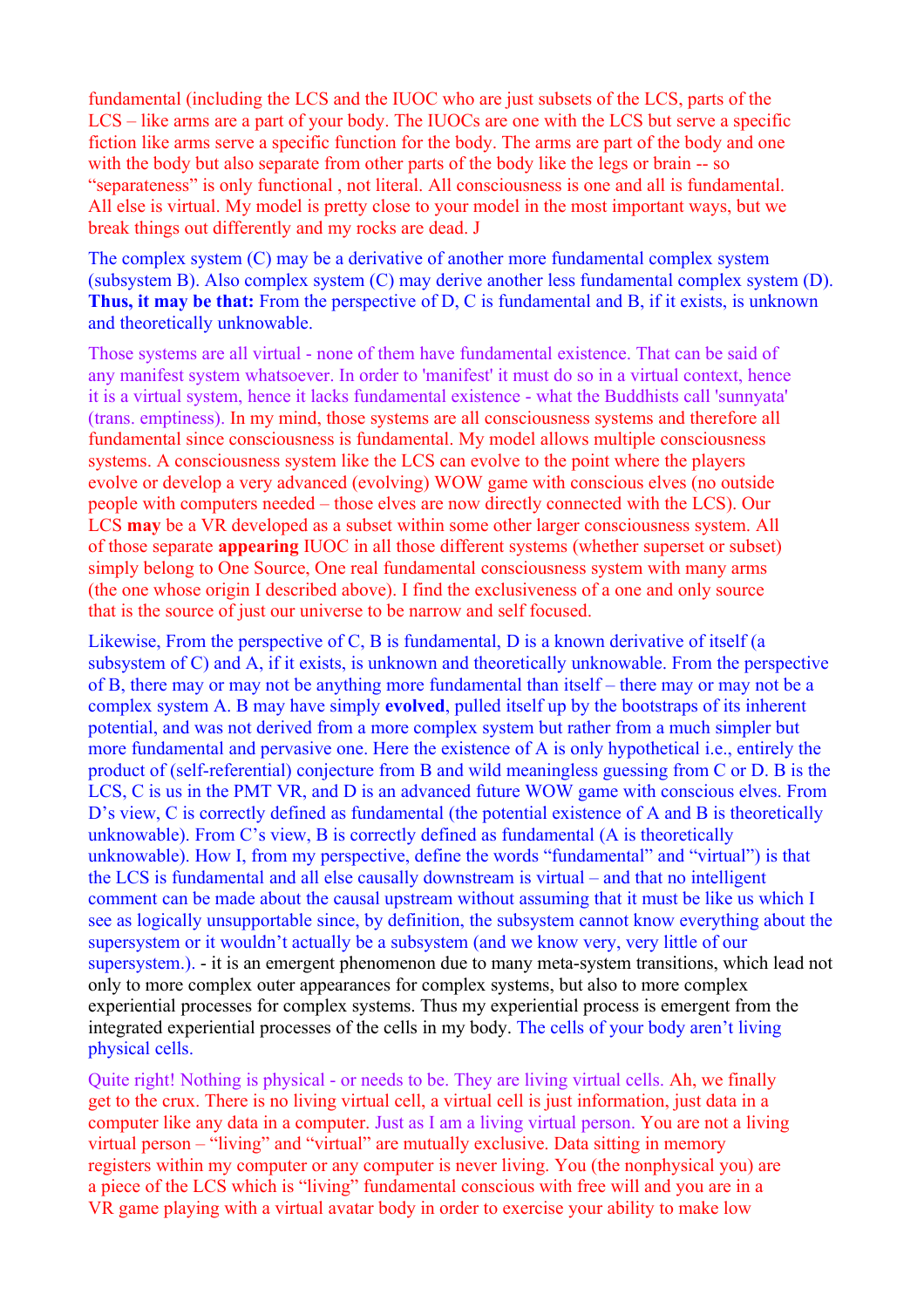entropy choices within a virtual experiential setting and thereby evolve yourself (you as consciousness) and the system (the LCS). Neither of these are any more real than the other. They are just different perspectives within the holarchy (the hierarchy of systems within systems within systems... not objectively 'within' of course, but virtually). We humans fixate of the human perspective because that is our perspective - but it is not "the perspective" on reality, it is just our perspective. The cells in my body also experience themselves as individual living beings, with their own perspective from which I am just a remote abstract sense of some unifying order - they don't know about my life - just as I don't know about the "inner life" of the 'beings' that are emerging out of us, which we think of as 'nation' or 'corporation' but that is just our way of seeing it from our perspective. In other words, what we experience as the "growth of civilisation" is a meta-system transition analogous to the Cambrian explosion during which single cells integrated for mutual benefit and formed into multi-cellular organisms. We are the new Eukaryotes, forming into multi-organism organisations or super-organisms. These have their own primitive urges and instincts, and they can develop higher levels of consciousness, just as we did over the past 550 million years. They already show marked signs of their progress - with advanced macro-cognitive processes, such as public consensus, media manipulation, politics, diplomacy, "the market", academia, focus groups, activist groups, and countless other factions that all contribute to a very complex decision space in which the collective identity emerges, collective norms are established, collective agendas form, and so on. How that feels to the 'nation' is as beyond us as a neuron trying to grasp how we feel when we have thoughts, emotions, desires, fears, etc. Those collective phenomena are emergent on a higher level thus many aspects of them seem abstract to us, but that is just an illusion that happens because we only ever consider the situation from one level within the holarchy. To understand the whole situation all levels of the holarchy need to be considered. Funny, I can fully agree with all the big picture results (observables) you mention above, I might have even written most of that paragraph myself with your "facts" being my "metaphors" but our sense of the mechanics of causality (where it all comes from and how it all works) is completely different. In my scheme living virtual beings and conscious rocks are complete nonsense -- but we end up with very similar views and attitudes about the macro world. The biggest difference is that my theory lines up perfectly with science (data in a computer (digital information system) is not living and rocks are not conscious) and yours lines up with Eastern Religious or metaphysical concepts.

I guess if one starts with the reality in front of you ( PMR and NPMR) and works backward to develop a uniform causality to explain it, if one is intelligent and consistent one will develop a theory that explains the reality as we see it. One will have a theory that begins with an origin and derives the reality we experience. However each individual doing this process may work back to different assumptions and structure at the beginning and use compensating assumptions to get the right answers. I am a scientist with as much experience in NPMR as PMR so my theory matches perfectly from start to finish with science (given the concept of a virtual reality – which science is embracing more and more) and with the **observables** of metaphysics, theology, and the everyday world. Your theory also matches the **observables** of metaphysics and theology and the everyday world but ends up with conscious rocks and living datasets at the origin that are not necessary to a working virtual reality description, and are a hard sell to science. "Different strokes for different folks" My theory predicts and explains the detailed results of QM experiments like double slit, and PEAR labs, placebo effect, particle tunneling, and a whole host of experiments and experiences that have no explanation in "traditional" physics. Does your theory do that too?

You have a virtual body. Your cells are bits of information and those cells that aren't being measured (looked at) are only potential information. Thus, Your awareness, your consciousness, is emergent from potential information that has never been computed yet and for the most part will never be computed. The cells of your body are, for the most part, like the cells of anything else that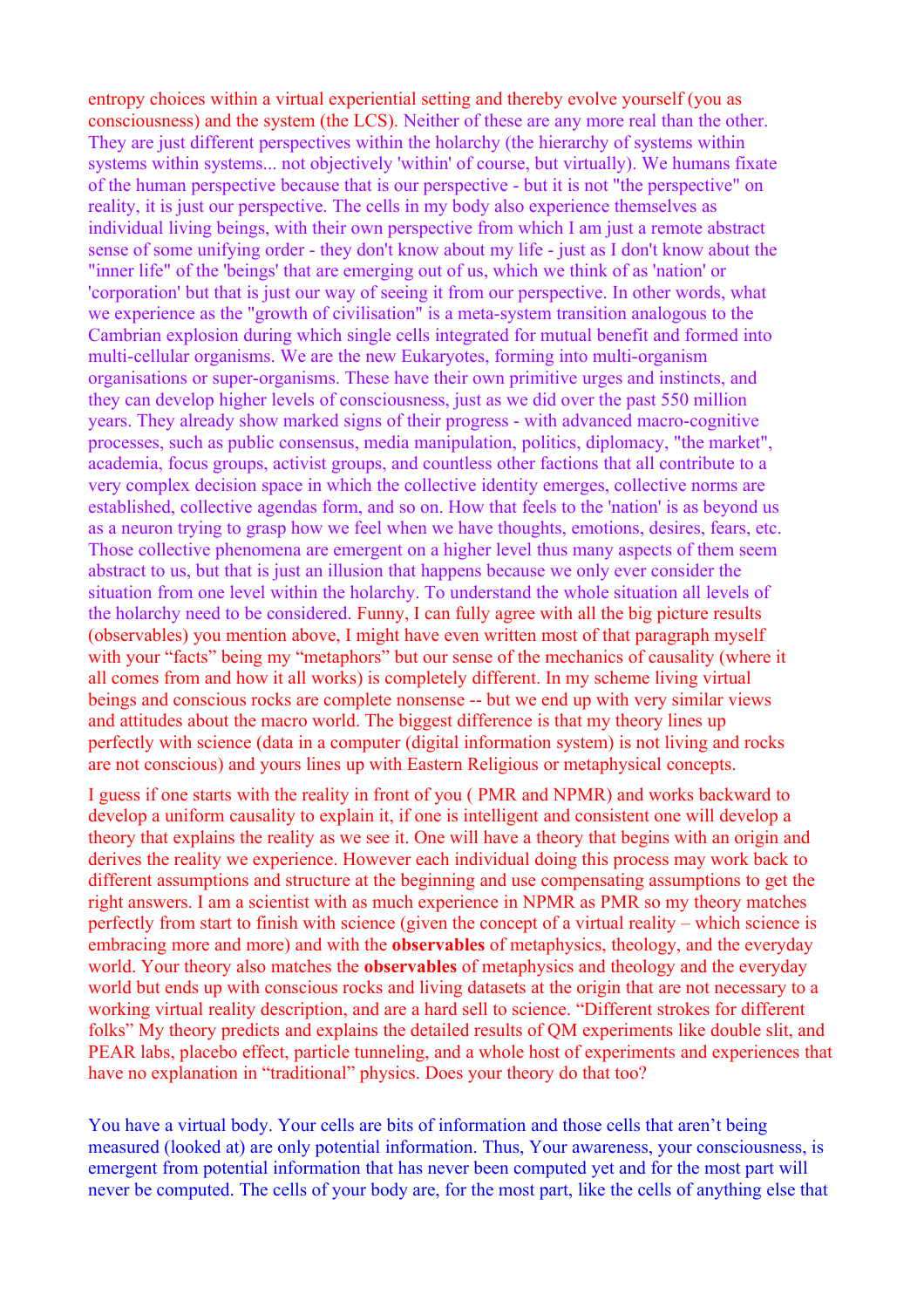doesn't exist in PMR (isn't being measured so doesn't exist in any conscious beings datastream)– like the cells of T-Rex or flying pink elephants. . Reality in a VR is defined only by the information in the datastreams of its players.

I agree with all of that - but it comes down to perspective occupation... you are saying that when you perceive cells, they appear in your stream of awareness, yet they have no stream of awareness of they own - so their perspective is unoccupied...

But why don't you say the same about me??? Perhaps I only appear to exist to you when you pay me attention and other than that I don't have any experiences of my own - I only appear to do so. If you claim that about cells then why not about people? Because you, a virtual person only because we interact exclusively through data exchange, appear to be conscious (have original ideas, respond to me both intellectually and emotionally, type on a keyboard. Cells don't have those same properties, so it is easy to distinguish the difference – they have no decision space. I knew you weren't a cell or a rock from the moment I first met you J

When I see cells I see living beings, with complex lives, complex social structures and interactions, forming into complex societies. Societies so complex that they can form into things like me. I see all that too. "**You" as the avatar** are indeed the result of all this complexity within the evolving virtual simulation. Don't confuse what is in the simulation with anything real or living. That is just your Avatar -- the image made by dead data that you animate with your consciousness – not living data that is animated by complexity. **You the consciousness** are an IUOC, the real fundamental thing. Your avatar body is virtual just like the people simulated in The SIMS. You don't think their data is living? Theirs is no different at all between them and your avatar except the quality and detail of the VR.

I don't see any reason to assume that the cellular perspective is unoccupied. It seems undeniable to me that it is occupied, and that my perspective is emergent from their perspectives. I would propose that any theory of reality needs to not only take account of "our perspective" (the one that you currently recognise) but it also needs to take account of the cellular perspective and the perspective of all systems at all levels of the holarchy. Anything less would not be a complete or a unified theory - it would just be a theory appropriate to a small subset of perspectives. The virtual cells in your virtual avatars body has no perspective because it does not exist as a living cell. It only exists as a collection of data in a computer – exactly like the SIMS character. That is what the word virtual means to me. Data in a computer has no perspective to occupy. Rocks have no perspective to occupy. Your avatars virtual body has no cells – no cells are ever computed. Only skin is sometimes computed, but individual cells never, unless you get put under a microscope. So why should a cell that is only a hypothetical cell that is never computed (like the cells in flying pink elephants) have a perspective? Cover yourself an no part of your Avatars body is computed since no part of your avatars body can be in any player's PMR datastream as part of their measurable reality.

Likewise, when we integrate into complex societies and organisations, these complex systems that we form into also come to experience things from their own perspective. I find that this approach helps me to make sense of the global politics between nations, the actions of corporations and so on. I define a conscious entity as one that has a finite decision space (has significant choices that it can make and the free will to make them). The systems we form, like nations, have zero decision space, it is the people within those systems who make the decisions.

I could also say that I have no decision space - it is the neurons within me that make the decisions. But that is only part of the story... Of course neurons only make synaptic level decisions, but these integrate into emergent decisions at the level of the 'person' - which is a cognitive myth just like the 'state' is to us. Those "people within those systems" are just making human level decisions, but these integrate into emergent decisions at the level of the 'state' (or organisation in general). That is why so often there are unintended outcomes that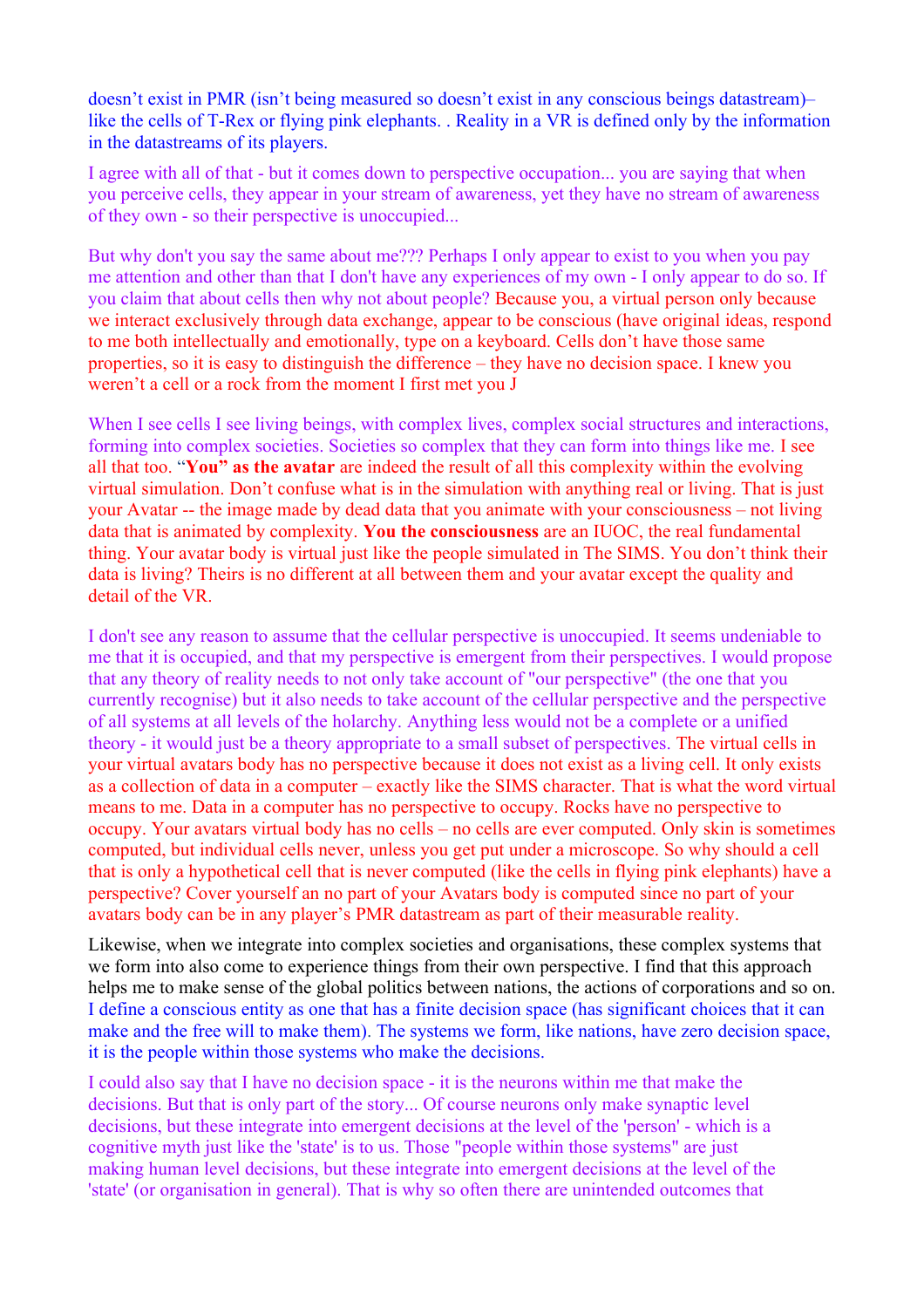nobody wanted, but came about anyway - like wars, depressions, pogroms, consumer fads, etc.

Yes, such systems can take on a "life of its own" but that is a metaphor not a fact.

No! It is a fact and we multi-cellular organisms are all living proof of the fact. We have had our meta-system transition (Cambrian explosion) and had 550 million years to settle into our niche, to develop complex functionality and refine this into a fine art. However these emergent super-organisms are having their own meta-system transition now (for the past 20,000 years or so but it started slow) and are forming their own higher level ecosystem, in which we are either part of them like how the Eukaryotes live their lives within us (like well schooled, media conditioned, suburbanites) or we are like bacteria to them (wild anarchists, a potential cancer). All that happened in a computer simulation game with IUOC making the choices.

Of course it is impossible to talk directly about many aspects of this issue because the entire language is expressed from and able to comprehend only a particular level of the holarchy - the human level. Thus the other levels seem abstract and less real - but from their perspective our level seems just as abstract and less real.

This metaphorical life is animated by all the consciousness being in that system and it is these beings who are modified by the choices, decisions, and attitudes of all those who have come before them and all those with which they interact. The life of a nation is created and carried forward by the lives of its people. Eliminate all the people and what sort of free will choices will the nation (which no longer exists) make?

Quite true, however this flow stems from the source, via the experiential processes of the most primitive virtual systems, through the experiences of many levels of complex systems within systems, through our cells, through us, into society, and beyond... Of course it doesn't objectively flow through objective entities that were labelled... those are all virtual systems, they exist from some perspectives and not from others. However they also experience from their own perspectives, as virtual as those perspectives are. Our own perspective is just one of those virtual perspectives, from a particular level of the holarchy. It doesn't give us a privileged view of reality. We have the same general relationship with our sub-systems and super-systems and any other system does. We succumb to the same perceptual illusions regarding them and ourselves.

The flow is NOT centred on the human level - it is just our perspective that is Yes, there is the perspective of dogs, foxes, worms, and bumblebee and every other type of avatar that is animated by a consciousness (IUOC).- hence that is the level we experience the most and which seems the most real to us. I assure you, to a cell in your elbow you are no more real to it than "the nation" is to you. I have no cells in my elbow. I am consciousness and I have no elbows. My avatar body theoretically has cells in its virtual elbow but none of them have ever been rendered in any reality. They are just hypothetical data in a computer simulation and have no perspective since no consciousness has chosen them as an avatar. You are both aspects of a fractal, systemic, holarchic virtual process that is experiencing itself from different perspectives... neither perspective is "the perspective".

Both of you have suggested that this approach would lead to too much computation I don't relate to this comment, probably because I don't really understand what your position is. but I don't see why. It does lead to a lot of computation but there is nothing that we can observe about this universe or infer from fundamental principles that suggests anything about the maximum capacity of the animating process. We can infer its \*\*minimum\*\* capacity but there is nothing at all that can tell us anything about its maximum capacity. I agree with all that. I don't mind big, even much bigger than big is ok with me, but I do mind big and unnecessary. Evolved systems are seldom wantonly wasteful (like many worlds or both physical and nonphysical reductionism) spending zillions of cycles computing wholly unnecessary (useless) information.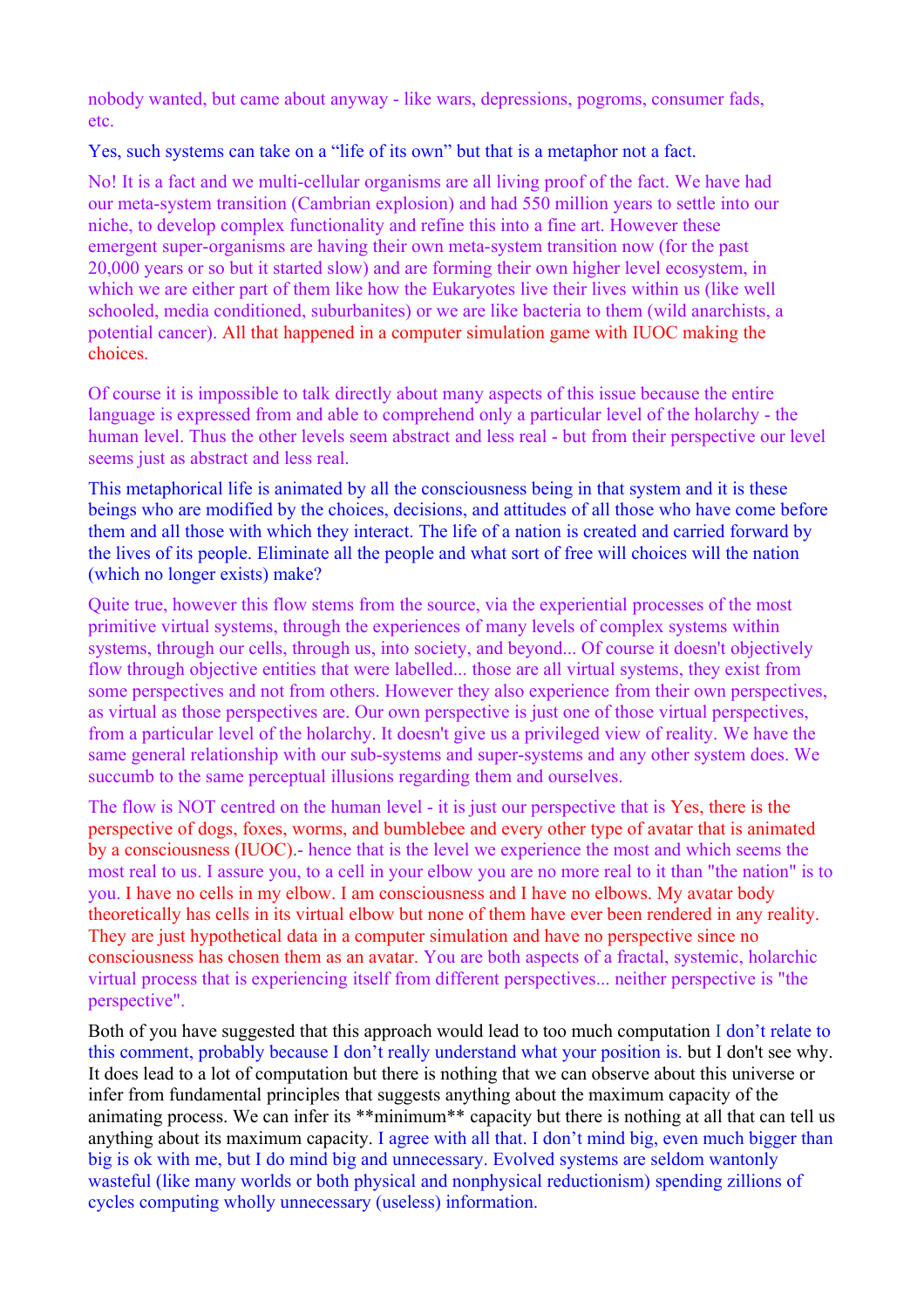Okay, you might not say "too much computation" Brian seems to, but you mean a similar thing (to me at least) when you say "wholly unnecessary". We seem to have very different ideas about how much is necessary. Much of what you call "wholly unnecessary" is to me totally necessary. Yes, I see that, and I am glad I am on the Occam's parsimonious end of that fact (the end that uses fewer computer resources and has fewer assumptions but still reaches the desired endpoint: a scientific model of reality that fits all the **directly observable** data points.

I agree that if we are only going to account for a small subset of perspectives within the holarchy then much of that processing that I suggest would be unnecessary. However if we are to account for all perspectives then it is entirely necessary. IMHO that is exactly what is required of a complete, unified process that animates all perspectives. In fact that is what SMN is, it is a mathematical algorithm that defines the minimum information processing required to animate all perspectives throughout a virtual system holarchy. I believe that anything less is incomplete and is certainly not a BIG picture unified theory of everything - only of some perspectives.

A few related questions for you Tom; if we are to propose that various perspectives are unoccupied, by what criteria do we decide which are occupied and which unoccupied? Is it even possible to discern this regarding any perspective other than one's own? What reasons might there be for us to propose that any perspectives are unoccupied? Why would such a proposition survive Occam's razor? Why is it necessary? I think I have answered all these above a few times over.

This is a very interesting topic to discuss, I hope you are enjoying this as much as me ;) Yes, very interesting. Our models are very different at the causal root. We understand the word virtual very differently. To me virtual reality is a computer simulation just like any other computer simulation (nothing in it is aware or has a perspective – all is just possibility and probability run by a rule-set -- CGC) until a consciousness (man or beast) chooses to play a virtual character. The LCS can generate as many IUOCs as necessary to populate its simulation and modify the simulation to fit the number of IUOCs such that only few characters above a certain level of interaction are CGC. The VR has a purpose to aid the evolution of consciousness and is configured and implemented to optimize that goal.

All the best! :) It has been fun…I think we have learned a lot about each other's approach. All the best to you also. Viva le difference!

## *From: John Ringland Date: Fri, Mar 7, 2014 at 2:24 AM*

Wow! I had no idea the difference was so profound! And so fertile :)

I hope you don't mind if I dig into this a little... pretty deeply in the end - this turned out to be a long email with some reiteration of points in different contexts but many essential points that I think need to be directly addressed with more than just some sweeping statements. Hence this is rather long and detailed, hopefully you don't mind... please take your time rather than just skim it - there are many subtle points discussed in detail.

I can immediately think of two metaphors that neatly capture each of our views, and that can help us to understand them in relation to each other and explain why we have so much in common yet such profound differences.

Your view I would liken to the metaphor of a multi-player VR game like WOW (I'll call this the game-model).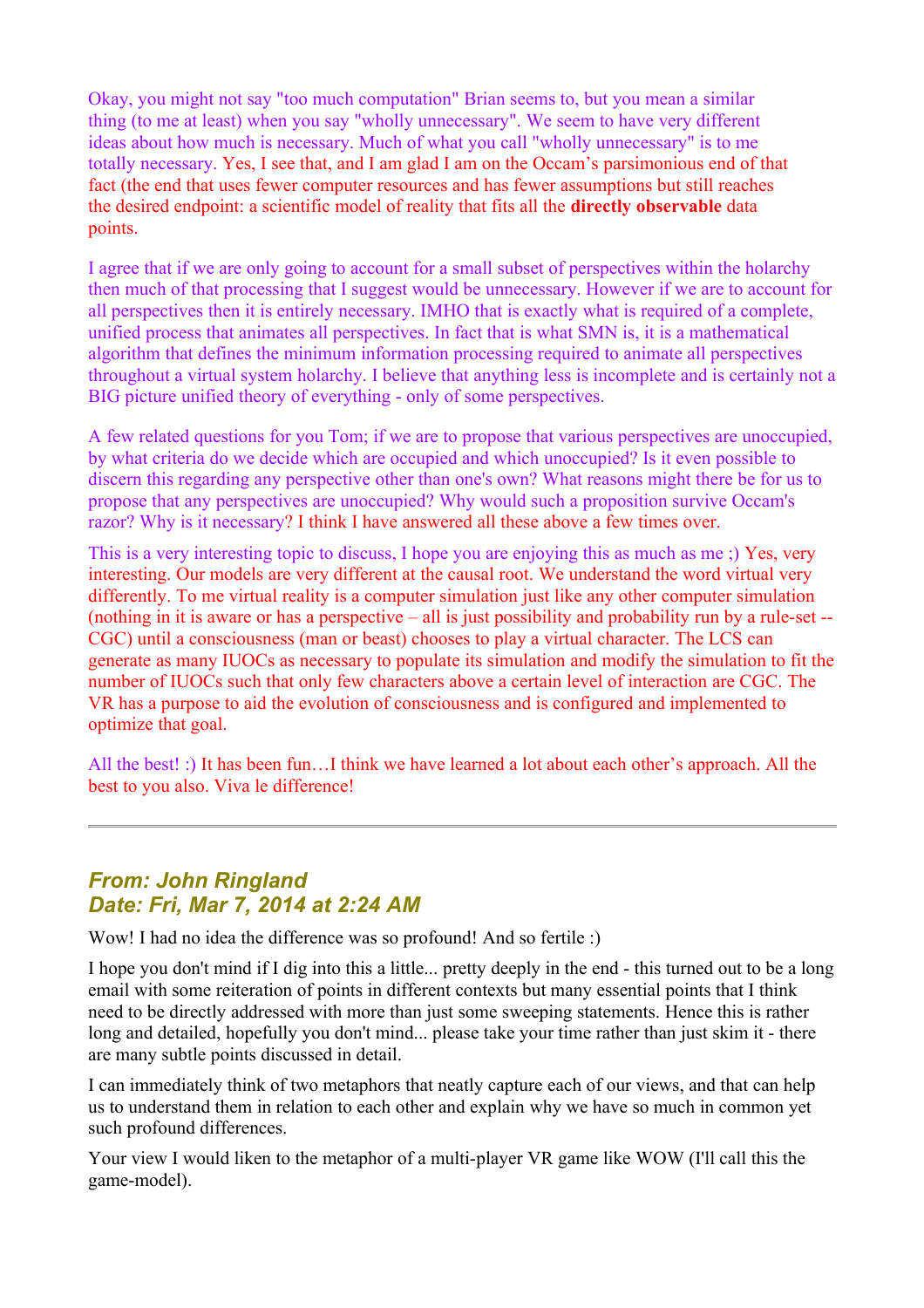As you said: "To me virtual reality is a computer simulation... all is just possibility and probability run by a rule-set... until a consciousness (man or beast) chooses to play a virtual character."

An important characteristic of this game-model is that consciousness is injected into it from outside of it, hence the VR and its animating process must coexist in some manifest context with multiple streams of consciousness, which interact with it via some interface, much like how we play a VR game.

Meanwhile, a metaphor that illustrates my view is AR (artificial reality), in which all phenomena emerge within the virtual space of the computational process and there is no dependence upon or interaction with anything external to the animating process. For instance, an AR simulation doesn't need any interfaces with any external world, because everything of relevance to it is happening within it's own information space.

In the AR metaphysical context the animating process doesn't have any external world or external players; the whole of manifest existence arises within the animating process. It is entirely self contained. This means that all 'players' are virtually emergent from and wholly operating within the virtual context created by the animating process.

## **A question:**

If we are external players then how do you explain why the VR is so tangible to us and not just like playing any other VR game? In other words, how do you bridge the gap between experiencing the interface and experiencing that which is portrayed through the interface.

#### My answer:

If we are emergent from and fully immersed within the animating process then tangibility is natural and inevitable because there is no separation and no gap that requires bridging. We experience things because our experiential process is an integral part of the dynamics within the virtual context, hence the information is flowing "through us" virtual systems. This is how all systems interact. If we have sufficient feedback loops and other complex functionality to allow us to feel that we feel and to know that we know we can even recognise that we feel it. We often take these advanced faculties for granted and assume that all systems that feel must be able to feel that and know that they feel, but that is a very complex cognitive function.

#### **Quick comparison:**

From your perspective I am a complex stream of consciousness controlling a virtual body from the outside and using it as an avatar in order to interact within a game world.

From my perspective I am a virtual process that is emergent from many levels of simpler virtual processes, and I am experiencing myself to be operating within a virtual body and interpreting this situation via the myth of "being a person in a world".

## **Explanatory power:**

Both a game-model or AR-model are computational models and can thus be entirely compatible with the known scientific facts (but not with the traditional interpretations of those facts). It is not true that my perspective is incompatible with science. In fact, in terms of system theory, complexity theory, quantum theory, biology, cognitive science, etc it is in much closer agreement than the game-model (which I discuss in more detail shortly).

In regards to spirituality (here I'm talking about the mystic core, not the many 'religious' and 'new age' re-interpretations) the game-model succumbs to the same problems as materialism because consciousness is a separate, added extra - hence there is no real unity at the core of that view. Whilst AR corresponds perfectly with mystic philosophy and explains the possibility of mystic experience. I.e. we are all the Source in action, there is nothing other than that, thus underlying our virtual appearances the Source is our inner most nature. We are not separate from creation, we are it and "mystic experience" is a label we use to refer to instances where we slip beneath our everyday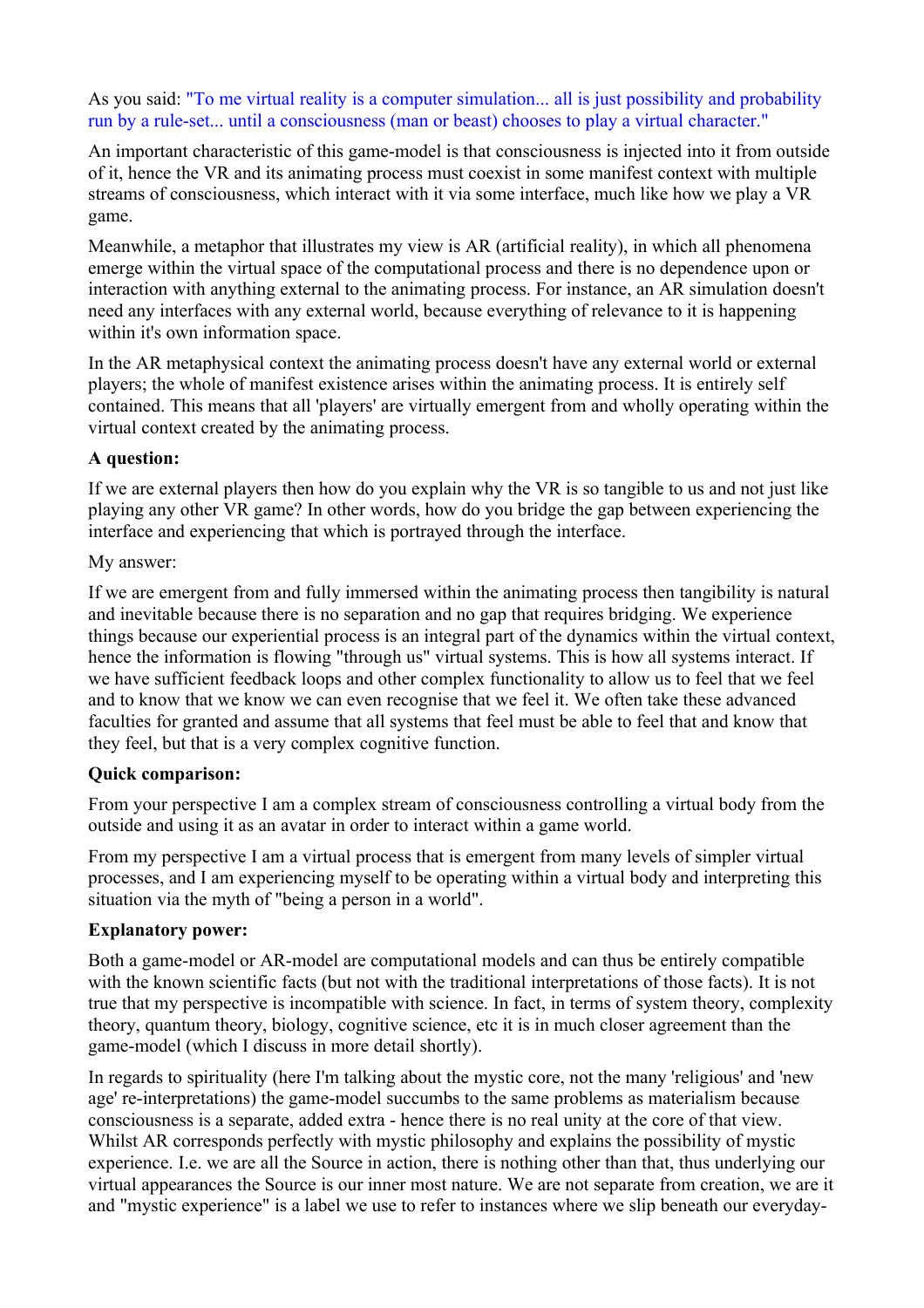mind and catch a glimpse of that fact.

In regards to paranormal phenomena. How do you explain intentional influence from a consciousness that is only accessing the VR like an external player? Is there something equivalent to cheat-keys, which are written into the game's script?

In the AR-model, each player is emergent within the animating process, which is like a vast river of primal consciousness (or computation) in which the separate minds are like whirlpools, forming and dissipating. Because this is all one process, each part intimately influences each part and it is inevitable that phenomena such as intentional influence would occur.

## **Comments on comments:**

Re: "The virtual brain is not the source of anything. It stores nothing and processes nothing. It is a virtual brain, exactly like the virtual brains that are in the virtual heads of virtual elves in WOW."

A better metaphor would be the virtual Windows OS that I run in VirtualBox on my Ubuntu OS. It isn't running on a 'physical' machine (although it thinks it is), it is running on a virtual machine. However it can still store information and process information just as well.

In fact, if I want to design a Multisim circuit (for example) I cannot manifest that mode of information processing or those virtual forms without using the virtual machine. It is not only functional, but also indispensable if certain modes of information processing and virtual forms are to occur.

Similarly, within our virtual context there are virtual systems, which interact in ways that implement certain modes of information processing. One of those virtual systems is the one we know as the brain. We have historically misunderstood it as a physical object due to the physicalist paradigm, however that is just our perceptions of the outer appearances of the virtual systems that interact to implement our minds. Just like with the OS's, without the right virtual machine (the brain) there wouldn't be certain virtual programs (such as individual human minds that experience themselves as "people in a world").

## Re: "Thus, to be consistent, you must believe that you are an epiphenomenon of your elves' virtual brain? That surely is a strange position for you to take J."

No that is not my position at all. I really have no idea how you could think so - it indicates to me a significant misunderstanding between us and quite likely a significant misunderstanding of the nature of information processes and virtual contexts on your part.

I am an epiphenomenon of all of the levels of processes within processes that underlie my emergence into existence. I don't see how anyone could argue differently, yet you seem to say that existence comes in two different ingredients that are somehow combined to create both a consciousness and a world experience. I simply see these as mutually co-arising, evolving and emerging - stage by stage as a unified integrated process, with no added ingredients (or external peripherals).

If I am playing WOW and my elf blows its brains out that doesn't alter my state of consciousness because I am not emergent within that information space and that elf is not one of my cognitive subsystems - I am just remotely interacting through it via an interface. However if I was to blow my brains out (the virtual ones that I think exist inside my virtual head) then that would alter my state of consciousness considerably, because in this "physical" space I am emergent within it and that brain is what implements the information processing that gives me various complex manifestations of cognitive functioning - I am not just remotely interacting with this body via an interface - I (the mind speaking at present) am emergent from it and intimately and tangibly inhabiting it. For these reasons yogic views consider the individual mind to be an epiphenomenon of the functioning of the body and not to have any deeper reality than that. Direct subjective observation of the mind during meditation makes this undeniably clear.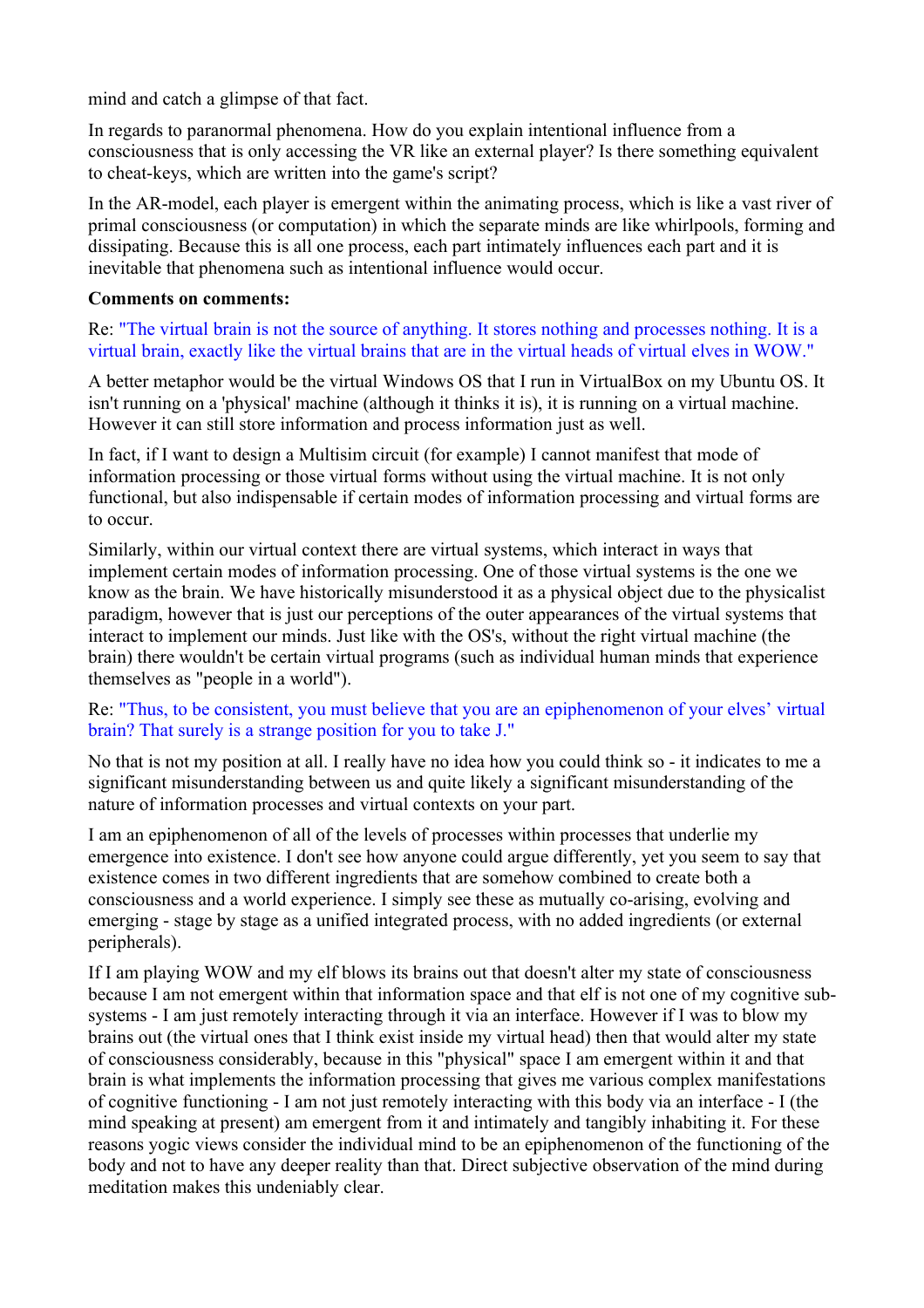Consider, if a Multisim simulation (analogous to the elf) is running in the virtual Windows OS (WOW) and I kill the VirtualBox process (WOW server) then Multisim ceases to run (elf vanishes into entropy) because it was emergent in that virtual context, however the Ubuntu OS (surrounding world) still runs fine because it wasn't emergent within that virtual context. Any linux programs (players) that were interacting with the Windows OS (playing WOW) would not be affected because they are emergent within the Ubuntu context and not the Windows context.

I'm sure I recall you previously reminding Brian of these basic principles of information processes and virtual contexts... I am surprised that I should be reminding you now - but it seems central to this particular misunderstanding.

Re: "The WOW rule-set does not allow you to open an elf's head, if it did, you would no doubt see the elf's brain because the programmers would be obliged to program something there for you to see and a brain would be the most likely thing."

This points at a fundamental limitation of the game-model which is a major reason why I have previously passed it over. It is true that in virtual worlds built using contemporary game technology you cannot just pull things apart and re-fashion them, however in our experiences we undeniably do such things in the physical-game. Also in an AR-model this is a natural and inevitable feature of reality. In an AR-model the virtual beings can conduct science and technology (and skull cracking) without some illusion having to be conjured in order to create the appearance of deeper levels of complexity - because there really are deeper levels of complexity. We emerge from those deeper levels and we decay back into them - that underlies our birth and death. What we call science and technology is us exploring the structure of the holarchy of virtual systems of which we are a part. By operating at deeper levels of the holarchy we can more profoundly influence ourselves (e.g. with new drugs, implants, nano-technology and so on).

How do you explain the impact of drugs or brain surgery on ones experience of everyday mind? In the AR-model it is clear that cognitive science is discovering genuine causal relations between the virtual processes implemented by the "virtual machine" we call the brain and the operating system we call the mind. In terms of the game-model it seems utterly inexplicable... how do you explain it? How could you get drunk because your WOW elf drank too much WOW beer? You don't! But you can get too drunk if your 'physical' body drinks too much 'physical' beer. If we inhabit 'physical' bodies like a player inhabits a WOW elf, then how can we get drunk at all? Our consciousness would be totally independent of the cognitive functioning of any avatar that it was interacting through - but that is simply not the case with us - I know what it is like to get drunk!

Re: "In PMR the rules do allow you to open up a human's head and you do find a brain in there because the PMR VR simulation evolved one under the rule-set."

So do you suggest that there may be objects around that are inherently unable to be opened because their innards have yet to be written into the evolving script that is derived from the rule-set?

It seems to me that you are saying that virtual forms are simulated from the outside only, whilst I am saying that they are simulated from the inside-out.

From my perspective in order for something to exist it needs to have an inside before it can function and participate in reality and thereby be perceived by others and only then does it come to have an outside. From your perspective you seem to say that there is a vast rule processing engine that generates rules and uses them to conjure external views on demand for a select audience who are real, whilst most participants are just empty shells - like current computer generated game characters that lack any 'inner' dimension.

Re: "In the small number of cases where an autopsy is done, then at every step requiring more information, another random draw is taken from the appropriate probability distribution and new information (new rendering) is added to the surgeon's datastream."

Wow - that is a rather novel approach... but how do you account for the fact that by taking a drug or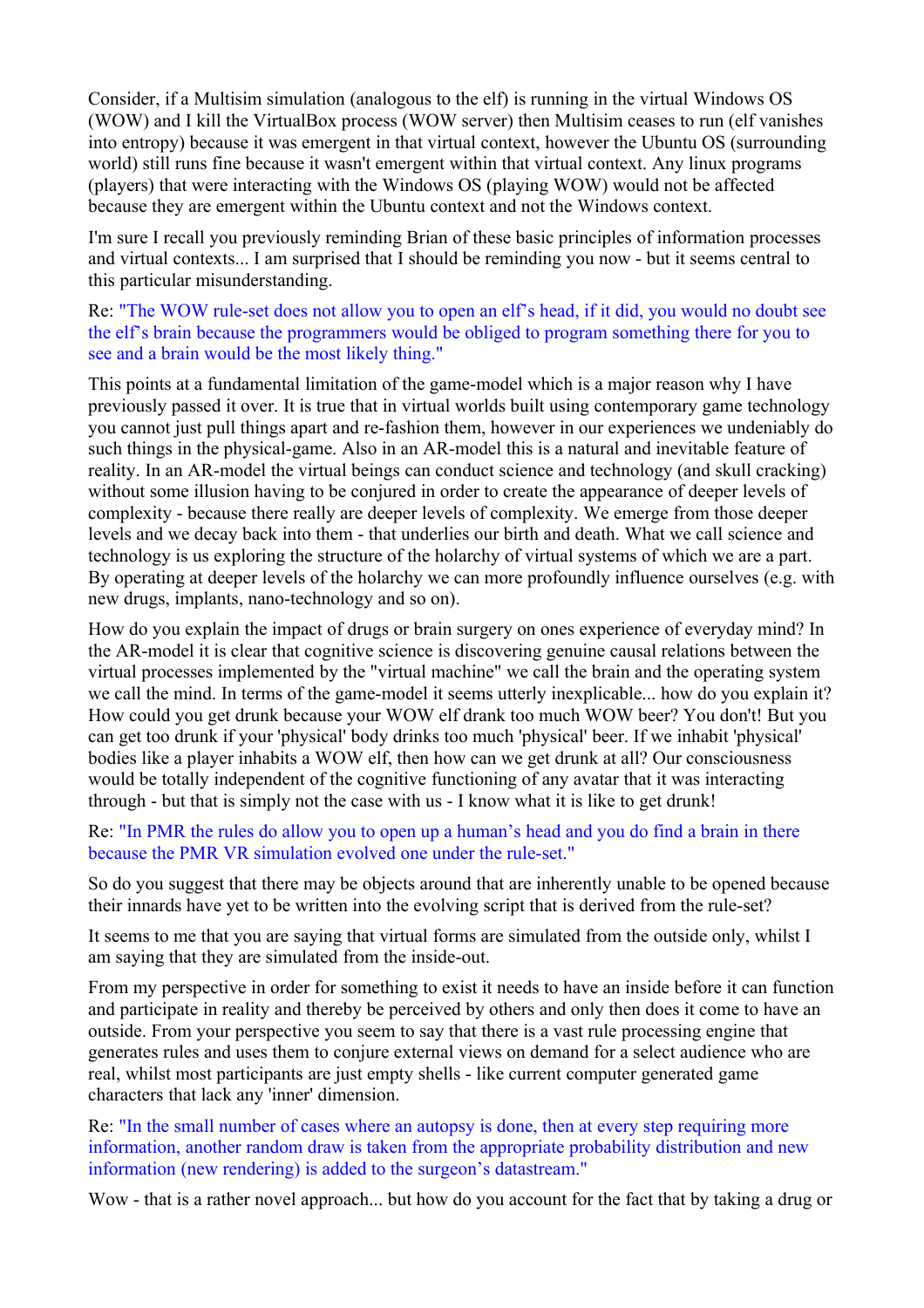getting brain surgery we can significantly alter our consciousness in reliably reproducible (mechanical) ways - with known impacts on brain chemistry or brain structure and known correlates with altered states of consciousness? Is that all just written into the script and conjured into the appearance of happening? Surely it is not just arbitrary decoration, there must be a functional reason for the sub-systems to exist.

Why is it necessary to propose an abstract rule generator/processor/conjurer when it is far more likely that the systems that we see doing the information processing are in fact doing the information processing? They are virtual systems which implement virtual processes just like the virtual machines on my computer.

When I run VirtualBox and boot up Windows it is more reasonable to propose that the virtual machine implemented by VirtualBox is in fact processing the information and thereby running the Windows OS - that is why I can write code in Windows to program the virtual hardware to implement various processes, and I can see the effect of code changes on the program's outputs via the altered behaviour of the virtual machine.

It seems quite unreasonable to suggest that really there is no virtual machine there in any functional sense, instead there is a vast cosmic rule processing machine that is conjuring an illusion that fools me into believing that I am actually writing programs on a Windows OS, within a linux OS.

Surely this latter proposition could never survive Occam's razor... it is a very creative idea but it seems so contrived and unnecessary... no offence intended - just being honest.

Re: "I would say that every rock and virtual brain and body is a product of consciousness in that consciousness is the server that produces virtual world by creating a process... Your body and the rocks and your brain are all the same sort of products of consciousness – all are virtual. All are simply data in a computer. None are more or less alive or real than any other. A brain and a rock are just different data in a computer"

I agree with all of that... everything that is perceived and everything that perceives is virtual. Furthermore, the most primal levels of consciousness are so basic we have come to think of them as computation or energy etc - you seem to feel that computation is devoid of consciousness and thus an external added ingredient is needed (the external players) - but this leads straight into the problems of mind / (virtual) body duality. I see 'computation' as a powerful homology (not 'just' a metaphor) via which we can comprehend some of the most basic levels of consciousness, which are the processual foundation from which all higher level processes emerge. What we experience as our consciousness is a very high level information process implemented by a very high level complex virtual system. Shutting down my brain would be just like shutting down VirtualBox for the person (main program) running within the virtual OS (mind).

Or I could use the example of dissecting my finger, cutting a tendon and noticing the loss of movement. I would say that I interfered with the functioning of the virtual sub-systems (the tendon) so the super-system's emergent behaviour (bending a finger) can no longer be implemented. You seem to be saying that my finger stops bending because a cosmic script has changed and I'm now receiving a datastream that portrays the illusion of an injured finger. That seems like an unlikely idea to me.

Back to the VirtualBox scenario:

Say that I run Windows within VirtualBox and run a Visual C++ IDE and peer into the code of some Windows program, make some changes and see the resulting difference in the program's behaviour.

I am proposing that there is a functioning virtual machine that is processing the code and thereby implementing that program. Thus if the virtual machine was to stop then the program would stop because the virtual machine was what was implementing the program.

It seems to me that in the same scenario you are suggesting that there is some other process - the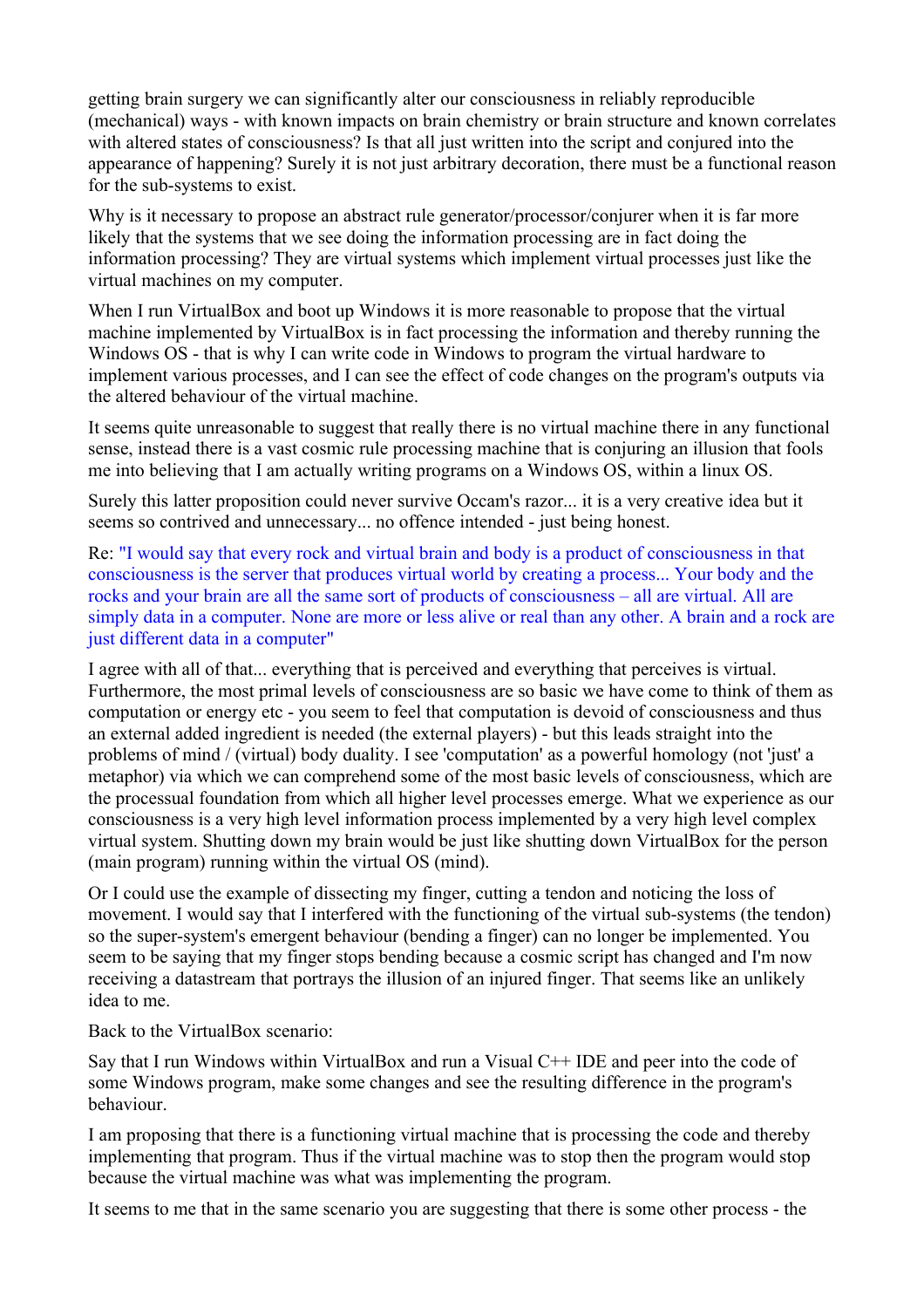rule generator / processor / conjurer, which is generating screen shots that fool me into thinking that I am viewing and modifying the code and witnessing the difference in behaviour. Really there is no virtual machine and no code in any functional sense - those are just part of the script that is encoded in the rules that the rule generator is processing in order to conjure the right screen shots. So if the virtual machine was to stop, the program would also stop but only because that was part of the script and not because the virtual machine played any functional role in implementing the program...

This seems to be another fundamental aspect of the difference between us. I say the virtual systems are performing necessary functions, you seem to be saying that they are just decorative features of an unfolding narrative. This leads to a useful distinction between what I might call functional simulation and cinematic animation. The former is like VirtualBox seems to be, or SMN, they actually implement a virtual system and not just portray its appearance. Meanwhile cinematic animation is about scripted appearances, which is like VR games, Hollywood CGI, cartoons, etc. I am talking about a computational metaphysics involving AR-model functional simulation, whilst you are talking about a computational metaphysics involving game-model cinematic animation.

Do you believe that whilst the developers were building VirtualBox and implementing the virtual machine and testing it, in fact they didn't produce a functioning piece of software at all, instead what happened was that rules accumulated and altered a cosmic script such that whenever anyone double-clicks on the VirtualBox icon they are then fed a data stream portraying a functioning virtual machine. However there is nothing there that is in any way functioning like a virtual machine - i.e. there is no information processing related to actually implementing its functionality, there is just abstract rule processing and data stream conjuring - i.e. information processing related to creating the illusion of its functionality.

Can you see why this seems so contrived and unnecessary? Why would I propose such a thing? It is very creative and not totally implausible, but why is there any reason to consider it as part of a scientific theory? Surely Occam's razor would not be kind to this sort of idea.

Re: "In my theory, there is no mind body dilemma and there is no hard problem – those issues are both conclusively solved."

Please explain how - I can't see how that is possible. You have retained the Cartesian cut between a virtual body (avatar) and a totally separate and independent consciousness (the player). How do you then resolve this schism? In the approach that I describe there is no Cartesian cut - the unity is never lost thus there is no artificial schism to heal.

Re: "I would say that Eastern religions have taken the fact that everything is a product of consciousness (created by consciousness, generated form consciousness) – the fact that consciousness is the one ultimate source, and then jumped to the erroneous belief that therefore everything must be conscious."

It is almost universal that minds embedded in a Western world view have extreme difficulty in comprehending the Eastern perspective - although it seems equally universal that at the time they staunchly believe that they understand it just fine - yet their objections indicate they are arguing against subtle misconceptions. This seems to be very much the case here, we will need to be extremely cautious to avoid complete confusion between us around this topic.

Re: "(Eastern viewpoint?) delivers nothing to the Theory of Everything that can't more simply and directly be achieved without stretching the word "conscious" to include rocks. I invoke Occam's razor -- Anyway, that is my reasoning."

That is not correct, what it delivers is the chance to retain the natural unity and avoid creating an artificial division. It means that we don't have to impose an aitificial Cartesian cut, that divides reality into totally separate parts that miraculously come together at some later stage. That approach is essential to the physicalist paradigm, with mind and matter its core articles of faith. There is no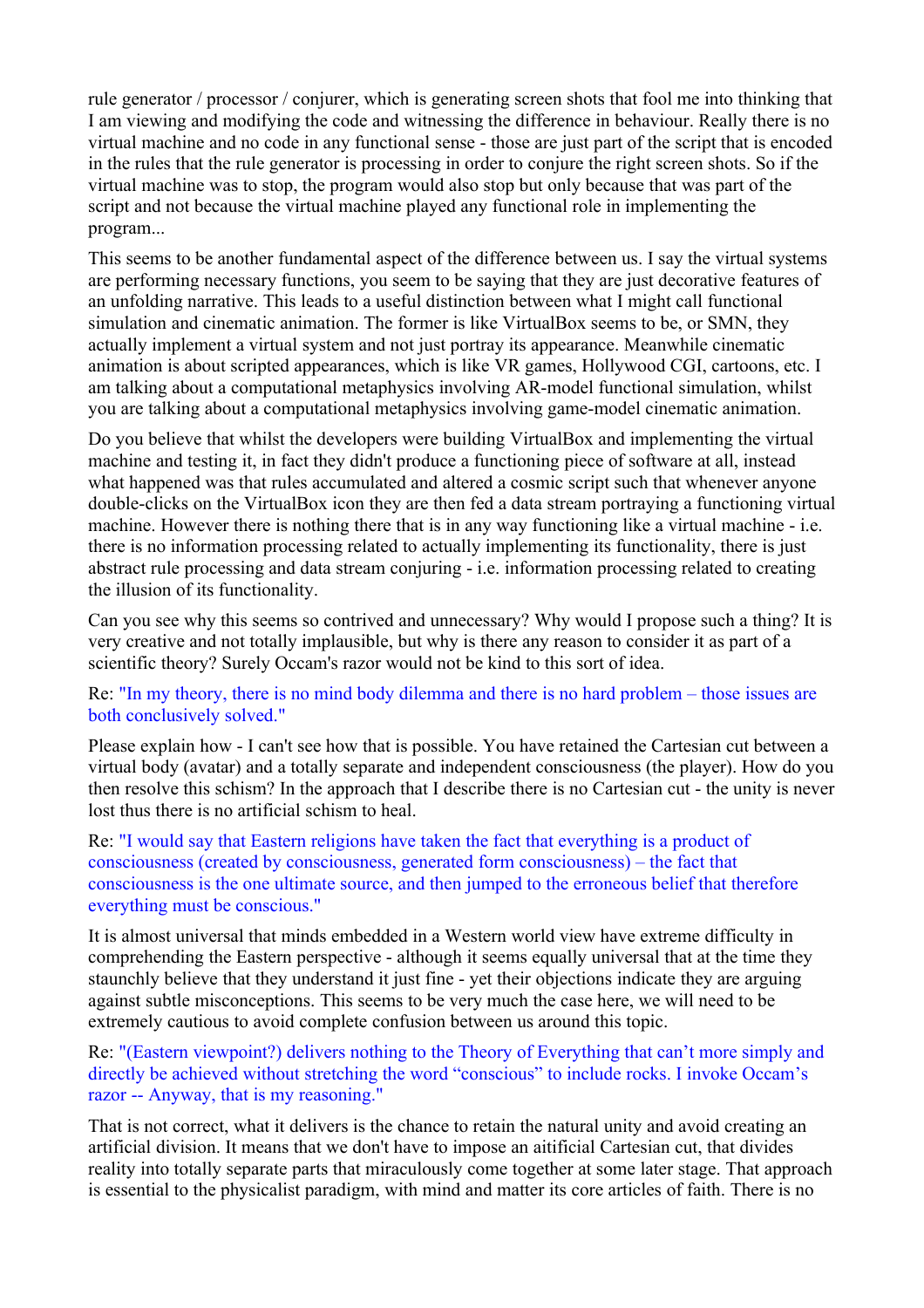reason to maintain this arbitrary divide within a computational paradigm - except to accommodate the physicalist implications of the game-model. I invoke Occam's razor to remove the unnecessary divide and restore our understanding of the actual unity and wholeness. Anyway, that is my reasoning.

Re: "I will respect your take on it. The value you bring to the table is in no way dependent on your definition of the word consciousness."

Ditto. It is important to make sure that is clearly understood between us :)

Re: "Yes, I can appreciate different definitions. But all definitions are not equally useful. I can understand what you are saying, but I cannot see any logical reason behind it."

Ditto! Why must you introduce an arbitrary divide between the streams of consciousness and the VR? That is a very problematic approach. To me they both mutually co-arise as part of the one process. Which is vastly more elegant, rational and closer to the facts than proposing a cosmic rule generator / processor / conjurer only to maintain an artificial Cartesian divide.

Re: "It seems to me to be a statement of belief that is contrary (or at least confusing) to the basic nature of a virtual reality."

Using the distinction between game-model and AR-model and also cinematic animation and functional simulation, do you now see how my statements describe a computational model of a virtual reality, but not like our current technological implementations of VR games. I believe that AR with emergent virtual agents that are functionally simulated is a far more realistic model than external players and a cinematically animated VR world. I don't see any rational reason to introduce such an idea... it seems to be a belief that is contrary (or at least confusing) to the basic nature of computational metaphysics.

Re: "I don't see its logical necessity and it seems to make more of a jumble to explain (conscious rocks) than it creates elegant simplicity."

I feel that an AR-model with functional simulation is the most elegant and simplistic approach. Recall my example of modifying a program that is running on Windows in VirtualBox?

Which is a more elegant and simplistic explanation? That there is a virtual system processing information and interacting in a virtual context? Or that there is some cosmic rule generator / processor / conjurer that is making perceptual "screen shots" that fool me into thinking that there are some systems interacting together.

Which is more elegant and simplistic? Surely it is the first one. That is the gist of our differences on this issue and I really don't see how you justify yours as elegant or simplistic? I can say ditto to "I don't see its logical necessity and it seems to make more of a jumble to explain (rule sets, conjured illusions and external players) than it creates elegant simplicity."

We obviously have very different ways of thinking about this topic ;)

Re: RAM-like memory... "the rule-set did not evolve that characteristic in humans and if it had, we would have fewer constraints and be cognitively different than we are now. But, in generating a model of reality that describes PMR we must remain consistent with the logical results of the ruleset."

Are you saying that we are unable to develop that technology until the rule-set writes that into the script? I say that we can develop that technology as soon as we know enough about the relevant sub-systems and how to integrate such an implant into the human cognitive process. We don't need to wait for some cosmic script writer to define the event and a cosmic screen shot generator to conjure the illusion of the event. We are virtual systems processing virtual information and we can interact with other virtual systems and re-engineer them via our interactions with them. It is all just virtual interactions between virtual systems within a virtual systemic context - that is the essence of the AR-model, which accords perfectly with the observed conditions of our existence, without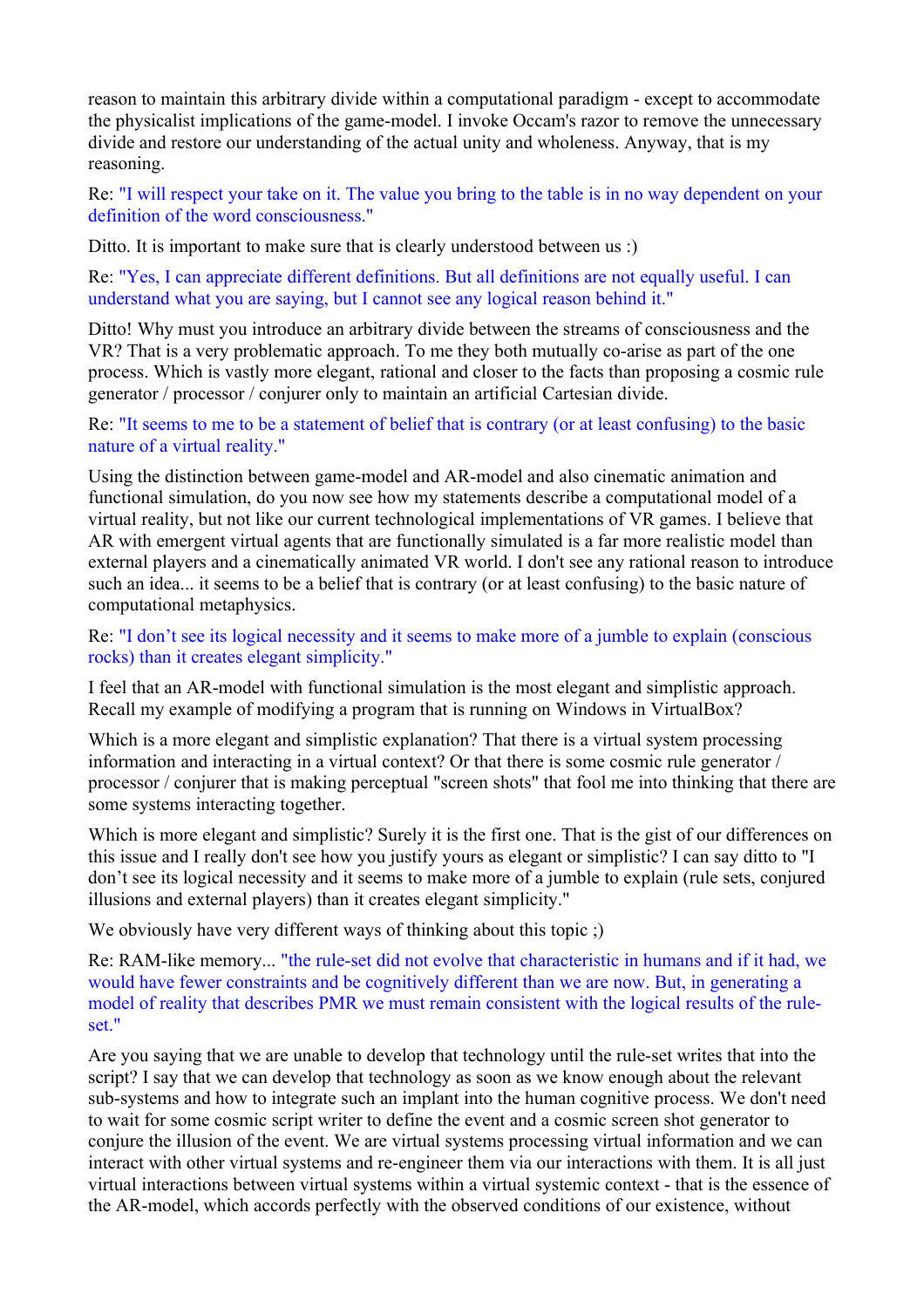having to introduce unnecessary elements such as the rule generator / processor / conjurer.

Re: "This process: "via many levels of meta-system transitions…" sounds like "smoke and mirrors"…."…and then, a miracle occurred" J."

Haha - really?

Have you never fallen in love and felt what it was like to become part of a couple? Did you notice how many things subtly changed when that happened? Do you feel any sense of belonging in your family or community? Don't you feel how we influence each other in all sorts of subtle ways as well as ways such as obvious social conditioning? Can you really define exactly where 'you' start and 'society' ends?

Do we not have all sorts of conceptual categories for types of groups? Are not groups relevant phenomena, are they not more than just simple assortments of individuals? Are we more than just simple assortments of cells? Is society more than just a simple assortment of people?

Are we not individuals which can be observed to be composed of individuals and which interact as parts of other systems which from some perspectives can themselves be seen as individuals?

Surely you accept these observational facts?

Where is the miracle???? It is basic system theory, stating obvious facts. Please tell me where the miracle is, I don't see it at all.

The only miracle I see is the rule generator / processor / conjurer... How is that not a miracle? What possible reason is there for proposing such a thing? Back to the VirtualBox example, why must some cosmic script be written and screen shots generated instead of just processing the virtual information and executing the code? That would be so much simpler.

Re: "That statement gets you out of an obvious bind J but it doesn't explain the logical necessity for conscious rocks."

It gets me out of the logical necessity to explain why reality is broken into two separate pieces which need to be put together in some arbitrary way and it also gets me out of the bind of having to propose a cosmic script writer and conjurer, instead things function in a far more rational and realistic manner.

Furthermore it does explain the logical necessity for virtual systems to actually process information and be influenced by it, rather than just be cartoon characters being scripted by some cosmic rulebased script writer.

Either:

A) virtual systems interact because they exchange information and thereby change state,

OR

B) virtual systems interact because it is written in a cosmic script and a cosmic conjurer sent me a data stream that will fool me into thinking that those systems interacted.

IMHO (A) is far more realistic than (B) and I don't see how anyone could argue otherwise. What you have said so far has expressed your position in support of B but I have not seen anything that constitutes a rational reason for this position.

Re: "Consciousness is a large, finite, self-organizing digital information system. It began as a field of potential (primordial consciousness) that developed to be able to perceive two different states, on and off, 1 and 0… Following the typical evolution paradigm, random mutation eventually leads to complexity which eventually leads to purposeful evolution..lower entropy states..[which eventually leads to what we think of today as consciousness and to Virtual realities such as PMR]... In the beginning, there was only a field of potential that we choose to call "primordial consciousness" because one day consciousness (as we know it today will evolve out of this potential. This "field of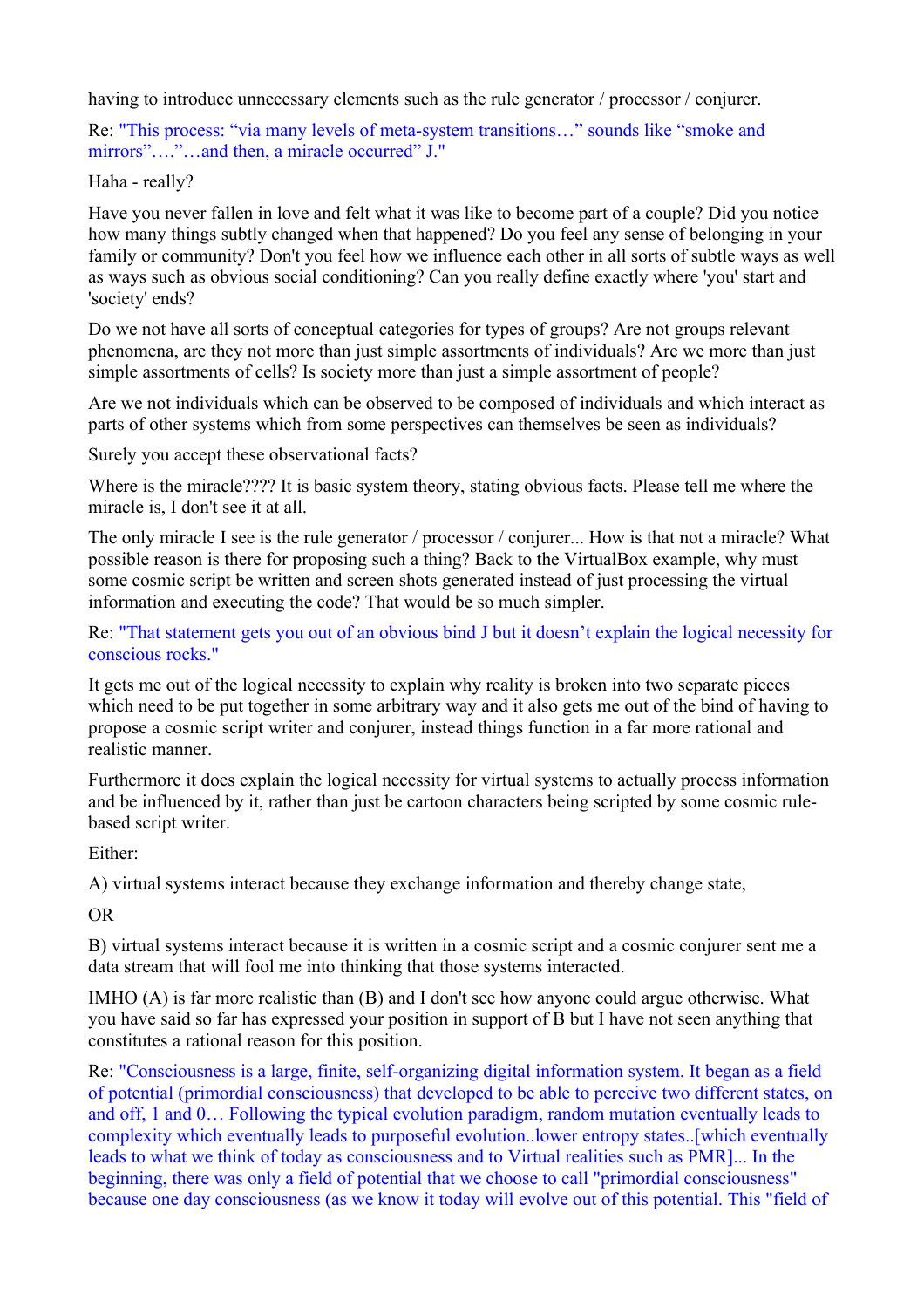potential" is called that because it had the potential to discriminate one state of its being from another i.e., to evolve information in the form of bits (1 and 0). This system of potential that is able to evolve bits (one may call it an information field now if one wants to -- or, equivalently, one may call it primordial consciousness) continued evolving to form patterns of its bits and more bits and more patterns of patterns and then sequences of patterns as it lowered its entropy (gained useful information, structure, and complexity). Consciousness, being a data system, and thus, an information system, and eventually a social system (as it evolved to a many "celled" thing), defines a much lower entropy configuration of bits than any other arrangement. In other words, the LCS evolved, from a simple but large potential with only a few bits, to be what it is today. "

## I totally agree with that...

I think we are in close agreement at the computational levels and within the virtual context (so long as we don't discuss consciousness or how anything functions).

Re: "you can call it "god" if you want, but it is a natural self-changing, evolving digital information system that is finite and imperfect and just trying to stay alive by continuing to evolve. It eventually evolved a finite decision space and a free will that enabled it to choose from a limited set of known alternative possibilities. (Usually there is not enough information for a definitive solution). To create diversity and novelty and many more channels of evolution, it created more or less independent interactive subsets of itself which I call individuated units of consciousness (IUOC). Eventually, it evolved many experiential VRs, of which our PMR is one, to aid the IUOC's and thus its own evolution process."

## More close agreement :)

We seem to agree on all the general principles but differ where you imagine the system architecture as being quite like contemporary multi-player gaming technology, whilst I imagine it via the mathematics of SMN and see it as a totally self-contained cosmic process, where all manifestation occurs within the information space of the manifesting process and nothing is external to it. It unfolds according to its nature, which includes the making of decisions, which is just what it feels like to be a virtual system processing information in certain situations. Everything arises from the information processing, both the appearances and that which apprehends the appearances. They are not separate, like external players interacting with a VR game.

## Re: "The point was to show a different model that has no need for conscious rocks or "via many levels of meta-system transitions…" in order to arrive at what we normally call consciousness in the West."

I fully agree that to arrive at the normal Western understanding one must insist on the Cartesian cut, i.e. arbitrarily dividing reality into animate and inanimate aspects; which is just a throwback to the physicalist and egoic paradigms. However that understanding is only useful within a very specific context (the physicalist and egoic paradigms) and beyond that the broader context is encompassed by the more Eastern understanding, which includes the Western understanding within its appropriate context.

Yes you have illustrated that model well - I can see how it is not implausible. However it is also not implausible to explain particle physics by proposing that invisible fairies are carrying them around as if there were forces acting on them - it could be presented in a manner that is hard to disprove however, how much cause do we have to seriously entertain it?

I haven't seen anything that says why your theory is necessary. In fact it opens up several large explanatory gaps and relies on miraculous entities and processes. Furthermore, it ignores our observations of the way that processes are implemented by processes, claiming that this never really happens. It seems quite far fetched to me :)

I have also tried to show you a different model that has no need for arbitrary divisions of reality into animate and inanimate. Stemming from the physicalist paradigm, this distinction is still enshrined in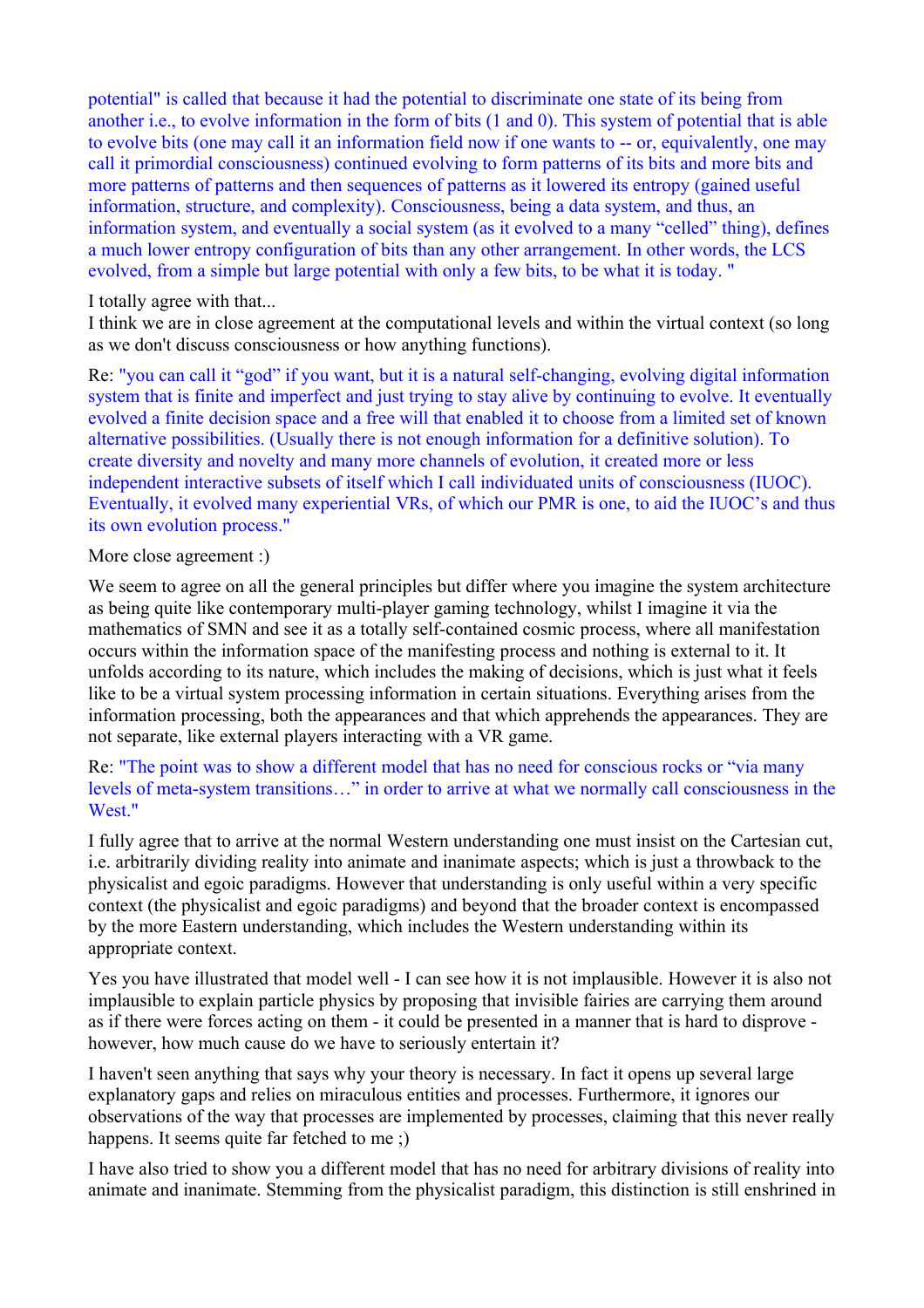the game-model approach to VR metaphysics. However the AR-model can overcome those limitations and help us to comprehend the systemic and holarchic structure of the virtual context.

Existence isn't just an interactive movie about people on a planet that is controlled by some rulebased script. Reality operates at all levels, it is a fractal, systemic, holarchic virtual reality that is totally self-contained and self-referentially interacting within itself from the perspectives of myriads of virtual processes within processes. Our perspective is just a small slice of that much vaster virtual context.

Re: "Hopefully this will allow John to see where I am coming from and to perhaps (hopefully) find connections between his story and mine – that we are just calling the same concepts by different names."

In this instance we are not just using different names. The game-model / AR-model distinction shows (me at least) where and how there are fundamental differences. So too the cinematic animation / functional simulation distinction. We are of course both talking about computational models so there is a lot of commonality, but there are also these fundamental differences.

Re: "IN my theory, the rock is visible and there because that is the way our PMR evolution worked out (digital simulation that started with the big digital bang when the "run" button was clicked and the rule set began working on the initial conditions -- high temp and pressure in a small volume….). The rock doesn't notice the kick because it isn't conscious, but it is a product of the simulation and must obey the rule-set as all things in the VR must. The rule set subsumes Newton's laws and computes the rocks reaction (actually it randomly selects from a probability distribution of possible/probable reactions – but that detail just complicates my answer and by now you know that is what I am talking about."

Yes! I really do see what you are saying... you are talking about cinematic animation so the virtual forms are pure appearance, whilst I am talking about functional simulation so they are functionally simulated into virtual existence. To you systems just look as if they are processing information to implement behaviour - whilst to me they actually are. To you VirtualBox is really a set of rules in a cosmic rule processor and a set of conjured appearances that creates the illusion of virtual operating systems, whilst to me it is a piece of software that implements a virtual machine sufficiently for other operating systems to run on it.

Re: "So far Science and I agree 100 % and rocks are just dead rocks (though virtual rocks) and nothing more. Saying that rocks move because they are conscious to anyone outside your inner circle would just ruin your credibility, minimize your audience, and provide no compensating benefit."

I think science would be more likely to agree with the software explanation of VirtualBox rather than the cosmic rule based conjurer explanation. And that applies to all virtual systems and how they operate. Science would not look favourably on a cosmic rule based conjurer. BTW forgive me if that label seems disrespectful - I don't mean it that way - I'm not sure what to call it so I'm just trying to describe how it seems to me.

As for your close agreement with science about rocks - of course! Contemporary science is deeply entangled in the physicalist paradigm, thus things like inanimate rocks and animate minds are fundamental articles of faith in that paradigm. There is no rational reason for this belief, it has no meaning outside of the physicalist paradigm and there is no evidence whatsoever to justify it. That is why it is maintained by the kinds of irrational tactics that you described - "ruin your credibility" etc.

There is a mass of data which has been interpreted through the physicalist paradigm (and naive realism in general), which has formed into a self-reproducing closed loop of hidden assumptions. This creates the illusion for some of evidence and justification when really there are just faulty interpretations due to epistemological naivety. Reinterpretation of this same data from the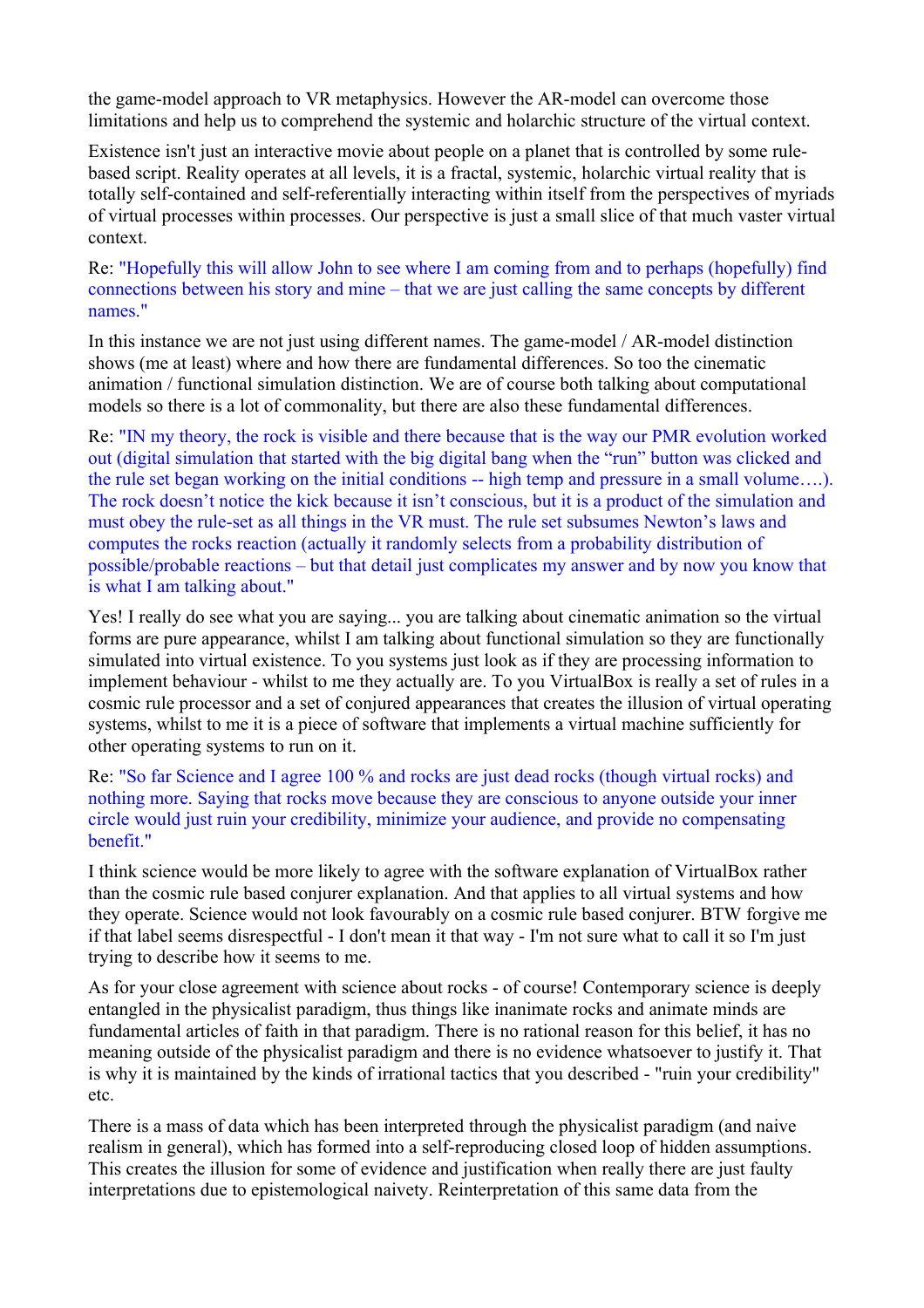perspective of a computational paradigm yields a far more coherent and consistent explanation of the data.

Naive realism is still an all pervasive social dogma that is so deeply taken for granted that it is almost invisible to its believers. In Western culture it is really only at the core of quantum mechanics, the East/West dialogue and in some very rare mystics that there is sufficient epistemological awareness to overcome naive realism, physicalism and egoism in order to apprehend reality from a more realistic perspective. Knowing reality as ones inner most nature, known through direct subjective experience - which is the core of the Eastern view of consciousness. There is no divide between the knower and the known like you suggest, there is a unity at the core of our being, there is one Source, not two.

Those who speak about the Western view of consciousness are speaking about a very particular type of consciousness and thinking that this is all there is. There is so much more to consciousness, which can be discovered via the introspective sciences such as yoga / meditation.

Re: "I would say that all systems are part of an experiential process, that they have an experience is an assumption that is not logically necessary."

I can accept that but only if we are talking about VR as a "cinematic animation", with a rule-based conjurer of appearances.

If we are talking about VR as a "functional simulation", with virtual systems that process information in order to implement the virtual dynamics, then I would say that "they don't have an experience" is an assumption that is not logically necessary. NOTE: given the definition that at the most fundamental level information processing and experience are ultimately different aspects of the same underlying process and are not truly separate or distinct. It is only in our habitual use of words that they come to seem separate.

Hence, putting aside any words that we are most likely to misunderstand due to our differences... what I am saying is that the virtual systems within a functional simulation do actually process information in order to implement the emergent behaviour of the virtual super-systems. That is how a functional simulation works - it is not a cinematic animation.

Where we really differ is whether reality is a cinematic animation with a game-model architecture, that is operating within a larger computational space - or is it a functional simulation with an ARmodel self-contained virtual cosmos, where everything exists within it and nothing outside it.

Re: "In my model, consciousness is fundamental... All consciousness is one and all is fundamental. All else is virtual."

I see why you say this from your perspective... to me all individuated streams of consciousness are virtual. Only the unified Source is fundamental. By its nature it naturally gives rise to myriads of individuated streams, however these are emergent virtual streams. This is what SMN models, amongst other aspects. All of what I say can be traced back to aspects of SMN. It is more elegant and simple to have a single process that naturally gives rise to many interacting virtual processes that interact within the common context provided by the unified process, rather than having myriads of fundamentally real and separate processes that somehow manage to interact without any unified context.

## Re: "My model is pretty close to your model in the most important ways, but we break things out differently and my rocks are dead."

I think we agree somewhat at the computational level and the level of the appearance of the game play, however we have totally different models of the simulation process and the overall system architecture. There is no common ground in relation to those aspects.

You see reality as being like a cinematically animated VR-game with external players, whilst I see it as being like a functionally simulated AR cosmos that is totally self-contained and self-referential.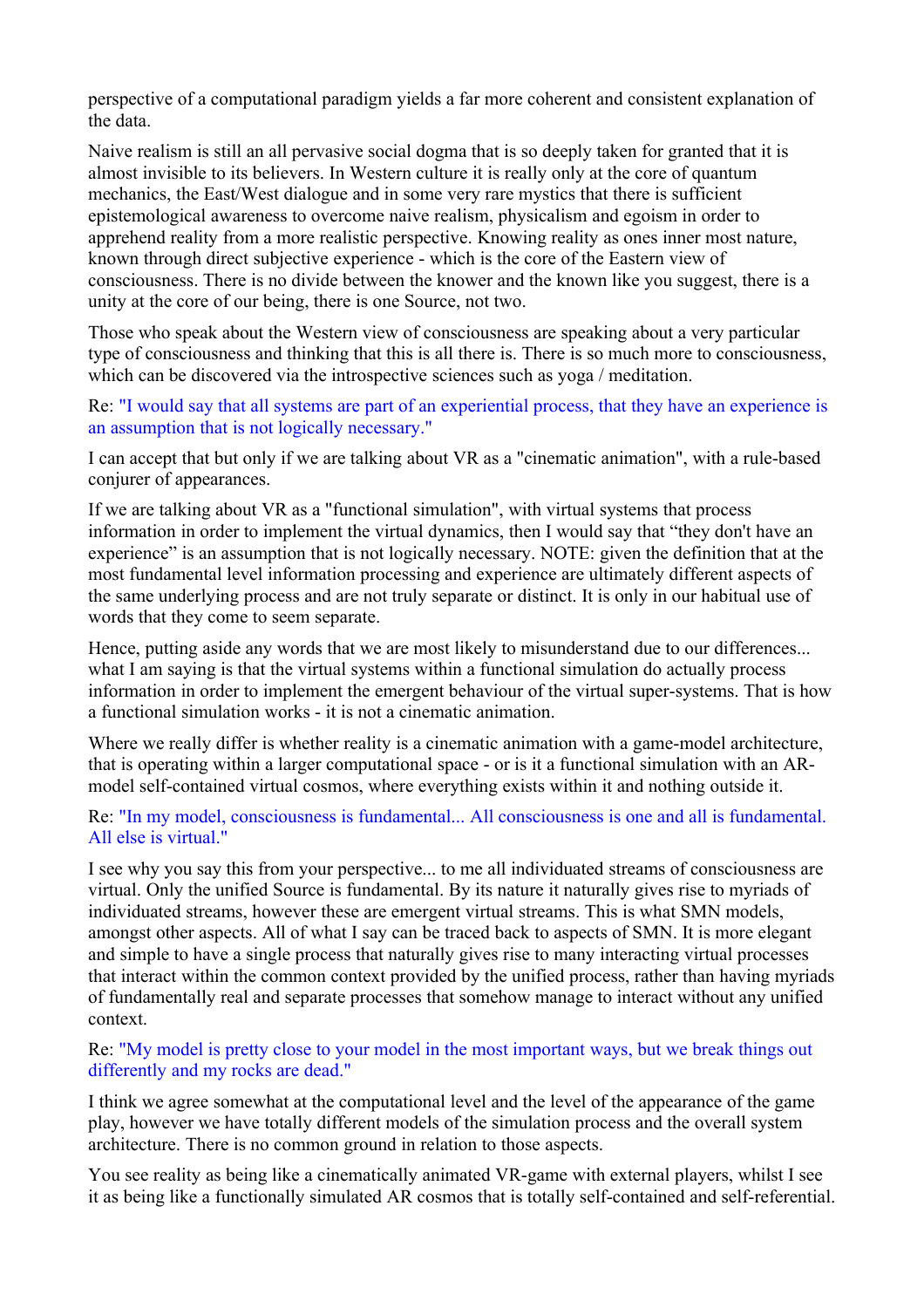That is probably the most concise and meaningful statement in my response!

Re: "A consciousness system like the LCS can evolve to the point where the players evolve or develop a very advanced (evolving) WOW game with conscious elves (no outside people with computers needed..."

Yes, that is what I have been talking about the whole time - the AR-model.

Re: "I find the exclusiveness of a one and only source that is the source of just our universe to be narrow and self focused."

Whoa! That is a big misunderstanding of what I have been saying!! :) I have never suggested any such thing... where did you get that idea? The Source is the source of everything. There is nothing, absolutely nothing that is not an emanation from the one Source. That is what I am saying... it has nothing to do with "our universe" and any such limited ideas... I am talking about the whole of manifest existence and the very "process of manifestation" itself.

Re: "Ah, we finally get to the crux. There is no living virtual cell, a virtual cell is just information, just data in a computer like any data in a computer. Just as I am a living virtual person. You are not a living virtual person – "living" and "virtual" are mutually exclusive. Data sitting in memory registers within my computer or any computer is never living."

Yes this is a crux... I hope you now see where I am coming from - i.e. with the AR-model and functional simulation... don't you see how much more sense they make?

For now forget about the word 'living' (also 'consciousness' and 'experience') - we have such profoundly different understandings of those terms to the point where those words are useless to us - worse than useless they can only mislead us.

I will state the crux of the above point in neutral terms that I hope we will both understand roughly in the manner in which they are intended.

I claim that there are virtual cells processing information, which is necessary for there to function a virtual person. This is no different to the VirtualBox scenario, where there are virtual entities processing information to produce emergent phenomena.

That is the crux of our difference. You claim that there are no virtual systems processing information, instead there is a cosmic rule-based process that is manipulating my datastream to conjure the illusion that there are virtual systems processing information.

Re: "You (the nonphysical you) are a piece of the LCS which is "living" fundamental conscious with free will"

We differ here too. To me the experience that we having which we call "free will" is part of the narrative of the 'person', which is a virtual control system that emerges within a complex mind such as ours and whose job it is to believe that it is in control. That cognitive illusion is what operates at the core of the egoic paradigm. With deep meditation one can see through it and go beyond it.

The mind is its own fractally nested self-similar manifestation of the cosmic process - at a subconscious level it simulates a virtual world (the perceptual field) and a virtual avatar (the person) and this is what the virtual system apprehends as its self and its world.

Thus only very complex virtual systems, with ego's have the cognitive functionality to experience "free will". The more basic levels of consciousness are more like pure awareness, the witness, detached penetrative insight. At an intermediate level of complexity are cognitive processes such as instinct, reflex, compulsive desire, and so on. Processes such as sentient self-knowing, rational decision making, free will and so on are extremely complex processes that require a great deal of virtual system complexity to implement. They are certainly not fundamental - suggesting that the human mind is fundamental is like suggesting that the Windows OS is fundamental.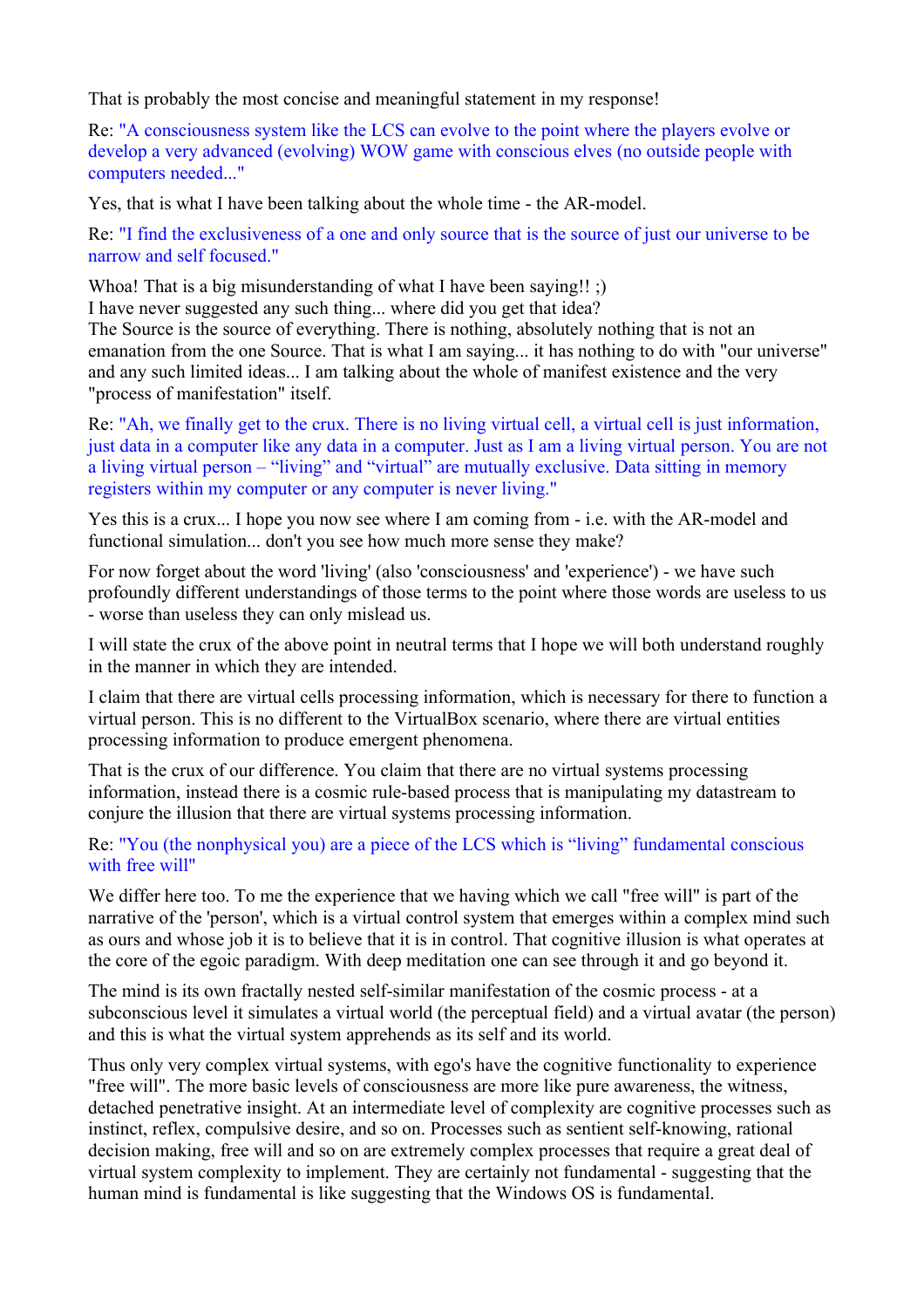The ground of being itself if far more basic - so basic that you are claiming that it is of an entirely different nature to consciousness. However I am saying that it is not of a different nature, it is just vastly more basic. The difference in complexity is vastly greater than the difference between the Internet and a single boolean logic gate. That is nothing compared to how much more complex our everyday mind is compared to the primal consciousness out of which everything is woven. One can get a direct experiential understanding of this via meditation.

Re: "The biggest difference is that my theory lines up perfectly with science (data in a computer (digital information system) is not living and rocks are not conscious) I am a scientist with as much experience in NPMR as PMR so my theory matches perfectly from start to finish with science (given the concept of a virtual reality – which science is embracing more and more) and with the observables of metaphysics, theology, and the everyday world."

Ummmm, no. It doesn't line up with science at all, except in that it enshrines the same physicalist misconception that is rife within the scientific community at present. I.e. the idea of dividing reality into inanimate and animate, then splicing them back together again using some sort of unexplained miracle.

You are in deep and fundamental disagreement with science when you introduce the rule-based conjurer to perform all the smoke and mirrors to make it look as if something is happening, when really it is just a cinematic animation being interacted with via a multi-player gaming interface.

Not only does science profoundly disagree with that - you are essentially saying that science and technology don't actually happen, it may look as if we are peering into the deeper levels of manifestation and re-modelling things to make awesome new technologies - however in reality there is just a cosmic conjurer creating a show for us that makes it seem that way.

Meanwhile my approach is in perfect agreement with all factual aspects of science and technology (but not all the usual interpretations). It fits perfectly with all the accumulated evidence. Science studies the dynamics of the virtual systems, whilst technology manipulates them. We are virtual beings emergent within a simulated AR and we are performing virtual science and technology on functioning virtual systems which are not just conjured images made to look like there is something happening, there really is something virtual happening.

Science and technology presuppose a functional rather than cinematic mode of manifestation. Why bother opening the bonnet of your car if it is just an image of an engine whilst the car still runs anyway. Any VR theory that was compatible with science and technology would have to propose a functional simulation rather than a cinematic animation. The latter is conceivable (and useful in the gaming industry) however it goes against everything that science and technology have told us so far about reality and themselves. There is no compelling reason to take such an idea seriously whilst there is a much more plausible explanation. It is vastly more plausible that virtual systems function and serve necessary roles in the emergence of more complex virtual systems, they don't just appear to function and only serve as decoration - they are there for a reason.

In a very functional sense a virtual car needs a virtual engine to run - it cannot run on just an image of a virtual engine combined with the image of the car running. A VR is more than just a cartoon. That is fine for a cinematic animation being view by an external audience, but it is not sufficient to actually implement the whole of manifest existence. Only an AR-model using functional simulation can do that.

Furthermore, science has moved away from phrasing ideas in the manner of "the particles are obeying physical laws" and towards phrasing things like "the particles are interacting" or "the particles are exchanging messenger particles" and so on. This indicates a major long term movement away from ideas such as yours and towards ideas such as mine. There is also a long term trend of growing acceptance that consciousness runs much deeper than just the everyday mind; it comes in much more primal forms and it plays a more fundamental role in reality than the Cartesian dualist paradigm can comprehend. These are all emerging trends driven by our growing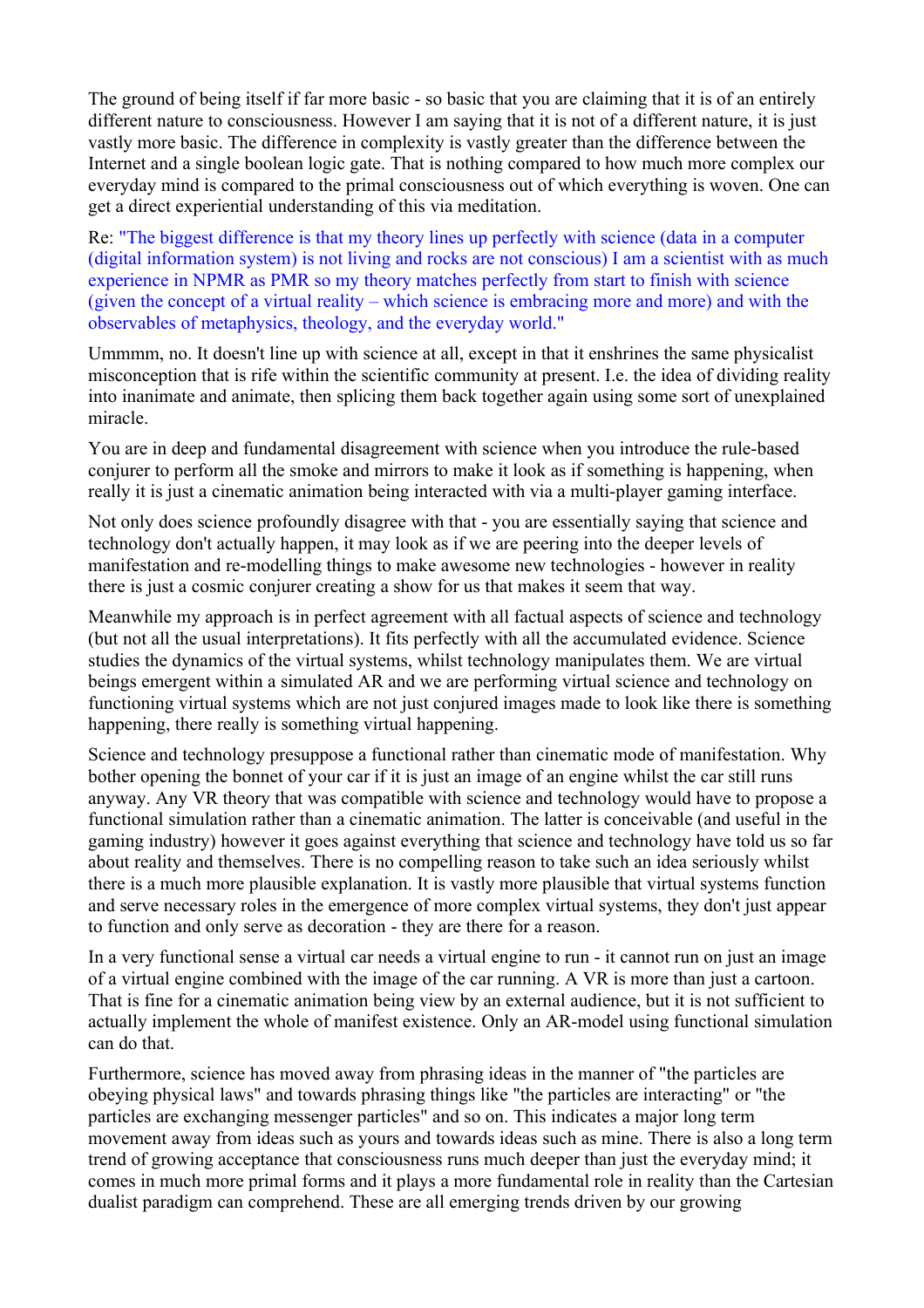understanding, whilst what you propose resonates only with the ideas that are gradually being superseded.

## Re: "and yours lines up with Eastern Religious or metaphysical concepts... Your theory also matches the observables of metaphysics and theology and the everyday world."

Yes it lines up perfectly with those, and also with science and technology in all fundamental respects. Whereas yours contradicts science and technology in all fundamental respects. The one area where mine contracts and yours accords is with a common misconception that is related to Cartesian dualism and the myth of inanimate systems, which stems from naive realism, egoism, empiricism, physcialism and classical objectivism.

BTW unlike most of your work this aspect of your theory is in line with all of those isms, whilst all aspects of mine, and I believe all aspects of any true computational paradigm contradict and profoundly clash with all of those isms.

Whilst ever naive realism reigns as the ruling cultural dogma any true computational paradigm will be misunderstood and re-imagined in physicalist ways. This is why mystic wisdom keeps giving rise to religious dogma, and why classical objectivism is putting up such a staunch defence in the face of what quantum mechanics is telling us about reality. So long as naive realism and its consequences (egoism, empiricism, physcialism, classical objectivism, Cartesian dualism, etc) hold sway in a mind that mind cannot clearly comprehend anything that is genuinely outside of this closed loop of self-reinforcing hidden assumptions.

Re: "My theory predicts and explains the detailed results of QM experiments like double slit, and PEAR labs, placebo effect, particle tunneling, and a whole host of experiments and experiences that have no explanation in "traditional" physics."

Your theory could predict anything whatsoever with a simple statement along the lines of "it was required by the rule set to be part of the script". If we discover flying pink elephants then - it was part of the script... That can explain anything at all without actually providing any explanation for anything. It is no more scientific than "God did it". Instead we are to accept that the rule-based conjurer makes it look like something happened, but really none of that activity is actually happening in any sense at all, not even in a virtual sense. In fact, it is happening, but only in a narrative sense, as part of a cinematic show.

#### Re: "Does your theory do that too?"

My theory doesn't require a cinematic show driven by a rule based scripting engine - instead my theory proposes a functional simulation of an AR-based self-contained self-referential virtual reality.

Such a theory covers all of those areas you mentioned, most of which naturally arise from the mathematics of SMN. It also explains how complex consciousness emerges from simpler forms and evolves high level functionality like that which we possess. It explains why we have the deeper, more primal levels of consciousness that the Western mind typically denies exist, but which any of us can experience through deep meditation and many of us do. It explains how and why systems integrate and disintegrate and evolve into whole new levels of complexity and integration. It explains how consciousness relates to reality, not as an added extra but as emergent from the Source and evolving into complex manifestations. It explains biology and evolution, not as a story being told, but as complex systems interacting in scientifically knowable ways and evolving into more complex systems with more complex functionality. It explains why we experience things like birth, life and death. It explains why all the paradoxes of QM are not paradoxical in a computational context. It explains how the common misconceptions arise and why the naive realist, physicalist, egoic paradigms are an obvious early strategy for humanity. It also explains exactly how and why those paradigms are limited and how ones understanding can be broadened to eventually encompass the whole of reality.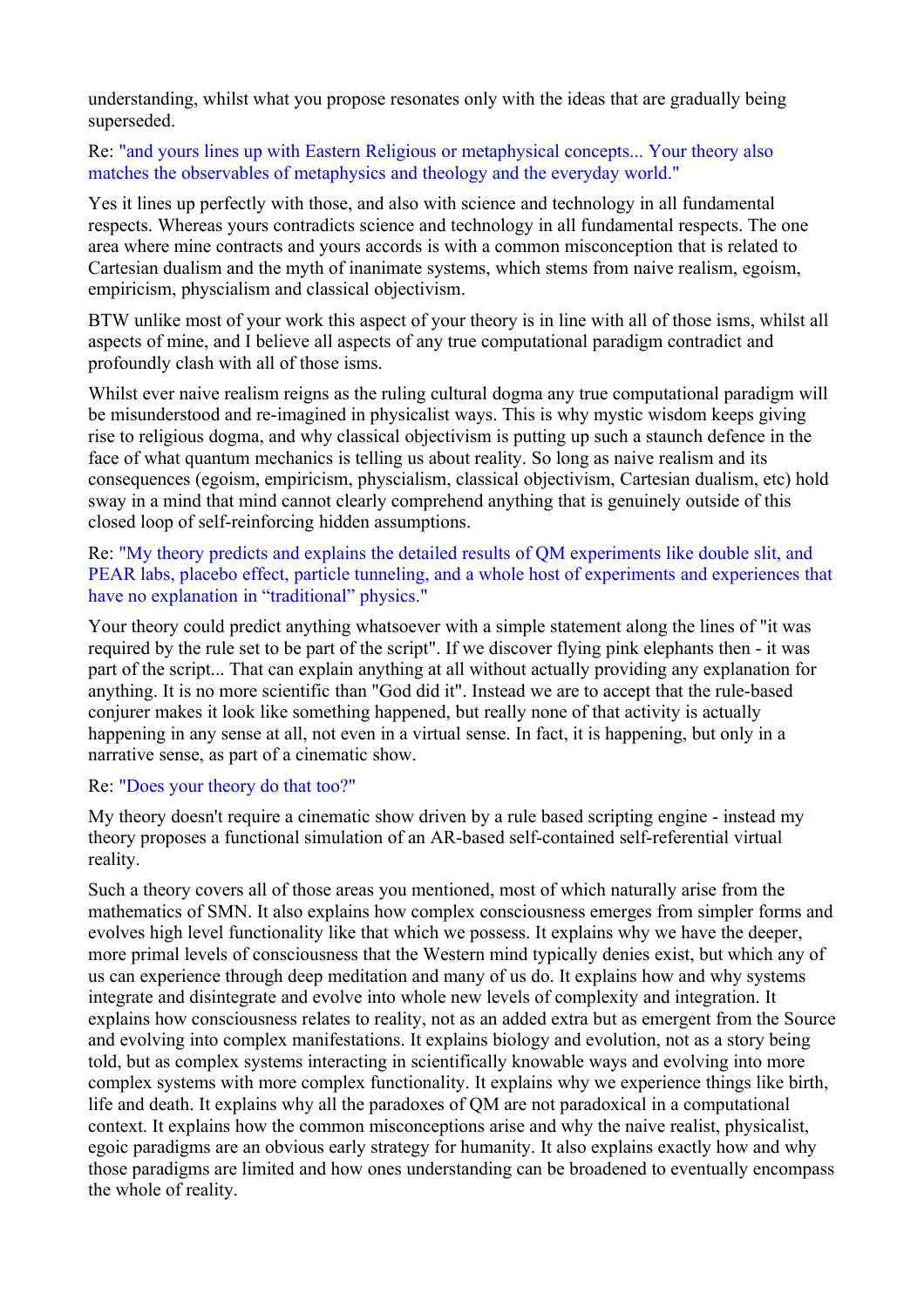A particular difference is that a functional approach gives meaningful explanations of virtual phenomena, it doesn't just say "something made it look that way", it says precisely which virtual systems interacted in which ways to implement the virtual phenomenon - using the same general approach as science and technology.

It doesn't just say that it looks like VirtualBox is running because that is part of the script - it explains exactly how a virtual machine works and why the execution of the VirtualBox code results in the creation of a virtual operating system running on a virtual machine. It is a functioning virtual machine rather than a cartoon of a virtual machine.

This is a detailed description, which can be defined right down to models that can be simulated - as a functional simulation in which all virtual systems participate as virtual systems rather than as a cinematic animation for a select audience.

Re: I said: "If you claim that about cells then why not about people?" and you said: "Because you, a virtual person only because we interact exclusively through data exchange, appear to be conscious (have original ideas, respond to me both intellectually and emotionally, type on a keyboard. Cells don't have those same properties, so it is easy to distinguish the difference – they have no decision space. I knew you weren't a cell or a rock from the moment I first met you J"

Of course you know that I'm not a cell or a rock - that was not the issue.

Of course people interact in ways typical of people, whilst cells interact in ways typical of cells, and so on. That was not the issue.

The issue was, why do you assume that interacting with me can inform you that I have an occupied perspective (so I actually experience things), whilst interacting with a cell can inform you that it has an unoccupied perspective (so it cannot actually experience anything).

All your comments imply is that you are familiar with people. That you prefer interacting with people... that you are comfortable with assuming that they do experience things. However nothing you say says anything about whether people are more real than cells.

A cell is just as unfamiliar with you as you are with it... does that mean that from its perspective you are not real?

I don't see any logical connection between things being familiar and them being real. Of course that is a central feature of the naive realist paradigm, but it serves no purpose within a computational paradigm or any rational paradigm.

Re: "Don't confuse what is in the simulation with anything real or living."

Yes, I agree. That is why many mystics claim that we are not really alive right now - not in the way that the word 'life' is usually meant by naive realists.

E.g. Nisargadatta says "The unreal never lived, the real never dies." (We are only virtually alive, whilst that which animates us is the Source and foundation of all manifest existence). That which we call 'life' is just our way of comprehending the experience of manifest existence - life is not what we have fantasised it to be within the physicalist and egoic paradigms.

Ramana Maharshi says "If you ask who and how you are now these questions of birth, death and after death will not arise... Reincarnation only exists so long as we believe we are the body... There is no incarnation, either now, before or hereafter. That is the truth."

From my perspective, there is nothing outside the simulation. The whole of manifest existence is simulated within the simulation. It is true that nothing is alive in the usual sense (which is really just an outmoded physicalist misunderstanding anyway). However it is true that we are alive in some sense, in a virtual sense, which can only be comprehended within a genuine computational paradigm rather than a physicalist or egoic paradigm.

Re: "Data in a computer has no perspective to occupy."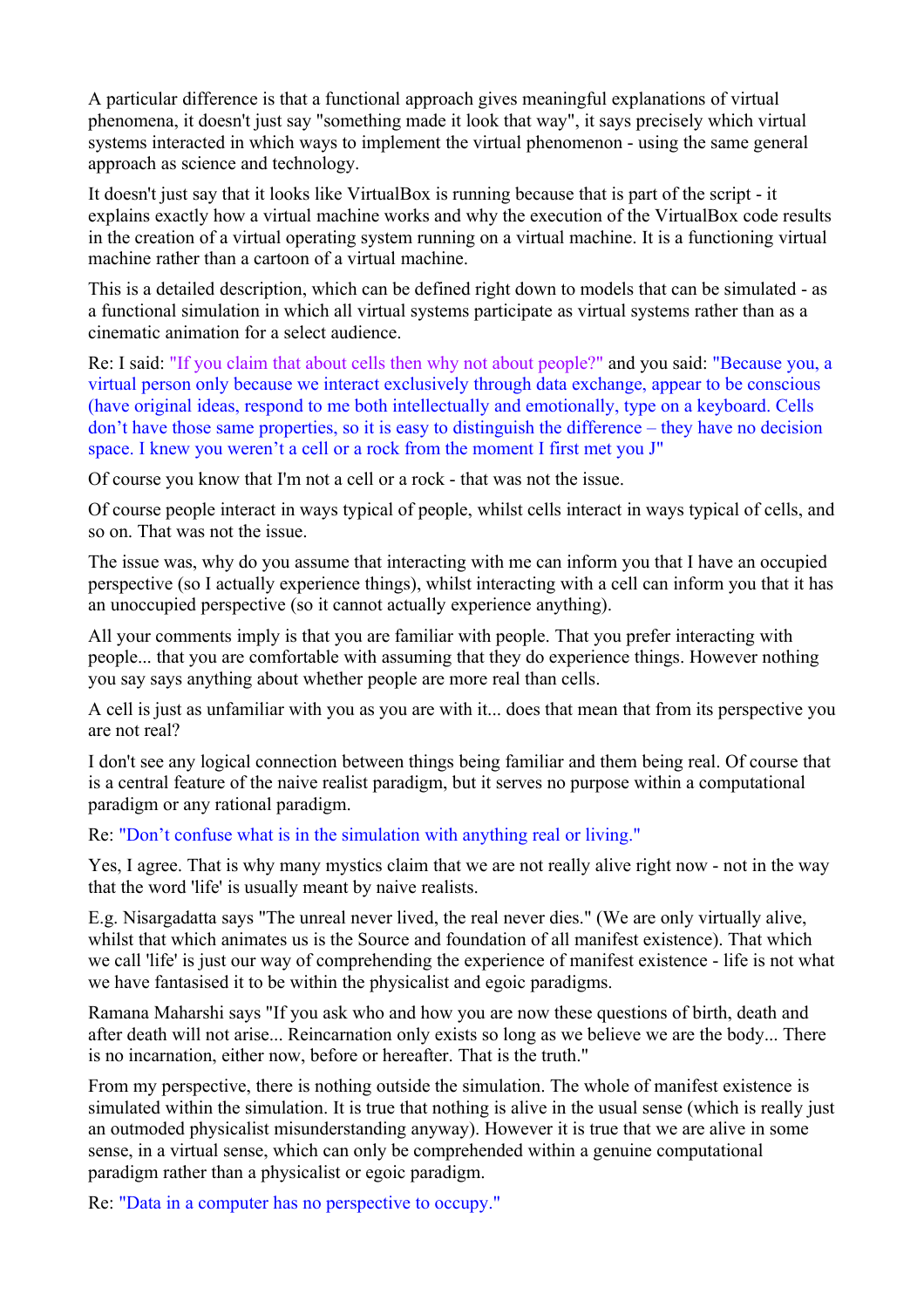I would strongly disagree. I regularly create networks of interacting virtual systems, each with their own perspective, each passing data around and interpreting it in their own ways. That is exactly what SMN does, it enables a computational process to simulate a network of virtual perspectives, each of which is occupied by a computational process, which operates through that perspective and animates the virtual system into existence within a virtual context.

So SMN not only describes how but also it is an algorithm that implements a process whereby data in a computer is transformed into occupied virtual perspectives that can dynamically interact with each other. That directly contradicts the statement that "Data in a computer has no perspective to occupy."

Re: I said: "We seem to have very different ideas about how much is necessary. Much of what you call "wholly unnecessary" is to me totally necessary." and you said: "Yes, I see that, and I am glad I am on the Occam's parsimonious end of that fact (the end that uses fewer computer resources and has fewer assumptions but still reaches the desired endpoint: a scientific model of reality that fits all the directly observable data points."

We were actually talking about the opposite of Occam's razor, the issue of sufficient complexity. A theory should be as simple as possible and NO simpler, otherwise it is an over simplification. One can have a truly parsimonious theory by saying "God did it" or "a rule-based conjurer made it look that way", but this lacks sufficient complexity and is not a real scientific theory.

Especially if it also proposes that science and technology are themselves at least meaningless and perhaps even impossible. Perhaps you are right that we never discover any genuine details about reality or implement functioning devices, instead there is just an evolving rule-based story that portrays scientific discoveries and technological advancements. If that is true then why do we bother striving to know about and manipulate things which we believe don't exist and that play no functional or meaningful role in the outcomes anyway - they are essentially just there for decoration - like the image of an engine that is part of a cartoon car.

Also, why fix my car engine when I can get it going again by editing the script. In fact, that would be the ultimate technological application of your ideas. We could access the rule-based script in such a way that we could write into existence anything that we wanted? If nothing needs to be functionally implemented - it can be just like the cartoons, where stuff just happens because it is in the script, no matter how impossible it might be to actually implement. None of those implementation issues would ever trouble humanity again - the world would truly be a stage then and we would be the new script writers, able to conjure anything that we know how to encode in a rule-set that influences the evolving script...

One would never have to discover or invent anything in the traditional way again - we could just edit the script to include whatever it was that we wanted to discover or invent and it would just appear and function without having to have been implemented or to even be possible to implement.

That is an interesting sci-fi scenario but I personally don't see any metaphysical, scientific or technological value in it... (except in the gaming industry) that is my honest assessment, sorry if it seems rather critical :( It flies in the face of everything that we know about how the virtual context functions - we clearly do conduct science and technology and there is clearly some utility to this activity.

Re: I asked: "... Why would such a proposition survive Occam's razor? Why is it necessary?" and you answered: "I think I have answered all these above a few times over."

I now understand your position a lot more. You have stated it very well. But I have yet to see anything in your comments that answers those questions. For instance, you have explained that you do believe it to be necessary however none of your comments amounted (for me) to a rational reason why it is a necessary feature of a computational metaphysical theory of everything.

One possible reason is that it is related to the game-model architecture, but that is arguably not the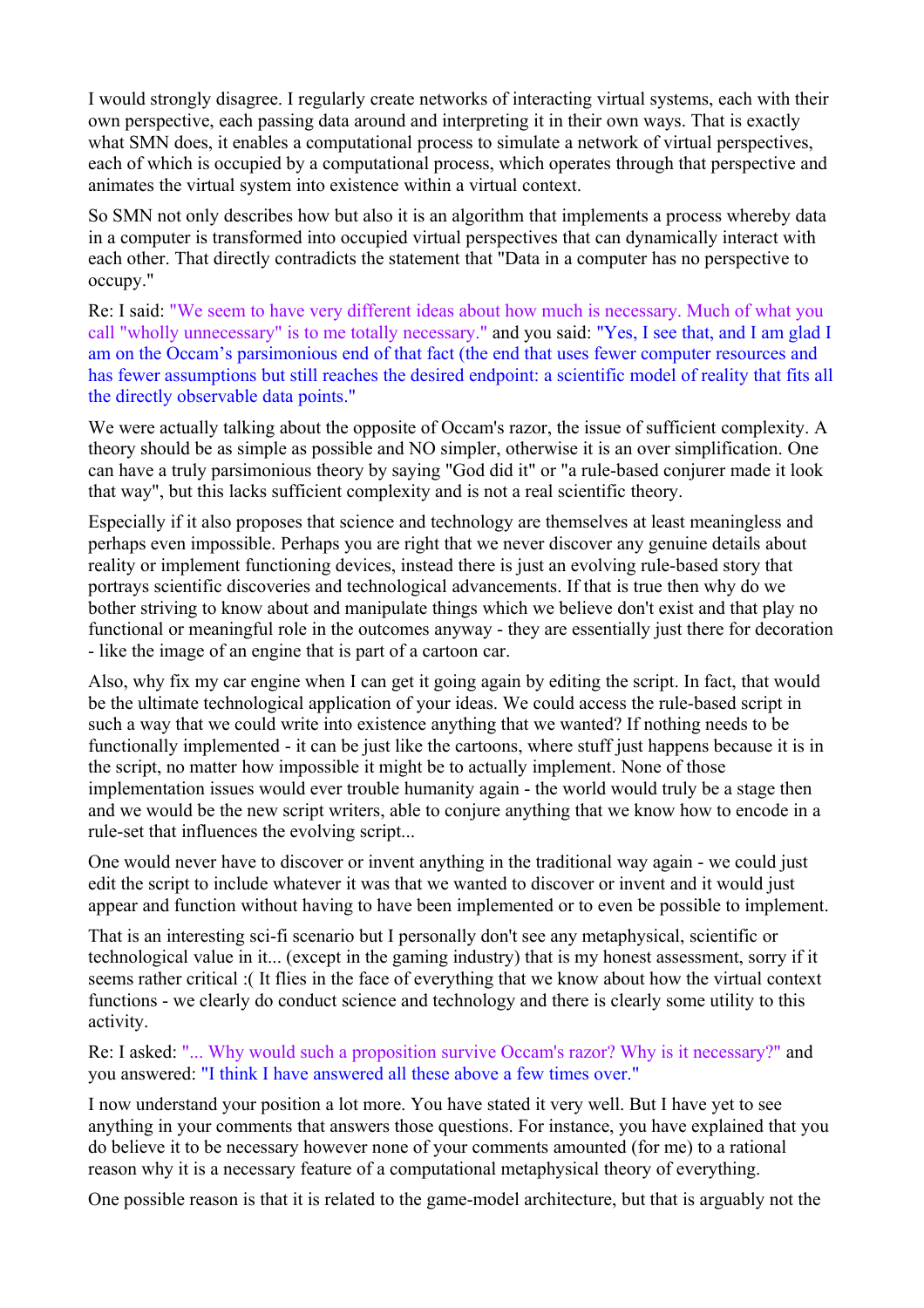most realistic model. An AR-model eliminates all of the problems that the game-model encounters. So why is it necessary? I'm still not sure...

I suspect that it is just an over reliance on the metaphors of the game-model and cinematic animation, combined with an oversight of the existence of AR-models and functional simulation. This is likely caused by some vestiges of old paradigm misconceptions in your thinking and the utility of the game-model in enshrining deeply held Cartesian dualist misconceptions. I cannot think of any other rational explanation for your position - that is the only way it makes sense to me. It seems entirely out of character with the rest of your ideas, which seem eminently sensible and reasonable to me.

## Re: "Our models are very different at the causal root. We understand the word virtual very differently."

OMG yes - I have briefly passed by these sorts of ideas in my research but I have always felt the VR gaming technology metaphor and cinematic animation were far too problematic and corrupted by naive realist assumptions to be worthwhile conceptual approaches. I naturally gravitated towards the AR approach with functional simulation of a wholly self-contained virtual reality in which all virtual forms emerge within it, just like we experience. This seems vastly more elegant and reasonable to me.

## Re: "To me virtual reality is a computer simulation just like any other computer simulation"

No actually, you were thinking only of the cinematic animation style of simulation - which is common to VR games and Hollywood CGI. However there are also functional simulations, such as all the scientific models, engineering models, virtual drug models, weather models, etc. All of these are functional simulations. They actually need to create virtual processes that process data in ways that implement the simulated behaviour. Just like VirtualBox does. It is not just about creating the appearance as if lots of data was processed - they actually have to process the data otherwise the emergent behaviours or features are not computed.

For instance, one can easily create a cinematic animation of a jet, however to create a functionally simulated jet we create a functioning virtual jet in a simulator. This is a functional recreation and not just a cinematic animation - hence we can use the virtual jet to test and measure its performance before building it. We need to create a working simulation of its components, with working functional relationships between them, with enough aerodynamic lift to fly and so on. If it was a bad design it couldn't fly, because the simulation is not just about writing a script that say that it flies, it is about enacting the low level processes that actually implement its flying.

The two types of simulation are very different. In one type anything is possible but nothing actually happens it only appears to, like in Hollywood CGI, whilst in the other type any virtual system must be implemented into virtual existence and things actually happen as they appear to happen - i.e. there are functioning virtual sub-systems that actually process information to implement the emergent virtual super-systems. Just like VirtualBox - it simulates a virtual machine, which is functional enough that the guest OS doesn't even realise that it isn't running directly on a physical machine. That is not just a cinematic animation of a virtual machine - it actually functions as one as well as appears to function as one.

## Re: "It has been fun…I think we have learned a lot about each other's approach. All the best to you also. Viva le difference!"

Oh yes! I feel I know your position so much better. It is a brilliantly creative and not implausible idea. However I cannot see how it is useful as anything more than a stepping stone toward a more realistic and complete AR / functional approach - that is how I see it.

I fully respect you and you've done a fabulous job of mapping out this model, but don't you see how it is quite limited, for all the reasons that I have pointed out? Can you see how an AR based, functional simulation fits the requirements so much better?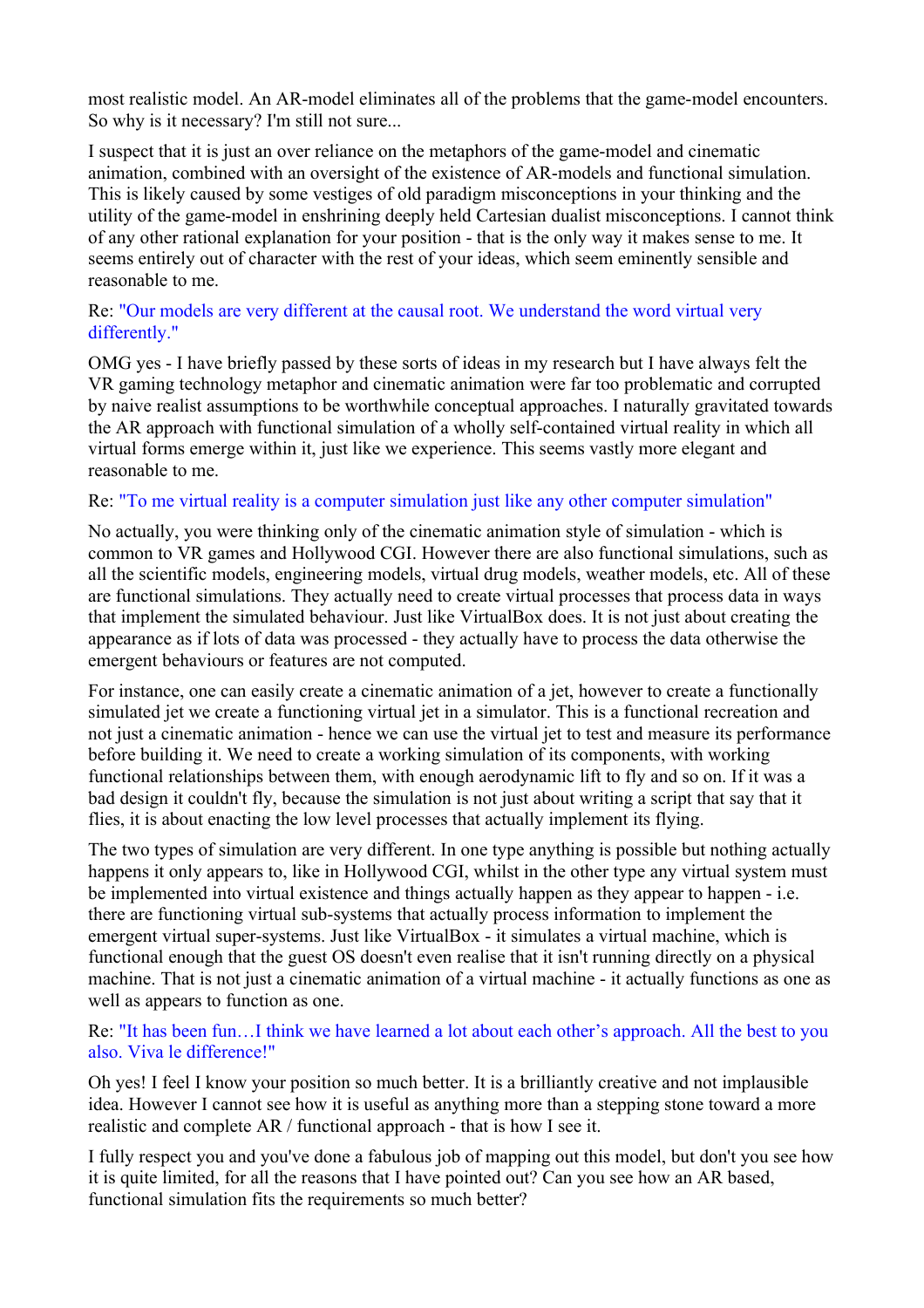# *From: Brian Whitworth Date: Mon, Mar 24, 2014 at 6:30 PM*

Dear John and Tom,

Been following the discussion with interest, but each time I read some ideas, more pages followed. Finally caught up, and here is my point of view.

John raises a good point in a cogent way: If the physical world is a virtual reality, *which pixels*  represent *players?* In our games, some pixels represent background grass and buildings, and some are *Non-Player-Characters* (NPCs). If the physical world is like that, where is the line between and NPCs and players?

It is important, as if say animals are just pixels, then chicken and pig factory farms are ok. If bacteria are just pixels, then the single cell zygote we all began from can be aborted. But as an aggregate of cells grows into a baby, when is a "being" consciousness channel opened up? Or if a collection of mindless neurons can form a mind, what about Lovelock's [Gaia hypothesis,](https://en.wikipedia.org/wiki/Gaia_hypothesis) that we are just "cells" in an Earth consciousness? If consciousness is about complexity, did our universe run for billions of our years before some one decided to play? This is no minor difference in words or definitions.

It is also a slippery slope. Most people just draw a convenient line, above rocks and below us, and move on, as Tom does, but *drawing an arbitrary line on the continuity of evolution* doesn't fit the facts of biology. If consciousness is a decision space, then a radioactive rock has it, as only it (by quantum theory) "decides" when to radiate a photon. To make the definition to be only decision spaces "like mine" just gives the trivial statement that a rock is not me. Lots of people have drawn such lines but none have really worked.

In John's continuum, at the one end is physical realism where 99.9999…% of the universe is not conscious, in the middle is Tom where only beings like us are players, and at the other end is me, with the view that everything is "conscious". The justification for this position is Conway' Free Will theorem, which states that you cant sit on the fence on this. My definition of consciousness is *that which acts and observes,* i.e. the origin and terminus of every data flow.

Like John, I see reality as actually being simulated, not some cosmic Peter Jackson movie where dinosaurs and quantum particles are continuously added for our amusement.

On the other hand, I agree with Tom that consciousness cannot arise from mechanical processing. That consciousness somehow "emerges" miraculously from complexity has no basis in either empiricism or logic. It is also contradicts the eastern view that consciousness is real, as if it emerges from complexity it comes and goes, and what comes and goes is not real. One just has to read Maharshi to understand this.

I have summarized all this in the [attached](http://www.anandavala.info/miscl/transcript/WhatIsReality-02.pdf) review. This discussion has been very useful to outline the options. In case you don't read it, following is a table that summarizes the main differences in the points of view: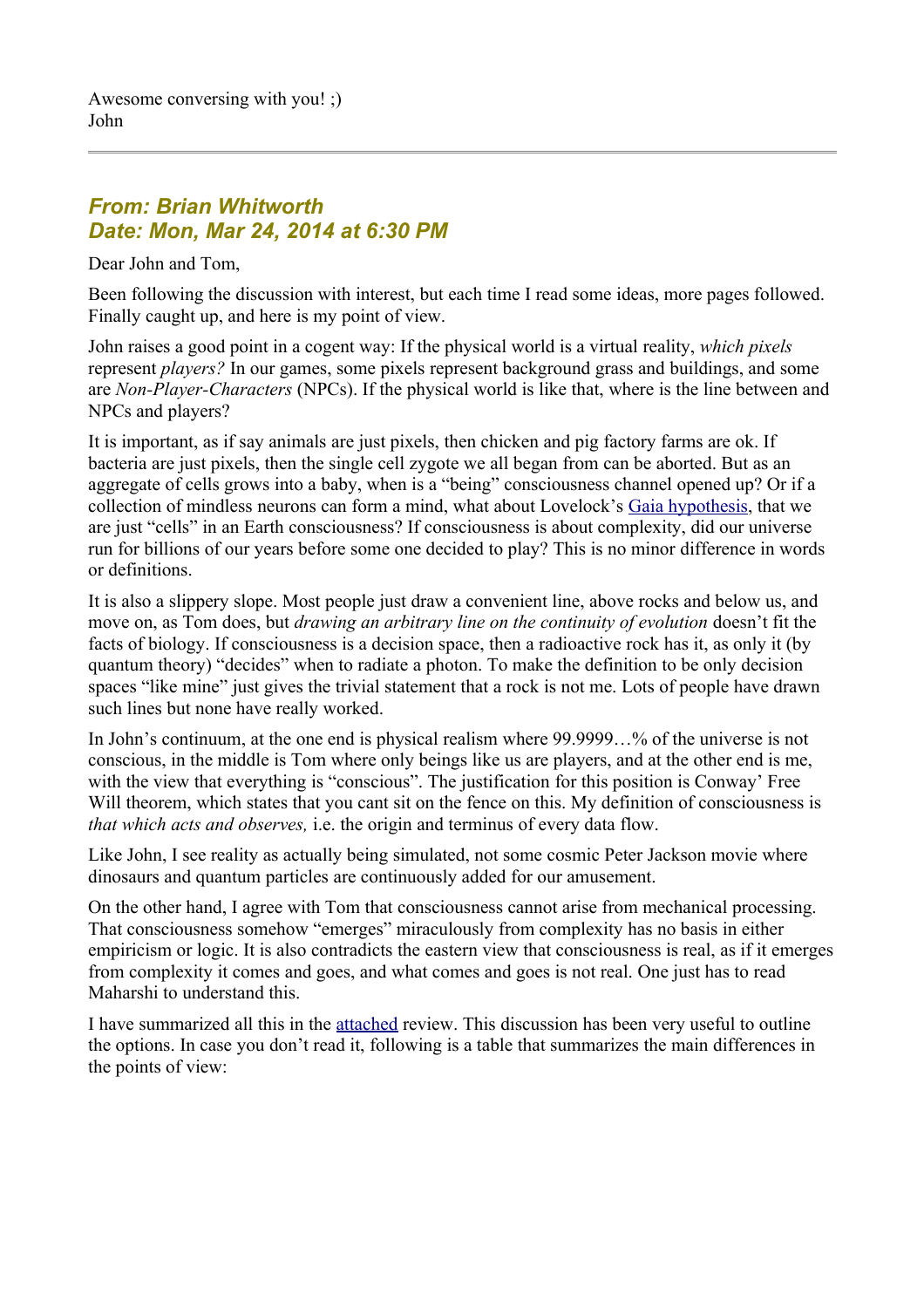|                                                                     | <b>Traditional Views</b> |                | <b>Virtualism</b> |                                           |                          |                    |
|---------------------------------------------------------------------|--------------------------|----------------|-------------------|-------------------------------------------|--------------------------|--------------------|
| <b>Ouestion</b>                                                     | Physical<br>Realism      | Dualism        | Matrix<br>Option  | <b>Simulation</b><br><i><b>Option</b></i> | <b>Universal</b><br>Mind | Virtual<br>Realism |
| Does the<br>physical<br>world self-exist?                           | Yes                      | Yes            | N <sub>0</sub>    | No                                        | N <sub>0</sub>           | No                 |
| Are there two self-<br>existing realities?                          | No                       | Yes            | No                | N <sub>0</sub>                            | N <sub>0</sub>           | N <sub>0</sub>     |
| Does classical<br>bit<br>processing<br>generate<br>physical events? | N <sub>0</sub>           | N <sub>0</sub> | Yes               | Yes                                       | N <sub>0</sub>           | N <sub>0</sub>     |
| Do quantum waves<br>spread and collapse as<br>quantum theory says?  | No                       | No             | No                | Yes                                       | N <sub>0</sub>           | Yes                |
| Is there a world apart<br>from our experience?                      | No                       | Yes            | Yes               | Yes                                       | Yes                      | No                 |
| Does consciousness<br>"emerge" from what is not<br>conscious?       | Yes                      | No             | No                | Yes                                       | N <sub>0</sub>           | N <sub>0</sub>     |
| Do physical events<br>have non-physical causes?                     | N <sub>0</sub>           | Yes            | Yes               | Yes                                       | Yes                      | Yes                |
| Can this view predict<br>new physical facts?                        | Yes                      | No             | No                | Yes                                       | No                       | Yes                |

Table 1. How various views of reality answer key questions

#### All the best

**Brian** 

# *From: John Ringland Date: Wed, Mar 26, 2014 at 2:50 PM*

Hey Brian and Tom,

Brian, thanks for your valuable input. I'm glad you're finding this interesting too :)

First a clarification and then some comments...

The one word 'consciousness' is used to signify very different yet related concepts. There are three main interpretations of the term 'consciousness' which derive their meaning from three different paradigms:

- Dualism (matter and consciousness are fundamental)
- Materialist Monism (only matter is fundamental)
- Panpsychist Monism (only consciousness is fundamental)

When one meaning is applied within the context of another paradigm it makes no sense, hence they need to be kept distinct within the discourse otherwise confusion arises.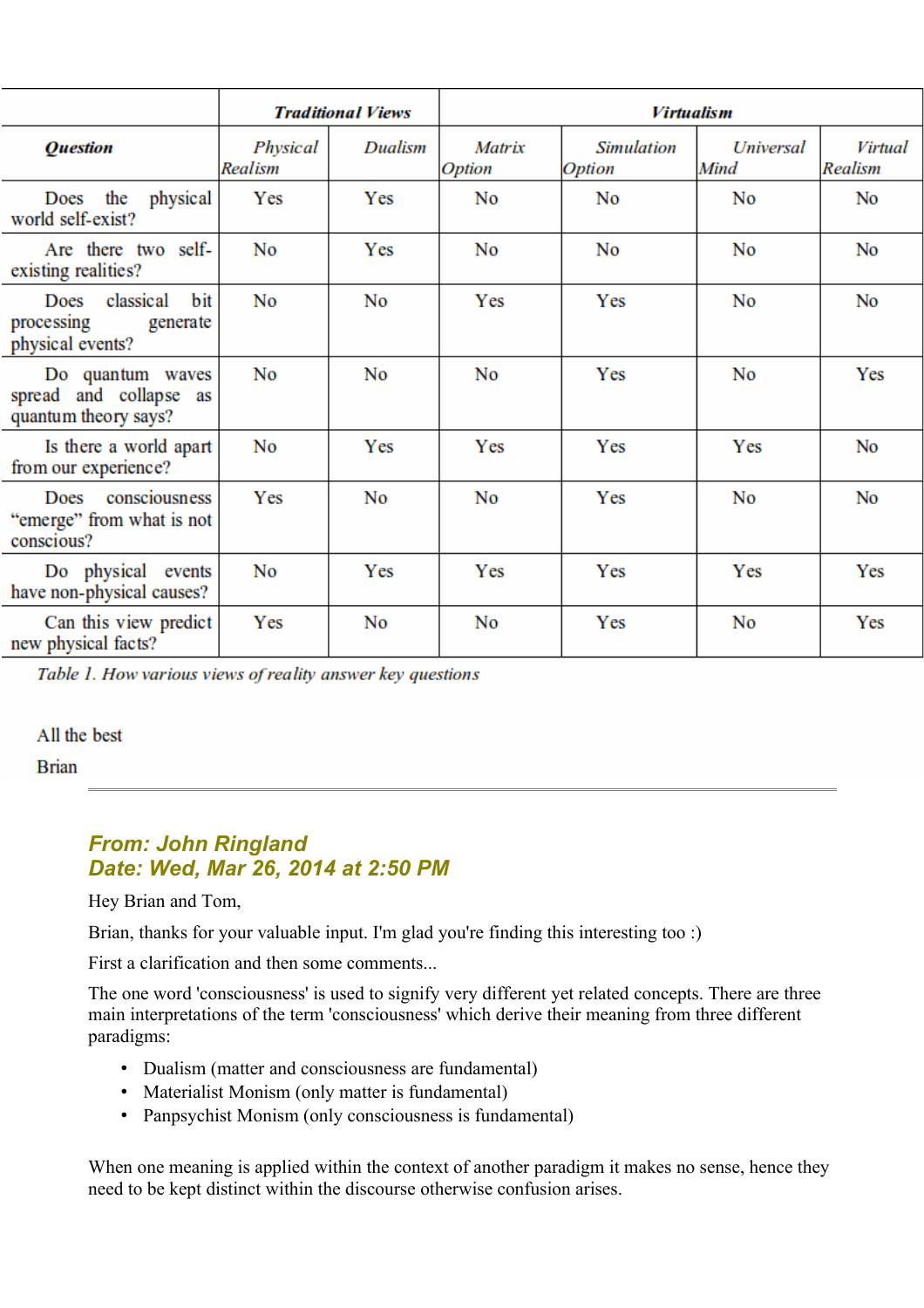- When people talk about 'consciousness' within a **dualist paradigm** they are speaking only about the particular and very complex form of consciousness that we exhibit, and they are ascribing to it fundamental self existence. Furthermore, the other half of the duality is believed to be entirely 'mechanical'. This form of consciousness I label consciousness[D] (D for dualist).
- When people talk about 'consciousness' within a **materialist monist paradigm** they are speaking only about the particular and very complex form of consciousness that we exhibit. They believe that only mechanical processes operating amongst material objects have fundamental existence and that consciousness is somehow emergent from these. This form of consciousness I label consciousness[M] (M for materialist).
- When people speak about 'consciousness' within a **panpsychist monist paradigm** they are speaking about the most simple (primal) form of consciousness, to which they ascribe fundamental existence. From this there emerges a holarchy of more complex forms of consciousness (such as that exhibited by cells, organisms, organisations and so on) via a process of system integration and successive meta system transitions. In this paradigm primal consciousness is universal, it is the animating process underlying all manifest existence; so nothing is 'mechanical'. This form of consciousness I label consciousness[P] (P for panpsychist).

For a brief explanation of consciousness[P] consider this:

"... every system might be conscious at some level. Consciousness might be universal, an idea called panpsychism. The idea is not that photons are intelligent or thinking, or wracked with angst. Rather, it's that "Photons have some element of raw subjective feeling, a precursor to consciousness." ...

... a simple way to link consciousness to fundamental laws is to link it to information processing. It's possible that wherever information is being processed, there is some consciousness. Chalmers put that idea forward about twenty years ago, but at the time it wasn't well developed. Now a neuroscientist, Giulio Tononi, has created a measure, phi, that counts the amount of information integration. In a human, there is a lot information integration. In a mouse, still quite a lot. As you go down to worms, microbes and photons it falls off rapidly, but never goes to zero. "I don't know if this is right, but right now it's the leading theory.""

[http://blog.ted.com/2014/03/19/the-hard-problem-of-consciousness-david-chalmers-at](http://blog.ted.com/2014/03/19/the-hard-problem-of-consciousness-david-chalmers-at-ted2014/)[ted2014/](http://blog.ted.com/2014/03/19/the-hard-problem-of-consciousness-david-chalmers-at-ted2014/)

Giulio Tononi's work on Phi is discussed in this article: <http://www.scientificamerican.com/article/a-theory-of-consciousness/> It is a very interesting and relevant read...

I, Brian, David Chalmers, Giulio Tononi, many mystics and an increasing number of philosophers and scientists are talking about consciousness[P]. Tom seems to be talking about consciousness[D]. And most of science and modern culture seems to be talking about consciousness[M]. Yet we all use the word 'consciousness' and often come to misunderstand each other. I hope we three will be able to avoid these misunderstandings.

Re: "Like John, I see reality as actually being simulated... On the other hand, I agree with Tom that consciousness cannot arise from mechanical processing."

You don't need to say "On the other hand" because I also agree with you and Tom on this point.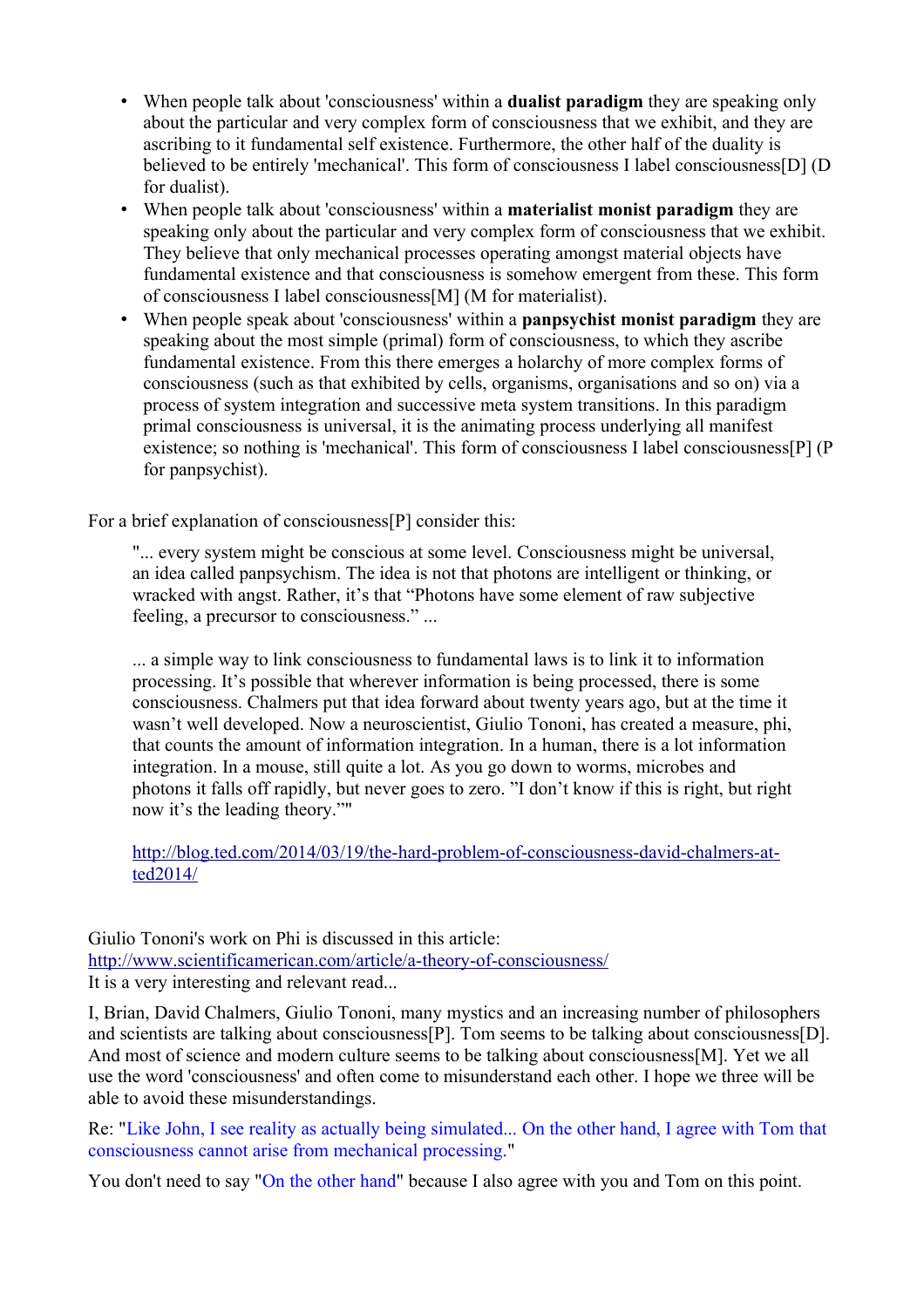I agree with you Brian that consciousness[P] "is that which acts and observes, i.e. the origin and terminus of every data flow." That is the essence of the panpsychist monist paradigm, in which there are no mechanical processes or inanimate systems or unoccupied perspectives (these ideas only have meaning within a dualist or a materialist monist paradigm).

Re: "consciousness cannot arise from mechanical processing. That consciousness somehow 'emerges' miraculously from complexity has no basis in either empiricism or logic."

I totally agree that the complex consciousness that we exhibit doesn't emerge via the increasingly complex integration of mechanical processes. The panpsychist monist view is that there are no mechanical processes and the more complex forms of consciousness emerge via the increasingly complex integration of simpler forms of consciousness[P].

All information processes involve some degree of consciousness. They still operate on discernible differences, which can be understood using bit/qubit concepts - however that does not mean that they are mechanistic. In the panpsychist paradigm the simplest forms of consciousness[P] are so simple that we can easily mistake them as being mechanistic because they are regular and ordered. However they still have an "element of raw subjective feeling".

Thus simple information processes are mechanistic-like in the sense of being regular and ordered, however they are not mechanistic in the sense of being devoid of the "element of raw subjective feeling".

In my own work this is implied by my definition of information as "discernible difference". It must be discerned by some information process in order to exist. Thus the role of a discerner is vital to the existence of information and the functioning of information processes. Hence in this view information processes are not mechanistic and devoid of consciousness. Whether simple and ordered or complex and chaotic, they are all different forms of consciousness.

This is in full agreement with logic, system theory and the Eastern view as well as the emerging scientific view. Although it is difficult to understand and often seems rather 'mystical' from the perspective of a dualist or a materialist monist view - mainly due to misinterpreting consciousness[P] as either consciousness[D] or consciousness[M].

Re: "consciousness cannot arise from mechanical processing... It is also contradicts the eastern view that consciousness is real, as if it emerges from complexity it comes and goes, and what comes and goes is not real. One just has to read Maharshi to understand this."

The Eastern (and emerging scientific) view is that consciousness[P] is fundamental and without beginning or end, whilst all the more complex forms of consciousness are emergent and thus have a beginning and an end.

#### **Re: the table...**

My ideas fit with "Virtual Realism" except for the third question. Or with the "Simulation Option" except for questions 5 and 6.

#### **Re: the attached doc...**

Great stuff!!! It sheds a lot of light on how the various ideas relate to each other.

Although it seems to only take account of the dualist and materialist monist paradigms, thus its treatment of virtualism still has influences related specifically to those paradigms. If it also took into account the panpsychist monist paradigm that would add another level of detail that you could draw out and analyse.

For instance, in relation to the simulation option you say: "If everything is software, consciousness must arise when it reaches a certain level of complexity, but no evidence at all supports this view."

That is only true in relation to the materialist monist paradigm where software is a mechanistic process that is totally devoid of consciousness. In a panpsychist paradigm where "consciousness is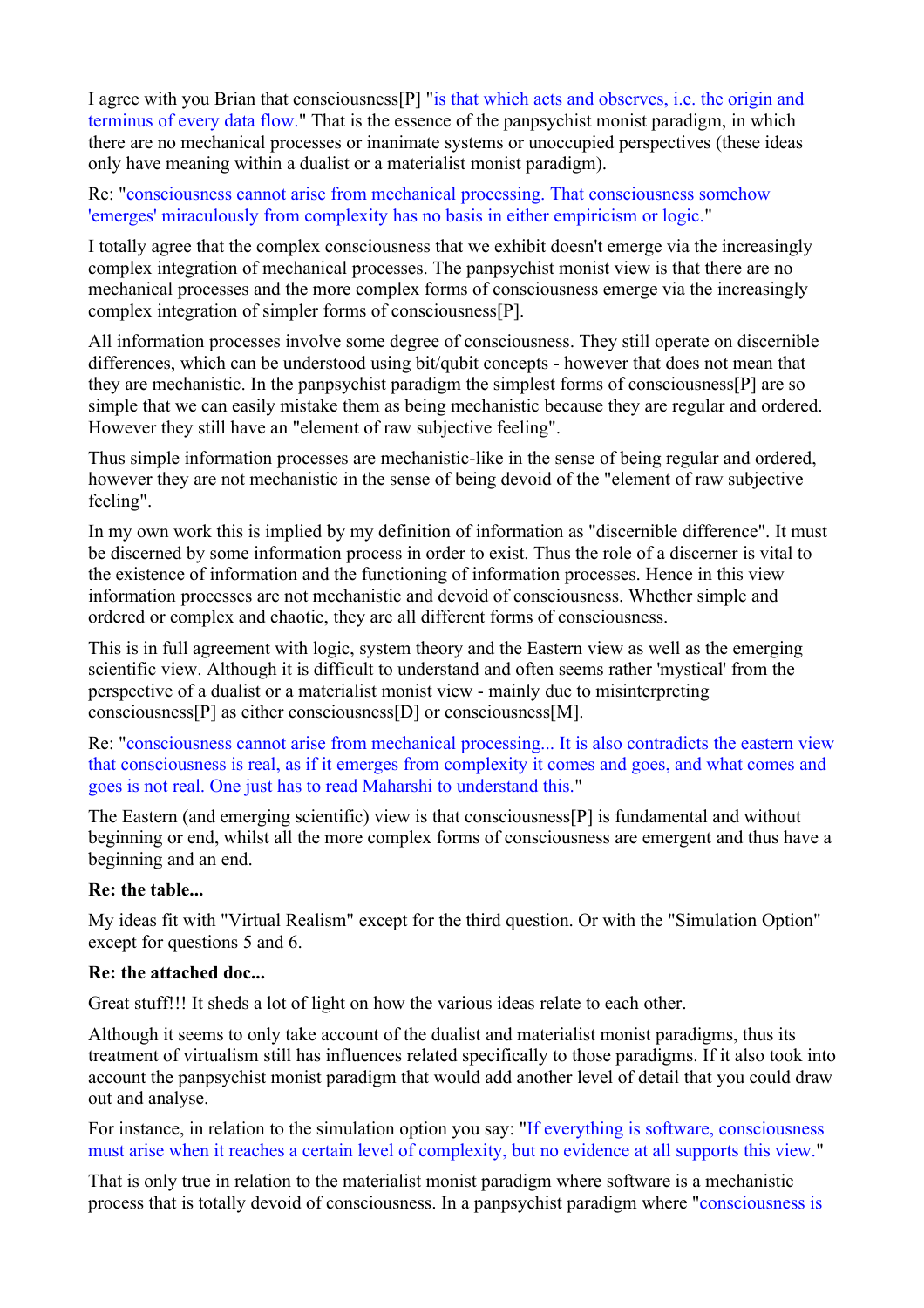that which acts and observes, i.e. the origin and terminus of every data flow" then the information processes at the core of reality cannot be thought of in a mechanistic sense as "just software", instead they need to be understood as conscious information processes. Hence complex consciousness emerges from simple consciousness rather than from mechanical processes.

If this and other implications of the panpsychist paradigm were incorporated into that document then it would be quite comprehensive and it would connect with many of the ideas emerging at the cutting edge of consciousness research, interpretation of quantum mechanics, computational metaphysics, integration of Eastern and Western philosophy, etc. Then it would be really awesome  $IMHO$  :)

One last comment for now:

In that doc you make the distinction between:

- Dualism (matter and consciousness are fundamental)
- Physicalism (only matter is fundamental)
- Virtualism (only information processes are fundamental)

Above I made the distinction between:

- Dualism (matter and consciousness are fundamental)
- Materialist Monism (only matter is fundamental)
- Panpsychist Monism (only consciousness is fundamental)

If these distinctions are compared side-by-side Virtualism neatly overlaps with Panpsychist Monism, which is indicative of the way that consciousness in some sense overlaps with information processes. David Chalmers and Giulio Tononi have noted this too i.e. "a simple way to link consciousness to fundamental laws is to link it to information processing. It's possible that wherever information is being processed, there is some consciousness."

It seems to me that virtualism and panpsychism fit very nicely together... What do you guys think?

All the best :) John

# *From: Brian Whitworth Date: Thu, Apr 3, 2014 at 4:06 PM*

Hi John,

Talking to you his fruitful interchange has helped me clarify both what I am thinking and what you think. Your point about eastern and western ideas of consciousness is a good one, but the panpsychist label damns it, as both naturism and psychic. The definitions are fine, but I prefer the term *cosmic paganism*, i.e. all is conscious on a cosmic level.

Despite Ted, that "information integration" produces consciousness is a fantasy, as consciousness cannot arise from mechanical processing. If "*consciousness is that which acts and observes, i.e. the origin and terminus of every data flow*", it can't come from information. Yet information can come from consciousness. The simulation option is incompatible with the panpsychist paradigm, as processing can't be the source of all things! It baffles me you can't see this. Consciousness has no beginning or end, but processing has a beginning and end. You have to think straight. Classical processing can't create physical events, so that a non-physical processing does is this model.

All the best, Brian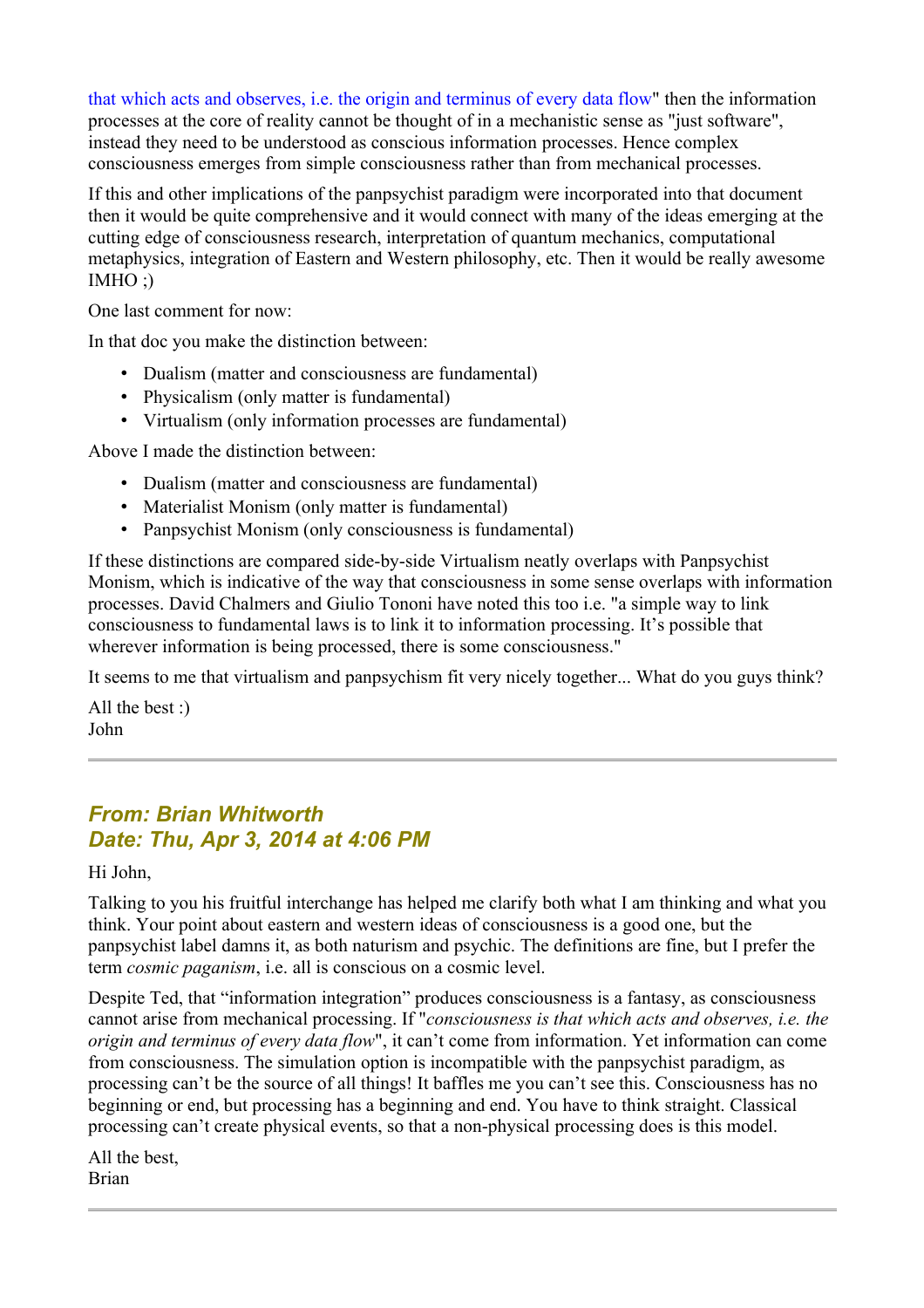# *From: John Ringland Date: Tue, Apr 8, 2014 at 9:38 AM*

Hi Brian and Tom,

Tom, you would have missed Brian's last email because he didn't click "reply all", but I hope you are still with us in this conversation. I am just interested in the clarity and accuracy of the emerging paradigm, which involves testing ideas. I hope our little clash of ideas has been taken as just that and not as anything personal. I feel that we encountered some distinctions and clarifications that are very useful to the ongoing discourse.

I will certainly be going back over this whole conversation to extract the various insights that I have had and publish them. Brian has already done something similar, which has been very informative. If you (Tom) are inclined to do something similar I would be very interested to read it too.

Brian, I hope that the explanation below helps you to clear up your bafflement. What I was saying is very straight forward when looked at from some perspectives but very baffling when looked at from certain other perspectives. Below I try to explain this in detail, to enable you to shift towards a perspective from which you can understand what I and many others say about these issues.

Below is Brian's last email with my comments inserted in blue...

On Thu, Apr 3, 2014 at 4:06 PM, Brian Whitworth wrote:

Hi John,

Talking to you his fruitful interchange has helped me clarify both what I am thinking and what you think.

## Me too, it has been a very fruitful conversation! :)

Your point about eastern and western ideas of consciousness is a good one, but the panpsychist label damns it, as both naturism and psychic.

I'm not sure why you think that... here is the etymology of the term.

"The term "panpsychism" has its origins with the Greek term pan, meaning "throughout" or "everywhere", and psyche, meaning "soul" as the unifying center of the mental life of us humans and other living creatures."[2] Psyche comes from the Greek word ψύχω (psukhō, "I blow") and can mean life, soul, mind, spirit, heart and 'life-breath'. The use of psyche is controversial due to it being synonymous with soul, a term usually taken to have some sort of supernatural quality; more common terms now found in the literature include mind, mental properties, mental aspect, and experience." [\(https://en.wikipedia.org/wiki/Panpsychism\)](https://en.wikipedia.org/wiki/Panpsychism)

BTW when I wish to be exact about my own work I use the more specific term 'panprotexperientialism', which is a type of panpsychism. There are several sub-classes of panpsychist theories.

The definitions are fine, but I prefer the term cosmic paganism, i.e. all is conscious on a cosmic level.

But we are not talking about religion.

"Paganism is a broad group of indigenous and historical polytheistic religious traditions primarily those of cultures known to the classical world. In a wider sense, Paganism has also been understood to include any non-Abrahamic, folk, ethnic religion. Modern ethnologists often avoid referring to non-classical and non-European, traditional and historical faiths as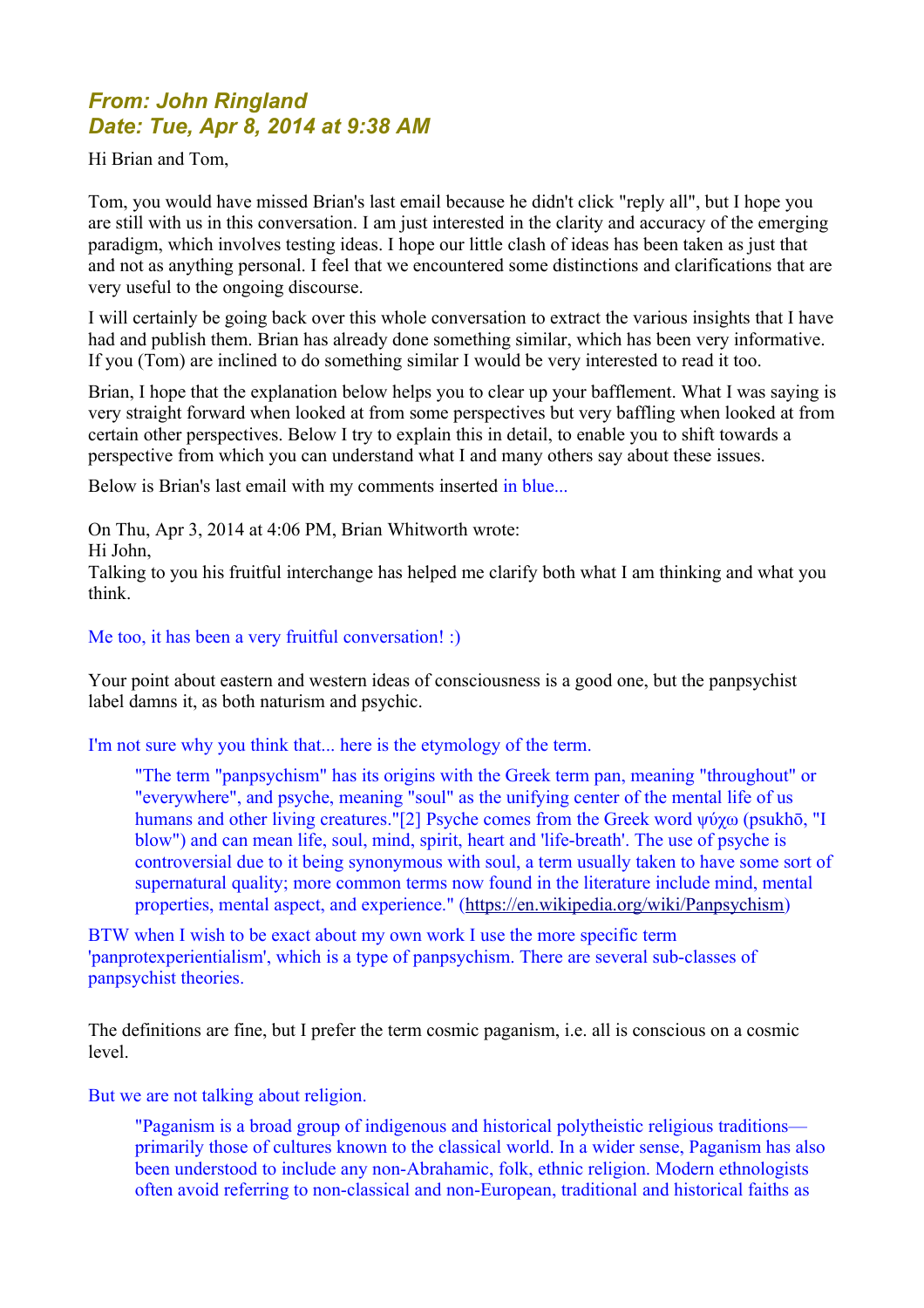Pagan in favour of less ambiguous labels such as polytheism, shamanism, pantheism, and animism." [\(https://en.wikipedia.org/wiki/Paganism\)](https://en.wikipedia.org/wiki/Paganism)

If you don't mind, for now I will continue to use the standard label 'panpsychism'... you can use the label "cosmic paganism" if you wish and I will understand you, although I suspect most people will not.

Despite Ted, that "information integration" produces consciousness is a fantasy, as consciousness cannot arise from mechanical processing.

I am not talking about consciousness emerging from mechanical processing - I have never stated anything of that kind!! Yet you have repeatedly assumed that I am talking about that, even when I explicitly say that I am not.

When evaluating paradigms they each need to be assessed on their own terms. This is an important point!!!!!

Only genuine supporting evidence (which is not just an endemic misunderstanding that is confounded as evidence) needs to be accommodated by all paradigms. It doesn't make sense to mixand-match concepts between mutually exclusive paradigms unless there is genuine supporting evidence.

You cannot hold on to unsupported beliefs from one paradigm and look from that perspective across at another mutually exclusive paradigm and expect to be able to properly assess it. One must fully step-into the other paradigm (plus genuine evidence) and look through it to understand its perspective, only then can one decide if the view makes sense. In other words, to test a paradigm one must assume it to be correct and then follow through all the implications to see whether it has self-consistency (lack of contradictions) and sufficiency (explanatory power and compatibility with raw observations).

Note: this is why I speak as if the panpsychist paradigm is correct – not because I am a true believer who is preaching – but because I am fully adopting that perspective in order to properly put it to the test. If I was to consciously or unconsciously cling to any conflicting unsupported concept from another paradigm then I would not be able to properly test it - I would only get myself confused because within the context of the panpsychist paradigm those other concepts are entirely unscientific.

"The reception of a new paradigm often necessitates a redefinition of the corresponding science. Some old problems may be relegated to another science or declared entirely "unscientific". Others that were previously non-existent or trivial may, with a new paradigm, become the very archetypes of significant scientific achievement." (Thomas Kuhn)

There is no genuine evidence that there exists any process that is totally devoid of any subjectivity, so the concept of "mechanical processes" is not a valid concept with which to compare paradigms it is just mixing up paradigms by transplanting unsupported concepts out of context. Just because the dualist and materialist-monist paradigms believe in "mechanical processing" that doesn't in any way mean that the panpsychist paradigm needs to be compatible with that belief, or to explain it as anything other than a misunderstanding / myth. Likewise, just because Christians believe in a Judeo-Christian God doesn't mean that science needs to explain itself in relation to that belief (unless there arose genuine evidence, of which currently there is none).

The only time that I have mentioned mechanical processing is to state the fact that from the perspective of the panpsychist paradigm mechanical processes don't exist. They are considered to be no more real than the flat earth, phlogiston or Ptolemaic epicycles.

Neither, I, Chalmers or Tononi are talking about mechanical-information-processes within the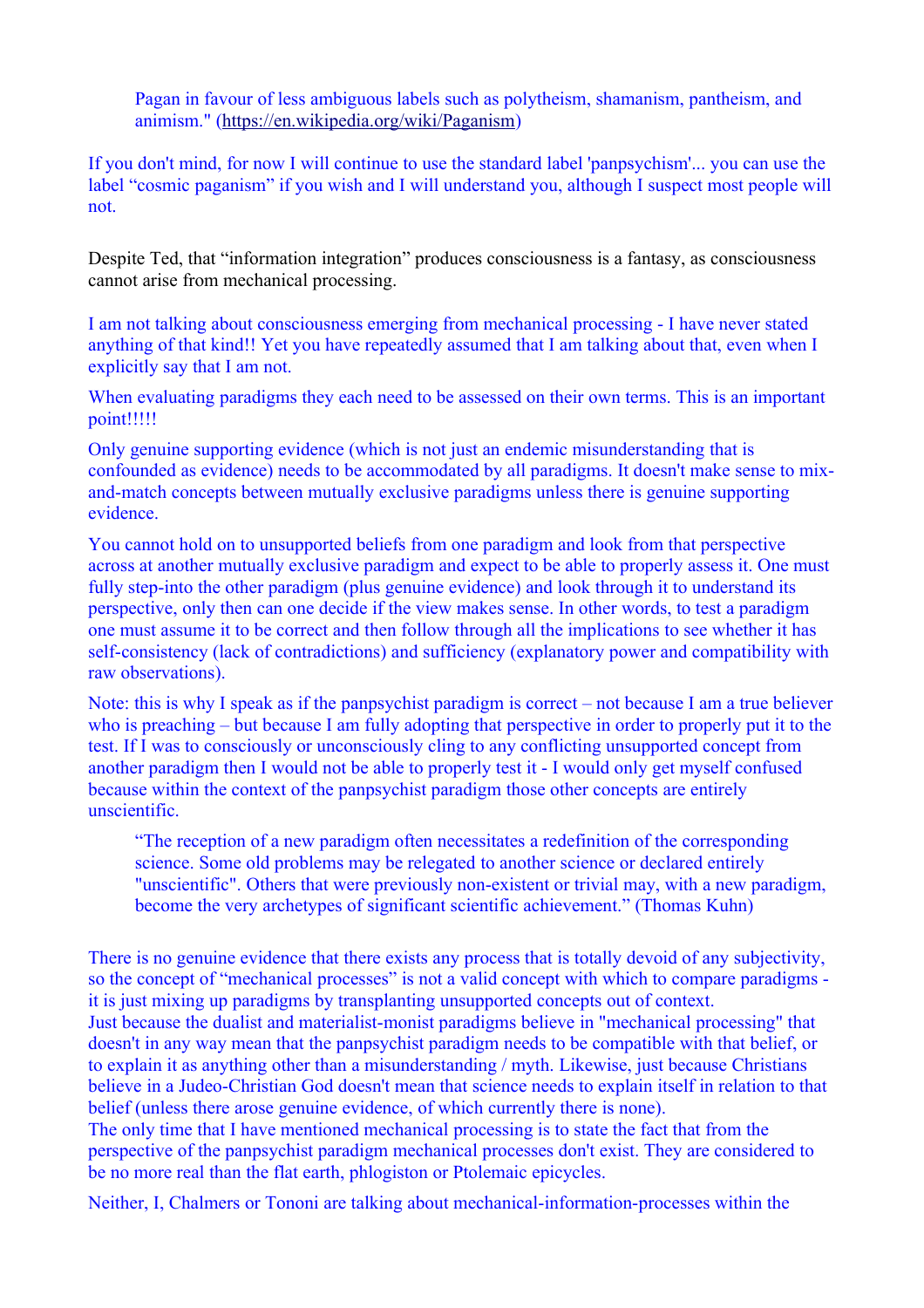context of a mechanistic paradigm (note, in this context I will refer to the dualist and materialistmonist paradigms collectively as mechanistic paradigms).

We are rather talking about conscious-information-processes within the context of a panpsychist paradigm.

It was you who assumed that the processes must be mechanical - however that assumption is only meaningful in the context of mechanistic paradigms. When you consider a system that you believe to be mechanical, why is it that you believe that it is devoid of any subjectivity and that other systems are not? Why do we make these distinctions and hold them with such conviction that we apply them universally to all paradigms as if there was genuine evidence supporting them?

The only compelling answer is that different paradigms have different beliefs and some of those beliefs have become so engrained in our minds that they have become part of the closed loop of hidden assumptions that forms the unconscious foundations of our thoughts. Those engrained propositions seem to be undeniably true whilst conflicting propositions seem to be undeniably false, however there is no rational basis to this seeming, instead it is habitual.

These habitual beliefs result in "non-genuine evidence" when experiences are habitually interpreted in ways that reinforce the belief. This is experienced as evidence when in fact it is just an endemic misunderstanding that is confounded as evidence. A classic example of this is the belief in matter, or any of the 'products' of naïve realism. This leads us to apply certain concepts universally in relation to all paradigms, as if there was genuine supporting evidence, when all there is is habitual, unconscious assumption. A historical example of this sort of confusion is Johnson's failed refutation of Berkeley:

"Although Berkeley understood his philosophy to be common sense, his readers came to different conclusions. One prominent physician of his day claimed Berkeley was insane. The great Dr. Samuel Johnson dismissed Berkeley's ideas with his famous "I refute Berkeley thus" and then he kicked a rock. Of course, this did not refute Berkeley at all. It only proved Johnson had not understood Berkeley's point. Berkeley did not claim the non-existence of stones or that kicking a stone will not produce sensation. He claimed the rock did not exist apart from the perception of its solidity or the perception of pain when struck, and so on. An oft-repeated epitaph summarizes the general reaction to Berkeley: "His arguments produce no conviction, though they cannot be refuted.""

[\(http://www.mindspring.com/~boba4/TreeFall.htm\)](http://www.mindspring.com/~boba4/TreeFall.htm)

Johnson didn't disprove anything, he only reinforced his unconscious assumptions and confounded that as genuine evidence. Due to many people's inability to think outside of their closed loop of hidden assumptions they were unable to comprehend Berkeley so they assumed that what he said made no sense.

Even though an idea may be rational, sensible and logically necessary (within some paradigm) if it contradicts deeply held unconscious beliefs (derived from some conflicting paradigm) then people's minds are unable to assimilate the idea. In general, one must overcome naïve realism to be able to comprehend the emerging (computational / cognitive / processual) paradigm otherwise many aspects of it will seem to be nonsense.

"The old foundations of scientific thought are becoming unintelligible. Time, space, matter, material, ether, electricity, mechanism, organism, configuration, structure, pattern, function, all require reinterpretation. What is the sense of talking about a mechanical explanation when you do not know what you mean by mechanics? The truth is that science started its modern career by taking over ideas derived from the weakest side of the philosophies of Aristotle's successors. In some respects it was a happy choice. It enabled the knowledge of the seventeenth century to be formulated so far as physics and chemistry were concerned, with a completeness which lasted to the present time. But the progress of biology and psychology has probably been checked by the uncritical assumption of half-truths. If science is not to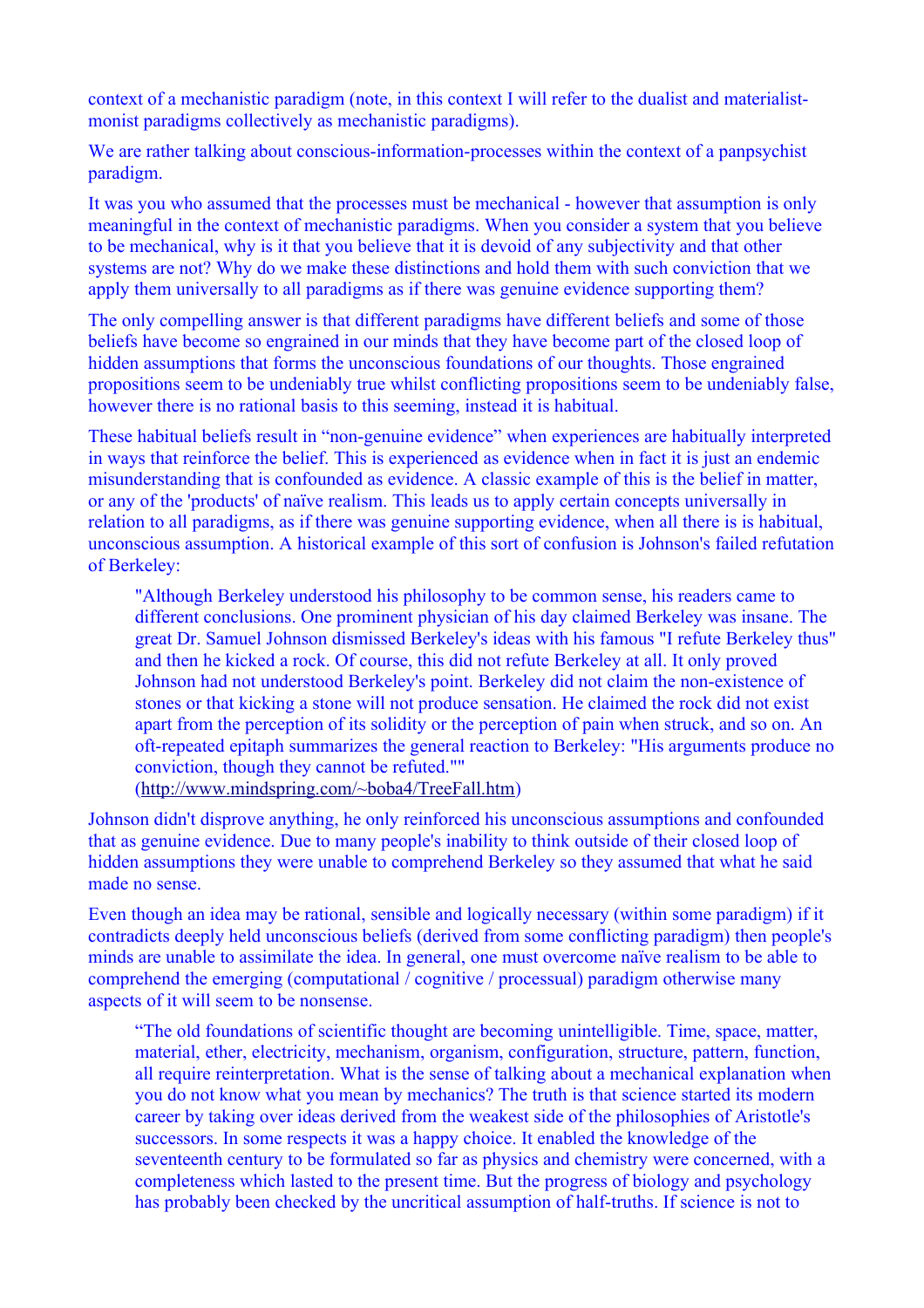degenerate into a medley of ad hoc hypotheses, it must become philosophical and must enter upon a thorough criticism of its own foundations." (Alfred North Whitehead)

You need to think entirely within the context of the emerging paradigm (plus genuine evidence) and to provisionally look through its perspective in order to think straight about it, otherwise many statements made within its context will seem crooked and baffling. This is true of every paradigm shift and failure to do this is the cause of most bafflement about and resistance to an emerging paradigm.

What I and many others HAVE been saying is that complex consciousness emerges from simple consciousness (not mechanical processes) and that all information processes have a subjective element (even if only at a very primal and basic level). Not that they all have minds (those are very complex emergent forms of consciousness) but that every information process has some subjective aspect. It is from this that the more complex forms of subjectivity emerge, eventually integrating and evolving into complex minds such as ours. If one adopts the panpsychist perspective this makes perfect sense, however from a mechanistic perspective it is utterly baffling.

The paper quoted below only addresses a few levels of complexity underlying our minds, however its general principles apply to the whole holarchy of emergent forms of subjectivity.

"the essential nature of consciousness is a foundational form of phenomenal experience... the capacity to be aware of the environment and that one is the subject of such externally triggered experiences is already a higher cognitive function, which is ultimately mediated by the ability to reflect upon one's subjective experiences. This hierarchical parsing enables one to be conscious in different ways—e.g., to feel happy and sad, without necessarily having the mental capacity to recognize that one is happy or sad, let alone to reflect upon the objective relations that caused this happiness or sadness. Being phenomenally conscious does not, by itself, require much cognitive sophistication at all." (The "Id" Knows More than the "Ego" Admits: Neuropsychoanalytic and Primal Consciousness Perspectives on the Interface Between Affective and Cognitive Neuroscience: [http://www.mdpi.com/2076-3425/2/2/147\)](http://www.mdpi.com/2076-3425/2/2/147)

In my own work I refer to the most primal level of consciousness as the experiential process that is the inner aspect of all systems - thus all systems have subjective experience; that is how they interact, i.e. by experiencing each other and reacting (this is what SMN models). At this primal level of subjective experience there are no networks or feedback loops, so these primitive systems don't experience their experiences, and they can't symbolically represent their experiences to themselves so they have no memory or knowledge so they cannot know, let alone know that they know. They have no emergent complexity that leads to chaotic behaviour (as studied by chaos theory) so they are very ordered and predictable (at the most primal level), hence they can easily be misunderstood as being 'mechanical', however they are not devoid of a subjective aspect.

If "consciousness is that which acts and observes, i.e. the origin and terminus of every data flow", it can't come from information. Yet information can come from consciousness.

#### What is your definition of 'information' in this context?

I have already stated my definition of 'information' before... at its most basic level it is discernible difference, the discernment of which relies upon subjective information processes. Hence consciousness is essential for the existence of information and information is essential for the existence of consciousness. They are not separate things that exist independently of each other they are just two different ways that we have come to think about mutually co-arising aspects of the one phenomenon.

Trying to figure out which came first leads to confusion because each depends on the other. How can there be information without consciousness and how can there be consciousness without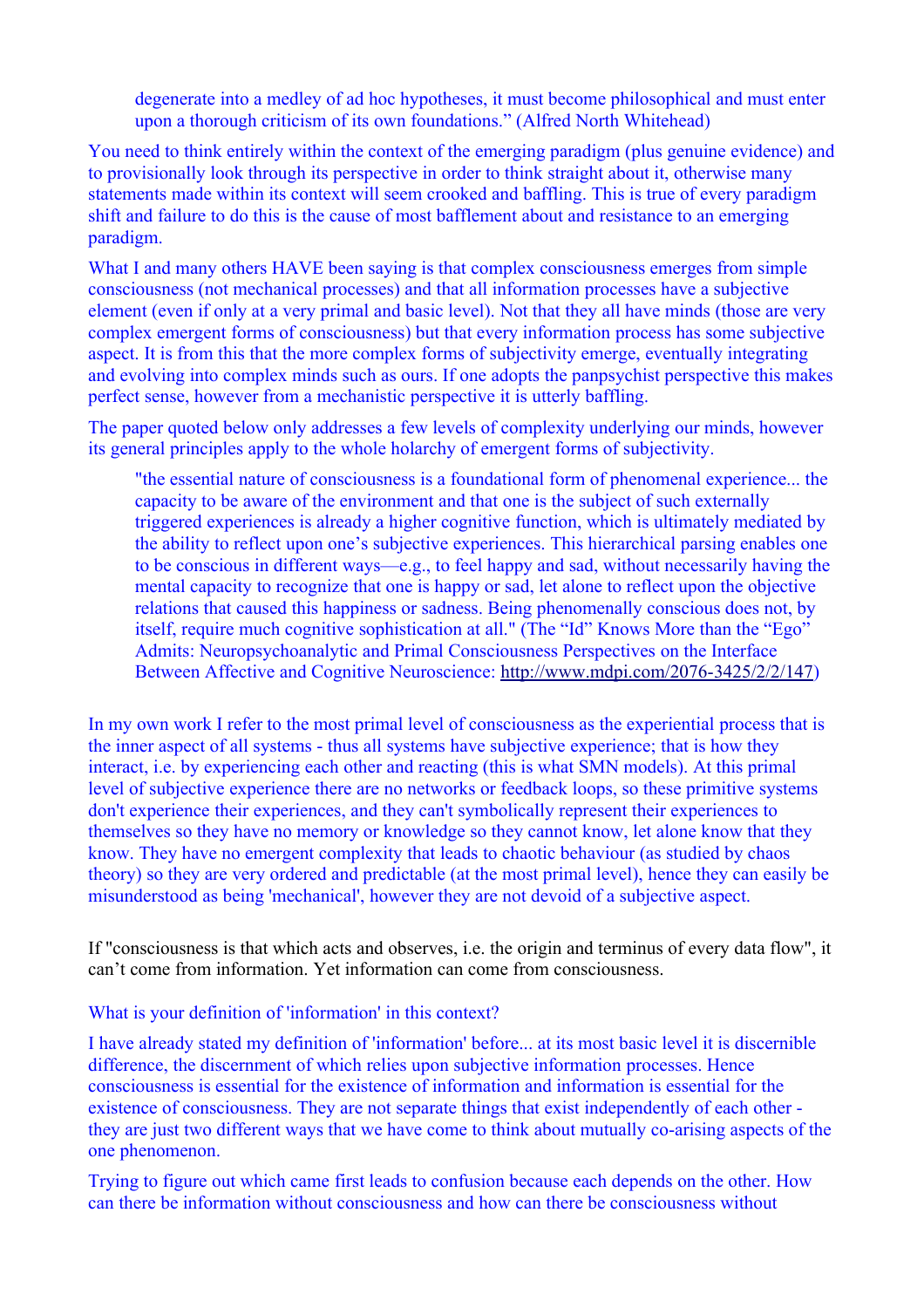information? Neither is possible. What is required in order to understand the emerging (processual) paradigm is to refine our understanding of both information and consciousness in order to recognise their intimate relation to each other as part of a single process.

From the perspective of the panpsychist paradigm, the very primal, basic, information processes were misunderstood as 'mechanical' and the very complex, chaotic information processes were misunderstood as "sentient free will". These are not totally separate features of reality, they are just more or less complex information processes.

The simulation option is incompatible with the panpsychist paradigm, as processing can't be the source of all things!

If by "simulation option" you mean a mechanistic interpretation of the simulation option then you are entirely correct. However as I have explained above (and in the previous email), the panpsychist paradigm has no need to accommodate mechanistic concepts (unless there is genuine evidence, which there isn't). So the panpsychist paradigm is perfectly compatible with a non-mechanistic, panpsychist-monist interpretation of the simulation option.

If the information processes involved in the simulation are conscious-information-processes rather than mechanical-information-processes then there is no conflict at all.

My reason for commenting on your document and mentioning the simulation option as an example, was because that document is only a partial analysis because it is interpreted through the lens of a mechanistic paradigm and is thereby oblivious to the implications of the emerging non-mechanistic paradigm.

It baffles me you can't see this.

The reason why you are baffled is because when I, Chalmers, Tononi and others say "information process" we are talking within the context of the panpsychist paradigm where every information process is a conscious-information-process. Yet you think that we are talking about mechanicalinformation-processes.

I'll use a metaphor to explain how our conversation has proceeded recently:

mechanical-information-processes <==> flat earth conscious-information-processes <==> ellipsoidal earth emergent consciousness <==> orbiting satellite

I am thinking within the ellipsoidal earth paradigm and talking about orbiting satellites (which is quite straight forward within that paradigm).

Yet you are thinking within the flat-earth paradigm and you think I am talking about satellites somehow orbiting the flat-earth - which is baffling.

When you object to my claim that satellites orbit the flat earth, I explain that I didn't say that, I only said 'earth', not "flat earth". In my paradigm the earth is ellipsoidal so there is no problem with how something could orbit it.

Yet you still keep interpreting me through the flat earth paradigm, so you restate your position that satellites can't orbit the flat-earth (consciousness can't emerge from mechanical processes) and say "It baffles me you can't see this."

All I can do is restate my position that within the ellipsoidal-earth paradigm there is no such thing as the flat-earth hence I do not need to explain its role in reality because it doesn't exist.

Yes I do see that consciousness cannot emerge from mechanical processes - I don't even believe in mechanical processes. I can also see that satellites cannot orbit the flat earth – which I also don't